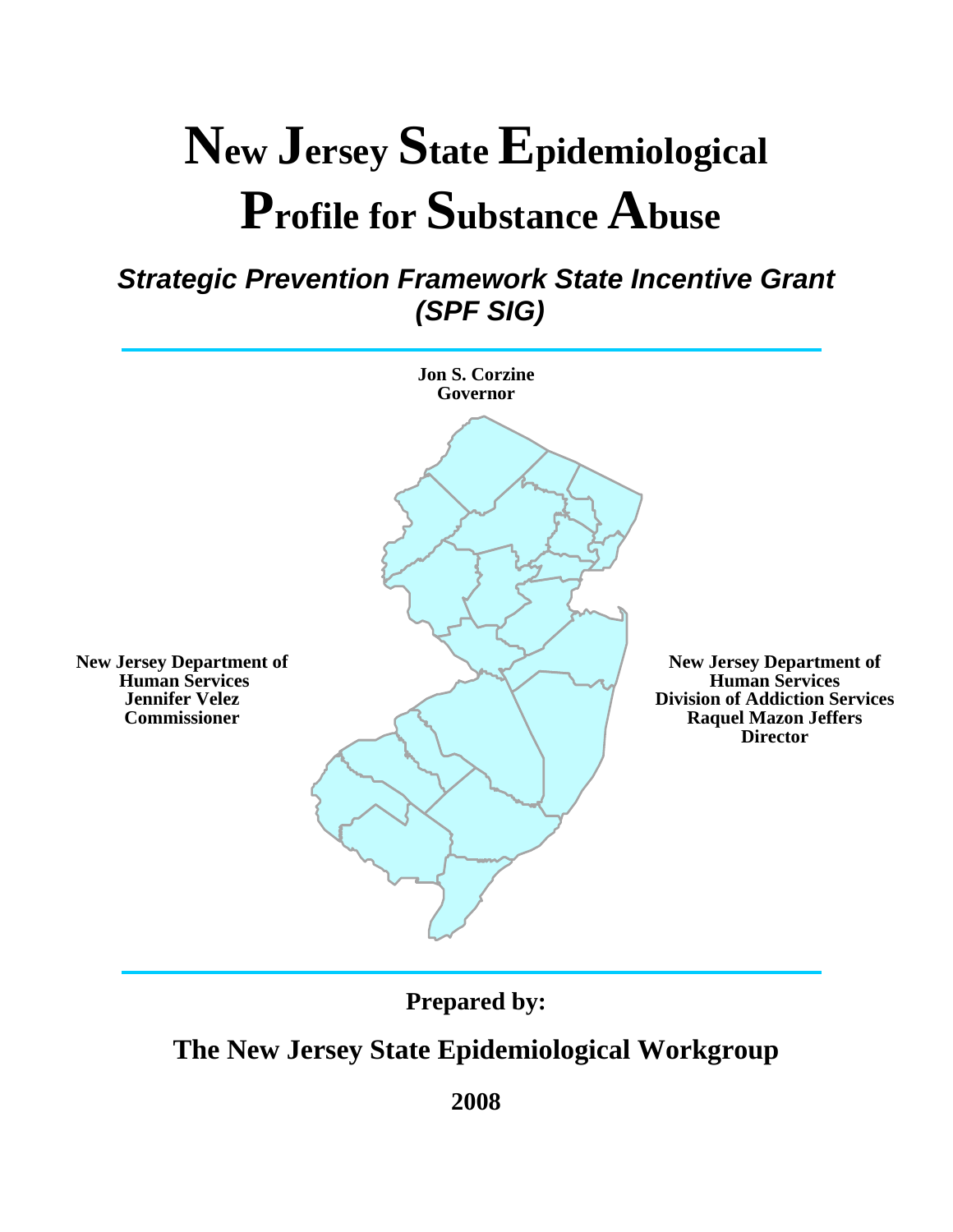### Table of Contents

|                | <b>ACKNOWLEDGEMENTS</b>                                            | iii |
|----------------|--------------------------------------------------------------------|-----|
|                | <b>ADDENDUM</b>                                                    | V   |
|                | <b>EXECUTIVE SUMMARY</b>                                           | 1   |
| 1              | <b>INTRODUCTION AND BACKGROUND</b>                                 |     |
|                | Role of the State Epidemiological Outcomes Work Group<br>$\bullet$ | 3   |
|                | <b>Initial Steps Taken</b><br>$\bullet$                            | 4   |
|                | Prevalence of Substance Use/Abuse Problems                         | 6   |
| $\overline{2}$ | <b>DATA PROCESSES</b>                                              |     |
|                | Data Sources<br>$\bullet$                                          | 10  |
|                | Identification and Selection of Criteria<br>$\bullet$              | 11  |
|                | Dimensions of Data                                                 | 12  |
|                | Data Organization<br>$\bullet$                                     | 15  |
| $3^{\circ}$    | <b>CONSEQUENCES AND CONSUMPTION</b>                                |     |
|                | Alcohol<br>$\bullet$                                               | 17  |
|                | <b>Illicit Drugs</b><br>٠                                          | 19  |
|                | <b>Other Risk Factors</b>                                          | 21  |
| 4              | <b>LIMITATIONS</b>                                                 | 22  |
| 5.             | <b>DATA GAPS</b>                                                   | 24  |
|                |                                                                    |     |
|                | <b>APPENDICES</b>                                                  |     |
|                | A Acronyms and Abbreviations                                       | 30  |
|                | B Constructs, Indicators and Selection Scoring                     | 31  |
|                | C Alcohol Consequences                                             | 34  |
|                | D Alcohol Consumption                                              | 44  |
|                | <b>E</b> Drug Consequences                                         | 50  |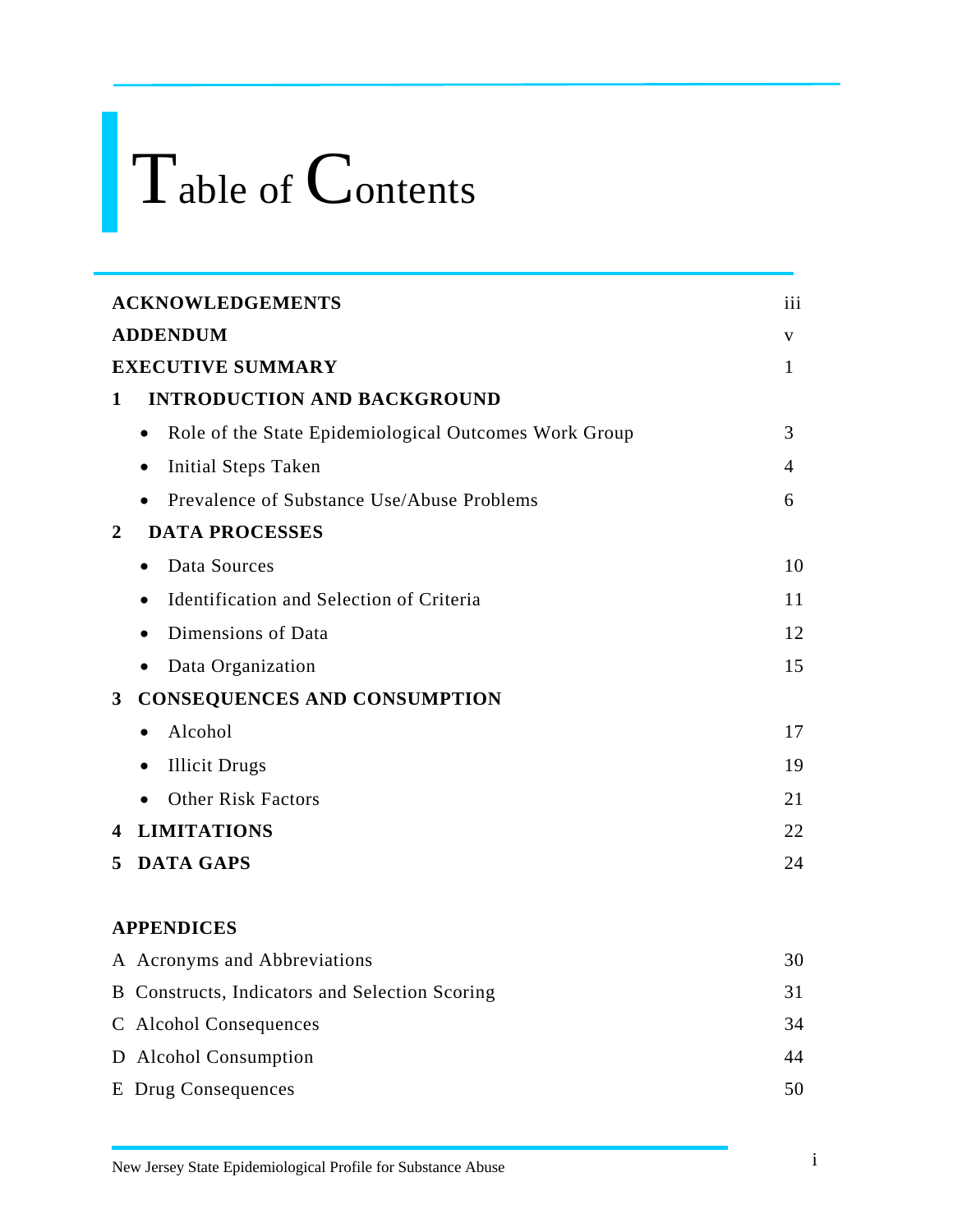#### **APPENDICES (con't)**

| F Drug Consumption             | 59. |
|--------------------------------|-----|
| G Other Risk Factors           | 65  |
| H Data Sources and Description |     |

#### **TABLES**

| Table 1-1 | Prevalence Rates of Substance Use, Dependence, and Abuse in NJ:  | 6  |
|-----------|------------------------------------------------------------------|----|
|           | 2004-2005 National Surveys on Drug Use and Health Estimates      |    |
| Table 1-2 | Prevalence Rates of Substance Use, Dependence, and Abuse in NJ:  |    |
|           | 2003 NJ Household Survey on Drug Use and Health                  |    |
| Table 1-3 | Prevalence Rates of Middle School Students' Substance Use in NJ: | 8  |
|           | NJ Middle School Substance Use Survey Report                     |    |
| Table 1-4 | Prevalence Rates of Substance Use, Dependence, and Abuse in NJ:  | 8  |
|           | 2005 NJ Student Health Survey, Middle School                     |    |
| Table 1-5 | Prevalence Rates of Middle School Students' Substance Use in NJ: | 9  |
|           | NJ Student Health Survey, High School                            |    |
| Table 2-1 | <b>State Level Data Sets</b>                                     | 10 |
| Table 2-2 | Data Criteria                                                    | 12 |
| Table 2-3 | Trends                                                           | 13 |
|           |                                                                  |    |

#### **FIGURES**

| Figure 3-1<br><b>Outcomes Based Prevention Model</b> |  |
|------------------------------------------------------|--|
|------------------------------------------------------|--|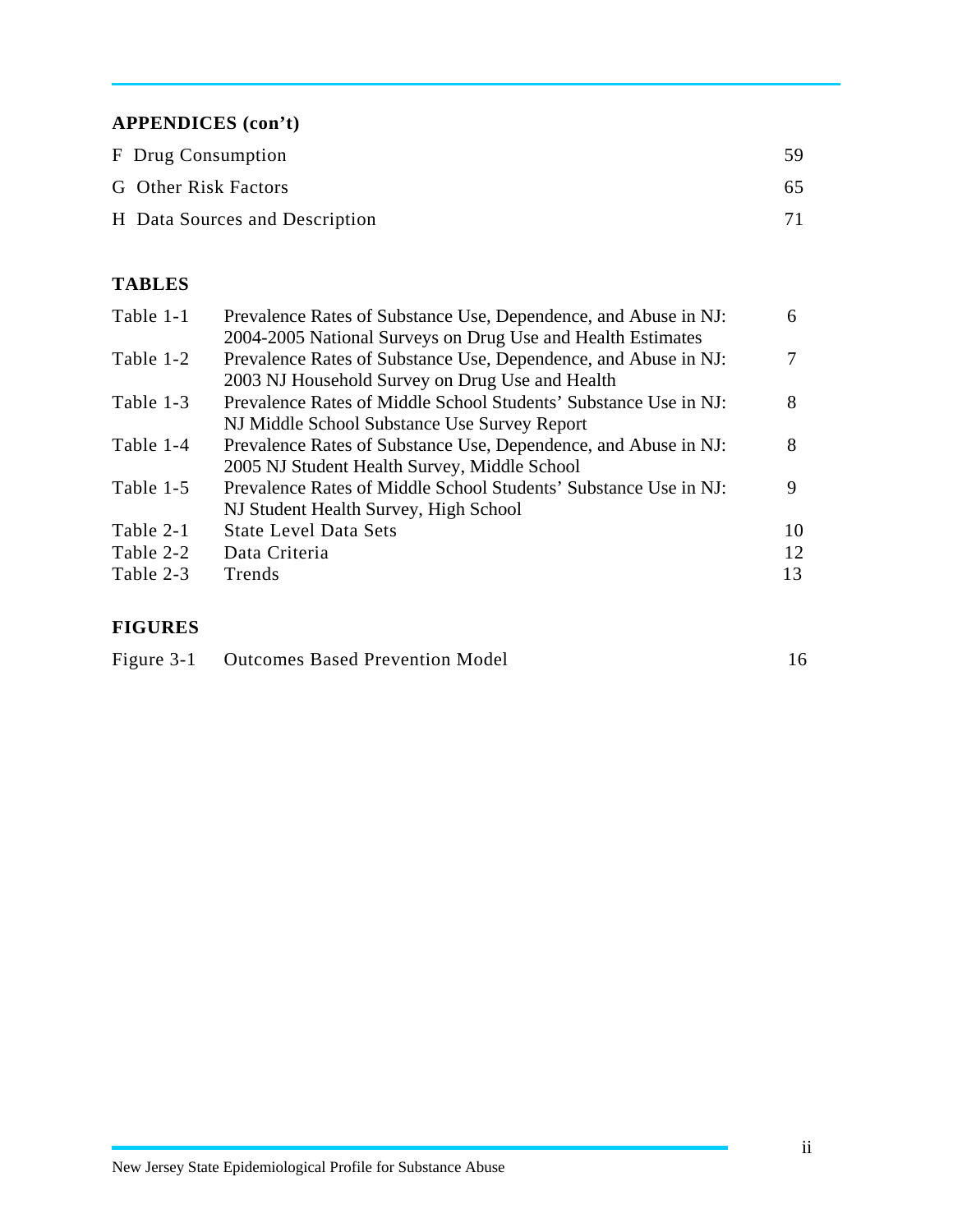### Acknowledgements

New Jersey gratefully acknowledges the ongoing contributions of the dedicated members of its State Epidemiological Outcomes Work Group (SEOW). The SEOW is comprised of staff from various state and county level departments, and statewide provider agencies and organizations.

#### **Members of the New Jersey SEOW:**

| Gary Barrett, SEOW Manager                                                                                                                  | Lisa McGlinchy, Training & Technical Assistance                                                                                                   |
|---------------------------------------------------------------------------------------------------------------------------------------------|---------------------------------------------------------------------------------------------------------------------------------------------------|
| Research, Planning and Evaluation, Division of                                                                                              | Specialist, Northeast Center for Applied Prevention                                                                                               |
| Addiction Services, Department of Human Services                                                                                            | Technologies                                                                                                                                      |
| Suzanne Borys, Ed.D., Program Manager<br>Research, Planning and Evaluation, Division of<br>Addiction Services, Department of Human Services | Lisa Laitman, Director Alcohol& Other Drug<br>Assistance Program for Students, Rutgers University<br><b>Health Services</b>                       |
| Donald Hallcom, SPF-SIG Manager and Director,<br>Prevention Services, Division of Addiction Services,<br>Department of Human Services       | Pam Negro, Assistant Director of Center for Addiction<br>Studies, Rowan University                                                                |
|                                                                                                                                             | Michelle McGready, Substance Abuse Administrator,<br>Juvenile Justice Commission                                                                  |
| Jonathan Krejci, Ph.D., Director of Training and<br>Research, Princeton House Behavioral Health                                             | Robert Pandina, Ph.D., Director & Professor, Center of                                                                                            |
| David Schlueter, Detective Sergeant, First Class, New<br>Jersey State Police                                                                | Alcohol Studies, Rutgers University                                                                                                               |
| Tom Collins, Coordinator of Evaluation, Department of<br>Education                                                                          | Suzanne Borys, Ed.D., Program Manager<br>Research, Planning and Evaluation, Division of<br>Addiction Services, Department of Human Services       |
| Clara Langley, Management Improvement Specialist,<br>Division of Highway Traffic Safety                                                     | Uta Vorbach, Research Manager, Comprehensive<br>Tobacco Control Program, Office of the State<br>Epidemiologist, New Jersey Department of Health & |
| Lisa Daly, Director of Program Services & Training,<br>New Jersey Prevention Network                                                        | Senior Services                                                                                                                                   |
| Mary Lou Powner, Executive Director, Governor's<br>Council on Alcoholism and Drug Abuse                                                     | Yohannes Hailu, Ph.D., Research Scientist 1, Research<br>and Evaluation, Division of Addiction Services,<br>Department of Human Services          |
| Deb Mclean, Associate Director, Northeast Center for<br><b>Applied Prevention Technologies</b>                                              |                                                                                                                                                   |
| Diane Litterer, Executive Director, Prevention Links                                                                                        |                                                                                                                                                   |
| Nick Calleo, Special Agent, DEA                                                                                                             |                                                                                                                                                   |
| Kathleen Russo, Coordinator, County Initiatives Unit<br>Division of Addiction Services, Department of Human<br>Services                     |                                                                                                                                                   |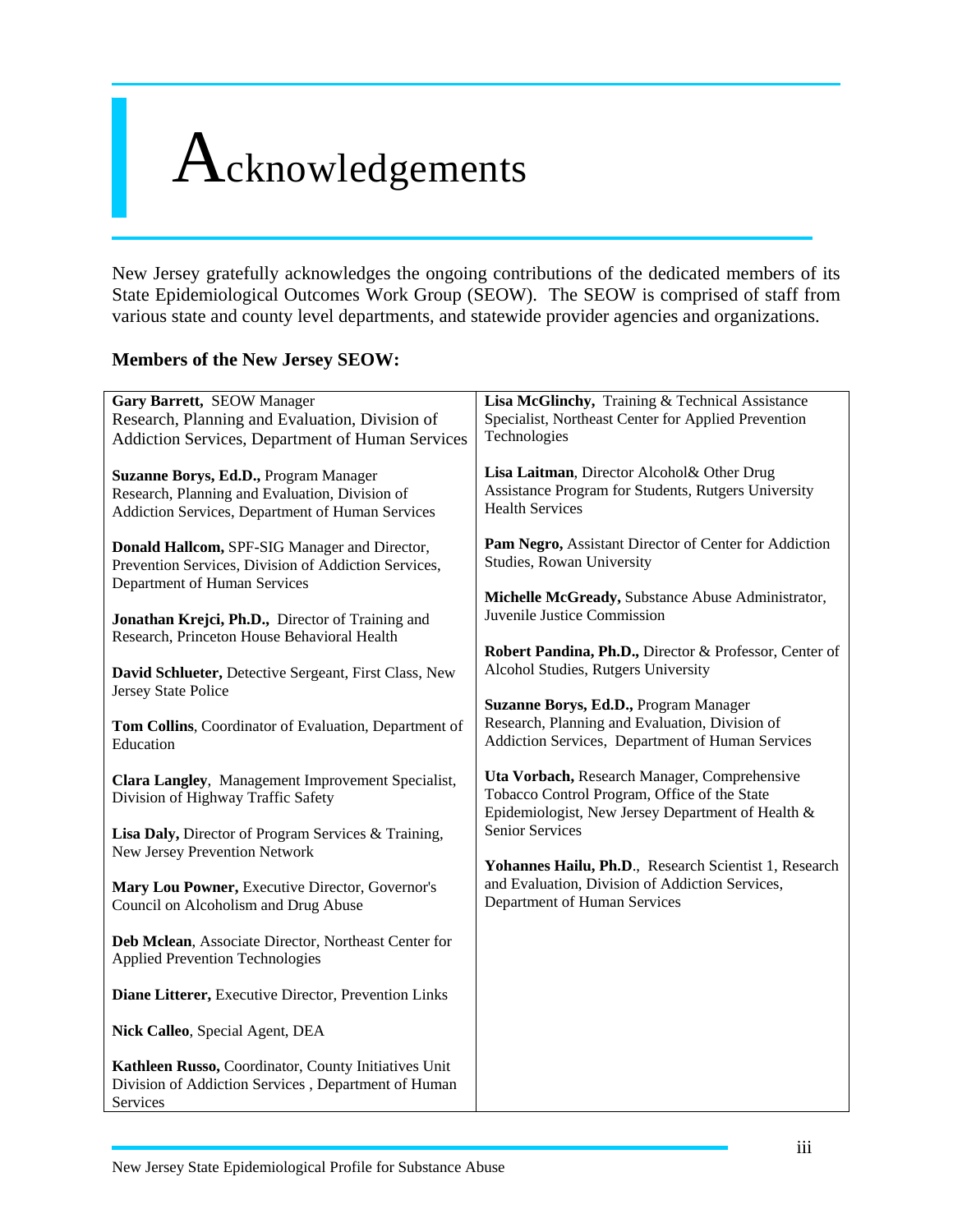

This profile was originally prepared in April 2007 and revised in November 2007. This report is the first annual update.

May 26, 2008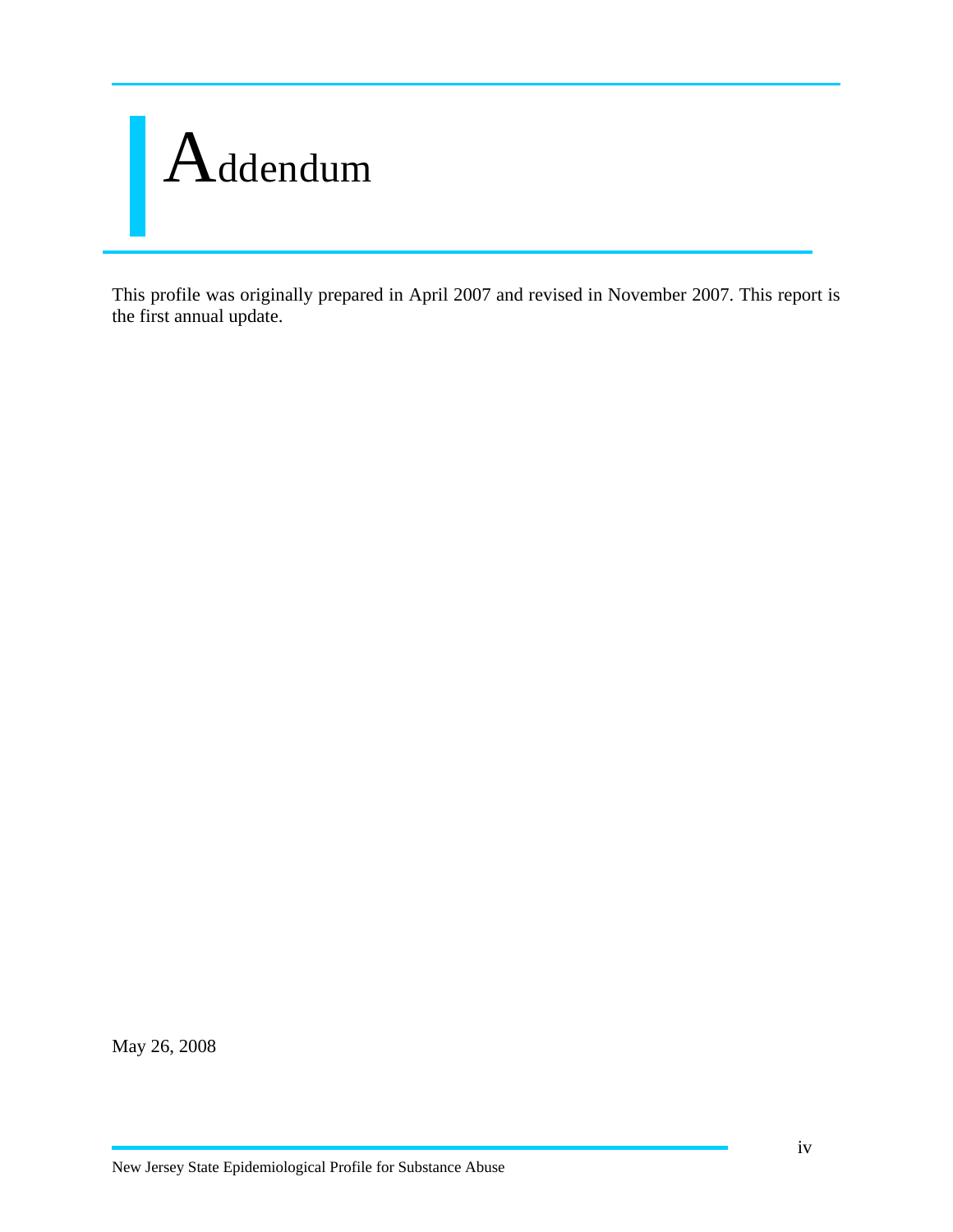### Executive Summary

#### **State Epidemiological Profile**

The New Jersey State Epidemiological Outcomes Workgroup (SEOW) was charged with collecting and analyzing epidemiological data to assess the magnitude of substance userelated consequences and substance use patterns related to these consequences. The aim is to profile population needs, resources, and readiness to address the problems and gaps in service delivery. The purpose of the profile should serve to:

- Support the Strategic Prevention Framework State Incentive Grant (SPF-SIG) implementation by New Jersey Department of Human Services (NJDHS), Division of Addiction Services (DAS) provided by the federal Substance Abuse and Mental Health Services Administration (SAMHSA);
- Help in the selection of prevention priorities, by highlighting consumption patterns problem outcomes;
- Establish recommendations for resource allocation based on needs assessment data;
- Identify data gaps and establish recommendation to include methods of addressing these gaps; and
- Establish a baseline for ongoing data monitoring efforts.

#### **Data Reviewed:**

The contents of this document focus on constructs which include mortality, morbidity, crime, consumption, and education, and indicators including general risks relating to each construct, Alcohol and Other Drug (AOD) related fatal car crashes, AOD attributable deaths, homicide deaths, chronic liver disease, HIV/AIDS, pedestrian fatalities, child abuse and neglect, treatment episodes, treatment admissions, Driving Under the Influence (DUI) offenders, AOD dependence, arrests under the age of 18, on campus college arrests, liquor law violations, DUI arrests, possession of drugs, use of AOD by 12 years and up, use of AOD by middle school students, use of AOD by college students, binge drinking by college students, ATOD early use/age of onset, current tobacco use by middle school students, current use of ATOD by high school students, current tobacco use by high school students, ATOD lifetime use by high school students, and general risk taking behaviors among youth.

In addition, many other indicators were identified, for which data was unattainable, mostly due to lack of data collection, lack of accessibility to the public or lack of appropriate technological data tracking systems. Data gaps have been identified, which the SEOW and SPF SIG Advisory Council will be responsible for in terms of developing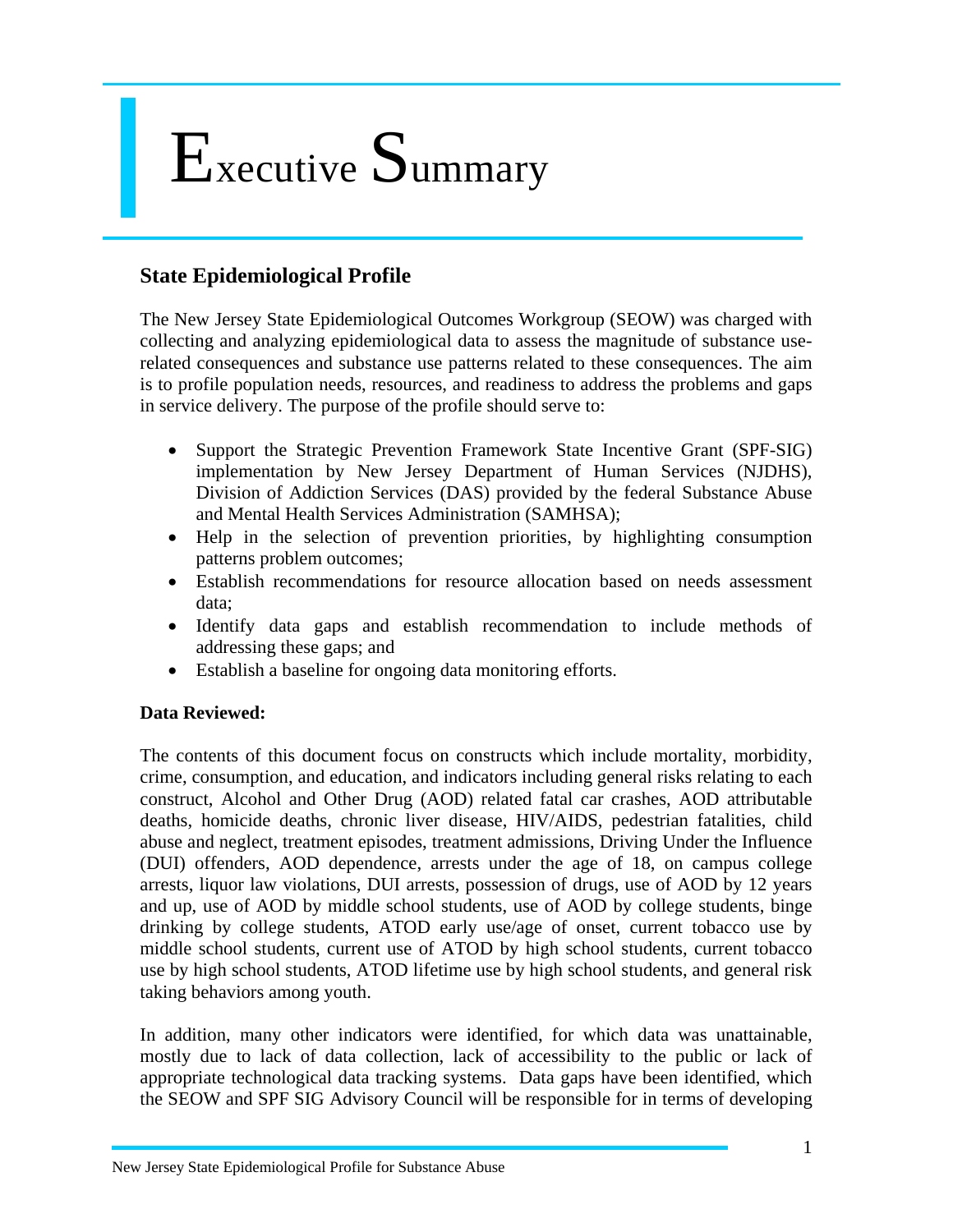formal recommendations to the Governor's Office. Formal recommendations will include but not be limited to recommendations for methods of improving data collection statewide to address these issues. Data gaps identified include: older adult risk factors, general older adult data, medical examiners data on AOD in homicide victims; secondary cause of death via alcohol, pedestrian fatalities and non-fatalities by age and substance, AOD related child abuse and neglect, DWI convictions, ABC citations/fines, wholesale and retail alcohol sales, AOD related industrial/residential accident, higher education referrals, AOD attributable domestic violence cases, hepatitis-drug related communicability of hepatitis, investigated unattended deaths-AOD related, AOD related crash data (non-fatal), AOD related ambulatory care, ER visits, higher education all cause referrals, current use of ATOD by high school students, sales of ethanol, prescription usage patterns (misuse/abuse), general education referrals to school substance awareness coordinators, general education referrals to treatment, and high school drop out rate.

Although the SEOW will continue its research on various sub-populations across the lifespan, special attention is being given to the older adult population due to the SEOW's many conversations and concerns. These have focused on the overwhelming lack of data relating to substance use, which needs to be collected in order for New Jersey to address the growing issues and concerns of this ever increasing population across the state.

Data are organized by substance, construct, indicator, and by consequence or consumption. Definitions are included within the document. Criteria for inclusion used in finalizing the selection of the data sources for this process include: availability of data, validity of data, periodic collection over the past three to five years, consistency, sensitivity, data no older than 10 years, and relationship to substance use.

The New Jersey SEOW will continue its efforts in addressing dimensions of the data in order to better define the magnitude of problems here in New Jersey. A major focus will be to identify data trends to provide a more thorough comparison to national figures and for comparison with local municipal and county data. The identification of the severity of problems by consequences and consumption will also be continued. The most challenging tasks the SEOW will have are deciding what problems have potential for changeability, and defining economic cost.

Additional tasks the SEOW will be focusing on in the immediate future include, but are not limited to, the following: identification of New Jersey's priority problems based on the epidemiological analyses; identification of target communities to implement the Strategic Prevention Framework; assessment of risk and protective factors in the communities associated with substance abuse in New Jersey; assessment of community assets and resources; identification and recommendation of gaps in services and capacity; assessment of readiness to act and specification of baseline data against which progress and outcomes of the Strategic Prevention Framework can be measured.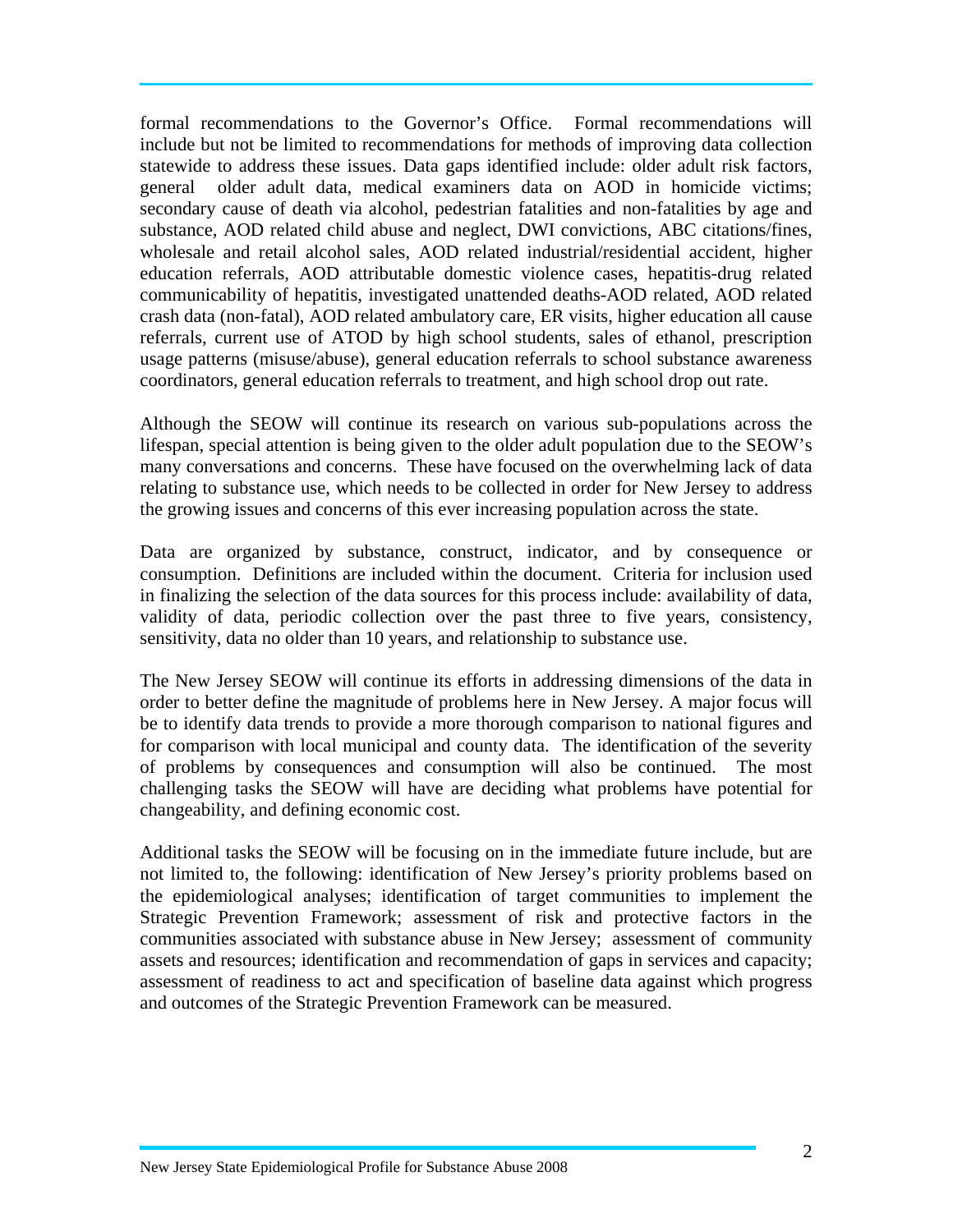## 1 Introduction and Background

#### **Role of the State Epidemiological Outcomes Work Group**

The mission of the New Jersey State Epidemiological Outcome Workgroup (SEOW) is to collect and organize multiple sources of data to guide relevant and effective prevention strategies and inform policy decision making by first understanding the prevalence and patterns of problems and the factors that contribute to them.

The New Jersey SEOW was created in March 2006 in response to an award granted by the Center for Substance Abuse Prevention. The group has remained active throughout the life of the grant. In October 2006 New Jersey was awarded the Strategic Prevention Framework-State Incentive Grant (SPF-SIG). The SEOW will continue to provide support and guidance to this latest grant. The goals and objectives for the SEOW include:

#### *Goal 1: Creation of a State Epidemiological Profile*

Objective 1- Collect and organize multiple sources of data- Identify source data.

- Objective 2 Summarize consumption patterns and consequences of substance use in New Jersey
- Objective 3 Highlight indicators used to identify consequences
- Objective 4 Write draft Epidemiological Profile
- Objective 5 Write final Epidemiological Profile.
- *Goal 2: Submission of data used for Epidemiological Profile* 
	- Objective 1 Collect copies of, or references to, sources used to generate all data values in the Epidemiological Profile.
	- Objective 2 Collect copies of, or references to, sources used for methodologies, codebooks and programs used to develop Epidemiological Profile.

#### *Goal 3: Development of Work Plan and Goal Statement*

- Objective 1 Develop a mission statement for the SEOW.
- Objective 2 Develop SEOW principles, functions and organization.
- Objective 3 Develop specific goals and objectives: guide relevant and effective prevention strategies; inform policy decision making by first understanding the prevalence and patterns of problems and the factors that contribute to them; infuse data into state decision making, provide ongoing recommendations to the Advisory Council, participate on Advisory Workgroups to ensure cross collaboration.
- Objective 4 Identify sources and forms of data that will be used.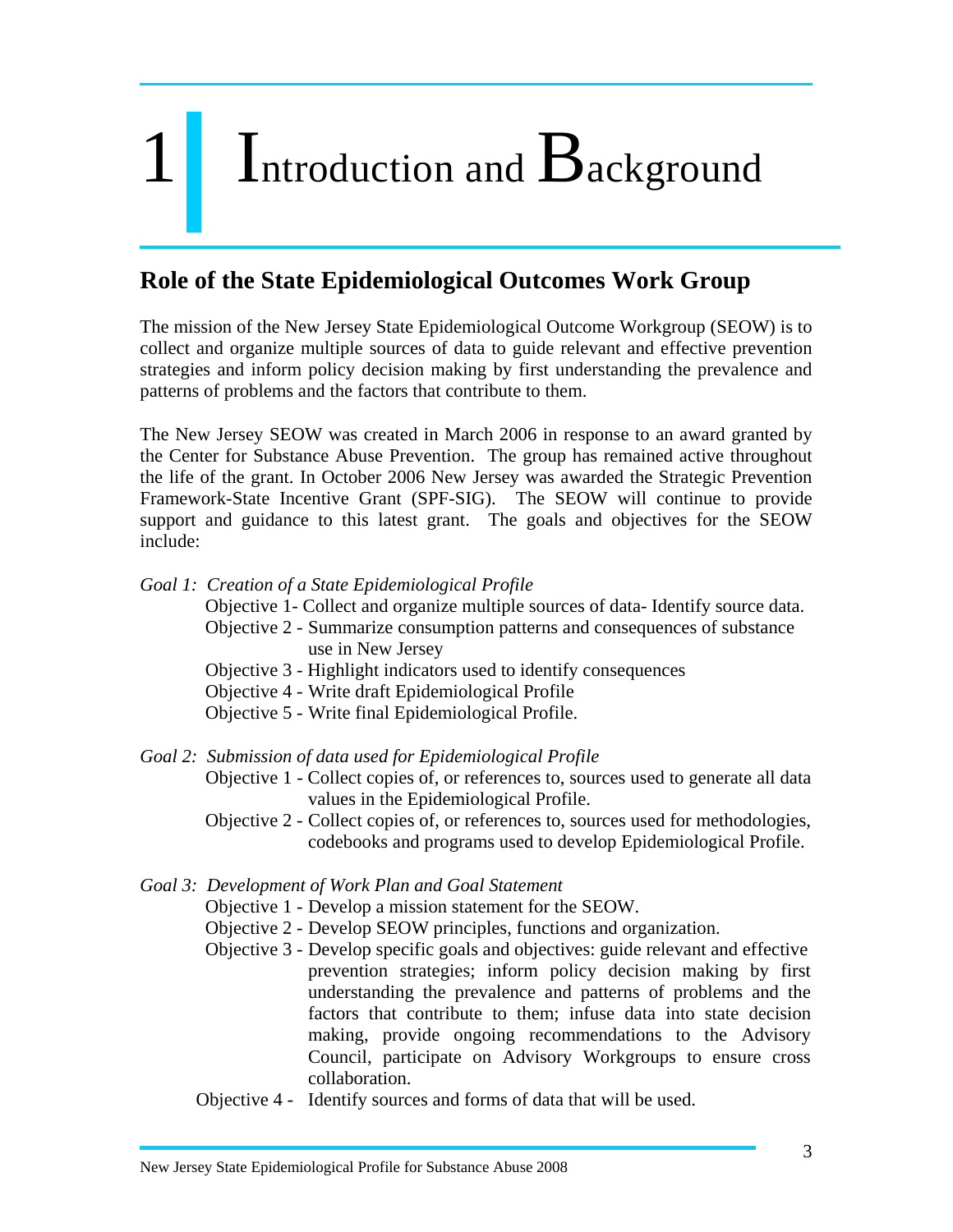*Goal 4: Collection of National Outcome Measures data and Performance Measurement* Objective 1 - Decide methods to collect National Outcome Measures

 Objective 2 - Incorporate methods with approved Substance Abuse and Mental Health Services Administration methodologies and data collection tools.

The SEOW has met nine times since the inception of the Strategic Prevention Framework State Incentive Grant and will continue to meet as other data sources are explored. The New Jersey SEOW meets monthly to discuss data, analysis, and profile production. The next meeting is always scheduled at the conclusion of the previous month's meeting. However, in order to meet the deliverable of developing an EPI Profile, the group has been meeting weekly.

Dr. Robert Pandina from the Center of Alcohol Studies at Rutgers University serves as the Chairperson of the New Jersey SEOW. However, all day-to-day operating concerns of the New Jersey SEOW are handled by the Division of Addiction Services, Office of Prevention and Training Services. Statistical and GIS support is provided by the Office of Research, Planning and Evaluation within DAS.

Both governmental and community agencies are represented on the New Jersey SEOW.

#### **Member Organizations:**

| ❖ Childhood Drinking Coalition       | ❖ Governor's Council on Alcoholism  |
|--------------------------------------|-------------------------------------|
| ❖ County Alcohol and Drug Directors  | and Drug Abuse                      |
| Division of Addiction Services,      | ❖ Juvenile Justice Commission       |
| Department of Human Services (Lead   | ❖ New Jersey State Police           |
| Agency)                              | ❖ New Jersey Prevention Network     |
| ❖ Department of Education            | ❖ Northeast Center for Applied      |
| ❖ Department of Health and Senior    | <b>Prevention Technologies</b>      |
| Services                             | ❖ Princeton House Behavioral Health |
| ❖ Division of Highway Traffic Safety | ❖ Rowan University                  |
| ❖ Drug Enforcement Administration    | ❖ Rutgers University                |

#### **Initial Steps Taken**

#### **Process for Developing the Epi-Profile**

Initially, New Jersey developed a matrix of data sources organized by National Outcome Measures (NOMS) for Prevention. In terms of the process and how New Jersey chose the data and what data were examined, the first question was asked about the varying differences among data sources and broken down into three categories: 1) ongoing surveillance of the past 30 days, 2) regularly scheduled assessments/surveys, and 3) periodic data collection. Also focused upon was the validity and reliability of the data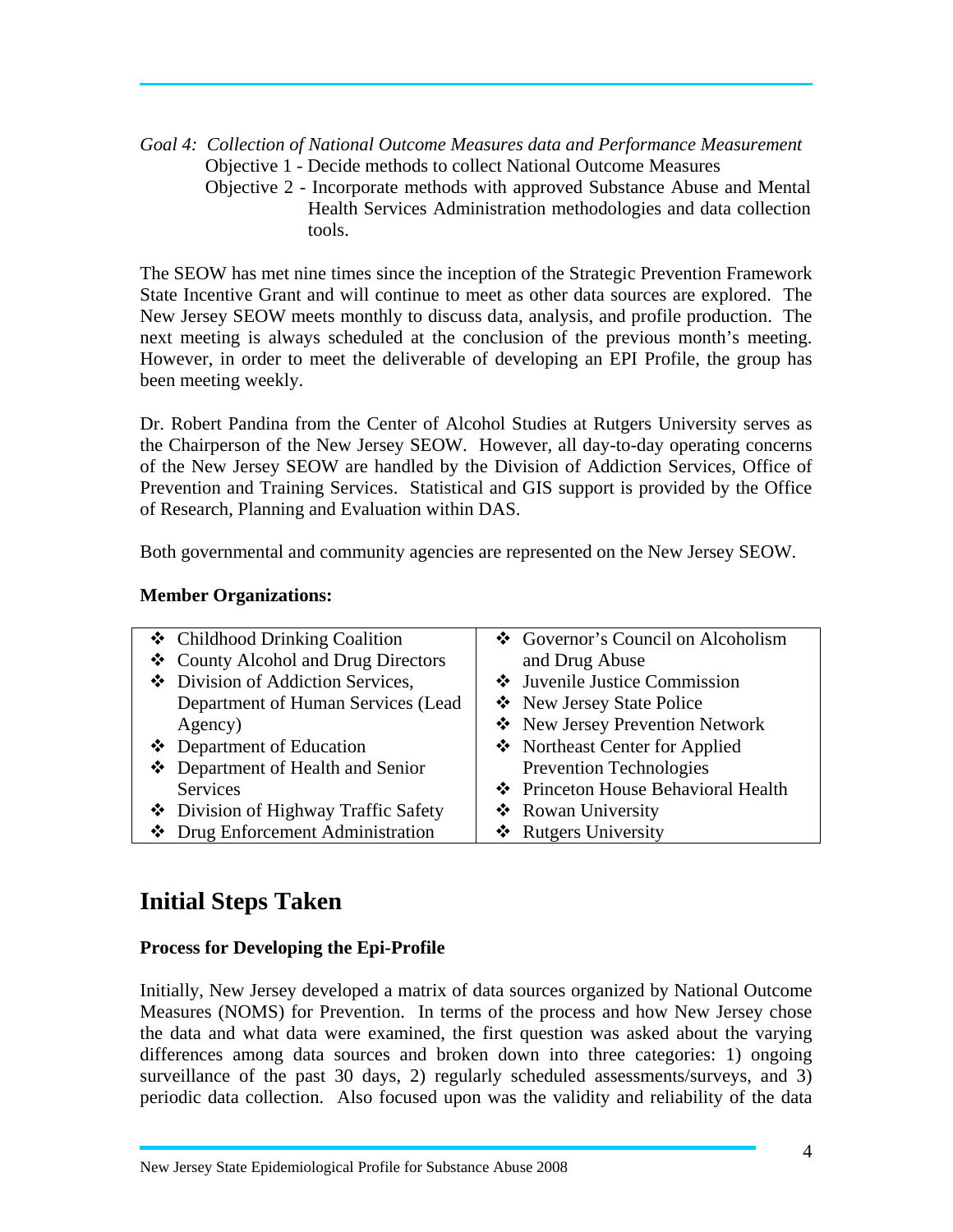that was accessible and which data offered/revealed the most significant information on constructs such as mortality, morbidity or injury, consequence and consumption, and crime.

In terms of available **ongoing** surveillance (last 30 days), initially examined were data trends including: SEDS; UCR (maintained by the Federal Bureau of Investigation); NJ-SAMS; ER Visits, The Treatment Episode Data Set (**TEDS**) (data from treatment facilities), and the Drug Abuse Warning Network (**DAWN**) which collects data on two types of drug-related events - drug-related emergency department (ED) visits and illicit drug-related deaths investigated by medical examiners and coroners (ME/Cs). Also reviewed were all highway traffic safety data including DUI and IDRC data; the number of Division of Youth and Families Services (DYFS) AOD Caseloads; college UCR in New Jersey; seizure data with arrests; United States Customs Service and its system to retrieve information on drug evidence and other information on drug seizures, price, and purity from the DEA; and the Arrestee Drug Abuse Monitoring program, funded by the National Institute of Justice (NIJ).

Also examined were **regularly scheduled assessments/surveys** that take place in New Jersey for more local survey data such as, New Jersey 2005 Youth Risk Behavior Survey for Middle School Students; and New Jersey 2005 High School Youth Risk Behavior Survey. Also reviewed were national survey data such as Monitoring the Future. Despite not surveying in New Jersey, it was thought it would still be significant to review. In addition, the group had access to New Jersey college surveys implemented by the CORE Institute, as well as the 2005 National College Health Assessment Survey. The group also reviewed the National Household Survey on a national level, and data that are specific to New Jersey.

Lastly, the SEOW looked at **periodic** data that could provide a snapshot of information taken in time. Surveillance data that might be collected regularly or somewhat frequently but are part of a systematic routine was also considered. This category of data reviewed included New Jersey's Social Indicators Chart Book, which includes Municipal level Social and Health Indicators data from 2000.

The next step was organizing data sources by constructs: mortality, morbidity, crime, consumption and education, and by indicators. Identifying indicators and agreeing upon a final list was an ongoing process. Indicators that might have been initially listed were considered and then discarded and new ones might have been added later depending on new discoveries made during the research process. From there, criteria were identified for keeping or adding data sources, such as date published; data by substances (Alcohol, Tobacco, Illicit Drugs and Prescription Drugs); data by collection frequency (on-going, daily, monthly, quarterly, annually); by demographics (age, sex, race, other); and lastly by geographic coverage (municipal, county, state, national). All sections were scored, added up and then data sources were identified as primary or secondary based upon all initial criteria listed above and their final scores.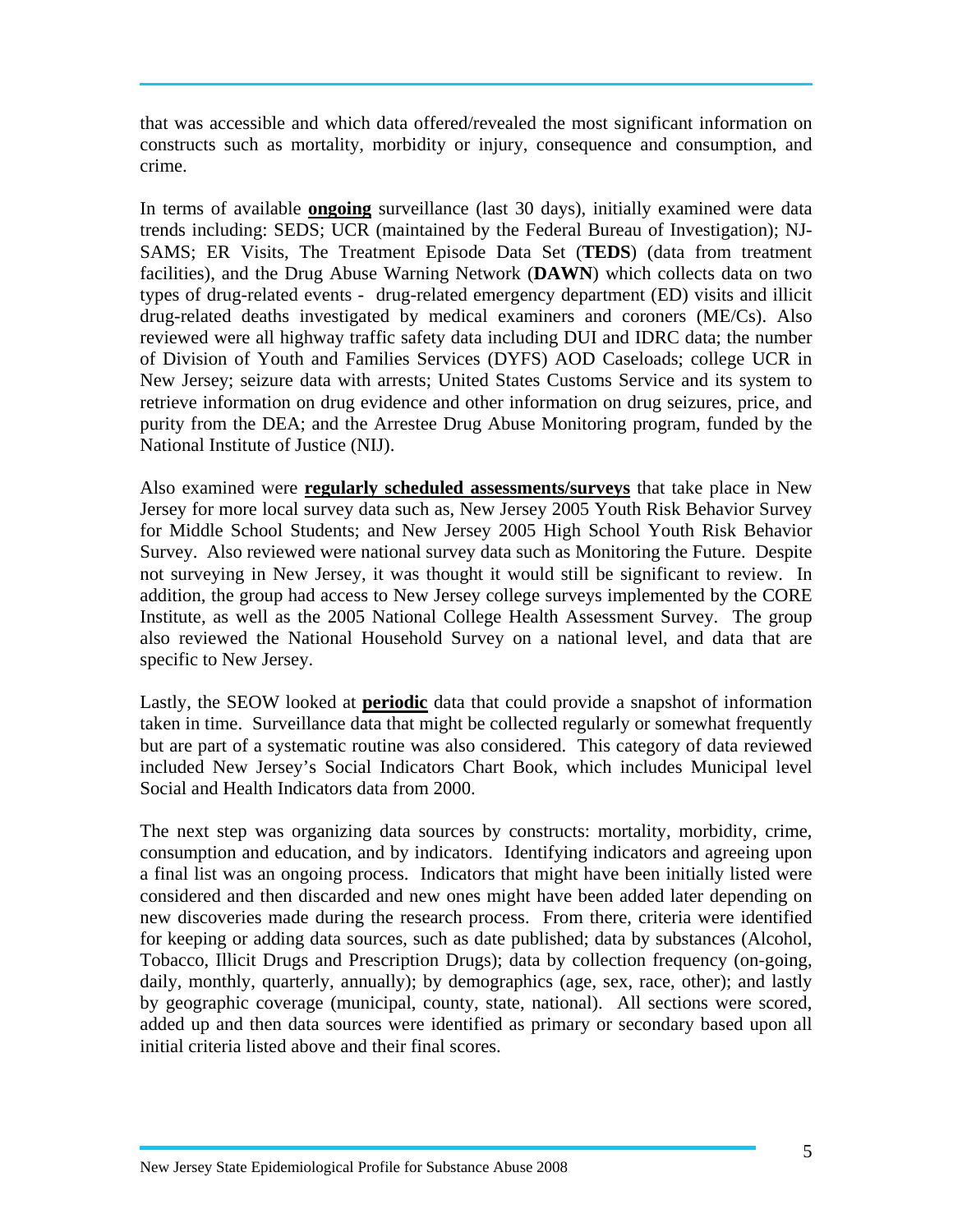Once the Epi-Profile Workgroup agreed to the data sources, sub-workgroups were formed by constructs that analyzed the data assigned to their construct and indicators. Yohannes Hailu, Ph.D. developed a chart which each workgroup would complete by construct/indicators and consequences/consumption with brief trend comments included on each chart. From this point forward, Dr. Hailu used the information provided to complete the many charts included at the end of this document.

Through this process, the Epi-Profile Workgroup was able to identify several data gaps, which will be presented to the SPF SIG Advisory Council, along with recommendations and strategies to address these data gaps in the future.

#### **Prevalence of Substance Use/Abuse Problems**

Annual data from the New Jersey Substance Abuse Monitoring Treatment System (NJ-SAMS) for 2006 indicated that there were 56,261 admissions into treatment programs. The most common primary drug was heroin and other opiates (40%), followed by alcohol (29%), marijuana (13%) and cocaine (11%). Regarding age, 6% were under 18 years, 19% were 18 to 24 years, 25% were 25 to 34 years and 52% were 35 or older. The majority of individuals admitted were male (68%). The most common race/ethnicity was non-Hispanic white (58%), followed by non-Hispanic black (25%) and Hispanic (14%).

Data from SAMHSA's "State Estimates of Substance Use from the 2004-2005 National Surveys on Drug Use and Health (NSDUH)" indicated that in New Jersey a substantial portion of youth (ages 12 to 17) reported drinking alcohol (18.8%), binge drinking (10.5%), smoking cigarettes (11.2%), or using marijuana (6.5%). There was 5.7% of youth who reported alcohol dependence/abuse and 5.2% reporting illicit drug dependence/abuse. Rates of use, abuse, and dependence were higher for young adults (ages 18-25) than the other two age groups on every measure assessed. Data are presented in Table 1-1.

**Table 1-1 Prevalence Rates of Substance Use, Dependence, and Abuse in New Jersey 2004-2005 National Surveys on Drug Use and Health State Estimates** 

| <b>Measure</b>                    | % Youth<br>(Aged 12-17) | % Young Adult<br>(Aged 18-25) | % Adult<br>(Aged 26 or Older) |
|-----------------------------------|-------------------------|-------------------------------|-------------------------------|
| Alcohol, past month use           | 18.8                    | 62.4                          | 58.1                          |
| Binge drinking, past month use*   | 10.5                    | 42.2                          | 19.7                          |
| Cigarettes, past month use        | 11.2                    | 37.6                          | 21.3                          |
| Illicit drugs, past month use     | 9.6                     | 20.5                          | 4.9                           |
| Marijuana, past month use         | 6.5                     | 16.0                          | 3.3                           |
| Illicit drug dependence or abuse  | 5.2                     | 8.3                           | 1.4                           |
| Alcohol dependence or abuse       | 5.7                     | 15.5                          | 5.3                           |
| Non-medical use of pain relievers | 6.3                     | 11.4                          | 2.8                           |

\* Drinking 5 or more drinks in a row on at least 1 day in the past 30 days.

Source: SAMHSA State Estimates of Substance Use from the 2004 – 2005 National Surveys on Drug Use and Health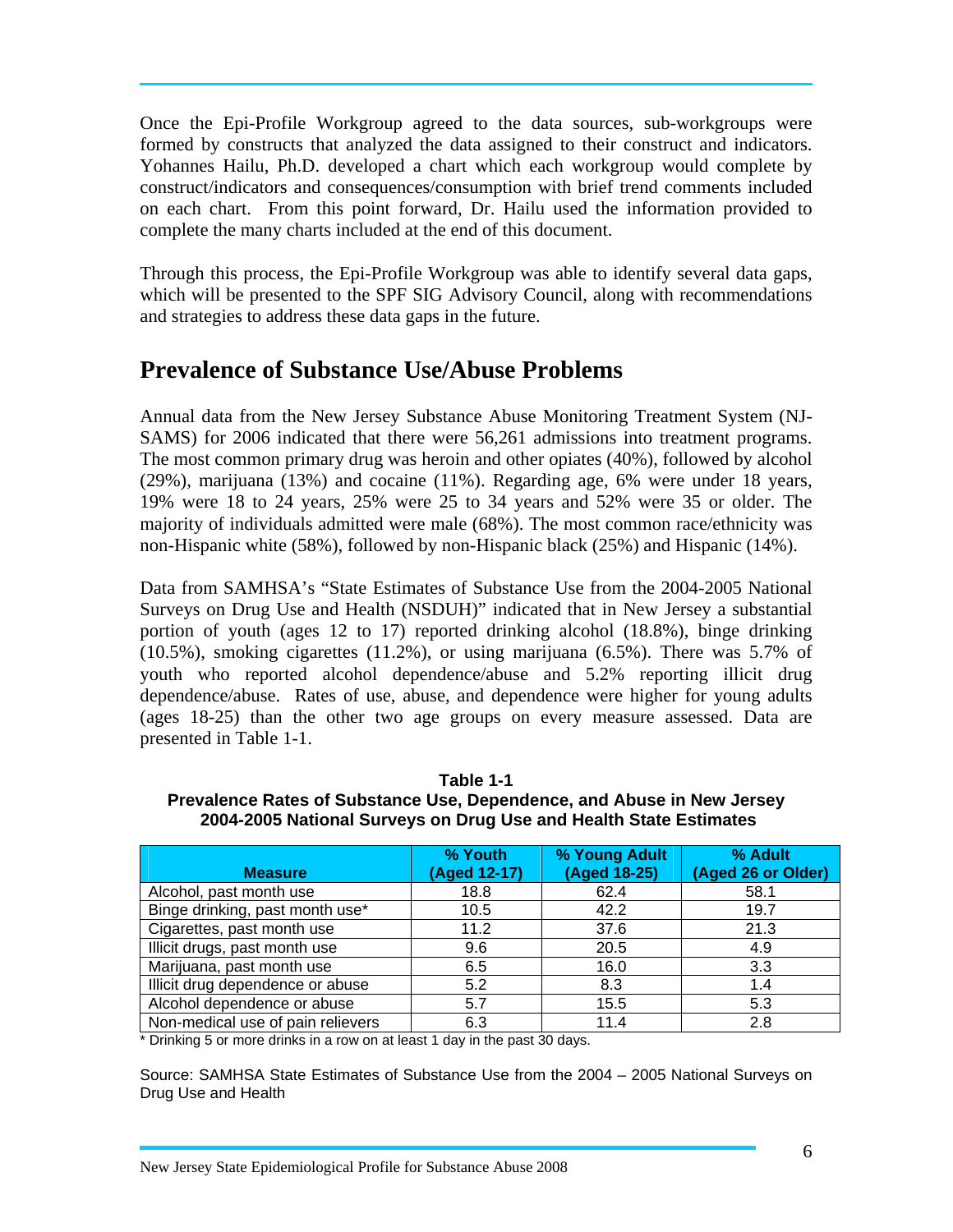The New Jersey Division of Addiction Services (DAS) also conducts its own household survey every four years to assess the prevalence of legal and illegal substance use and identify the need and demand for substance abuse treatment. A stratified random sample of 14,660 households was selected and adults over the age of 17 years were interviewed by telephone. Consistent with the national survey data, the New Jersey DAS survey found that the use of substances was higher among the young adults (18-24 years of age) than among residents 25 years or older, except for past month alcohol use. Generally, the New Jersey proportions are similar to the national proportions except for the disclosure of past month illicit drug use and marijuana use where the national proportions are roughly twice those of the state. Results are presented in Table 1-2.

#### **Table 1-2**

|                                   | % Young Adult | % Adult            |
|-----------------------------------|---------------|--------------------|
| <b>Measure</b>                    | (Aged 18-24)  | (Aged 25 or Older) |
| Alcohol, past month use           | 55.6          | 58.6               |
| Heavy drinking, past month use*   | 12.5          | 5.2                |
| Cigarettes, past month use        | 32.1          | 19.9               |
| Illicit drugs, past month use     | 11.1          | 2.4                |
| Marijuana, past month use         | 8.8           | 1.6                |
| Illicit drug dependence or abuse  | 7.5           | .8                 |
| Alcohol dependence or abuse       | 15.4          | 6.1                |
| Non-medical use of pain relievers | 13.6          | 8.6                |

#### **Prevalence Rates of Substance Use, Dependence, and Abuse in New Jersey 2003 NJ Household Survey on Drug Use and Health**

Source: 2003 New Jersey Household Survey of Drug Use and Health

\* Drinking 5 or more (4 or more for females) drinks in a 24-hour period at least once a week or on four or more days in the past month. New Jersey defined "binge drinking" as drinking two or more days straight without sobering up, which does not match the Federal definition.

The New Jersey Division of Addiction Services conducts a Middle School Survey every two years to assess the prevalence of legal and illegal substance use. Data are collected from  $7<sup>th</sup>$  and  $8<sup>th</sup>$  grade students regarding their use of multiple substances. From 1999 through 2003, the prevalence rates for past 30 day use of alcohol, cigarettes, marijuana and other illicit drugs has declined. For 2003, past 30 day use of alcohol was 14% compared to 16% for 2001 and 25% for 1999. Any illicit drug use was down to 5% in 2003 from 6 % in 2001 and 12% in 1999. Results are presented in Table 1-3.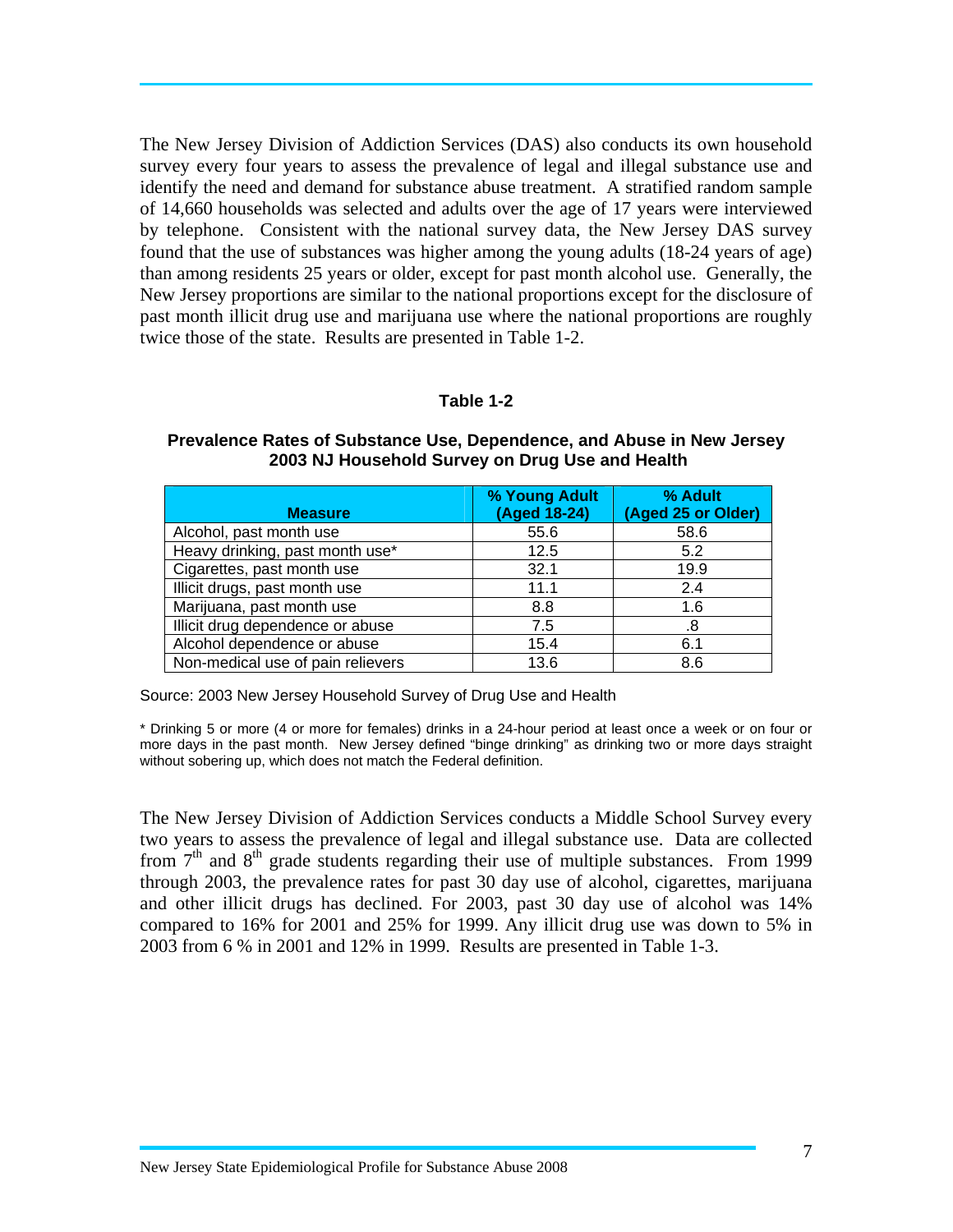#### **Table 1-3**

#### **Prevalence Rates of Middle School Students' Substance Use in New Jersey New Jersey Middle School Substance Use Survey Report**

| <b>Measure</b>                   | 1999 | 2001 | 2003 |
|----------------------------------|------|------|------|
| Alcohol, past month use          | 24.6 | 16.0 | 13.8 |
| Binge drinking, past month use   | 9.7  | 7.6  | 6.4  |
| Cigarettes, past month use       | 12.5 | 7.2  | 4.8  |
| Marijuana, past month use        | 6.6  | 2.9  | 2.4  |
| Any illicit drug use, past month | 11.5 | 6.3  |      |

Source: 2003 New Jersey Middle School Substance Use Survey Report, NJ Division of Addiction **Services** 

The New Jersey Department of Education's (DOE) Youth Risk Behavior Survey (YRBS) surveyed New Jersey middle school students for the first time in 2005. DOE reported 17% for past 30 day alcohol use, 5% for past 30 day cigarette use and 4% for marijuana use in the past month. Results are presented in Table 1-4.

#### **Table 1-4**

#### **Prevalence Rates of Middle School Students' Substance Use in New Jersey 2005 NJ Student Health Survey, Middle School**

| <b>Measure</b>             | 2005 |
|----------------------------|------|
| Alcohol, past month use    | 171  |
| Cigarettes, past month use | 5.1  |
| Marijuana, past month use  | 41   |

Source: New Jersey 2005 Student Health Survey, NJ Department of Education

The DOE also administers this survey to high school students bi-annually. The rates for 2005 are slightly higher than those for 2003; however, 2003 and 2005 prevalence rates are lower than those from 2001 for alcohol, cigarette and marijuana use. Only past 30 day cigarette use declined from 2003 to 2005 (21% and 20%, respectively). Results are displayed in Table 1-5.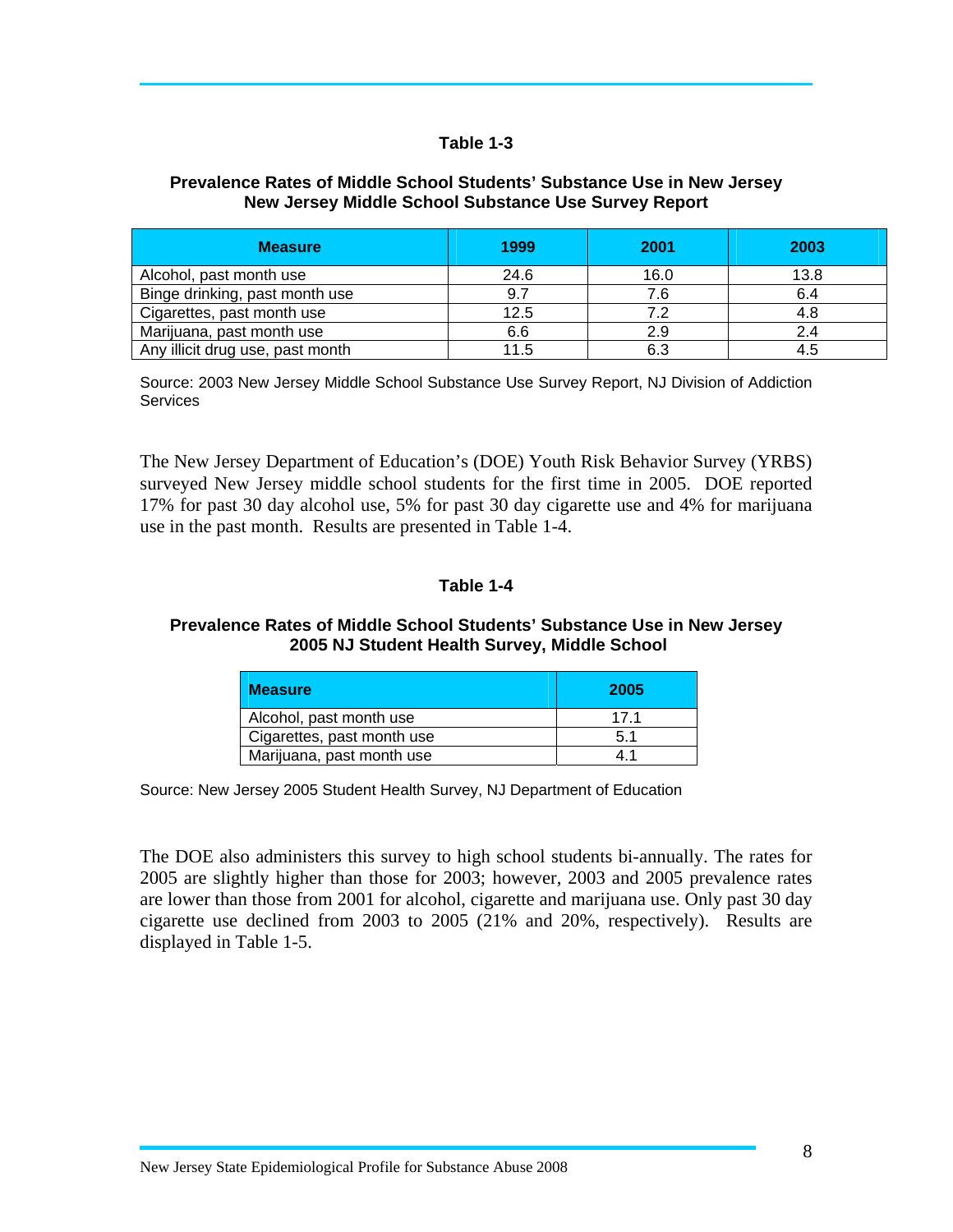#### **Table 1-5**

#### **Prevalence Rates of Substance Use, Dependence, and Abuse in New Jersey NJ Student Health Survey, High School**

| <b>Measure</b>                 | 2001 | 2003 | 2005 |
|--------------------------------|------|------|------|
| Alcohol, past month use        | 56   | 45.1 | 46.5 |
| Binge drinking, past month use | 34   | 24   |      |
| Cigarettes, past month use     | 29   | 21.2 | 19.8 |
| Marijuana, past month use      | 41   | 19.1 | 19.9 |

Source: New Jersey Student Health Survey, 2005, NJ Department of Education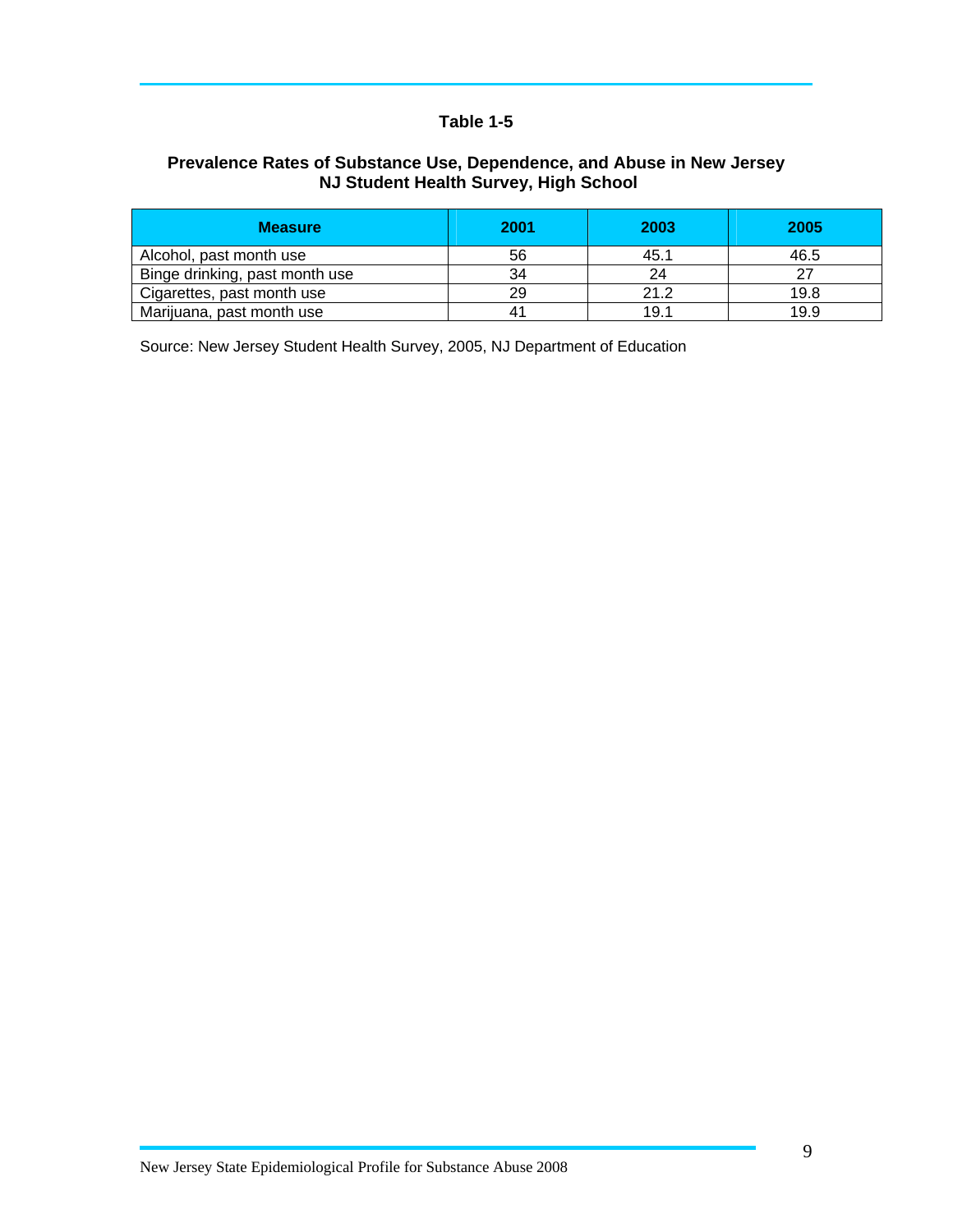# 2 Data Processes

#### **Data Sources**

Data sets that collected information on alcohol, drug, and tobacco use and consequences of substance use were identified through group discussion by the Epi-Profile Workgroup. Data were collected from some national and many state level sources to examine consumption patterns and consequences of alcohol, tobacco, and drug use in New Jersey.

A list of sources identified is included in Table 2-1. The sources included surveys, compilations of state data, data found in agency reports and data from administrative data systems. In this phase of the Workgroup's data process, the focus was on the overall State as the unit of analysis. As work continues, the Workgroup will begin to examine the data at various subgroup levels, such as county, age group, gender, etc., to better refine its analysis.

This section will discuss the sources of the data and how the data were used.

#### **Table 2-1**

| <b>Source</b>                                     | <b>Data</b>                                                                                                                                                                     | Year      |
|---------------------------------------------------|---------------------------------------------------------------------------------------------------------------------------------------------------------------------------------|-----------|
| NJ Center for Health Statistics<br>(NJCHS)        | Alcohol-related: mortality, suicide, homicide,<br>$\bullet$<br>death from unintentional injuries<br>Drug-related: mortality<br>Chronic liver disease and cirrhosis<br>$\bullet$ | 2001-2003 |
| <b>NJDHSS</b>                                     | <b>HIV</b><br>$\bullet$                                                                                                                                                         | 2001-2005 |
| <b>Fatal Accidents Reporting System</b><br>(FARS) | Alcohol-related: motor vehicle fatalities,<br>$\bullet$<br>pedestrian fatalities                                                                                                | 2001-2005 |
| National Survey of Drug Use and<br>Health (NSDUH) | Alcohol dependence, alcohol use<br>٠<br>Drug dependence, drug use<br>Non-medical use of prescription drugs, pain<br>relievers                                                   | 2001-2005 |
| Treatment Episodes Data Set (TEDS)                | Admissions for alcohol treatment<br>$\bullet$<br>Admissions for illicit drug use treatment                                                                                      | 2001-2005 |
| Division of Youth and Family Services<br>(DYFS)   | Abuse/neglect involving prenatal substance<br>$\bullet$<br>abuse<br>Alcohol abuse referrals (child and parent)<br>Substance-exposed newborns                                    | 2002-2005 |
| Uniform Crime Report (UCR)                        | Alcohol attributable arrests, DUI arrests, liquor<br>$\bullet$<br>law violation arrests                                                                                         | 2001-2005 |

#### **State Level Data Sets**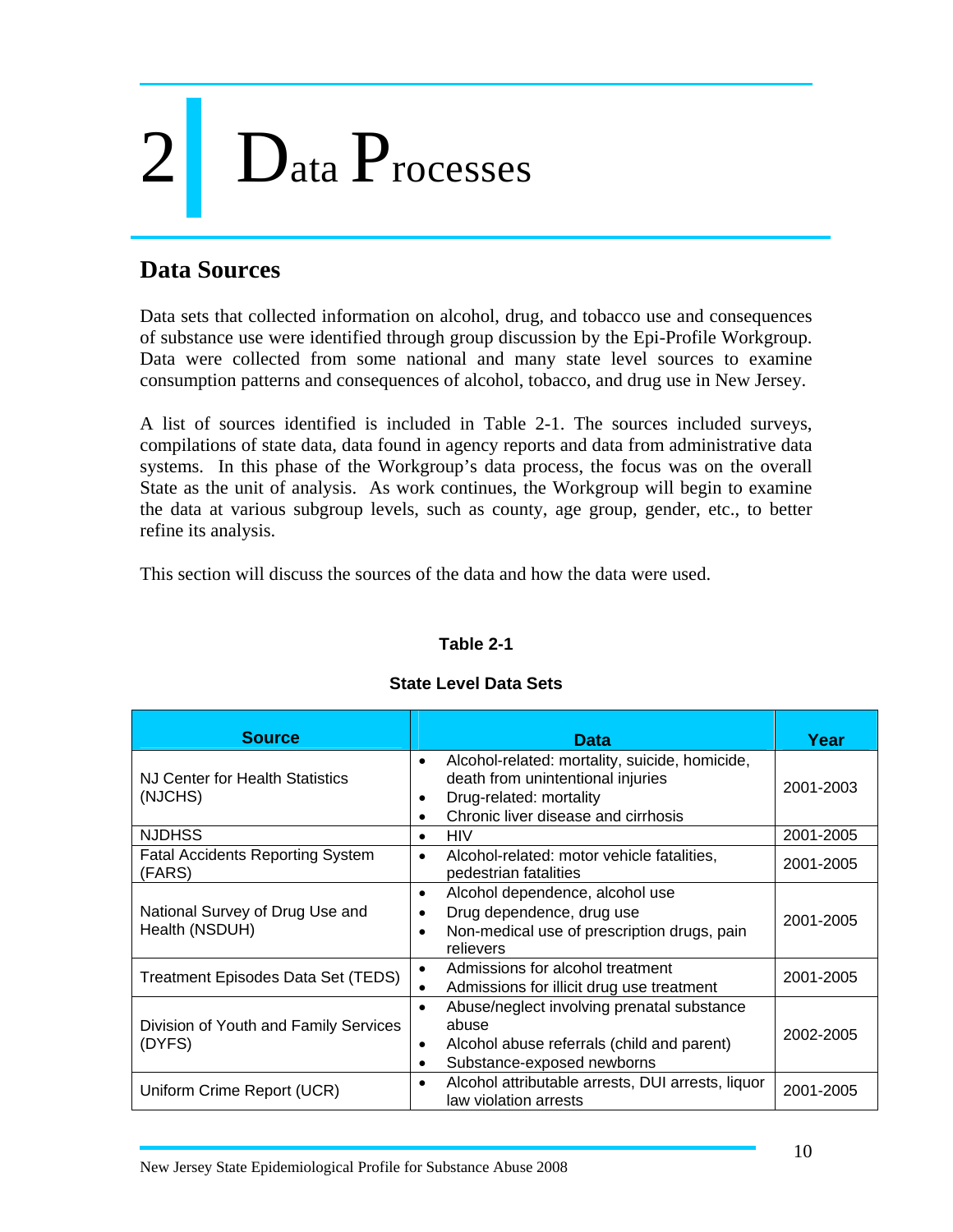|                                                                               | Drug-related arrests, possession/use arrests,<br>٠<br>drug law violations                                                                                                                |                     |
|-------------------------------------------------------------------------------|------------------------------------------------------------------------------------------------------------------------------------------------------------------------------------------|---------------------|
| Middle School Substance Use Survey<br>(MSSUS)                                 | Alcohol consumption, binge drinking<br>$\bullet$<br>Drug use                                                                                                                             | 1999, 2001,<br>2003 |
| NJ Youth Tobacco Survey (NJYTS)                                               | Tobacco use<br>$\bullet$                                                                                                                                                                 | 1999, 2001,<br>2004 |
| NJ College Survey of Norms (CORE)                                             | Alcohol consumption, binge drinking<br>٠<br>Drug use<br>٠                                                                                                                                | 2002-2006           |
| Intoxicated Driver Program (IDP)                                              | DUI offenders completing IDRC program<br>$\bullet$<br>Number of alcohol-related MV offenses<br>$\bullet$<br>Illicit drug use by IDP clients<br>٠<br>Referral to treatment/self help<br>٠ | 2002-2005           |
| Youth Risk Behavior Survey(YRBS)/<br><b>NJSHS</b>                             | Alcohol use, binge drinking<br>٠<br>Drug use<br>٠                                                                                                                                        | 1995, 2001,<br>2005 |
| Commissioner's Report on Violence,<br>Vandalism and Substance Abuse<br>(CRVV) | School crime related to alcohol, substances<br>$\bullet$<br>School crime related to substances                                                                                           | 2002-2006           |

#### **Identification and Selection of Criteria**

Selecting indicators to describe the consequences of substance use and the consumption patterns associated with those consequences is a critically important aspect of the needs assessment process. The Epi-Profile Workgroup identified the various dimensions that might show the extent of a problem, including the size of the problem, its magnitude relative to other states' problems, the severity of the problem's impact on an individual and/or community, trend characteristics, attributable risk to substance abuse, and availability of data. In addition, the Epi-Profile Workgroup identified additional criteria that could impact efforts to address a problem, including capacity/resources, perceived gap between capacity/resources and need readiness (political will/public concern), economic impact, and social impact.

The selected criteria included the availability of data at the state level, the availability of data for the past 3-5 years, data that were readily available, validity of data, consistency of the data, sensitivity of the data, data no older than 10 years, its relationship to substance use, and finally, data sources not meeting requirements must be submitted with justification to the SEOW for approval*.*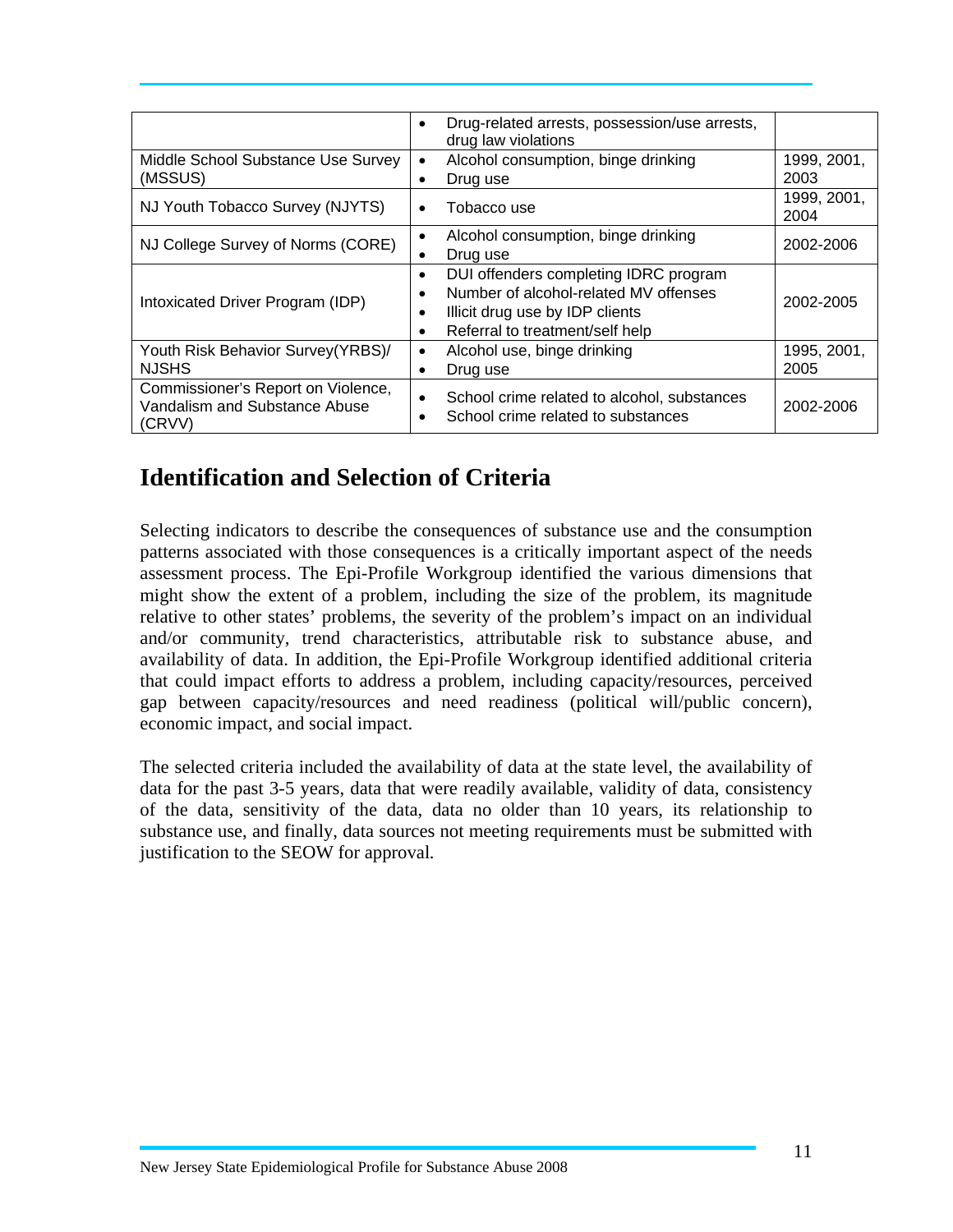| Table 2-2     |
|---------------|
| Data Criteria |

| <b>Criteria</b>                                               | <b>Definition</b>                                                                                                                                                                                                        |
|---------------------------------------------------------------|--------------------------------------------------------------------------------------------------------------------------------------------------------------------------------------------------------------------------|
| <b>Availability of Data</b>                                   | The data should be readily available and accessible.                                                                                                                                                                     |
| <b>Validity of Data</b>                                       | The measure must meet basic criteria for validity.                                                                                                                                                                       |
| <b>Periodic collection over at least 3</b><br>to 5 past years | The measure should be available for the past 3 to 5<br>past years, preferably on an annual or at least<br>biennial basis. This enables the State to determine<br>not only the level of an indicator but also its trends. |
| <b>Consistency</b>                                            | The measure must be consistent, i.e., the method or<br>means of collecting and organizing data should be<br>relatively unchanged over time.                                                                              |
| <b>Sensitivity</b>                                            | For monitoring, the measure must be sufficiently<br>sensitive to detect change over time that might be<br>associated with changes in alcohol, tobacco, or<br>illicit drug use.                                           |
| Data is no older than 10 years                                | Data cannot be older than 10 years, unless a survey<br>that is deemed reliable by the SEOW.                                                                                                                              |
| <b>Relationship to substance use</b>                          | The extent to which an indicator was related to<br>substance use (i.e., attributable risk).                                                                                                                              |
| for approval.                                                 | Data sources not meeting requirements must be submitted with justification to the SEOW                                                                                                                                   |

#### **Dimensions of Data**

The New Jersey Epi-Profile Workgroup continues to analyze available data, in order to better define the magnitude of the problem here in New Jersey; better identify trends – increases and decreases in use; provide a more thorough comparison not only to national figures but more importantly looking at the local municipal and county figures for comparisons; and to better identify the severity of problems by consequences and consumption.

*Magnitude*: New Jersey focused on "how big" the underlying problems are in terms of occurrence. New Jersey describes magnitude in terms of absolute numbers (total number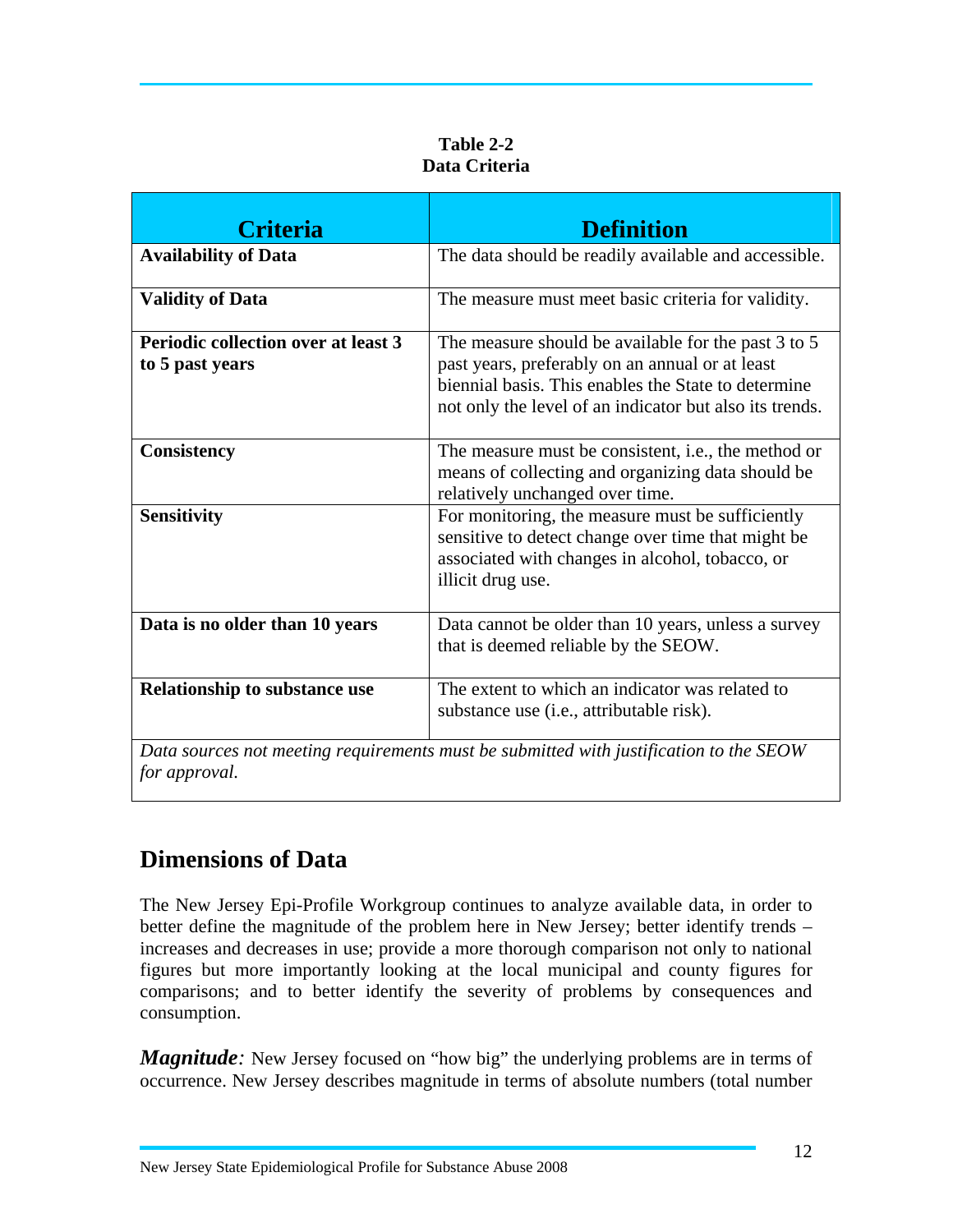of cases) or relative numbers that adjust for the underlying population size (e.g., percentages, incidence rates, and prevalence rates).

- *Lifetime alcohol-related motor vehicle offenses:* Prevalence of lifetime use of marijuana, cocaine and heroin by IDP clients was more than double the levels reported by NJ Household Survey respondents.
- *Had 5 or more drinks in a row in the last two weeks/college students*: Though not the majority of college students, high risk or heavy drinking is a persistent and relatively large problem compared to other drug use. About 30% of students consume five or more drinks in a row on more than one occasion in a two week period.
- *Incidents of school crime-inhalants, narcotics, hallucinogens, cocaine, party drugs, amphetamines:* School-based incidents involving the possession/use of drugs other than marijuana and depressants have increased over the past four years.

*Trends:* New Jersey also focused on the extent to which a problem has increased or decreased. Examining time trends can help New Jersey detect any emerging or growing problems that may warrant increased attention.

| <b>Indicator</b>                                                       | <b>Population</b>         | <b>Population</b><br><b>Increase/Decrease</b> | <b>Use Rates</b> |
|------------------------------------------------------------------------|---------------------------|-----------------------------------------------|------------------|
|                                                                        |                           |                                               |                  |
| Alcohol Use                                                            | $12-17$ years             |                                               |                  |
| Alcohol Use                                                            | $18-25$ years             |                                               |                  |
| Drug Dependence<br><b>Treatment Admissions</b><br><b>Illicit Drugs</b> | $12 + \text{years}$       |                                               |                  |
| Drug Attributable<br><b>Arrests / Adult Arrests</b>                    | "At Risk"<br>$18 + years$ |                                               |                  |

**Table 2-3 Data Trends** 

- While the 12 to 17 year-old population rose from 2000 to 2005, alcohol use rates per 100,000 population rose from 2000 to 2004 and appear to have exceeded the national rates.
- While the 18 to 25 year-old population rose from 2000 to 2005, alcohol use per 100,000 population rose by 6,110 from 2000 to 2003, but fell by 2,650 from 2003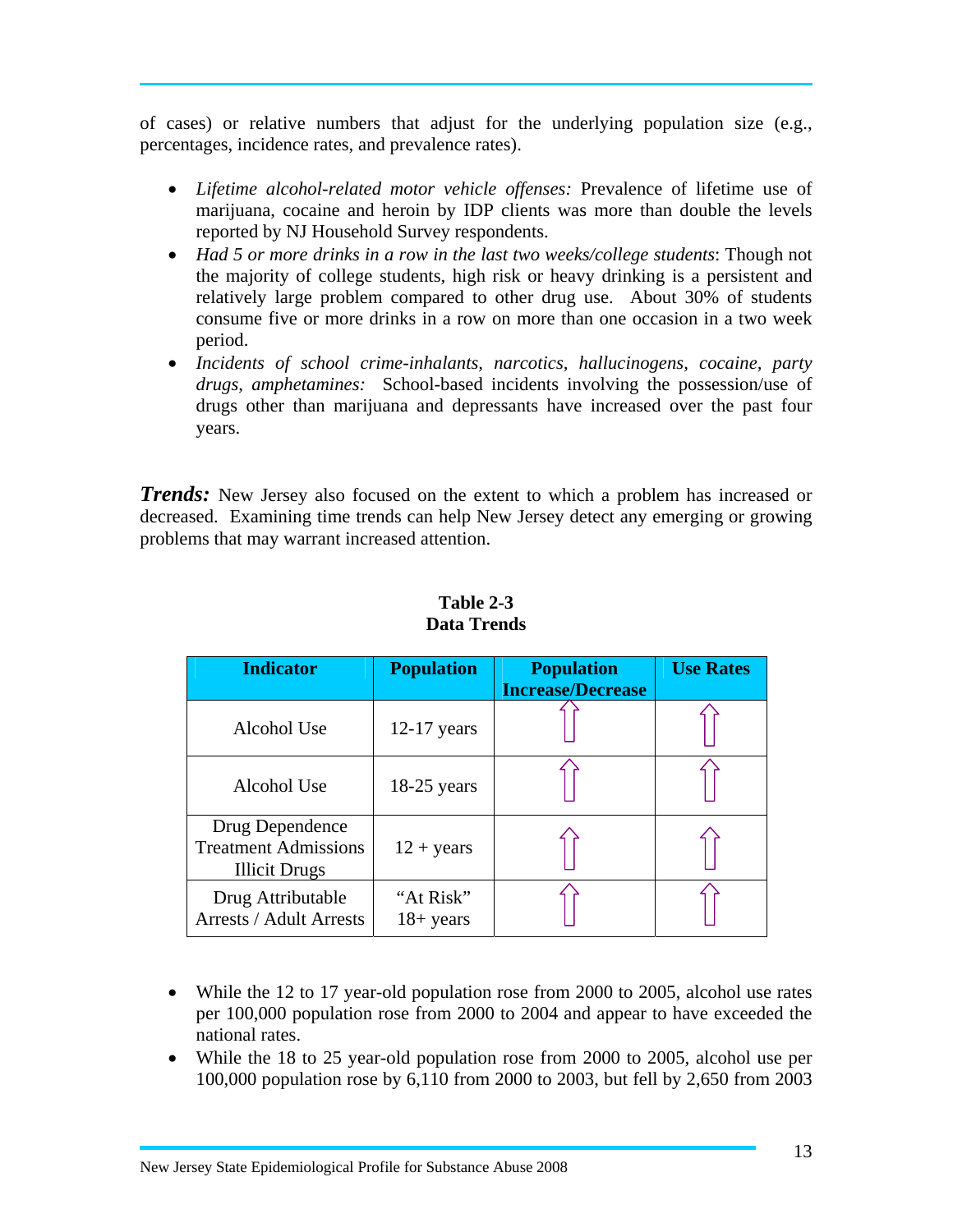to 2005, although still exceeding the national rates. A similar pattern applies to the 26 years-old and older population.

- *Drug dependence/admissions to treatment for illicit drug abuse by drug type*: While population rose from 2001 to 2005, rates of treatment admissions per 100,000 increased by 19 per 100,000 for users of other opiates.
- While population rose from 2001 to 2005, rates of treatment admissions per 100,000 increased by 13 per 100,000 for users of cocaine.
- While population rose from 2001 to 2005, rates of treatment admissions per 100,000 increased by 25 per 100,000 for users of marijuana.
- *Drug attributable arrests/adult arrests:* While "at risk" population rose from 2001 to 2005, adult arrest rates, roughly 500 per 100,000 higher than total arrest rates, also rose by 87 per 100,000, although not in a linear relationship.
- Overall possession/use arrests for opium or cocaine is on the rise while there is a decline for synthetic narcotic.

*Relative Comparisons:* Comparing individual State indicator estimates and trends to some standard reference population can provide additional information to assist New Jersey in data interpretation.

- *Alcohol consumption by*  $7<sup>th</sup>$  and  $8<sup>th</sup>$  graders/total alcohol consumption by youth *under 21 in New Jersey:* The New Jersey prevalence rates for 2001 and 2003 are below the national rate for 2002.
- *Alcohol consumption by high school students/total alcohol consumption and early use by youth under 21 in New Jersey*: Lifetime use of alcohol by high school students has remained unchanged over the ten-year period, failing to follow the national decline.
- For the 12 to 17 year-old population, the state rate per 100,000 rose initially by 1,340, then fluctuated, remaining below the national rates until 2004, and exceeding it in 2005.
- For the 18 to 25 population, the rate per 100,000 population exceeded the national rates in 2002, 2003 and 2005. Although fluctuating, the 25 year-old and older population grew from 2001 to 2005. The New Jersey rates grew by 450 per 100,000 population, while the national rates declined by 750.

**Severity:** Some consequences or consumption patterns across New Jersey are potentially more severe in nature and have greater impact on individuals and society than others.

• *Alcohol related mortality/alcohol as primary cause of death:* There were 73,410 deaths of New Jersey residents due to alcohol in 2003. The age-adjusted death rate was 791.7 per 100,000 population.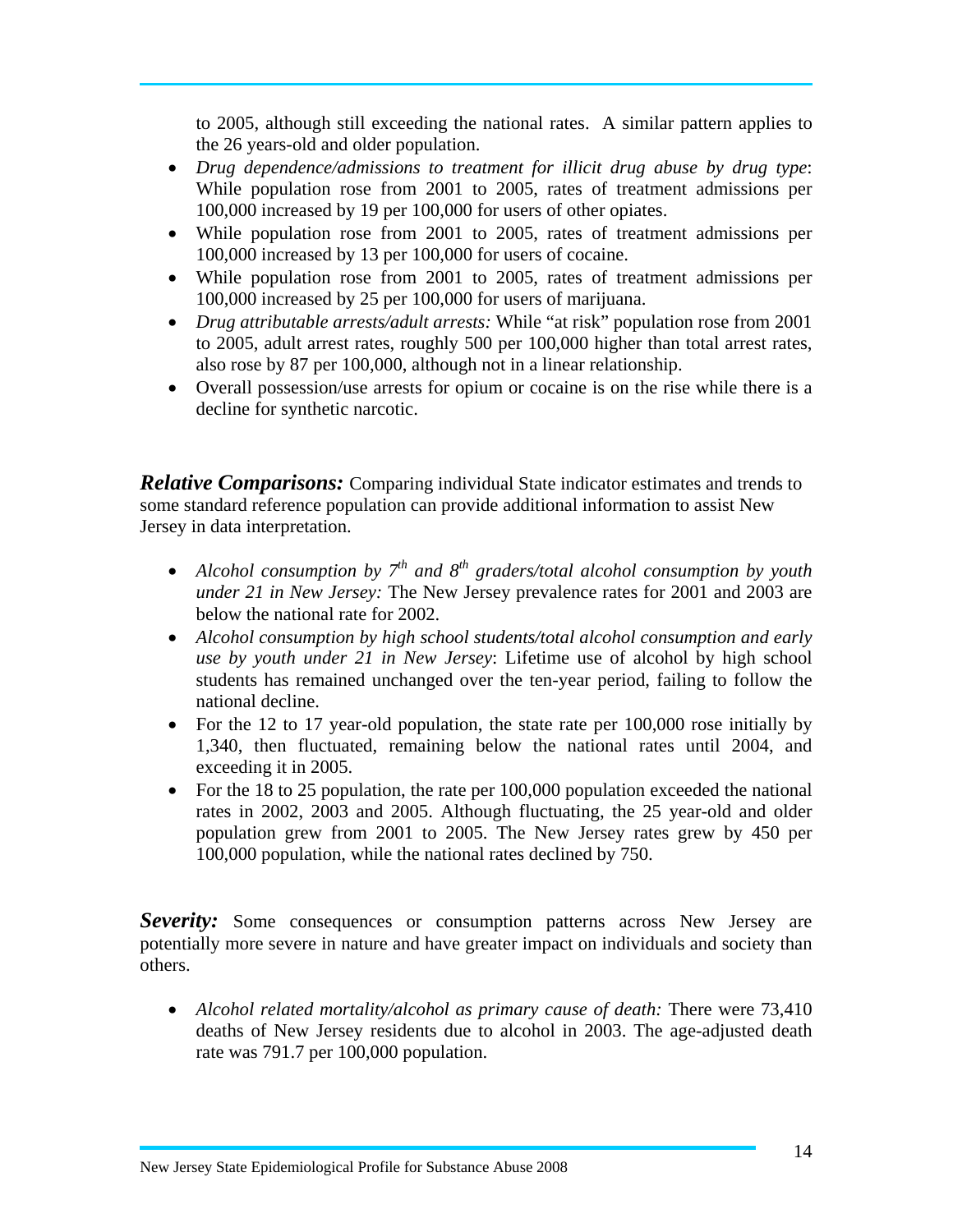- *HIV and Hepatitis C diagnosis among hospital discharges/cumulative AIDS cases with tuberculosis:* A nearly two-fold increase in the rate per 100,000 of hospital discharges with dual HIV and Hepatitis C diagnoses.
- *Living with AIDS by gender/estimated number of females living with HIV/AIDS by exposure category*: Significant increase in the number of women with heterosexual exposure to HIV.
- *Living with AIDS by gender/estimated number of males living with HIV/AIDS by exposure category*: A nearly three-fold increase in the rate per 100,000 of men exposed to HIV through heterosexual contact

#### **Data Organization**

Data were first organized by *Construct*: Mortality, Morbidity, Crime, Consumption and Other Risk; and within construct, by *Substance***:** Alcohol, Drug and Tobacco. Indicators were then selected for each of the constructs. Appendix B presents the indicators within each construct.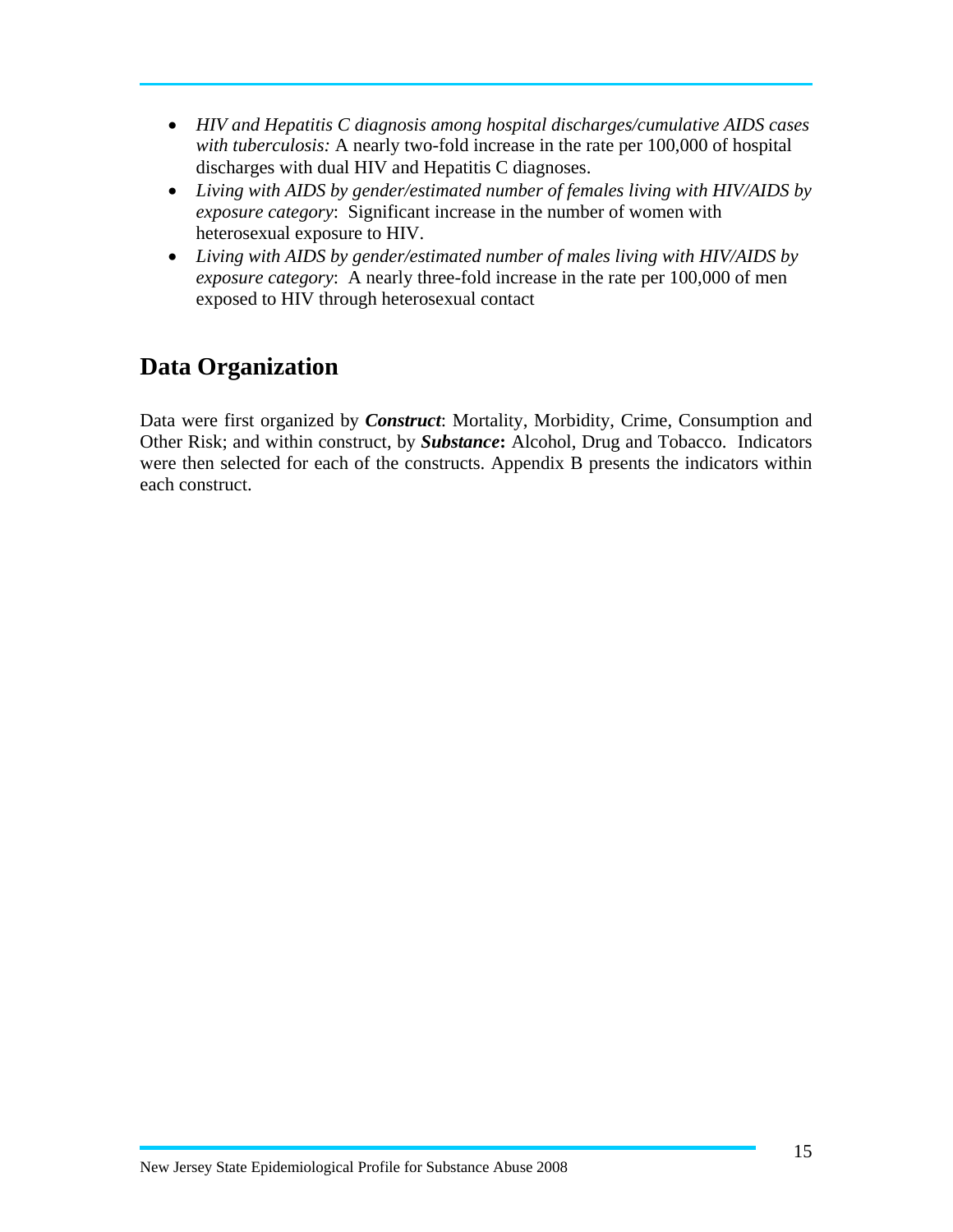# onsequences and  $\mathbb C$  onsumption

As noted in the *Developing State Epidemiological Profiles for Substance Abuse Prevention: Guidance for State Epidemiological Workgroups*:

"Substance abuse prevention planning begins with a clear understanding of alcohol, tobacco and other drug use and their chief consequences. In such an outcome-based approach, understanding the nature and extent of substance use and related problems (consumption and consequences) is critical for determining prevention priorities and aligning relevant and effective strategies to address them."

The Center for Substance Abuse Prevention (CSAP) recommends that State epidemiological profiles predominantly focus on substance related consequences and consumption as the first step in developing an outcomes-based approach to prevention. The figure below illustrates the outcomes based prevention model proposed by CSAP.



The *Guidance for State Epidemiological Workgroups* provides the following definitions:

#### **CONSEQUENCES: Substance related consequences are defined as adverse social, health, and safety consequences associated with alcohol, tobacco, or illicit drug use.**

Consequences include mortality and morbidity and other undesired events for which alcohol, tobacco, and/or illicit drugs are clearly and consistently involved. Although a specific substance may not be the single cause of the consequence, scientific evidence must support a link to alcohol, tobacco, or illicit drugs as a contributing factor to the consequence.

**CONSUMPTION: Consumption is defined as the use and high-risk use of alcohol, tobacco, and illicit drugs.**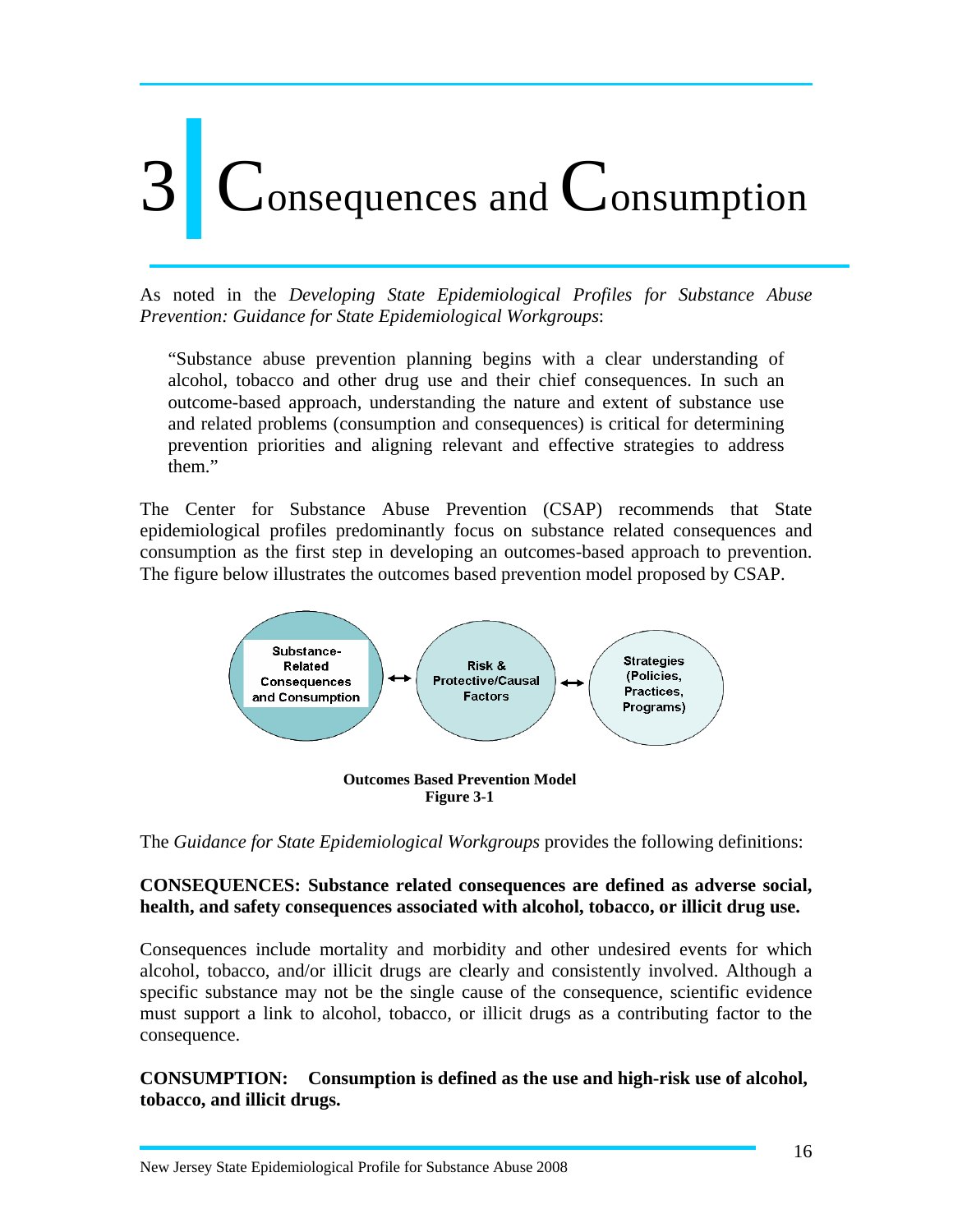Consumption includes patterns of use of alcohol, tobacco, and illicit drugs, including initiation of use, regular or typical use, and high-risk use.

Data were organized according to the schema suggested by CSAP and discussion of each area is provided below.

#### **1. Alcohol**

#### *Consequences*

#### **Mortality**

- *Alcohol related mortality/alcohol as primary cause of death:* There were 73,410 deaths of New Jersey residents in 2003. The age-adjusted death rate was 791.7 per 100,000 population.
- *Alcohol related mortality/alcohol as secondary cause of death-homicide:* New Jersey homicide rate was the  $14<sup>th</sup>$  lowest in the nation in 2002. It increased sharply in 2003 to 4.9. The recent increase is concentrated among the 15-24 years-old and 25-34 years-old age group (11.8 and 10.8 /100,000 respectively)

#### **Morbidity**

- *Alcohol related morbidity/alcohol dependence 18-25 years*: New Jersey rates per 100,000 rose between 2001 and 2002 more sharply than the national rates, but fell from 2002 to 2004 while the national rates continued to rise.
- *Alcohol related morbidity/alcohol dependence 26 years and older:* New Jersey rates per 100,000 rose between 2001 and 2002 less sharply than the national rates, but fell from 2002 to 2004 more sharply than the national rates.
- *Alcohol related morbidity/treatment admissions by primary substance of abuse:*  While population rose from 2001 to 2005, rates of treatment admissions per 100,000 declined by 62 although not as a linear relationship. While population rose from 2001 to 2005, rates of treatment admissions per 100,000 declined by 17 among users of alcohol only although not as a linear relationship. While population rose from 2001 to 2005, rates of treatment admissions per 100,000 declined by eight for users of alcohol with secondary drug use. While population rose from 2001 to 2005, rates of treatment admissions per 100,000 declined by 25 for all alcohol users although not as a linear relationship.
- *Alcohol related morbidity/intoxicated driving program (IDP) clients*:The most significant differences between IDP clients and the general population of New Jersey were: IDP clients were male, single, and worked full-time.
- *Lifetime alcohol-related motor vehicle offenses*: Prevalence of lifetime use of marijuana, cocaine and heroin by IDP clients was more than double the levels reported by NJ Household Survey respondents. Numbers of clients with first or second alcohol-related driving offenses attending IDRC classes rose from 2002 through 2005; however, the number of clients attending with three or more offenses declined slightly proportional to the numbers of New Jersey licensed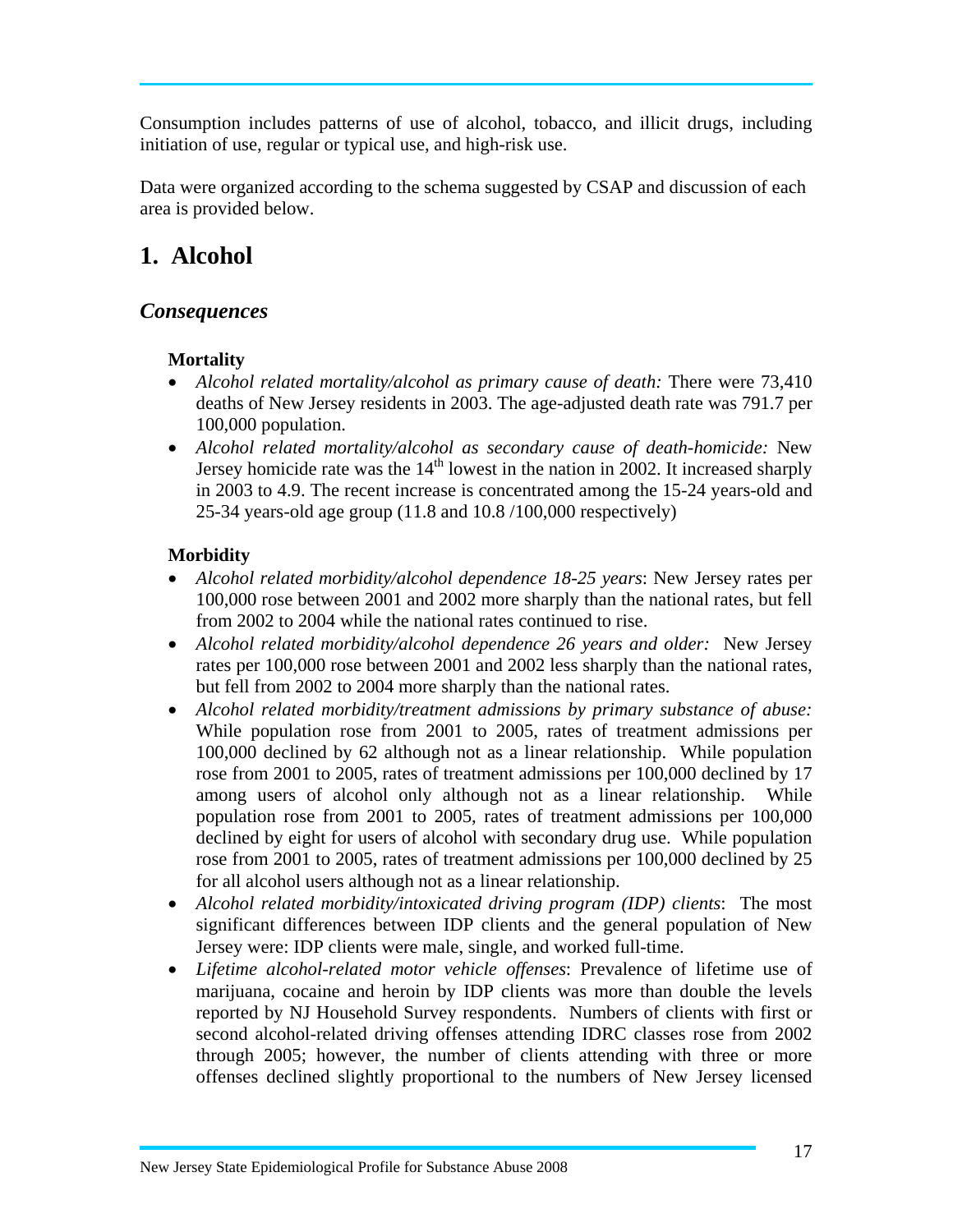drivers. Female IDP clients had consistently higher reported lifetime marijuana, cocaine and heroin use than their male counterparts.

#### **Crime**

- *Alcohol attributable arrests/all arrests by age:* While the "at risk" population rose from 2001 to 2005, arrest rates per 100,000 also rose by 30/100,000 although not as a linear relationship. Also, in 2005, state arrest rates were lower than the national rate. While the "at risk" population rose from 2001 to 2005, adult arrest rates, roughly 500/100,000 higher than total arrest rates, also rose by 87/100,000 although not as a linear relationship. While the "at risk" population rose from 2001 to 2004, juvenile arrest rates per 100,000 declined by 210/100,000 from 2001 to 2005.
- *Alcohol attributable arrests/total alcohol attributable arrests:* While the "at risk" population rose from 2001 to 2005, the rates of arrests attributable to alcohol use per 100,000 population declined by 54/100,000 from 2001 to 2004 before rebounding by 41/100,000 in 2005. The "at-risk" population first rose from 2001 to 2003 and fell somewhat by 2004. However, the alcohol attributable juvenile arrest rates per 100,000 fell by 30/100,000. While the "at-risk" population first rose from 2001 to 2003, the rates of DUI arrests per 100,000 population fluctuated, ending the period up by just 1. While the "at-risk" population rose from 2001 to 2005, the rates of liquor law violations per 100,000 population declined by 34/100,000 to well below the national rate. The number of schoolbased incidents of use, possession and sale/distribution of alcohol has not changed significantly in the past four years.

#### *Consumption*

- *Current use of alcohol General population/past month alcohol use*: While population rose from 2000 to 2005, alcohol use per 100,000 population rose by 6,260/100,000 from 2000 to 2003, but then fell by 3,250/100,000 from 2003 to 2005. While the 12 to 17 population rose from 2000 to 2005, alcohol use rates per 100,000 population rose from 2000 to 2004 and appear to have exceeded the national rates. While the 18 to 25 year-old population rose from 2000 to 2005, alcohol use per 100,000 population rose by 6,110/100,000 from 2000 to 2003, but fell by 2,650/100,000 from 2003 to 2005, although still exceeding the national rates. A similar pattern applies to the 26 year-old and older population.
- Alcohol consumption by  $7^{th}$  and  $8^{th}$  graders/total alcohol consumption by youth *under 21 in New Jersey:* The three year average of total alcohol lifetime use by  $7<sup>th</sup>$ and  $8<sup>th</sup>$  graders is above the 2002 national rate. The 30-day use has decreased since 1999 and is currently below the 2002 national average. Binge Drinking has decreased since 1999.
- *Alcohol consumption by high school students/total alcohol consumption and early use by youth under 21 in New Jersey*: Lifetime use of alcohol by high school students has remained unchanged over the ten-year period, failing to follow the national decline. Recent (30-day) use of alcohol by high school students has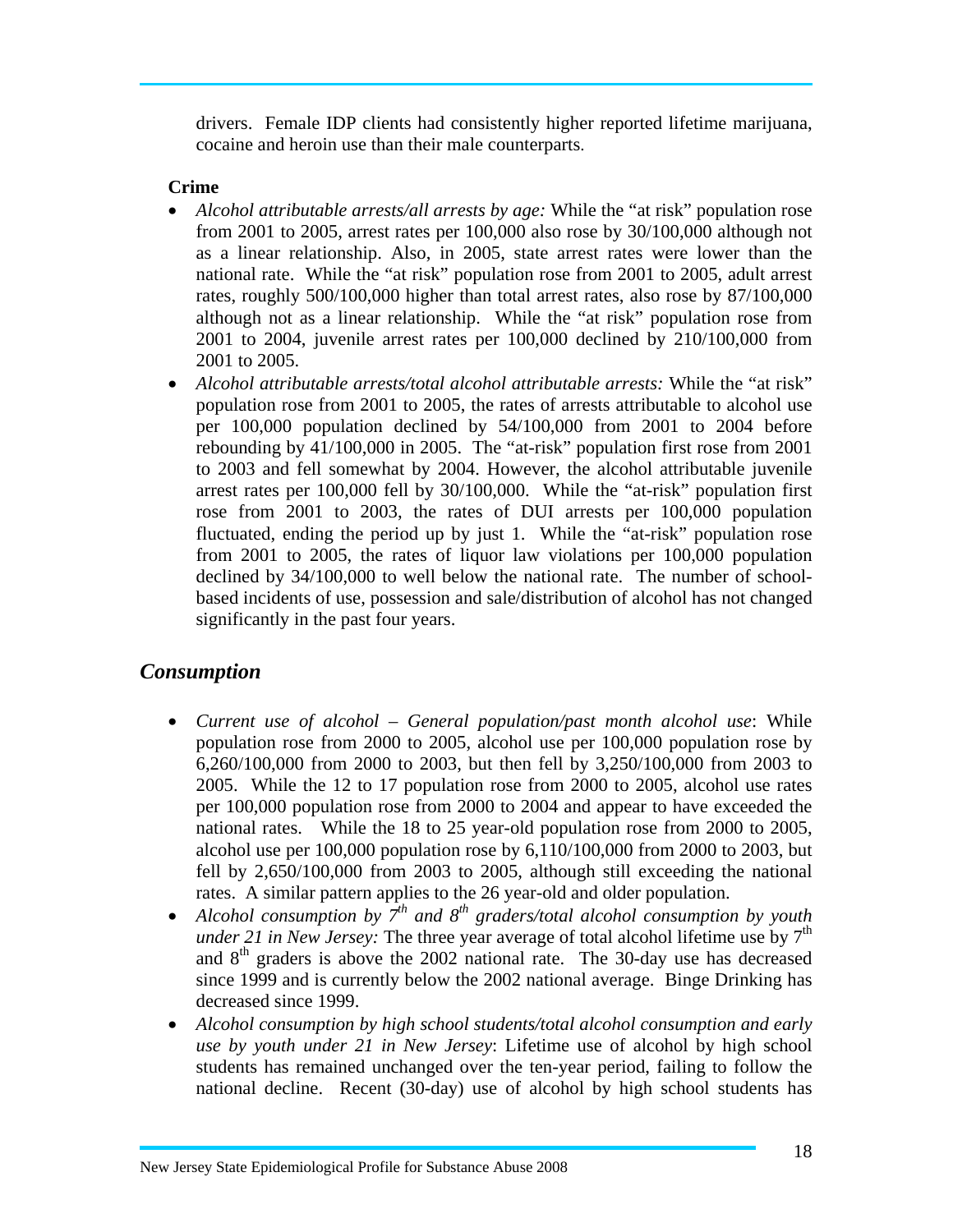declined, following the national trend. Episodic, heavy binge drinking by high school students has declined less than nationally. Early first use of alcohol has declined significantly among high school students.

- *Binge drinking by college students/consumes alcohol during the year*: Alcohol use in college populations is normative (almost nine out of ten students drink alcohol.
- *Had 5 or more drinks in a row in the last two weeks*: Though not the majority of students, high risk or heavy drinking is a persistent and relatively large problem compared to other drug use. About 30% of students consume five or more drinks in a row on more than one occasion in a two week period.

#### **2. Illicit Drugs**

#### *Consequences*

#### **Morbidity**

- *Drug dependence/population of specific age groups meeting DSM-IV criteria for drug dependence in past year*: While the 12 year-old and over population rose from 2001 to 2005, the rate of drug dependence per 100,000 population rose by 720 from 2001 to 2002, fluctuated thereafter and remained below the national rates. Similarly, the 12 to 17 year-old population rose with some fluctuation, the state rate per 100,000 rose initially by 1,340/100,000, then fluctuated, remaining below the national rates until 2004, exceeding it in 2005. The trend for the 18 to 25 year-old population followed the pattern of the 12 to 17 year-old population, except that the rate per 100,000 population exceeded the national rates in 2002, 2003 and 2005. Although fluctuating, the 25 years-old and older population grew from 2001 to 2005. The New Jersey rates grew by 450 per 100,000 population, while the national rates declined by 750.
- *Drug dependence/drug treatment admissions by primary substance of abuse:* While 12 years or older population rose from 2001 to 2005, rates of treatment admissions per 100,000 declined by 62 although not as a linear relationship.
- *Drug dependence/admissions to treatment for illicit drug abuse:* While 12 yearold and older population rose from 2001 to 2005, rates of treatment admissions per 100,000 declined by 160 among users of illicit drugs although not as a linear relationship.
- *Drug dependence/admissions to treatment for illicit drug abuse by drug type*: While population rose from 2001 to 2005, rates of treatment admissions per 100,000 declined by 83 for users of heroin. While population rose from 2001 to 2005, rates of treatment admissions per 100,000 increased by 19 for users of other opiates. While population rose from 2001 to 2005, rates of treatment admissions per 100,000 increased by 61 for users of cocaine. While population rose from 2001 to 2005, rates of treatment admissions per 100,000 increased by 13 for users of marijuana.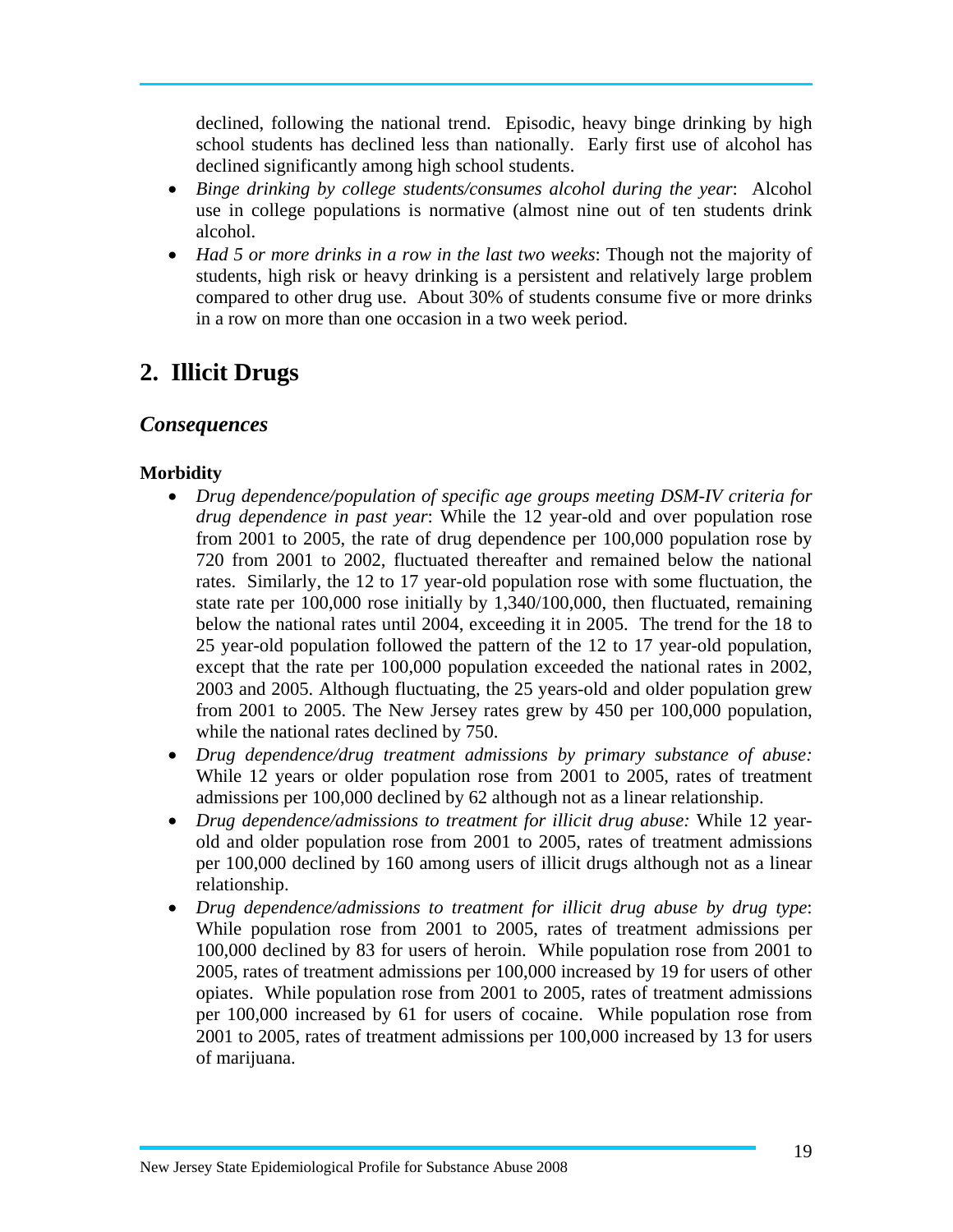#### **Crime**

- *Drug attributable arrests/total arrest rates:* While the "at risk" population rose from 2001 to 2005, total arrest rates per 100,000 also rose by 30 although not as a linear relationship. Also, in 2005, state arrest rates were lower than the national rate.
- *Drug attributable arrests/adult arrests:* While the "at risk" population rose from 2001 to 2005, adult arrest rates, roughly 500 per 100,000 higher than total arrest rates, also rose by 87 although not as a linear relationship.
- *Drug attributable arrests/juvenile arrests:* While "at risk" population rose from 2001 to 2004, juvenile arrest rates per 100,000 declined by 210 from 2001 to 2005.
- *Drug attributable arrests/all drug related arrests:* While the "at risk" population rose from 2001 to 2005, the rates of arrests attributable to drug use per 100,000 population fluctuated and ended increased by three. While the "at risk" population rose from 2001 to 2003 before falling below baseline by 2005, juvenile arrest rates attributable to drug use per 100,000 declined steadily by 79. While the "at-risk" population remained constant from 2001 to 2003, drug law violations per 100,000 declined by 65 through 2003 and rebounded by 14 through 2005. While the "at-risk" population remained constant from 2001 to 2003, drug law violations per 100,000 declined by 65 through 2003 and rebounded by 14 through 2005.
- *Incidents of school crime/from substances*: While the "at-risk" population rose from 2003 to 2005, school crime from substance use dropped five per 100,000.
- *Incidents of school crime/from marijuana:* While the "at-risk" population rose from 2003 to 2006, school crime from marijuana use fluctuated, ending down 16 per 100,000.
- *Incidents of school crime/prescription drugs and depressants:* The number of school-based incidents involving depressants and prescription drugs decreased after having not changed in the prior three years.
- *Incidents of school crime/inhalants, narcotics, hallucinogens, cocaine, party drugs, amphetamines:* School-based incidents involving the possession/use of drugs other than marijuana and depressants have increased over the past four years.
- *Possession/use arrests:* Total arrests for possession/use of drugs accounted for 73% of all arrests, and the remaining 27% were for the sale/manufacturing of drugs. Arrests for opium or cocaine represent 47% of the possession/use category. Overall possession/use arrests for opium or cocaine is on the rise while there is a decline for synthetic narcotic.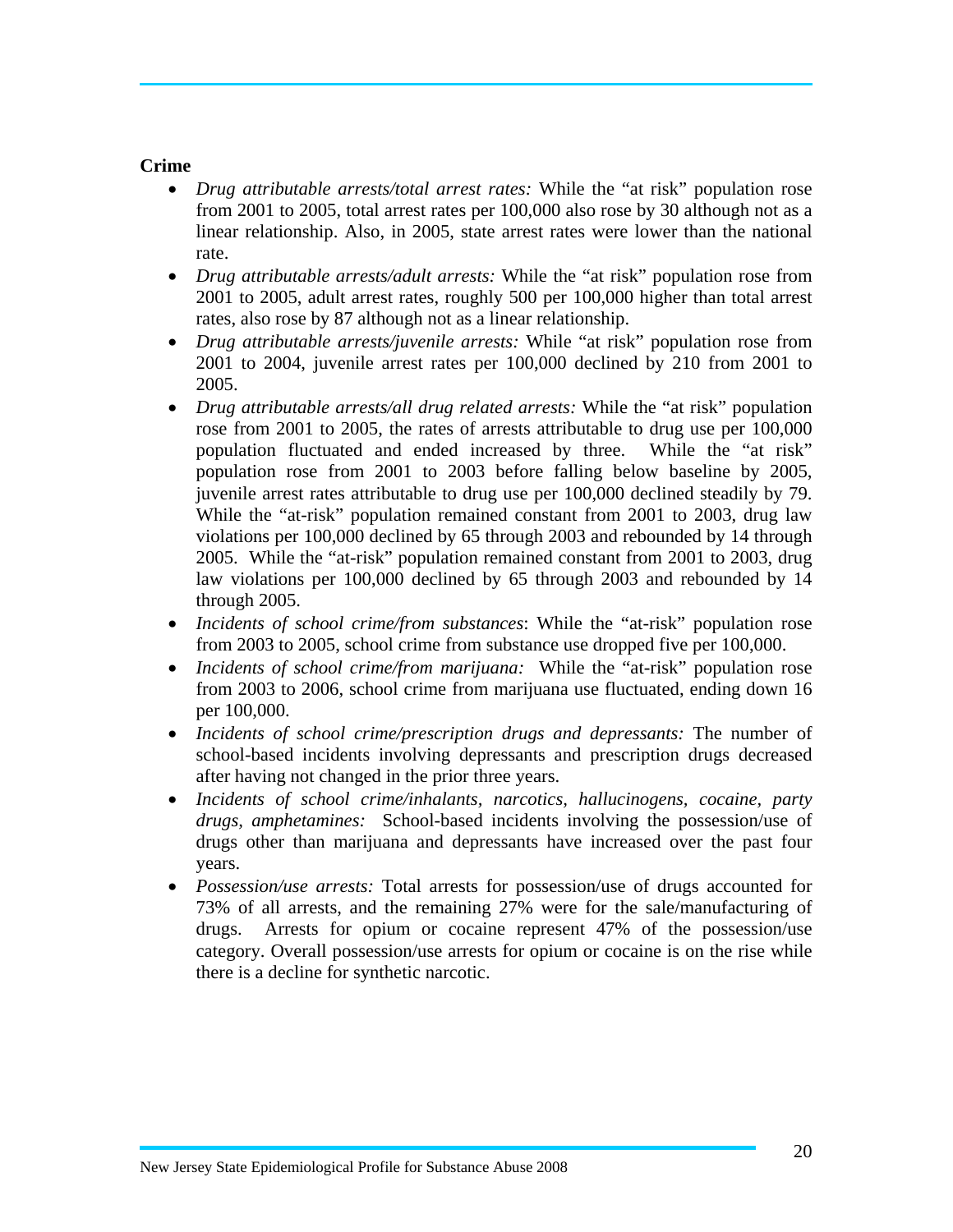#### *Consumption*

#### **Any Illicit Drug Use**

- *Drug use by*  $7<sup>th</sup>$  *and*  $8<sup>th</sup>$  *grade students/total:* Marijuana use has decreased since 1999 and is below the 2002 national average. Inhalant use has increased from 8% in 1999 to 8.4% in 2003. Illicit drug use has decreased since 1999.
- *Use of drugs on college campus:* Marijuana use has declined from over one-third of students to one-quarter. Other illicit drug use has declined from 15% to 8%. Weekly marijuana use has declined from 14% to 7%. About 2% of students use other illicit drugs on a weekly basis.

#### **3. Other Risk Factors**

#### *Consequences*

#### **Morbidity**

#### **HIV/AIDS**

- *HIV and Hepatitis C diagnosis among hospital discharges /cumulative AIDS cases with tuberculosis:* There was a nearly two-fold increase in the rate per 100,000 of hospital discharges with dual HIV and Hepatitis C diagnoses.
- *Living with AIDS by gender/estimated number of females living with HIV/AIDS by exposure category*: There was a significant increase in the number of women with heterosexual exposure to HIV.
- *Living with AIDS by gender/estimated number of males living with HIV/AIDS by exposure category*: There was a nearly three-fold increase in the rate per 100,000 of men exposed to HIV through heterosexual contact.

#### *Consumption*

#### **Tobacco Use by Middle School and High School Students**

- *Tobacco lifetime use by middle school Grades 7-8:* Current use of any tobacco significantly decreased among middle school students from 1999 (18.9%) to 2004 (9.5%). There was also a significant decline in current use of any tobacco by high school students from 1999 (38.9%) to 2004 (26.8%).
- *Tobacco current use by middle school Grades 7-8*: Between 1999 and 2004, Monitoring the Future documented a 47% decline in current cigarette use among 8<sup>th</sup> graders nationally while NJ's decline was 58%. Declines seen in youth smoking prevalence on the NJYTS are consistent with trends seen on Youth Risk Behavior Survey and Monitoring the Future Survey over the last several years.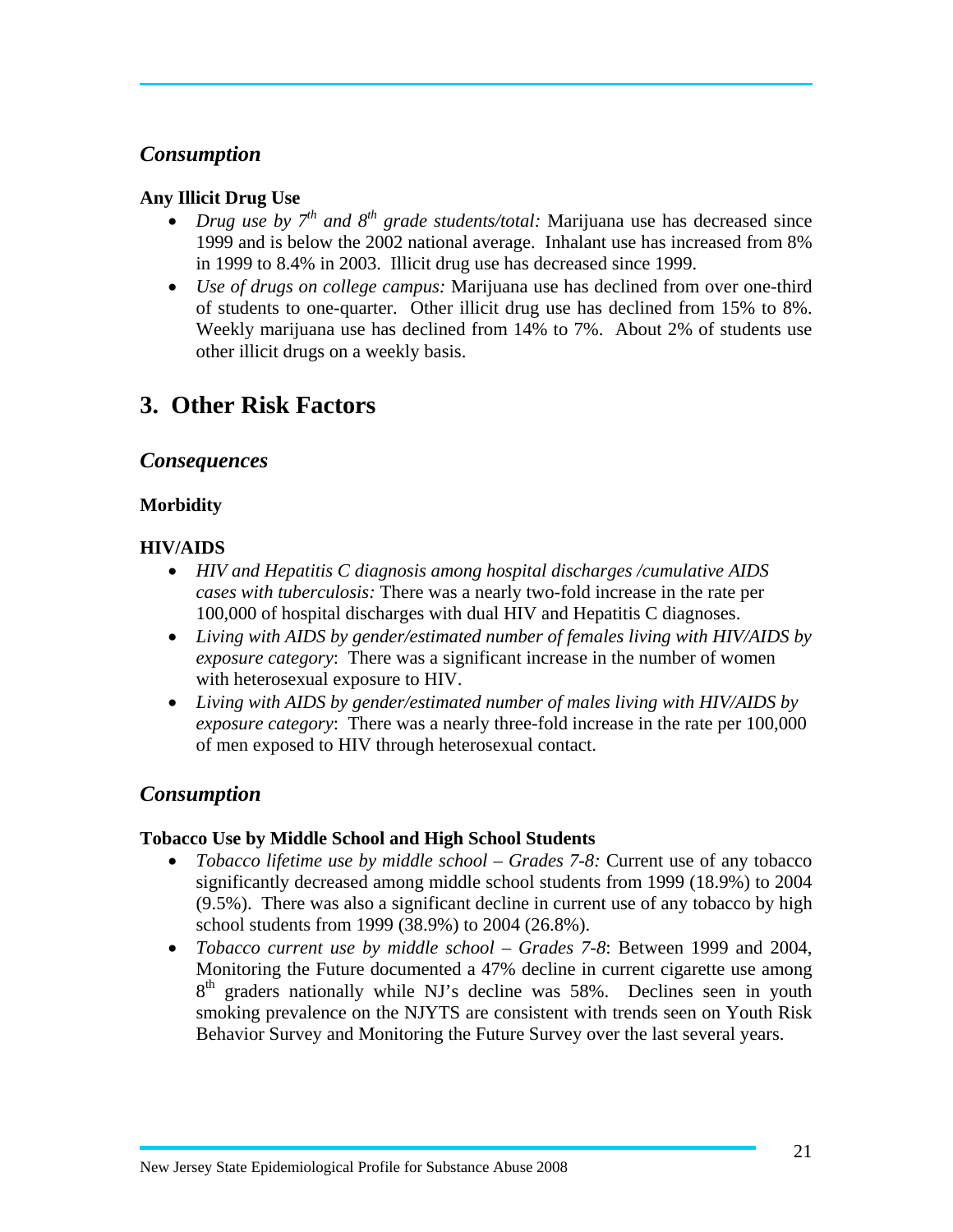# I imitations

#### *Rates vs. Absolute Numbers*

Standardization by population size (e.g., number affected per 100,000 population) facilitates relative comparisons across different geographic units and populations or subpopulations, by identifying areas or groups where levels of problems or behaviors are atypically high in ways that cannot be explained simply by differences in population size. However, it may also be useful to know the absolute level of a problem in terms of actual numbers, and to compare these numbers across geographic units or population subgroups. A very large county, for example, that has only an average rate of a specific problem will likely contribute much more of the overall burden from that problem to the state than a very small county with a high rate. To overcome this problem, the data tables in this Epi-Profile include both the actual numbers and rates for the indicators selected.

#### *Small Numbers*

Drawing conclusions based on small numbers can be problematic. The SEOW will be carefully reviewing the data tables to exclude indicators where the sample size is too small at the State level, which would then be even more unreliable at the community level.

#### *Identifying Meaningful Differences*

The SEOW will need to develop guidelines to help determine what will be considered a "meaningful" difference. For example, what should be the minimum difference when comparing rates? When examining trends over time, what should be the minimum annual change?

#### *Adjusting for Differences in Age*

The solution to this is to calculate "age-adjusted" rates, which are calculated in a manner that removes the influence of variability in age structure across the populations being compared. This Epi-Profile includes age-adjusted rates whenever possible.

#### *Differences in Attributable Fractions*

Since a number of substance abuse-related consequences are only partially due to substance abuse, it is important to include the proportion of such consequences that are directly attributable, which is referred to as the attributable fraction (AF). Rates have been adjusted by their AF when they were known in order to more clearly represent the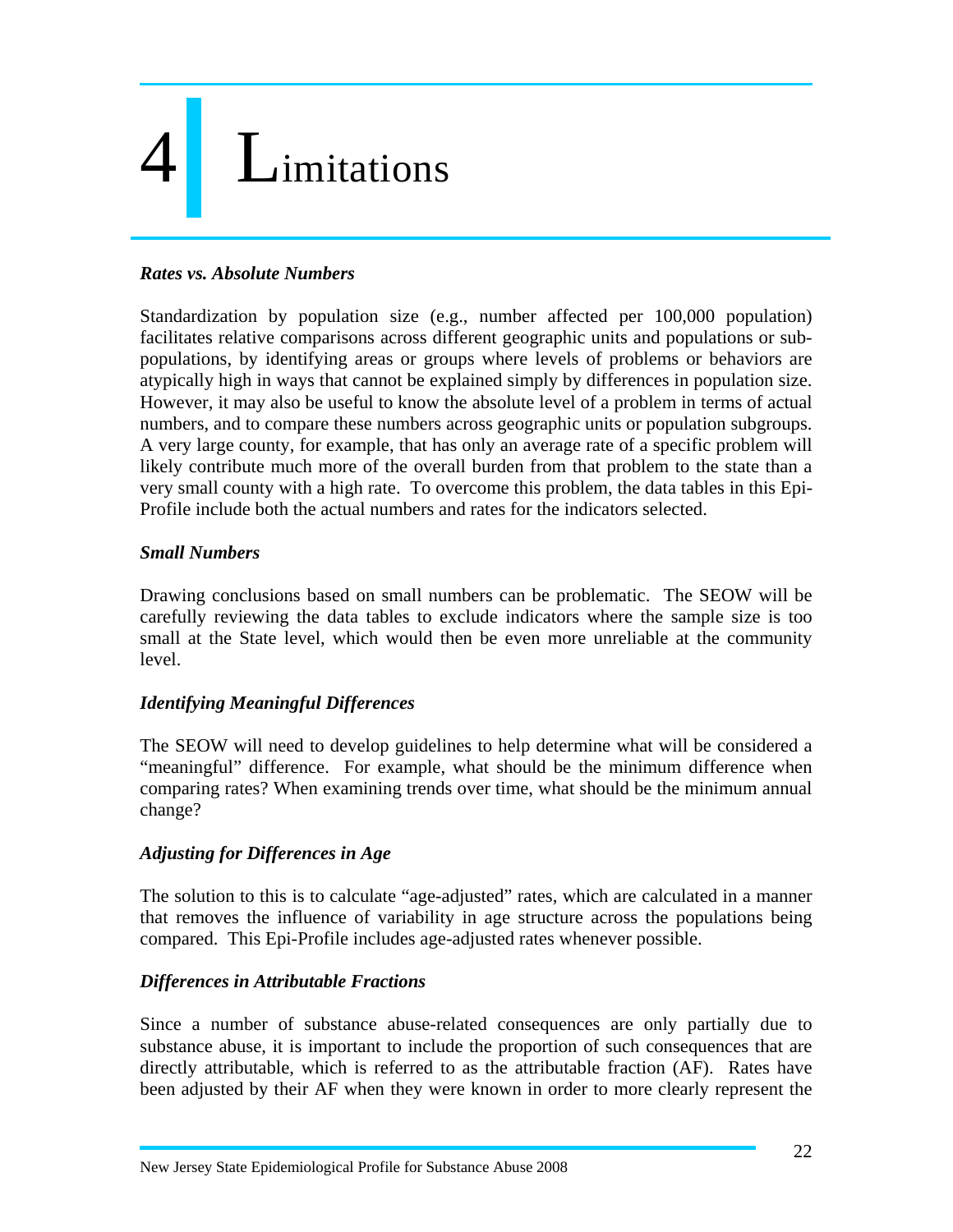relative magnitude of various substance abuse attributable consequences. This was particularly evident in the data tables on crime.

#### *Use of response indicators for assessment*

As CSAP notes, certain indicators (e.g., arrest, treatment data, school suspensions) are typically influenced by a variety of factors in addition to the underlying substance use patterns (e.g., funding, personnel/staff resources, and institutional priorities). As a result, they may reflect a 'response' to the problem rather than the underlying pattern of substance use or negative consequences. It will be important for the SEOW to examine legislation, laws, policies, etc. that may influence consumption and consequence patterns.

#### **'***Short' vs. 'Long' Term Consequences*

The SEOW will evaluate the utility of some long term indicators in assessing the extent of negative consequences of substance use and/or underlying high risk substance use patterns before making any decision to exclude them from the profile.

#### *Acknowledging Data Limitations*

The SEOW will communicate methodological and reporting issues related to the data used in the preparation of this epidemiological profile and will be preparing recommendations for improving the various data collection systems.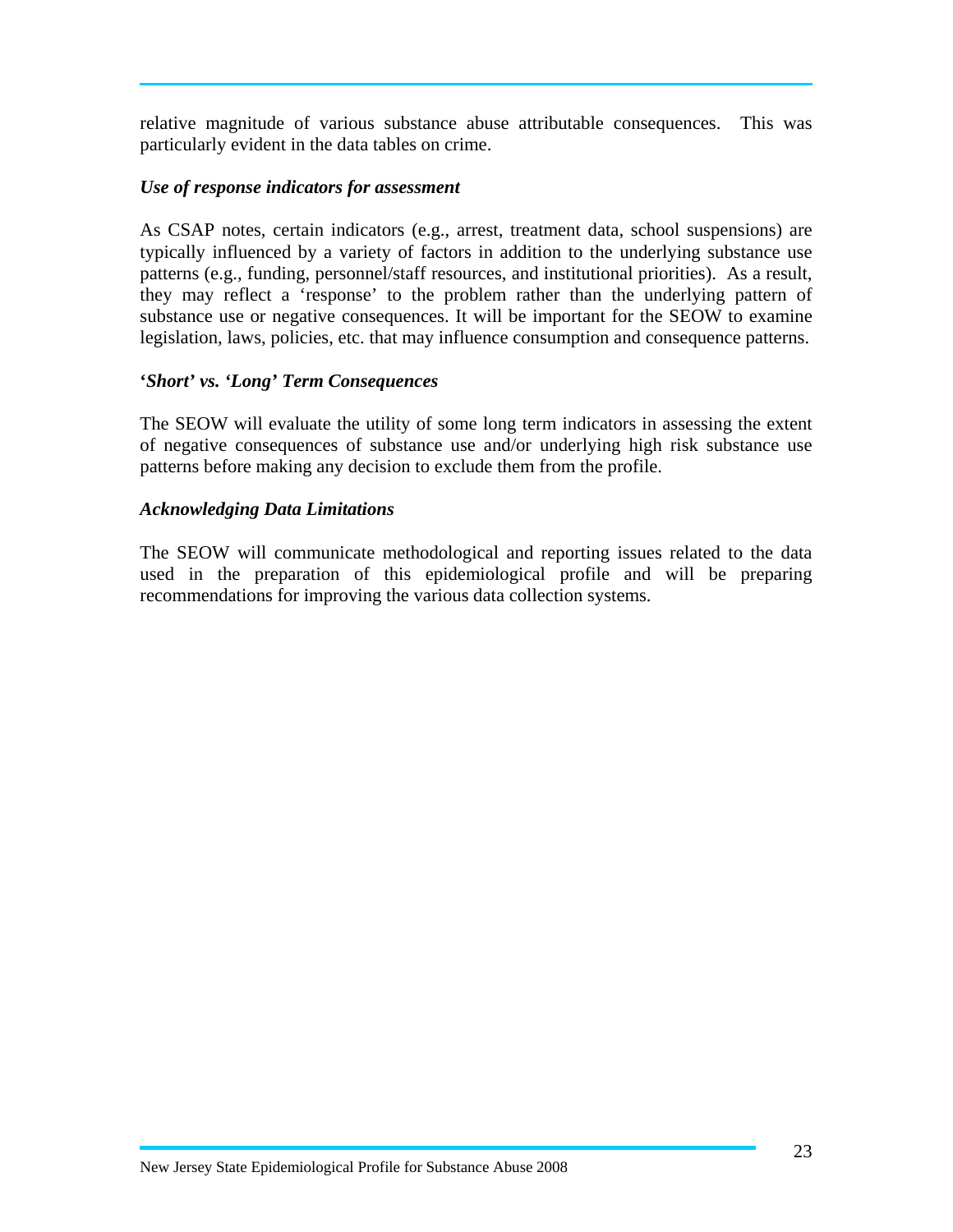# Data Gaps

#### **DATA GAPS**:

Data Gaps are not listed in any specific order:

- Older adult risk factors
- Elderly data collection/sources need to be developed and implemented statewide
- Medical Examiners data not all counties report to state; need to search for data on presence of AD in system of homicide victims; more collaboration / cooperation between New Jersey State Police and New Jersey Medical Examiners on ALL AOD related deaths
- Secondary cause of death via alcohol data needs to be collected
- Pedestrian fatalities and non-fatalities by age and substance need to be collected
- AOD related child abuse and neglect needs to be collected
- DWI convictions need to be available to public. Mandate courts to make convictions public information (DWI convictions)
- ABC needs to collect routine statistics on citations, fines, etc.
- Wholesale and retail alcohol sales need to be more readily available
- AOD related industrial/residential accident aggregates need to be collected on causes
- A uniform reporting system and a central repository of ALL Higher Education referrals needs to be developed. Universities/colleges could possibly need assistance with developing a system to collect and report their statistics to the central repository.
- AOD attributable domestic violence cases
- Hepatitis- drug related communicability of hepatitis needs to be collected
- Investigated unattended deaths AOD related
- AOD related crash data (non-fatal)
- AOD related ambulatory care
- ER visits not readily accessible
- Higher Education all cause referrals
- Current use of ATOD by high school students
- Sales of ethanol
- Prescription usage patterns (misuse/abuse) (if yes, move to hospital admissions)
- General education referrals to school Substance Awareness Coordinators
- General education referrals to treatment
- High school drop out rate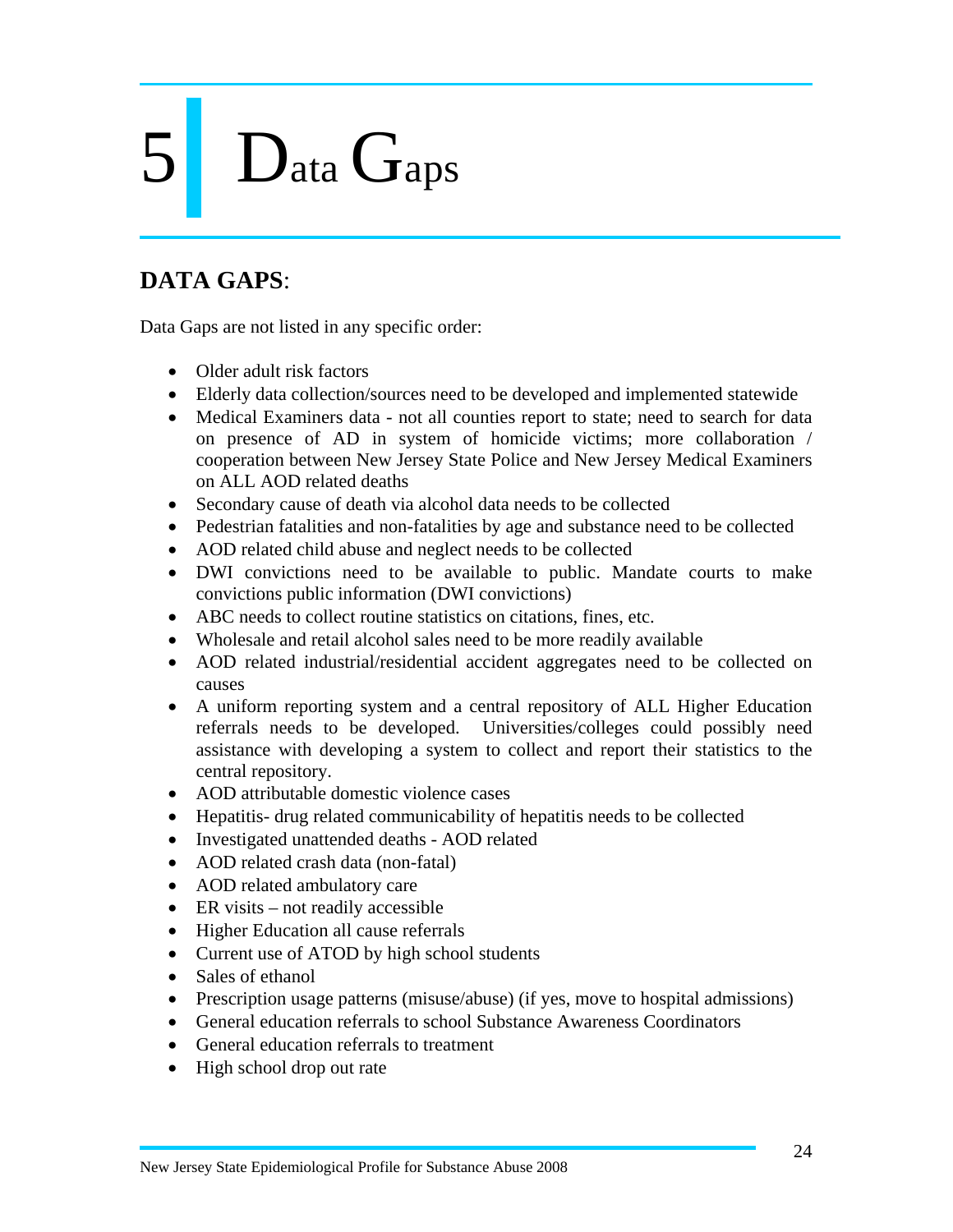#### **Special Population Data Gap – Older Adults**

The Epi-Profile Workgroup will continue its research on various sub-populations across the lifespan. Special attention is being given to the older adult population due to the Epi-Profile Workgroup's many conversations and concerns, which have focused on the overwhelming lack of data relating to substance use. This data needs to be collected in order for New Jersey to address the growing issues and concerns of this increasing population across the state.

#### **Research on Older Adults**

The older population in New Jersey is increasing at a faster rate than any other segment of the population. The successive groups that have entered and are entering the older age groups (60 years of age and older) have evidenced an increased range of legal and illicit substances that are being used at an increased level. Information related to older individuals in treatment strongly indicates that one third of those who receive treatment did not have a problem until they reached their older years, and that the escalation of use into problematic abuse frequently coincided with factors related to life stage issues. Although often undocumented, the inappropriate use, whether intentional or accidental, dependent or addictive, of alcohol, prescriptions, over-the-counter medications, herbals and illicit drugs, singly or in combination with other substances, can have severe consequences on the physical, psychological, social and economic well-being of older adults.

According to the New Jersey State Strategic Plan on Aging: October 1, 2005 – September 30, 2008, the 60 years-old and older population is projected to increase from the 2003 figure of 1,495,460, or 17.2%, to nearly 2,500,000, or 23.6% of the state population by 2025, an increase of 6.4 percentage points. Two counties already exceed that projected percentage, Cape May at 25.8% and Ocean at 25.7%. In terms of distribution, 38% of New Jersey's older population lives in 4 counties: Bergen (11.9%), Ocean (9.4%), Essex (8.4%) and Middlesex (8.3%).

Nationally, it is estimated that 17% of older adults, aged 60 years-old and older, currently have problems related to the abuse of alcohol, and licit and illicit drugs. (Blow et. al. in Korper and Council). The number of older adults (50 years-old and older) with substance abuse problems will increase from 2.5 million in 1999 to 5.0 million in 2020 (Gfroerer et. al. in Korper and Council).

According to the CESAR FAX, May 29, 2006, the aging of the baby boomers will coincide with a dramatic increase in substance abuse in those 50 years-old and older. Comparing the use in the past year (1999-2001) and projecting to 2020, the use of any illicit drug will increase by 113%, marijuana use by 355% and non-medical use of prescription psychotherapeutics by 193%.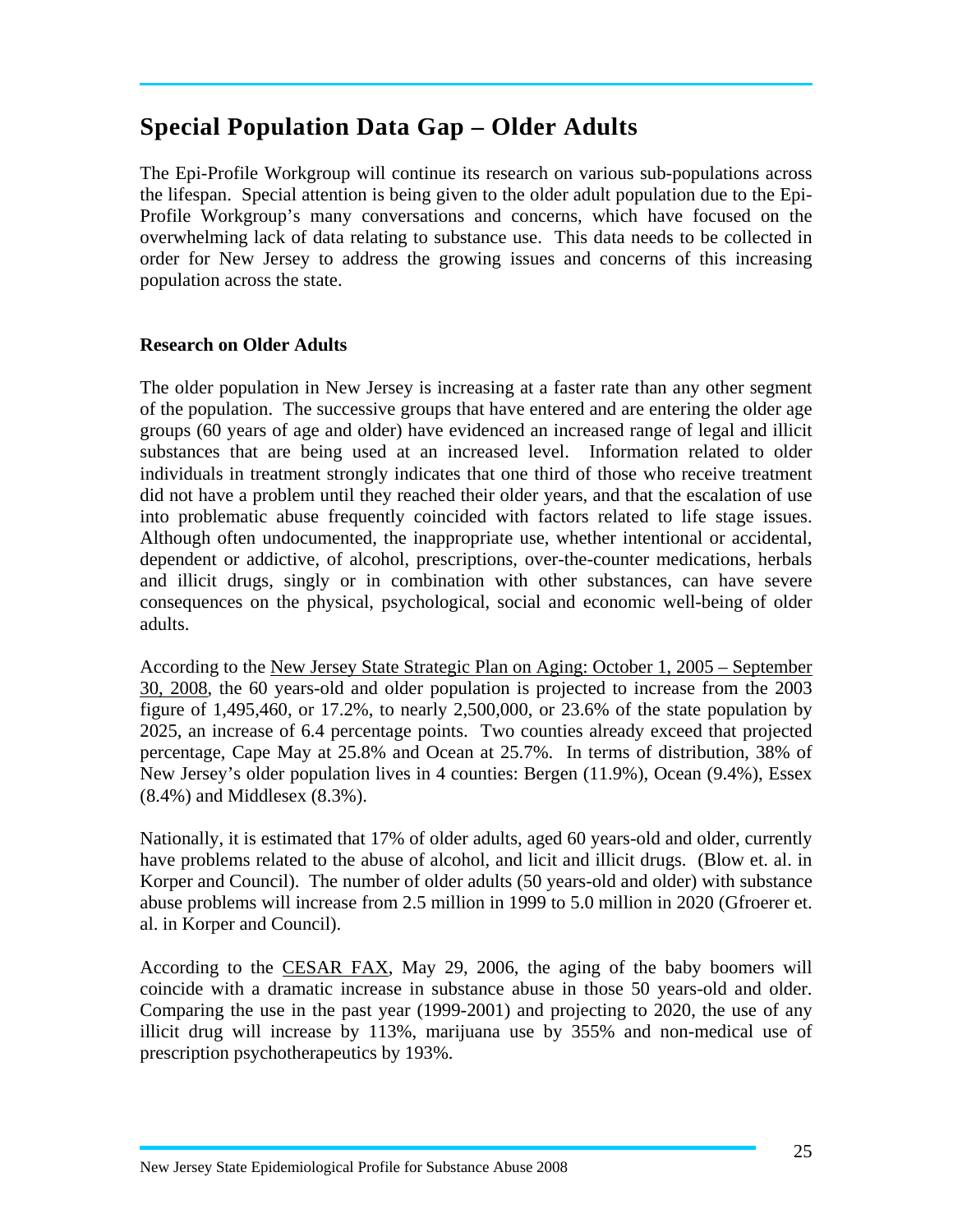In consideration of the need for prevention among the current and future population of older adults, it is important to look at general risk factors that may play a role in the development of a problem related to substance use and abuse. Rarely does any risk factor exist in isolation but rather co-exists with other factors that precipitate the development of circumstances that may also serve to increase the risk for an individual. In looking at the following risk factors, it is obvious that the element of age cannot be eliminated, but goals related to understanding, minimizing and coping are crucial in the development of prevention programs.

#### **A review of risk factors for older adults includes the following categories and specific elements:**

*General Risks Associated with the Use of Substances***:** such as the acceleration of the normal decline of physiological functions, the elevation of the risk of injury and illness, the impact on cognitive functioning and possible cognitive impairment, and the precipitation of socio/economic decline.

*Life Stage Related Events:* widowhood; retirement; loss of family and friends, either by death or distance; loss of access to activities, organizations and institutions; economic decline; and becoming a caregiver.

*Physical Risk Factors:* change of body weight, decrease in body mass and body water, increase in body fat, decrease in the efficiency of the systems and organs of the body, decrease in tolerance of pain and its management, sensory loss, and declining or poor health.

*Psycho/Social Risk Factors:* loneliness; isolation; lack of community and family supports, depression, unresolved grief, feelings of worthlessness, lack of self esteem, and anxiety.

*Environmental Risk Factors:* change of residence or community, the loss of mobility in being able to leave the home; the loss of the ability to drive; lack of access to transportation; and living with a drinking / drugging spouse or companion.

There is documentation of some of these risk factors in publications by the New Jersey Department of Health and Senior Services (DHSS), Division of Aging and Community Services and the DHSS Center for Health Statistics. The Division on Aging and Community Services includes census material on living arrangement, economic status, disabilities and other factors in their report.

The Center for Health Statistics annual Behavioral Risk Factor Survey includes relevant risk factors and in some cases links the risks with consequences. In the report, "Older Pedestrian Fatalities in New Jersey, 1999-2000," it states, "Alcohol use has been shown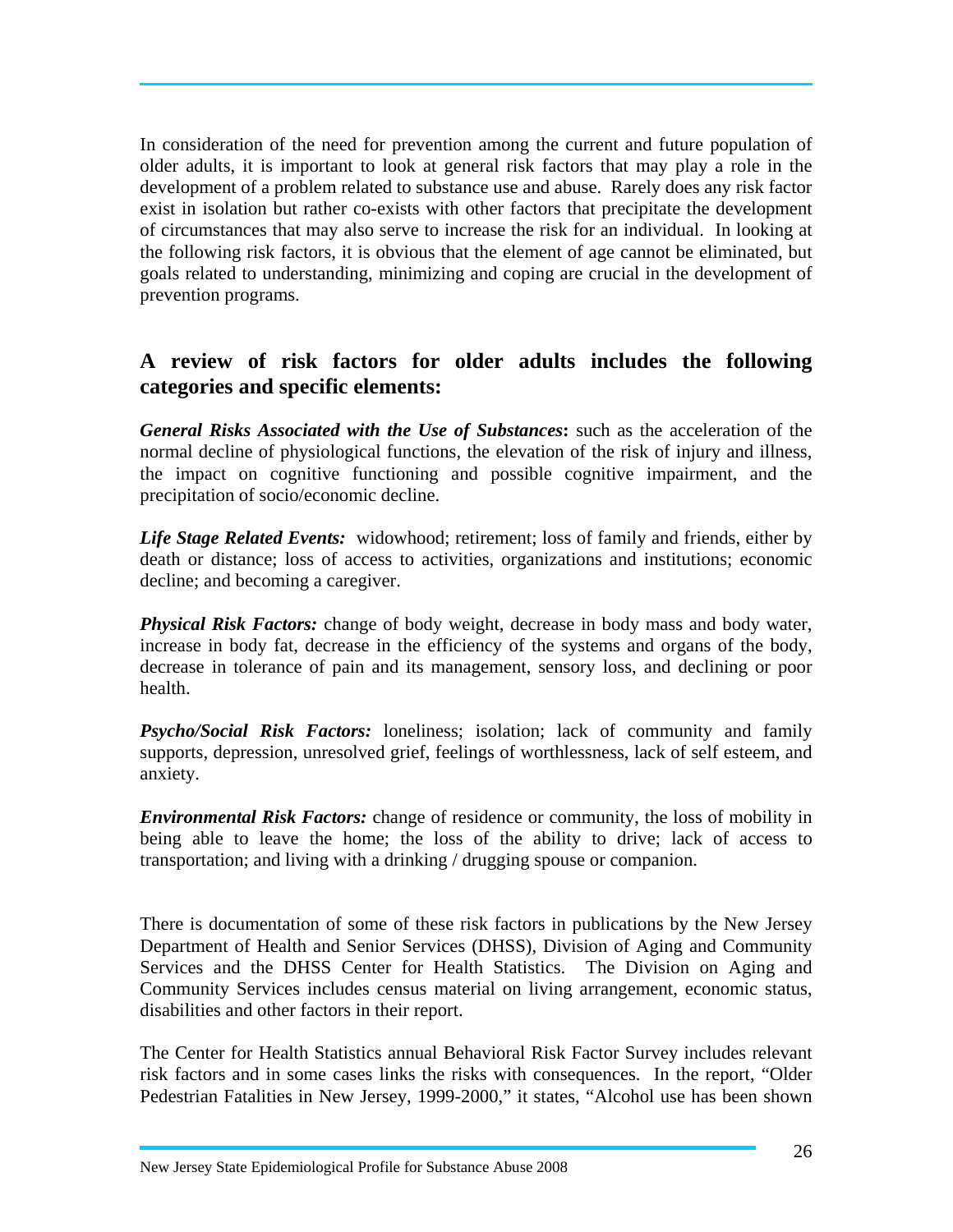to significantly influence pedestrian injury… Even though younger males are more often involved in pedestrian incidents while intoxicated … additional research into pedestrian intoxication among older adults is needed" (Page 3). In the Center's report, "Suicide in New Jersey, 1999-2000", it is stated, "…depression is often a precursor to suicide, and many elderly men resort to alcohol and prescription drug over-use to self-medicate themselves for depression, a pattern of behavior which is highly conducive to suicide. TIP 26 (page 23) states, "The highest rate of completed suicide is in older white men who become excessively depressed and drink heavily following the death of their spouses."

The consequences of substance related problems are many and varied, and frequently undocumented although requiring the intervention of health and social service systems. Commonly referred to as the "hidden problem," these cases are under recognized, under addressed, and often substance use is not formally recorded as a part of the case record. Factors that may play a role in the practice of inadequate documentation are confusion of signs of substance problems with assumptions about the aging process, denial and/or shame on the part of the individual and the family, ageist views related to treatment and recovery, and a lack of resources to address the problem if formally recognized. Informal consequences include, but are not limited to, family alienation, withdrawal by friends and from normal practices, self-isolation, loss of social supports, depletion of resources, decreased self care, changes in eating and sleeping practices, and a series of unidentified and unresolved health problems.

More formal consequences are more likely to become a part of public record, such as DUI's. In the case of many consequences, there is not documentation of the underlying or contributing factors. Hospitalizations and emergency rooms visits by older adults are commonly documented by the primary presenting symptoms without reference to the contributing factors or circumstances, which may often include drinking alcohol or the use of medications.

Other examples of the more formal consequences that have the potential of providing a firmer basis of the need for prevention efforts on behalf of older adults include home accidents and falls, suicides and attempted suicides, qualifying for Adult Protective Service, untimely nursing home admissions, premature deaths, and mental health admissions for depression and anxiety.

An example of the undocumented impact that alcohol has on the health and well-being of some older adults and of the cost of this to the state of New Jersey may be considered. In 2000, it was estimated that osteoporosis caused 36,630 bone fractures in New Jersey residents, at the cost of \$496 million. Medically, chronic alcohol use can result in decreased bone density, thus contributing to osteoporosis, a major factor in hip and other fractures. In addition, the use of alcohol and some medications, singly or in combination, can be a factor in lose of balance and muscular control, and thus a factor in falls and accidents. Hip and other fractures are one of the most frequent causes of disability among older adults, and often precipitate the necessity of a nursing home admission. Although the pieces of the puzzle are present, and there may be documentation in specific cases, it is not the practice to collect data that would substantiate the linkage of these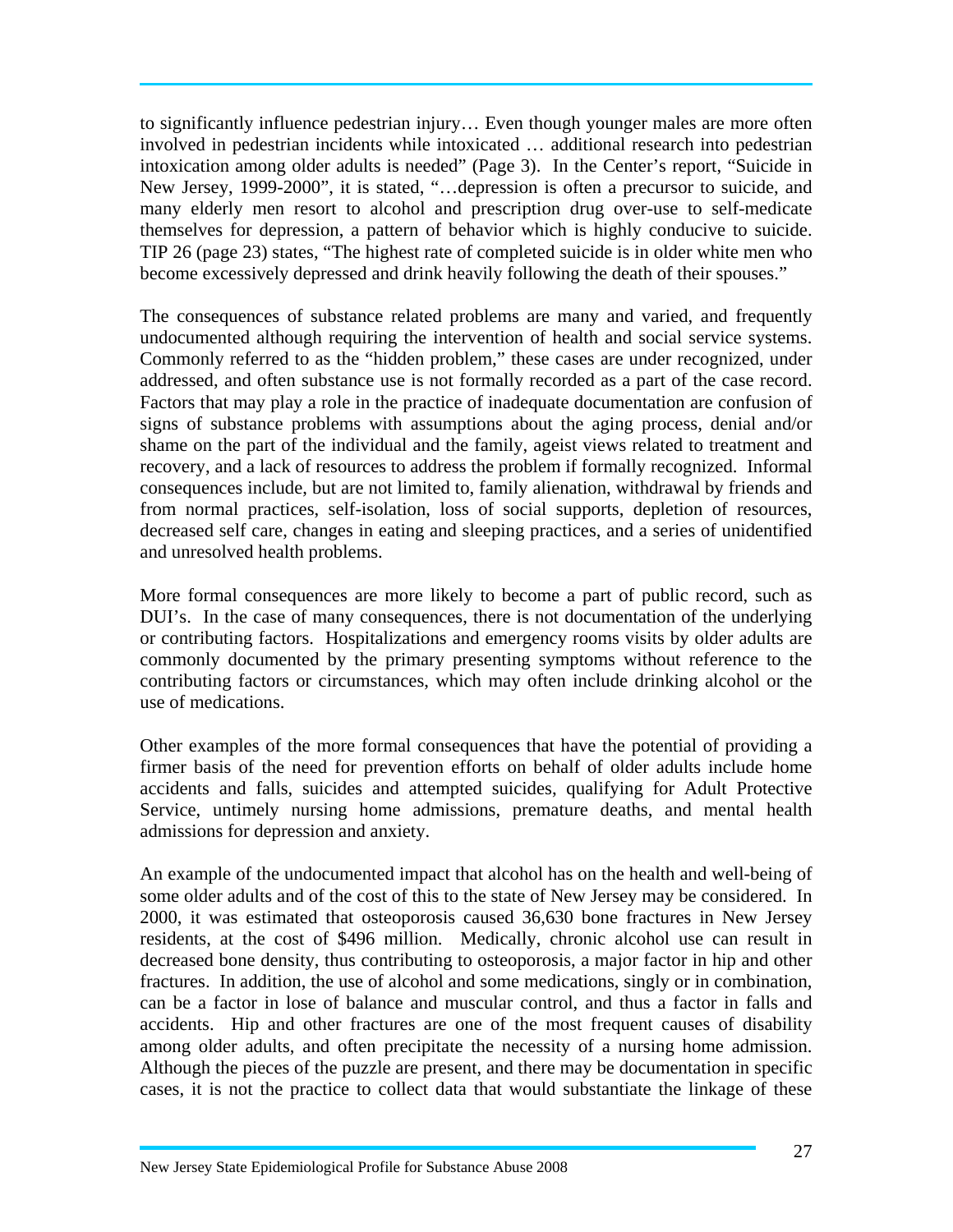factors. It is not known what percentage of the resulting fractures are linked to alcohol, medications or other substance use, nor the actual cost of these specific cases to the state of New Jersey.

A similar situation exists in the instance of cases covered by Adult Protective Services. These are adults who have been found to be a danger to themselves or to others and thus receive care management services and in some cases are institutionalized. In 2004, 4787 cases were investigated and 2824 were validated. The issue of competency is crucial in many of these decisions. Informal estimates of case managers are that 50 to 70 percent of cases are related to substance use, either by the older individual, the caregiver or other individuals. Beginning in January 2007, for the first time, there is documentation of relevant substance information in the case record.

Evidence related to New Jersey SAMS indicates that the provision of treatment services does not begin to address the current need among the older population. In 2005-06, individuals 60 years-old and older represented only 1.3% of the treatment population. While there are many reasons for this, from lack of identification to the need for elderspecific treatment resources, the fact does highlight the need for prevention services to mitigate the increased pressure on the treatment system in the future.

In summary, whereas there is a lack of specific documentation related to older adults and substance use and abuse at this time in New Jersey, it is intended that the following will provide elder specific data in the coming year:

- 1. Adult Protective Services incorporated questions related to substance use into its record system as of January 2007.
- 2. Conversations have been initiated with the Department of Health and Senior Services MAPP (Mobilizing for Action through Planning and Partnership) Project to explore the possibility of accessing information specific to older adults and substance use and abuse through the MAPP assessment and prioritizing process.
- 3. The Division of Aging and Community Services recently identified substance abuse as a priority area. Conversations with that Division will focus on exploring the collection of information and data via the New Jersey EASE (Easy Access Single Entry) and other programs administered and funded through the State Division. Substance abuse issues related to the Global Options Nursing Facility Transition and the Aging and Disability Resource Connection will also be explored.
- 4. Exploratory conversations will be initiated with the Department of Community Affairs Senior Housing programs.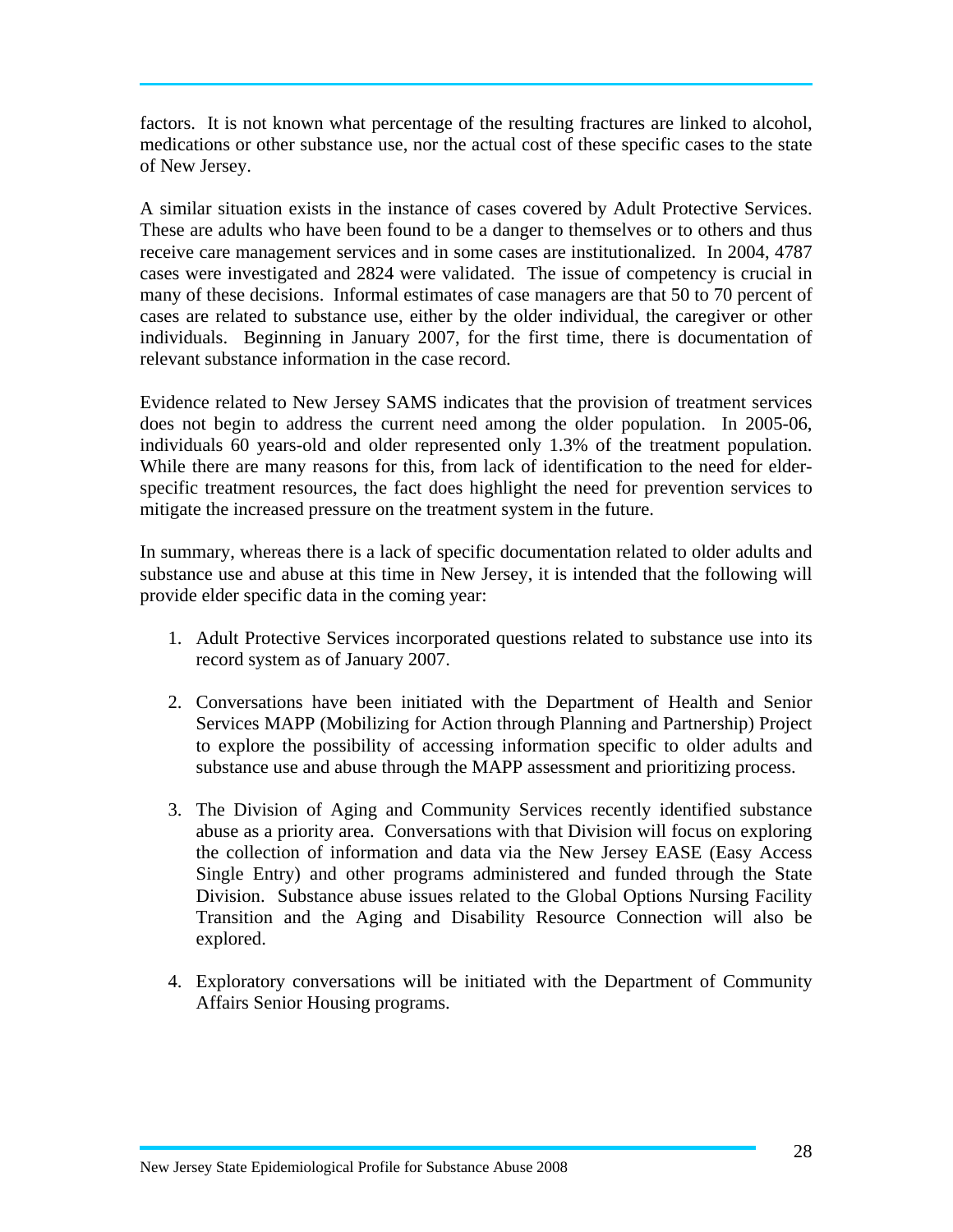#### **ADDITIONAL COMMENTS:**

- Need to educate legislators on the negative impact that Active Consent vs. Passive Consent has had on data collection and analysis of youth substance use, which would in turn enable New Jersey to make more informed planning and decision making around prevention strategies for youth.
- Need to better coordinate inter-departmental funds for more efficient utilization of prevention funds.
- The Epi-Profile Workgroup will be revisiting Hospital Discharge with AOD as primary and secondary.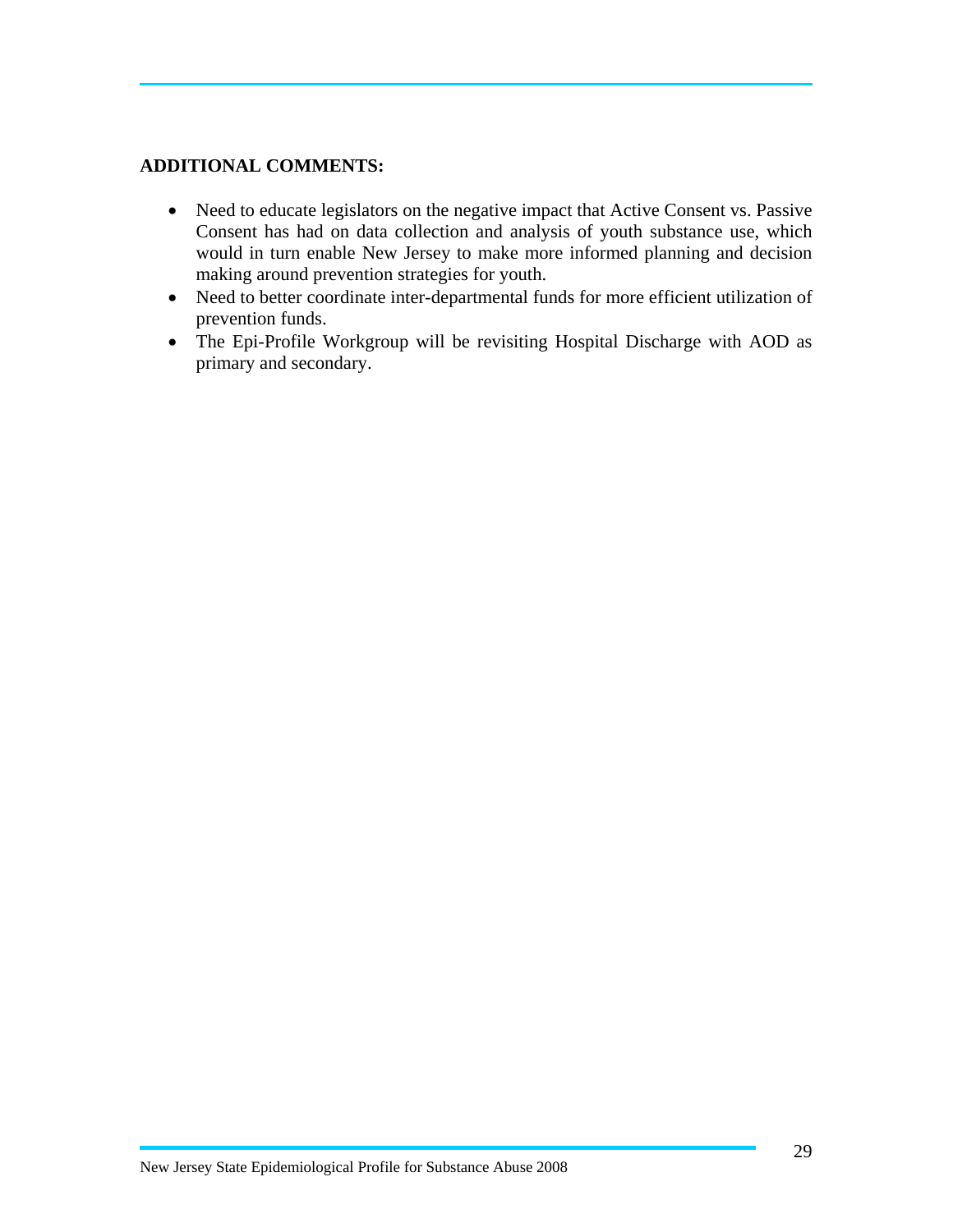### **APPENDIX A**

### **Acronyms and Abbreviations**

| <b>ABC</b>     | Alcohol Beverage Control                                  |
|----------------|-----------------------------------------------------------|
| A/R            | Alcohol-Related                                           |
| <b>AOC</b>     | Administrative Offices of the Courts                      |
| <b>AOD</b>     | Alcohol or Drug related                                   |
| <b>BAC</b>     | <b>Blood Alcohol Content</b>                              |
| <b>BRFSS</b>   | Behavioral Risk Factor Surveillance System                |
| <b>CDC</b>     | Centers for Disease Control and Prevention                |
| <b>CSAP</b>    | <b>Center for Substance Abuse Prevention</b>              |
| <b>DCA</b>     | Department of Community Affairs                           |
| <b>DCF</b>     | Department of Children and Families                       |
| <b>DHHS</b>    | United States Department of Health and Human Services     |
| <b>DOJ</b>     | United States Department of Justice                       |
| <b>DWI</b>     | Driving While Impaired                                    |
| <b>FARS</b>    | <b>Fatality Analysis Reporting Systems</b>                |
| <b>FBI</b>     | Federal Bureau of Investigation                           |
| <b>MADD</b>    | <b>Mothers Against Drunk Driving</b>                      |
| <b>NCANDS</b>  | National Child Abuse and Neglect Data System              |
| <b>NCHS</b>    | <b>National Center for Health Statistics</b>              |
| <b>NHTSA</b>   | National Highway Traffic Safety Administration            |
| <b>NJ DAS</b>  | New Jersey Division of Addiction Services                 |
| <b>NJ DHSS</b> | New Jersey Department of Health and Senior Services       |
| NJ MVC         | New Jersey Motor Vehicle Commission                       |
| <b>NJPTA</b>   | New Jersey Parent Teacher Association                     |
| <b>NJ SAMS</b> | New Jersey Substance Abuse Management System              |
| <b>NSDUH</b>   | National Survey on Drug Use and Health                    |
| <b>NVSS</b>    | The National Vital Statistics System                      |
| <b>PIRE</b>    | Pacific Institute for Research and Evaluation             |
| <b>SAC</b>     | <b>Substance Awareness Coordinator</b>                    |
| <b>SADD</b>    | <b>Students Against Destructive Decisions</b>             |
| <b>SAMHSA</b>  | Substance Abuse and Mental Health Services Administration |
| <b>SEDS</b>    | State Epidemiological Data Set (developed by SAMHSA)      |
| <b>SEOW</b>    | <b>State Epidemiological Outcomes Work Group</b>          |
| <b>SIG</b>     | <b>State Incentive Grant</b>                              |
| <b>SPF</b>     | <b>Strategic Prevention Framework</b>                     |
| <b>TEDS</b>    | <b>Treatment Episode Data Set</b>                         |
| <b>UCR</b>     | <b>Uniform Crime Report</b>                               |
| <b>USDOT</b>   | United States Department of Transportation                |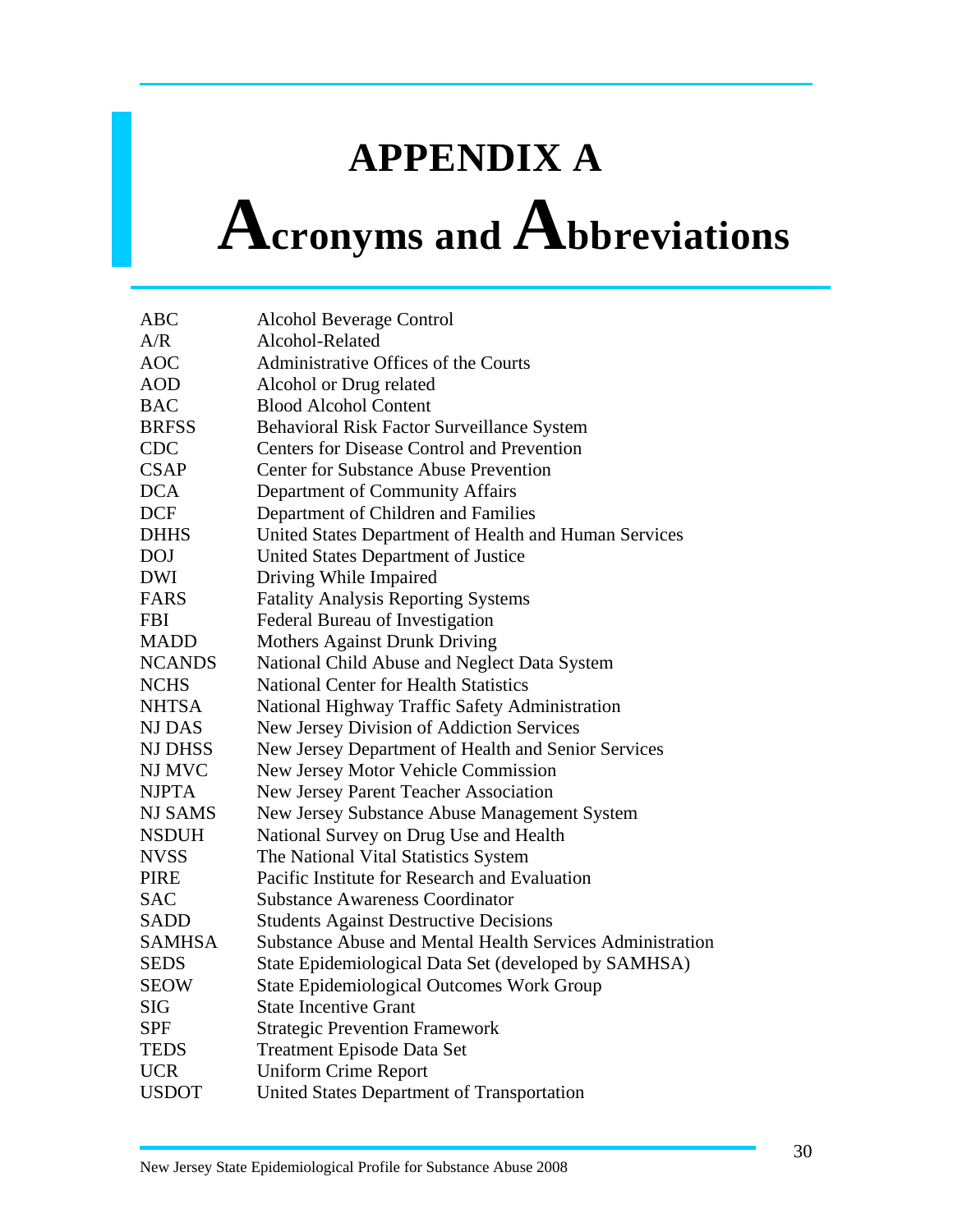### **APPENDIX B Constructs, Indicators and Selection Scoring**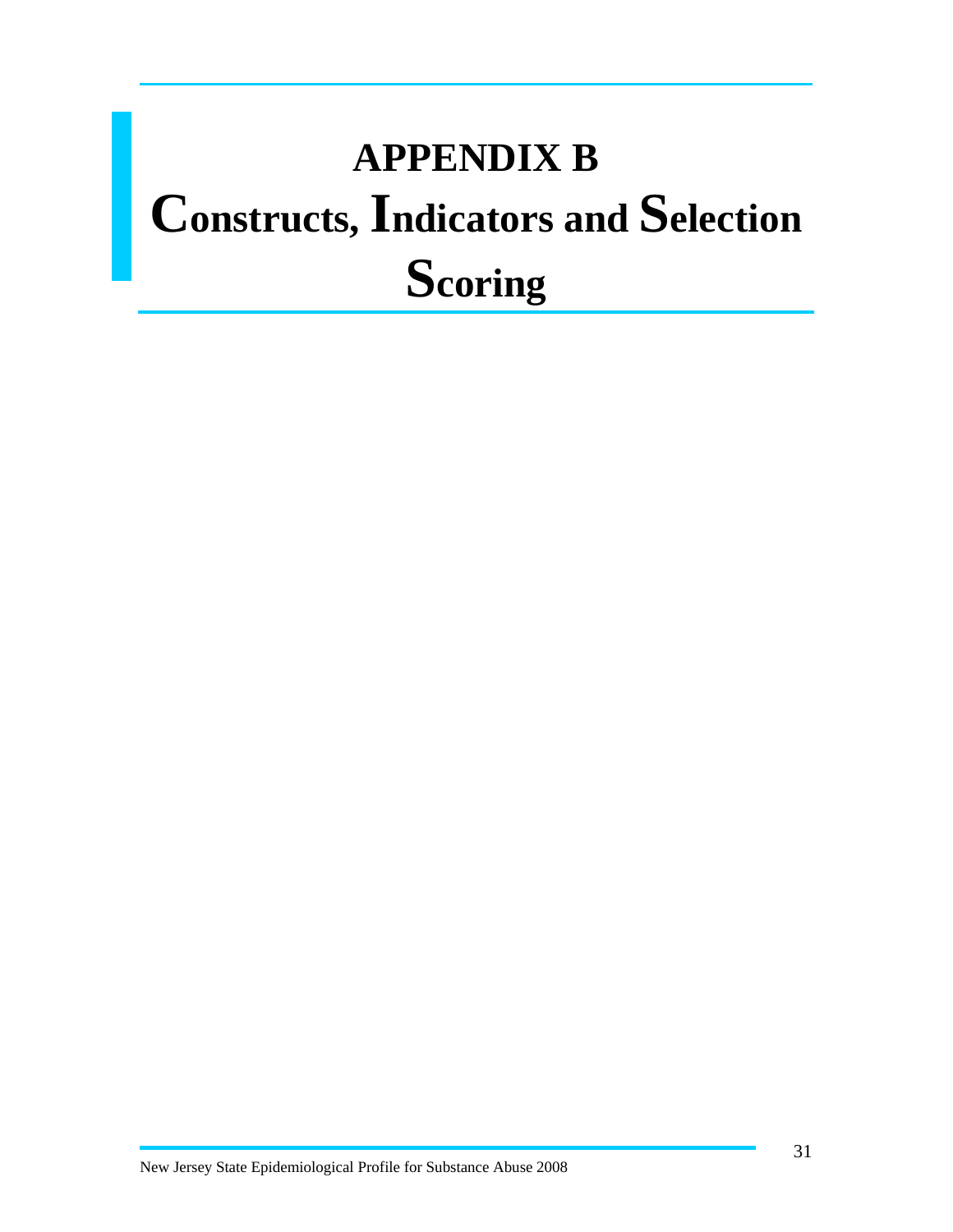| Table B1 List of Constructs by Substance Type, Indicators Used to measure each Construct and Selection Scoring |                                                                |               |                           |         |                         |                              |           |      |                |            |              |       |                     |                |           |                |
|----------------------------------------------------------------------------------------------------------------|----------------------------------------------------------------|---------------|---------------------------|---------|-------------------------|------------------------------|-----------|------|----------------|------------|--------------|-------|---------------------|----------------|-----------|----------------|
| Construct                                                                                                      | Indicator                                                      | Data          | Available<br>for at least |         | Indicators              |                              | Frequency |      |                | Population |              |       | Geographic Coverage |                |           | Total<br>Score |
|                                                                                                                |                                                                | Source        | 2-3 Years                 | Alcohol | Illicit<br><b>Drugs</b> | Prescription<br><b>Drugs</b> | Month     | Year | Age            | <b>Sex</b> | Race         | Muni. | County              | <b>State</b>   | Nationa   |                |
| <b>Mortality</b>                                                                                               |                                                                |               |                           |         |                         |                              |           |      |                |            |              |       |                     |                |           |                |
|                                                                                                                | Fatal crash - AOD related                                      | FARS          | $\mathbf{1}$              |         |                         |                              |           |      |                |            |              |       |                     | $\overline{1}$ |           | 12             |
|                                                                                                                | Primary and secondary causes of<br>mortality-AOD related       | <b>NJCHS</b>  | $\mathbf{1}$              |         |                         |                              |           |      | -1             |            |              |       |                     | -1             |           | 11             |
|                                                                                                                | Chronic liver disease                                          | <b>NJCHS</b>  | $\mathbf{1}$              |         |                         |                              |           |      | $\overline{1}$ |            |              |       |                     | $\overline{1}$ |           | 11             |
|                                                                                                                | Suicide - AOD related                                          | <b>NJCHS</b>  | $\overline{1}$            |         |                         |                              |           |      | $\overline{1}$ |            |              |       |                     | $\mathbf{1}$   |           | 12             |
|                                                                                                                | Homicide AOD related                                           | <b>NJCHS</b>  | $\mathbf{1}$              |         |                         |                              |           |      |                |            |              |       |                     |                |           | 12             |
|                                                                                                                | <b>HIV/AIDS</b>                                                | <b>NJCHS</b>  |                           |         |                         |                              |           |      |                |            |              |       |                     |                |           | 12             |
|                                                                                                                | Hepatitis                                                      | <b>NJCHS</b>  | 1                         |         |                         |                              |           |      |                |            |              |       |                     | -1             |           | 12             |
|                                                                                                                | Pedestrian fatalities                                          | <b>NJCHS</b>  | 1                         |         |                         |                              |           |      |                |            |              |       |                     | $\overline{1}$ |           | 12             |
|                                                                                                                | General Risks - other than listed                              | <b>DAS</b>    | $\mathbf{1}$              |         |                         |                              |           |      |                |            |              |       |                     |                |           | 11             |
|                                                                                                                | <b>Morbidity/Injury and Illness</b>                            |               |                           |         |                         |                              |           |      |                |            |              |       |                     |                |           |                |
|                                                                                                                | AOD dependence                                                 | <b>NSDUH</b>  |                           |         |                         |                              |           |      |                |            |              |       |                     |                |           |                |
|                                                                                                                | Treatment admissions - AOD                                     | <b>TEDS</b>   | 1                         |         |                         | $\overline{1}$               |           |      | $\overline{1}$ |            | $\mathbf{1}$ |       |                     | $\mathbf{1}$   |           | 13             |
|                                                                                                                | Child abuse and neglect                                        | <b>DYFS</b>   | 1                         |         |                         |                              |           |      |                |            |              |       |                     | -1             |           | 12             |
|                                                                                                                | DUI offenders (characteristics)                                | IDP           |                           |         |                         |                              |           |      |                |            |              |       |                     | $\overline{1}$ |           | 12             |
|                                                                                                                | DYFS families - AOD related                                    | <b>DYFS</b>   | $\mathbf{1}$              |         |                         |                              |           |      |                |            |              |       |                     | $\mathbf{1}$   |           | 12             |
|                                                                                                                | <b>HIV/AIDS</b>                                                | <b>NJAIDS</b> | $\overline{1}$            |         |                         |                              |           |      |                |            |              |       |                     | $\overline{1}$ |           | 12             |
|                                                                                                                | General risks                                                  | <b>DAS</b>    | $\mathbf{1}$              |         |                         |                              |           |      |                |            |              |       |                     | $\overline{1}$ |           | 11             |
| <b>Crime</b>                                                                                                   |                                                                |               |                           |         |                         |                              |           |      |                |            |              |       |                     |                |           |                |
|                                                                                                                | Juvenile arrests - AOD related                                 | <b>UCR</b>    |                           |         |                         |                              |           |      | $\overline{1}$ |            |              |       |                     |                |           | 12             |
|                                                                                                                | <b>DUI</b> arrests                                             | <b>UCR</b>    |                           |         |                         |                              |           |      |                |            |              |       |                     | $\overline{1}$ |           | 12             |
|                                                                                                                | Liquor law arrests                                             | <b>UCR</b>    |                           |         |                         |                              |           |      |                |            |              |       |                     |                |           | 12             |
|                                                                                                                | School crime - AOD related                                     | <b>CRVV</b>   |                           |         |                         |                              |           |      |                |            |              |       |                     |                |           | 13             |
|                                                                                                                | Arrests for drug law violation                                 | <b>UCR</b>    |                           |         |                         |                              |           |      | $\overline{1}$ |            |              |       |                     | -1             |           | 12             |
|                                                                                                                | Possession / use arrests $- D/R$                               | <b>UCR</b>    | $\mathbf{1}$              |         |                         |                              |           |      |                |            |              |       |                     | $\overline{1}$ |           | 12             |
|                                                                                                                | General risks – other than listed<br>DAS<br>12<br>$\mathbf{1}$ |               |                           |         |                         |                              |           |      |                |            |              |       |                     |                |           |                |
|                                                                                                                | AOD (Alcohol and Other Drugs)                                  |               |                           |         |                         |                              |           |      |                |            |              |       |                     |                |           |                |
|                                                                                                                | <b>IDP</b> (Intoxicated Driving Program)                       |               |                           |         |                         |                              |           |      |                |            |              |       |                     |                | Continued |                |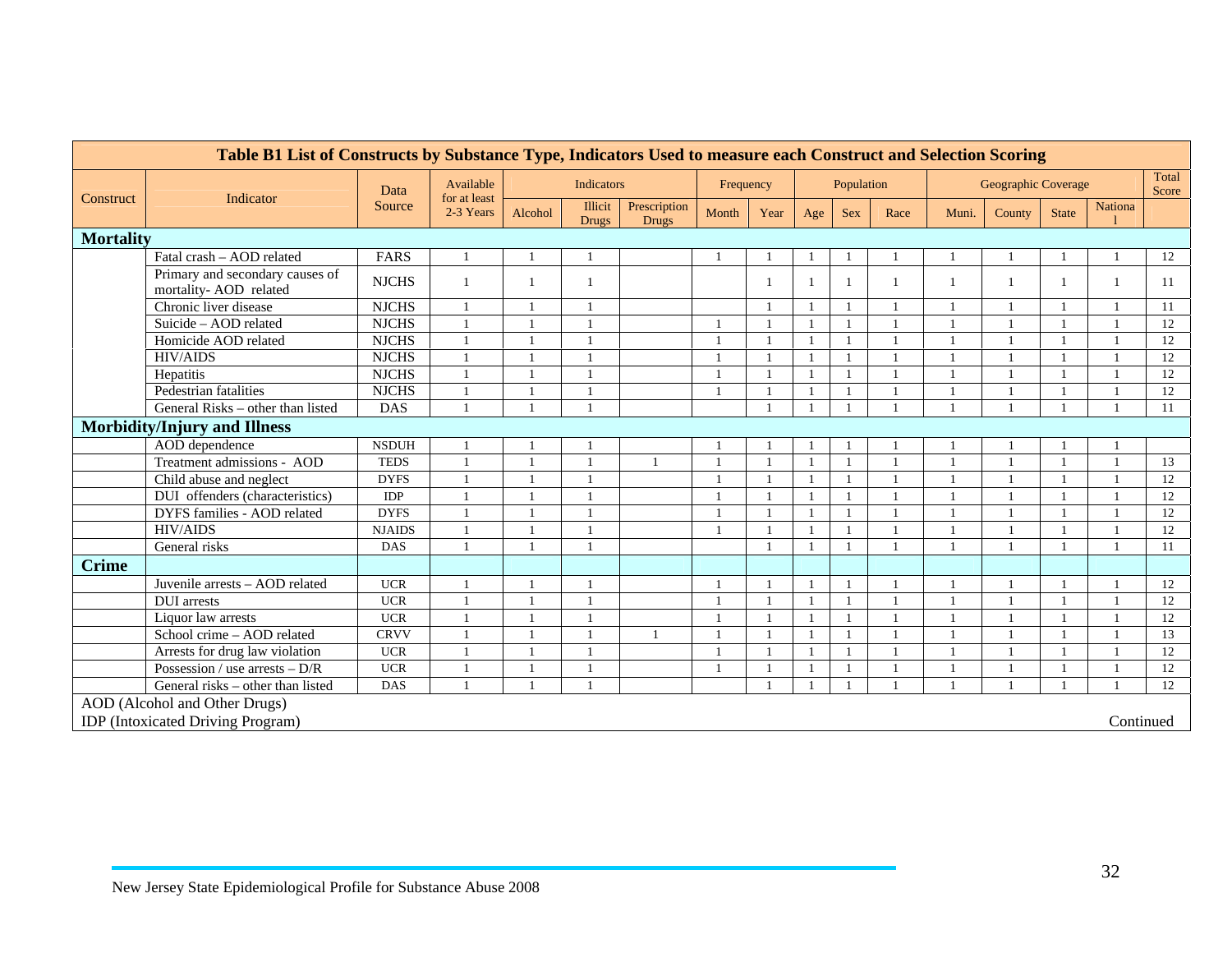|                                                        | Table B1 List of Constructs by Substance Type, Indicators Used to measure each Construct and Selection Scoring |              |                           |         |                         |                              |           |      |     |            |      |       |                     |                |          |                |
|--------------------------------------------------------|----------------------------------------------------------------------------------------------------------------|--------------|---------------------------|---------|-------------------------|------------------------------|-----------|------|-----|------------|------|-------|---------------------|----------------|----------|----------------|
|                                                        | Indicator                                                                                                      | Data         | Available<br>for at least |         | Indicators              |                              | Frequency |      |     | Population |      |       | Geographic Coverage |                |          | Total<br>Score |
| Construct                                              |                                                                                                                | Source       | 2-3 Years                 | Alcohol | Illicit<br><b>Drugs</b> | Prescription<br><b>Drugs</b> | Month     | Year | Age | <b>Sex</b> | Race | Muni. | County              | <b>State</b>   | National |                |
|                                                        | <b>Consumption</b>                                                                                             |              |                           |         |                         |                              |           |      |     |            |      |       |                     |                |          |                |
|                                                        | Use of AOD 12+                                                                                                 | <b>NSDUH</b> | $\mathbf{1}$              |         |                         |                              |           |      |     |            |      |       |                     |                |          | 13             |
|                                                        | Use of AOD by middle school<br>students                                                                        | <b>MSSUS</b> | $\overline{1}$            | -1      |                         |                              |           | -1   | -1  |            |      |       |                     | $\overline{1}$ |          | 12             |
|                                                        | Tobacco current use by middle<br>school students                                                               | <b>MSSUS</b> | $\mathbf{1}$              |         |                         |                              |           |      |     |            |      |       |                     | $\mathbf{1}$   |          | 12             |
|                                                        | Use of AOD by high school<br>students                                                                          | <b>YRBS</b>  | $\mathbf{1}$              |         |                         |                              |           |      |     |            |      |       |                     | $\mathbf{1}$   |          | 12             |
|                                                        | Tobacco current use by high<br>school students                                                                 | <b>YRBS</b>  | $\mathbf{1}$              |         |                         |                              |           |      |     |            |      |       |                     | $\overline{1}$ |          | 12             |
|                                                        | Use of AOD by college students                                                                                 | <b>CORE</b>  | $\mathbf{1}$              |         |                         |                              |           |      |     |            |      |       |                     |                |          | 12             |
|                                                        | Binge drinking by college<br>students                                                                          | <b>CORE</b>  | $\overline{1}$            |         |                         |                              |           |      |     |            |      |       |                     |                |          | 12             |
|                                                        | Life time use AOD - total<br>population                                                                        | <b>NSDUH</b> | $\mathbf{1}$              |         |                         |                              |           | -1   | -1  |            |      |       |                     | $\overline{1}$ |          | 12             |
|                                                        | Life time use AOD - high school<br>students                                                                    | <b>YRBS</b>  | $\overline{1}$            |         |                         |                              |           |      |     |            |      |       |                     | $\mathbf{1}$   |          | 12             |
|                                                        | General risks – other than listed                                                                              | DAS          | $\overline{1}$            |         |                         |                              |           |      |     |            |      |       |                     |                |          | 13             |
|                                                        | <b>Other Risk Factors</b>                                                                                      |              |                           |         |                         |                              |           |      |     |            |      |       |                     |                |          |                |
|                                                        | Tobacco Use                                                                                                    | <b>NJYTS</b> | $\mathbf{1}$              |         |                         |                              |           |      |     |            |      |       |                     |                |          | 12             |
|                                                        | Non-medical use of Prescription<br>Drugs                                                                       | <b>NSDUH</b> | $\mathbf{1}$              |         |                         |                              |           |      |     |            |      |       |                     |                |          | 12             |
|                                                        | General Risks - Other than listed                                                                              | <b>DAS</b>   | $\mathbf{1}$              |         |                         |                              |           |      |     |            |      |       |                     |                |          | 12             |
| <b>HIV/AIDS</b><br><b>NJDHSS</b><br>$\mathbf{1}$<br>11 |                                                                                                                |              |                           |         |                         |                              |           |      |     |            |      |       |                     |                |          |                |
|                                                        | AOD (Alcohol & other drugs)<br><b>IDP</b> (Intoxicated Driving Program)                                        |              |                           |         |                         |                              |           |      |     |            |      |       |                     |                |          |                |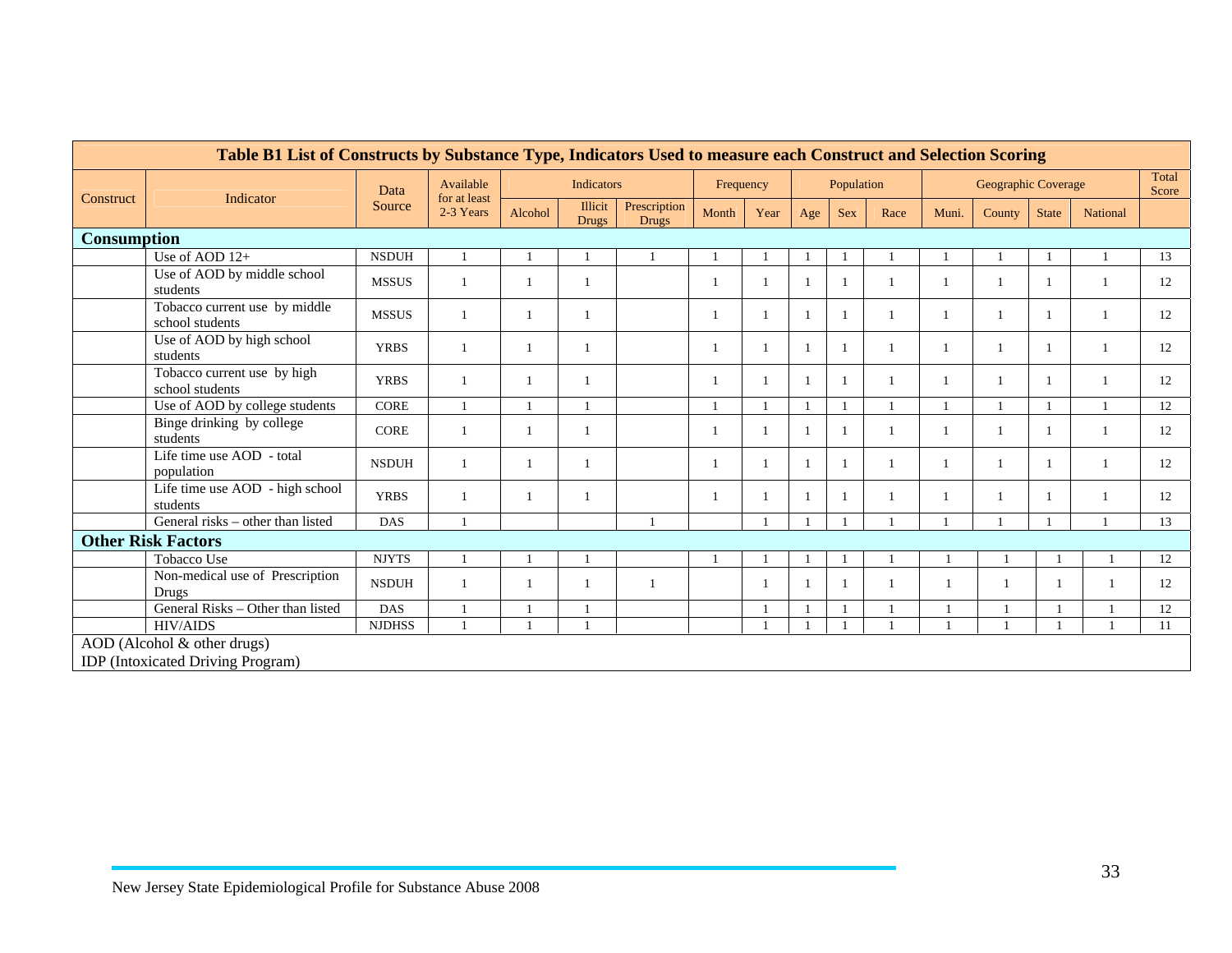## **APPENDIX C Alcohol Consequences**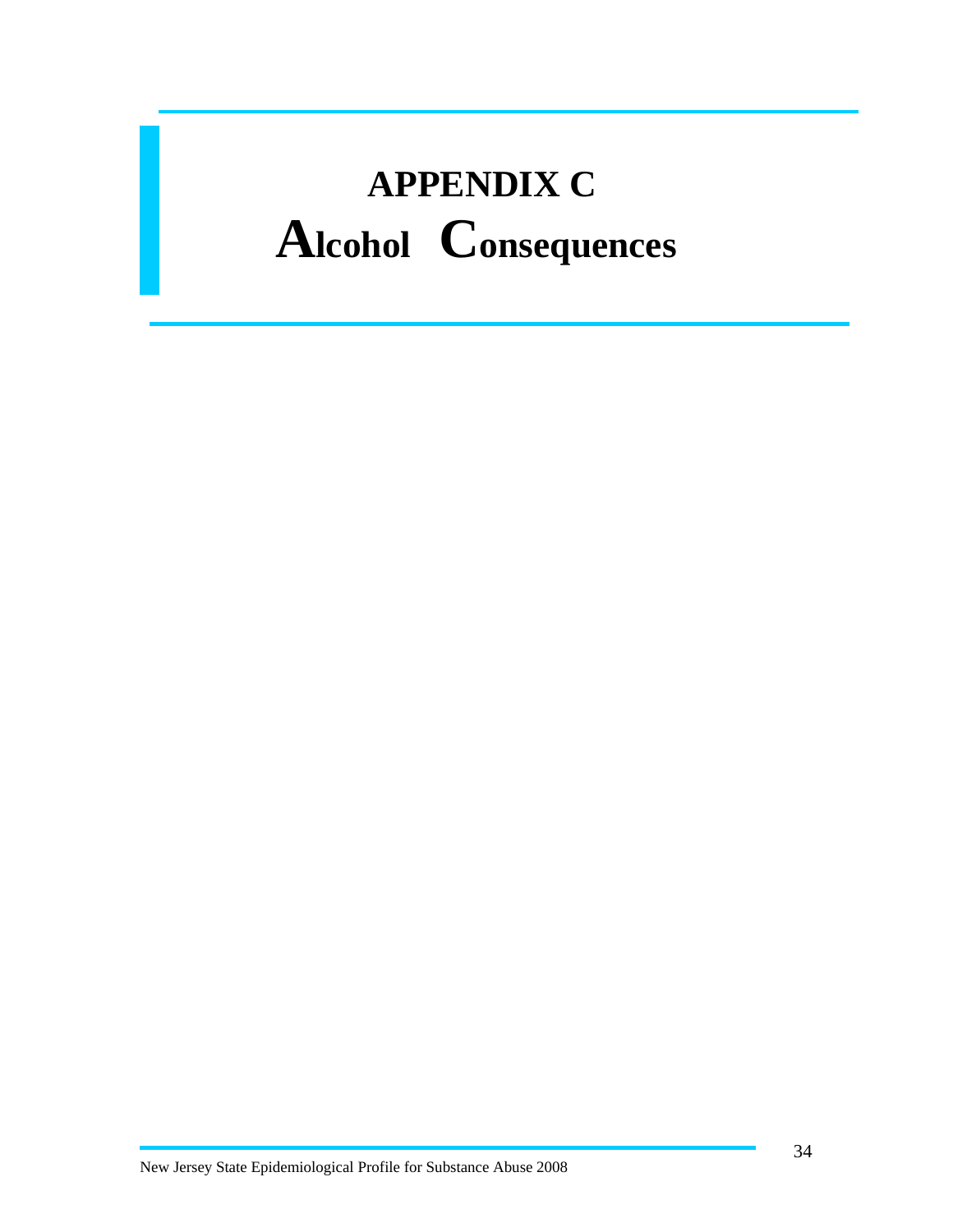|                  | Table C-1 Substance Abuse Constructs and Indicators: Alcohol Consequences                     |              |      |           |            |                    |              |                                                                        |  |
|------------------|-----------------------------------------------------------------------------------------------|--------------|------|-----------|------------|--------------------|--------------|------------------------------------------------------------------------|--|
| Construct        | Indicator                                                                                     | Source       | Year | Number of | Population | Rate per 100,000   | National     | Trend across time and with                                             |  |
|                  |                                                                                               |              |      | Cases     | at Risk    | Population at Risk | Average Rate | respect to national data                                               |  |
| <b>Mortality</b> |                                                                                               |              |      |           |            |                    |              |                                                                        |  |
|                  | <b>Alcohol Related (A/R) Mortality</b>                                                        |              |      |           |            |                    |              |                                                                        |  |
|                  |                                                                                               | <b>NJCHS</b> | 2001 | 493       | 8,612,222  | 5.6                | 7.0          |                                                                        |  |
|                  | A/R mortality                                                                                 | <b>NJCHS</b> | 2002 | 482       | 8,695,460  | 5.3                | 6.9          |                                                                        |  |
| Alcohol as       |                                                                                               | <b>NJCHS</b> | 2003 | 428       | 8,640,028  | 4.7                | 7.0          |                                                                        |  |
| primary cause    |                                                                                               |              |      |           |            |                    |              | Between 2001 and 2003 the                                              |  |
| of death         | Chronic liver                                                                                 | <b>NJCHS</b> | 2001 | 778       | 8,612,222  | 8.5                | 9.4          | national death rate due to alcohol<br>remained unchanged (7%) while it |  |
|                  | disease and                                                                                   | <b>NJCHS</b> | 2002 | 730       | 8,695,460  | 7.9                | 9.5          | decreased by 1% in New. Jersey.                                        |  |
|                  | cirrhosis                                                                                     | <b>NJCHS</b> | 2003 | 767       | 8,640,028  | 8.4                | 9.3          |                                                                        |  |
|                  |                                                                                               |              |      |           |            |                    |              |                                                                        |  |
|                  |                                                                                               | <b>NJCHS</b> | 2001 | 588       | 8,612,222  | 6.8                | 10.8         |                                                                        |  |
|                  | Suicide death<br>from all causes                                                              | <b>NJCHS</b> | 2002 | 553       | 8,695,460  | 6.3                | 11.0         |                                                                        |  |
|                  |                                                                                               | <b>NJCHS</b> | 2003 | 560       | 8,640,028  | 6.3                | 10.8         | A/R suicide rate in New Jersey was                                     |  |
|                  |                                                                                               |              |      |           |            |                    |              | lower than the national A/R suicide                                    |  |
|                  | A/R suicide                                                                                   | <b>NJCHS</b> | 2001 | 165       | 8,612,222  | 1.9                | 4.9          | rate per 100,000.                                                      |  |
|                  |                                                                                               | <b>NJCHS</b> | 2002 | 155       | 8,695,460  | 1.8                | 5.1          |                                                                        |  |
| Alcohol as       | death                                                                                         | <b>NJCHS</b> | 2003 | 157       | 8,640,028  | 1.8                | 5.0          |                                                                        |  |
| secondary        |                                                                                               |              |      |           |            |                    |              | New Jersey's homicide rate was the                                     |  |
| cause of death   | Homicide                                                                                      | <b>NJCHS</b> | 2001 | 1,051     | 8,612,222  | 12.2               | 8.9          | $14th$ lowest in the nation in 2002. It                                |  |
|                  | death from all                                                                                | <b>NJCHS</b> | 2002 | 333       | 8,695,460  | 4.0                | 6.0          | increased sharply in 2003 to 4.9.                                      |  |
|                  | causes                                                                                        | <b>NJCHS</b> | 2003 | 406       | 8,640,028  | 4.9                | 6.1          | The recent increase is concentrated                                    |  |
|                  |                                                                                               |              |      |           |            |                    |              | among the 15-24 and 25-34 age                                          |  |
|                  |                                                                                               | <b>NJCHS</b> | 2001 | 483       | 8,612,222  | 5.6                | 4.0          | group (11.8 and 10.8 /100,000                                          |  |
|                  | $A/R$ homicide                                                                                | <b>NJCHS</b> | 2002 | 153       | 8,695,460  | 1.8                | 3.9          | respectively). A/R homicide rate in                                    |  |
|                  | death                                                                                         | <b>NJCHS</b> | 2003 | 187       | 8,640,028  | 2.2                | 2.7          | New Jersey is lower than the<br>national rate.                         |  |
|                  |                                                                                               |              |      |           |            |                    |              |                                                                        |  |
|                  | Source: www.nj.gov/health/chs/muni.htm.                                                       |              |      |           |            |                    |              |                                                                        |  |
|                  | National Center for Health Statistics. http://www.cdc.gov/nchs/data/nvsr/nvsr54/nvsr54_19.pdf |              |      |           |            |                    |              |                                                                        |  |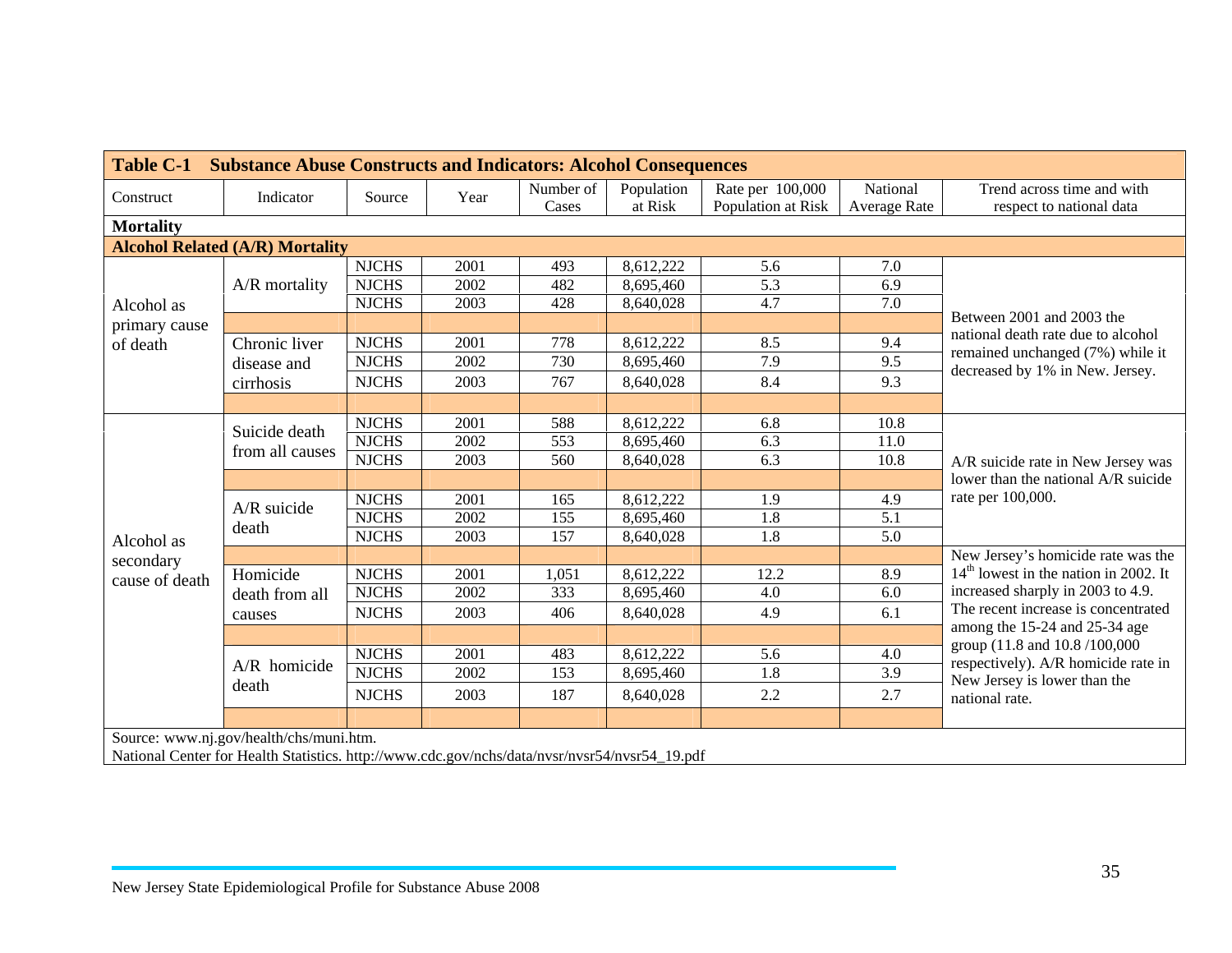| <b>Table C-1</b>             | <b>Substance Abuse Constructs and Indicators: Alcohol Consequences</b>  |             |      |                  |            |                    |                  |                                                                                                                 |
|------------------------------|-------------------------------------------------------------------------|-------------|------|------------------|------------|--------------------|------------------|-----------------------------------------------------------------------------------------------------------------|
| Construct                    | Indicator                                                               | Source      | Year | Number of        | Population | Rate per 100,000   | National         | Trend across time and with                                                                                      |
|                              |                                                                         |             |      | Cases            | at Risk    | Population at Risk | Average Rate     | respect to national data                                                                                        |
| <b>Mortality (Continued)</b> |                                                                         |             |      |                  |            |                    |                  |                                                                                                                 |
|                              | <b>Motor Vehicle (M/V) Crashes</b>                                      |             |      |                  |            |                    |                  |                                                                                                                 |
|                              |                                                                         | <b>FARS</b> | 2001 | 745              | 8,612,222  | 8.7                | 14.8             | New Jersey motor vehicle fatalities                                                                             |
|                              | All fatalities                                                          | <b>FARS</b> | 2002 | $\overline{771}$ | 8,695,460  | 8.9                | 14.9             | remained relatively stable from                                                                                 |
|                              | from MV                                                                 | <b>FARS</b> | 2003 | 733              | 8,640,028  | 8.5                | 14.7             | 2001 to 2005, varying by 6/                                                                                     |
|                              | crashes                                                                 | FARS        | 2004 | $\overline{725}$ | 8,685,166  | 8.3                | 14.7             | 100,000 at-risk population. New                                                                                 |
| Alcohol as                   |                                                                         | <b>FARS</b> | 2005 | 748              | 8,717,925  | 8.6                | 14.7             | Jersey rates were lower than the<br>national rates.                                                             |
| secondary                    |                                                                         |             |      |                  |            |                    |                  | New Jersey alcohol-related motor                                                                                |
|                              |                                                                         | <b>FARS</b> | 2001 | 225              | 6,655,459  | 3.4                | 6.1              | vehicle fatalities remained                                                                                     |
| cause of                     |                                                                         | <b>FARS</b> | 2002 | 229              | 6,655,459  | $\overline{3.4}$   | $6.0\,$          | relatively stable from 2001 to 2005,                                                                            |
| death                        | <b>MV</b> fatalities                                                    | <b>FARS</b> | 2003 | 228              | 6,704,596  | $\overline{3.4}$   | 5.9              | varying by 4 per 100,000 at-risk                                                                                |
|                              | that were                                                               | <b>FARS</b> | 2004 | 236              | 6,737,812  | $\overline{3.5}$   | $\overline{5.7}$ | population. New Jersey rates were                                                                               |
|                              | alcohol related                                                         | <b>FARS</b> | 2005 | 254              | 6,737,812  | 3.8                | 5.7              | lower than the national rates, but<br>this difference varied from 46%<br>lower in 2001 to 34% lower in<br>2005. |
|                              | <b>Alcohol Attributable Pedestrian Fatalities</b>                       |             |      |                  |            |                    |                  |                                                                                                                 |
|                              |                                                                         | <b>FARS</b> | 2001 | 138              | 8,612,222  | 1.6                | 1.7              | New Jersey pedestrian fatalities                                                                                |
|                              |                                                                         | <b>FARS</b> | 2002 | 183              | 8,695,460  | $\overline{2.1}$   | 1.7              | varied from a low of 1.6 in 2001per                                                                             |
|                              | All pedestrian                                                          | <b>FARS</b> | 2003 | 138              | 8,640,028  | 1.6                | 1.6              | 100,000 at-risk population to a high                                                                            |
|                              | fatalities                                                              | <b>FARS</b> | 2004 | 156              | 8,685,166  | 1.8                | 1.6              | of 2.1 in 2002, settling down to 1.8                                                                            |
| Alcohol as<br>secondary      |                                                                         | <b>FARS</b> | 2005 | 157              | 8,717,925  | 1.8                | 1.7              | by 2005. Also, state rates were, on<br>average, 7.2% higher than the<br>national rates.                         |
| cause of                     |                                                                         |             |      |                  |            |                    |                  |                                                                                                                 |
| death                        |                                                                         | <b>FARS</b> | 2001 | 34               | 8,612,222  | 0.4                | 0.6              | New Jersey alcohol attributable                                                                                 |
|                              | Alcohol                                                                 | <b>FARS</b> | 2002 | 43               | 8,695,460  | 0.5                | 0.6              | pedestrian fatalities varied from .4                                                                            |
|                              | attributable                                                            | <b>FARS</b> | 2003 | 43               | 8,640,028  | 0.5                | 0.6              | per 100,000 at-risk population in                                                                               |
|                              |                                                                         | <b>FARS</b> | 2004 | 43               | 8,685,166  | 0.5                | 0.6              | 2001 to .5 from 2002 to 2004,                                                                                   |
|                              | pedestrian<br>fatalities                                                | <b>FARS</b> | 2005 | 35               | 8,717,925  | 0.4                | 0.6              | returning to .4 in 2005. Also, state<br>rates were, on average, 26% lower<br>than the national rates.           |
|                              | FARS (Fatal Accident Reporting System), National Highway Traffic Safety |             |      |                  |            |                    |                  |                                                                                                                 |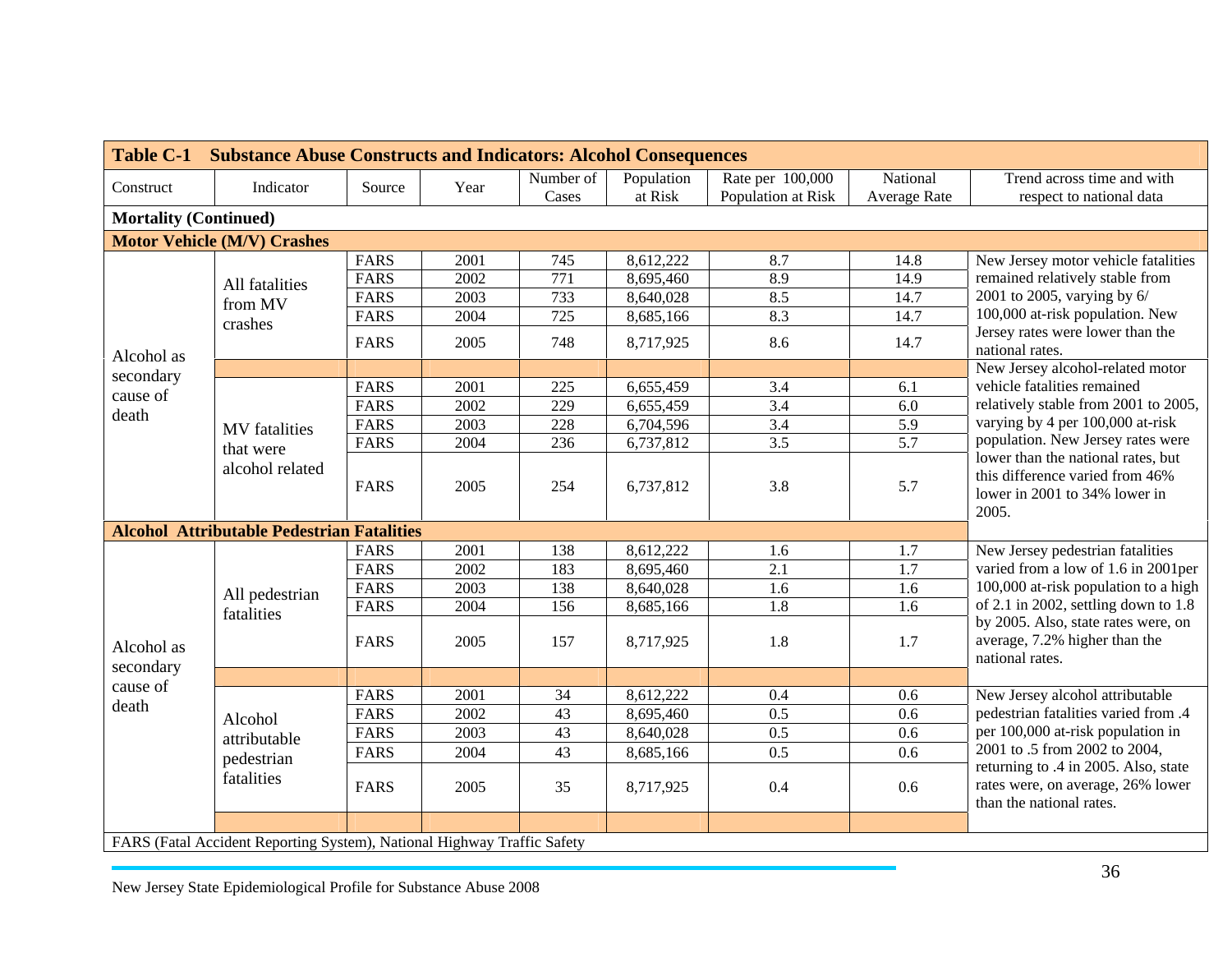|                                                                                               | Table C-2 Substance Abuse Constructs and Indicators: Alcohol Consequences |              |      |                    |                       |                                        |                          |                                                                              |  |  |  |  |  |
|-----------------------------------------------------------------------------------------------|---------------------------------------------------------------------------|--------------|------|--------------------|-----------------------|----------------------------------------|--------------------------|------------------------------------------------------------------------------|--|--|--|--|--|
| Construct                                                                                     | Indicator                                                                 | Source       | Year | Number of<br>Cases | Population<br>at Risk | Rate per 100,000<br>Population at Risk | National<br>Average Rate | Trend across time and with<br>respect to national data                       |  |  |  |  |  |
| <b>Morbidity</b>                                                                              |                                                                           |              |      |                    |                       |                                        |                          |                                                                              |  |  |  |  |  |
| <b>Alcohol Dependence</b> <sup>1</sup>                                                        |                                                                           |              |      |                    |                       |                                        |                          |                                                                              |  |  |  |  |  |
|                                                                                               |                                                                           | <b>NSDUH</b> | 2001 | 141,000            | 6,746,411             | 2,090                                  | 2,370                    | New Jersey's alcohol dependency rate                                         |  |  |  |  |  |
|                                                                                               | Total                                                                     | <b>NSDUH</b> | 2002 | 216,000            | 7,058,824             | 3,060                                  | 3,500                    | per 100,000 at-risk population rose                                          |  |  |  |  |  |
|                                                                                               | population 12                                                             | <b>NSDUH</b> | 2003 | 211,000            | 7,104,377             | 2,970                                  | 3,340                    | most sharply from 2,090 in 2001 to                                           |  |  |  |  |  |
|                                                                                               | years old and                                                             | <b>NSDUH</b> | 2004 | 193,000            | 7,148,148             | 2,700                                  | 3,330                    | 3,060 in 2002, declining slightly to                                         |  |  |  |  |  |
|                                                                                               | above                                                                     | <b>NSDUH</b> | 2005 | 204,000            | 7,183,099             | 2,840                                  | 3,380                    | 2,700 in 2004 and rising slightly to<br>2,840 in 2005. NJ rates were, on     |  |  |  |  |  |
|                                                                                               |                                                                           |              |      |                    |                       |                                        |                          | average, 14.1% lower than the national<br>rates throughout the period.       |  |  |  |  |  |
|                                                                                               |                                                                           | <b>NSDUH</b> | 2001 | 9,000              | 656,934               | 1,370                                  | 1,890                    | New Jersey rates per 100,000 at-risk                                         |  |  |  |  |  |
|                                                                                               |                                                                           | <b>NSDUH</b> | 2002 | 13,000             | 714,286               | 1,820                                  | 2,130                    | population rose steadily by a total                                          |  |  |  |  |  |
| Population                                                                                    | $12-17$ years                                                             | <b>NSDUH</b> | 2003 | 13,000             | 718,232               | 1,810                                  | 2,090                    | percent change of 51.1% between 2001                                         |  |  |  |  |  |
| meeting the                                                                                   | old                                                                       | <b>NSDUH</b> | 2004 | 13,000             | 710,383               | 1,830                                  | 2,080                    | and 2005. State rates were, on average,                                      |  |  |  |  |  |
| DSM-IV                                                                                        |                                                                           | <b>NSDUH</b> | 2005 | 15,000             | 724,638               | 2,070                                  | 2,140                    | 14.2% lower than national rates                                              |  |  |  |  |  |
| criteria for                                                                                  |                                                                           |              |      |                    |                       |                                        |                          | throughout the period.                                                       |  |  |  |  |  |
| alcohol                                                                                       |                                                                           | <b>NSDUH</b> | 2001 | 30,000             | 781,250               | 3,840                                  | 5,160                    |                                                                              |  |  |  |  |  |
| dependence in                                                                                 | $18-25$ years                                                             | <b>NSDUH</b> | 2002 | 57,400             | 784,153               | 7,320                                  | 7,000                    | New Jersey rates per 100,000 rose                                            |  |  |  |  |  |
| past year                                                                                     |                                                                           | <b>NSDUH</b> | 2003 | 52,000             | 791,476               | 6,570                                  | 6,870                    | between 2001 and 2002 more sharply<br>than the national rates, but fell from |  |  |  |  |  |
|                                                                                               | old                                                                       | <b>NSDUH</b> | 2004 | 48,000             | 810,811               | 5,920                                  | 6,960                    | 2002 to 2004 while the national rates                                        |  |  |  |  |  |
|                                                                                               |                                                                           | <b>NSDUH</b> | 2005 | 50,000             | 838,926               | 5,960                                  | 7,210                    | rose from 2003 to 2005.                                                      |  |  |  |  |  |
|                                                                                               |                                                                           |              |      |                    |                       |                                        |                          |                                                                              |  |  |  |  |  |
|                                                                                               |                                                                           | <b>NSDUH</b> | 2001 | 103,000            | 5,336,788             | 1,930                                  | 1,960                    |                                                                              |  |  |  |  |  |
|                                                                                               | 26 years old                                                              | <b>NSDUH</b> | 2002 | 147,000            | 5,610,687             | 2,620                                  | 3,080                    | New Jersey rates per 100,000 rose                                            |  |  |  |  |  |
|                                                                                               |                                                                           | <b>NSDUH</b> | 2003 | 146,000            | 5,593,870             | 2,610                                  | 2,900                    | between 2001 and 2002 less sharply<br>than the national rates, but fell from |  |  |  |  |  |
|                                                                                               | and above                                                                 | <b>NSDUH</b> | 2004 | 131,000            | 5,598,291             | 2,340                                  | 2,860                    | 2002 to 2004 more sharply than the                                           |  |  |  |  |  |
|                                                                                               |                                                                           | <b>NSDUH</b> | 2005 | 139,000            | 5,791,667             | 2,400                                  | 2,870                    | national rates.                                                              |  |  |  |  |  |
|                                                                                               |                                                                           |              |      |                    |                       |                                        |                          |                                                                              |  |  |  |  |  |
| Source: SAMHSA Office of Applied Studies, National Survey on Drug Use and Health, 2001 – 2005 |                                                                           |              |      |                    |                       |                                        |                          |                                                                              |  |  |  |  |  |

 $^{\rm 1}$  Dependence is based on the definition found in the  $4^{\rm th}$  edition of DSM-IV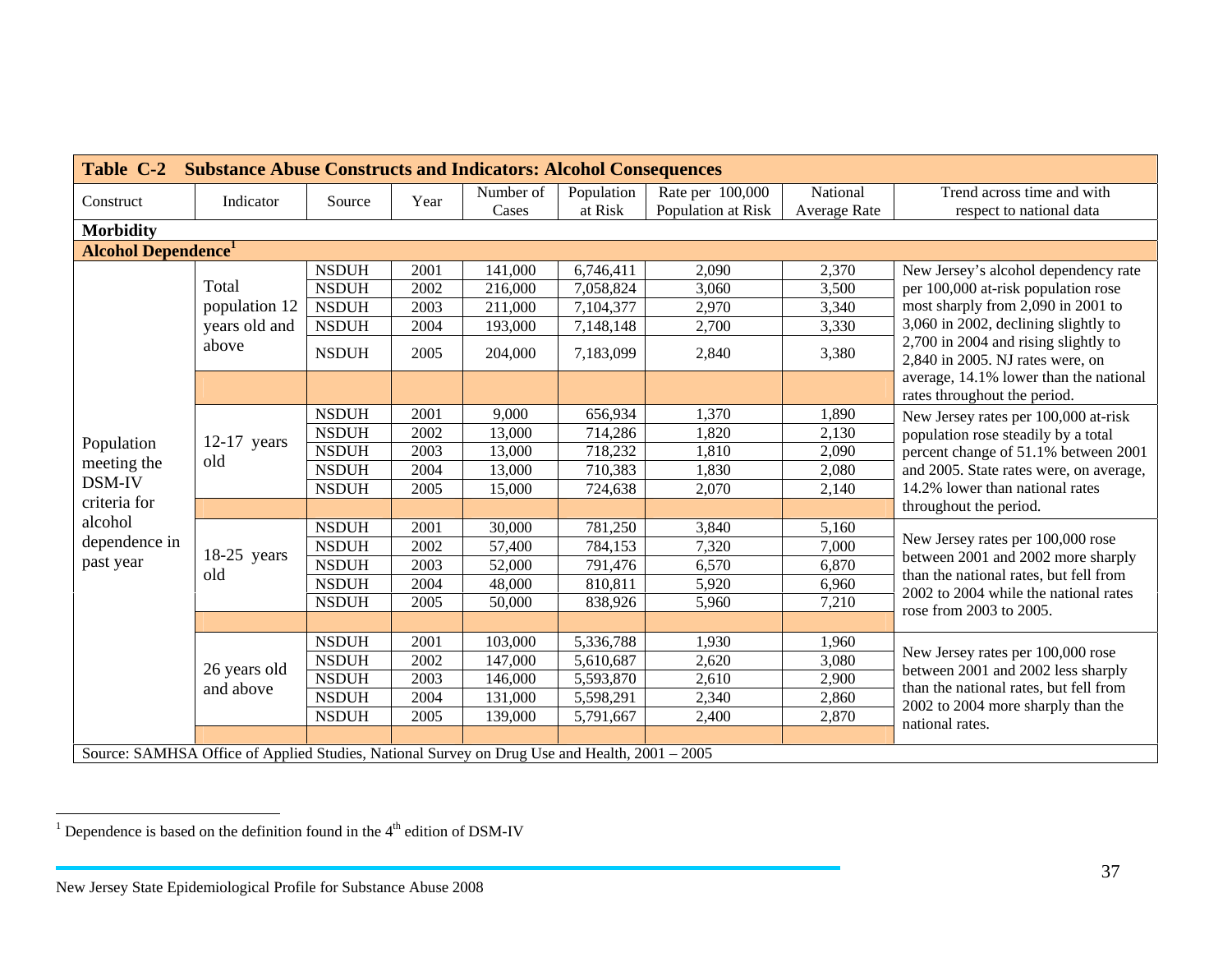| Table C-3<br><b>Substance Abuse Constructs and Indicators: Alcohol Consequences</b> |               |             |      |           |            |                    |               |                                                                               |  |  |  |  |
|-------------------------------------------------------------------------------------|---------------|-------------|------|-----------|------------|--------------------|---------------|-------------------------------------------------------------------------------|--|--|--|--|
| Construct                                                                           | Indicator     | Source      | Year | Number of | Population | Rate per 100,000   | National      | Trend across time and with                                                    |  |  |  |  |
|                                                                                     |               |             |      | Cases     | at Risk    | Population at Risk | Average Rate* | respect to national data                                                      |  |  |  |  |
| <b>Morbidity (Continued)</b>                                                        |               |             |      |           |            |                    |               |                                                                               |  |  |  |  |
| <b>Treatment Admissions by Primary Substance of Abuse</b>                           |               |             |      |           |            |                    |               |                                                                               |  |  |  |  |
|                                                                                     |               | <b>TEDS</b> | 2001 | 54,687    | 6,124,572  | 893                | 741           |                                                                               |  |  |  |  |
| Admissions to                                                                       | Population    | <b>TEDS</b> | 2002 | 54,524    | 6,462,372  | 844                | 779           |                                                                               |  |  |  |  |
| treatment for all                                                                   | aged 12 years | <b>TEDS</b> | 2003 | 55,589    | 6,514,671  | 853                | 755           | While population rose from 2001 to<br>2005, rates of treatment admissions per |  |  |  |  |
| substance of                                                                        | and above     | <b>TEDS</b> | 2004 | 54,040    | 6,566,049  | 823                | 743           | 100,000 declined by 62/100,000.                                               |  |  |  |  |
| abuse                                                                               |               | <b>TEDS</b> | 2005 | 55,003    | 6,617,420  | 831                | 721           |                                                                               |  |  |  |  |
|                                                                                     |               |             |      |           |            |                    |               |                                                                               |  |  |  |  |
|                                                                                     |               | <b>TEDS</b> | 2001 | 8,951     | 6,124,572  | 146                | 216           |                                                                               |  |  |  |  |
| Treatment                                                                           | Population    | <b>TEDS</b> | 2002 | 8,625     | 6,462,372  | 133                | 210           | While population rose from 2001 to                                            |  |  |  |  |
| admissions                                                                          | aged 12 years | <b>TEDS</b> | 2003 | 8,929     | 6,514,671  | 137                | 213           | 2005, rates of treatment admissions per                                       |  |  |  |  |
| alcohol only                                                                        | and above     | <b>TEDS</b> | 2004 | 8,579     | 6,566,049  | 131                | 204           | 100,000 declined by 17/100,000 among                                          |  |  |  |  |
| addiction                                                                           |               | <b>TEDS</b> | 2005 | 8,538     | 6,617,420  | 129                | 155           | alcohol abusing clients.                                                      |  |  |  |  |
|                                                                                     |               |             |      |           |            |                    |               |                                                                               |  |  |  |  |
| Admissions to                                                                       |               | <b>TEDS</b> | 2001 | 6,306     | 6,124,572  | 103                | 148           |                                                                               |  |  |  |  |
| treatment for                                                                       | Population    | <b>TEDS</b> | 2002 | 6,301     | 6,462,372  | 98                 | 150           | While population rose from 2001 to                                            |  |  |  |  |
|                                                                                     | aged 12 years | <b>TEDS</b> | 2003 | 6,363     | 6,514,671  | 98                 | 140           | 2005, rates of treatment admissions per<br>100,000 declined by 8 for users of |  |  |  |  |
| alcohol with                                                                        | and above     | <b>TEDS</b> | 2004 | 6,348     | 6,566,049  | 97                 | 133           | alcohol with secondary drug use.                                              |  |  |  |  |
| secondary drug                                                                      |               | <b>TEDS</b> | 2005 | 6,300     | 6,617,420  | 95                 | 127           |                                                                               |  |  |  |  |
| abuse                                                                               |               |             |      |           |            |                    |               |                                                                               |  |  |  |  |
|                                                                                     |               | <b>TEDS</b> | 2001 | 15,257    | 6,124,572  | 249                | 329           |                                                                               |  |  |  |  |
| Total                                                                               | Population    | <b>TEDS</b> | 2002 | 14,926    | 6,462,372  | 231                | 334           | While population rose from 2001 to<br>2005, rates of treatment admissions per |  |  |  |  |
| admissions for                                                                      | aged 12 years | <b>TEDS</b> | 2003 | 15,292    | 6,514,671  | 235                | 314           | 100,000 declined by 25/100,000 for all                                        |  |  |  |  |
| alcohol                                                                             | and above     | <b>TEDS</b> | 2004 | 14,927    | 6,566,049  | 227                | 298           | alcohol admissions.                                                           |  |  |  |  |
| treatment                                                                           |               | <b>TEDS</b> | 2005 | 14,838    | 6,617,420  | 224                | 282           |                                                                               |  |  |  |  |
|                                                                                     |               |             |      |           |            |                    |               |                                                                               |  |  |  |  |
| TEDS (Treatment Episode Data Set)                                                   |               |             |      |           |            |                    |               |                                                                               |  |  |  |  |
| *Calculated from National Census Estimates for age 10+                              |               |             |      |           |            |                    |               |                                                                               |  |  |  |  |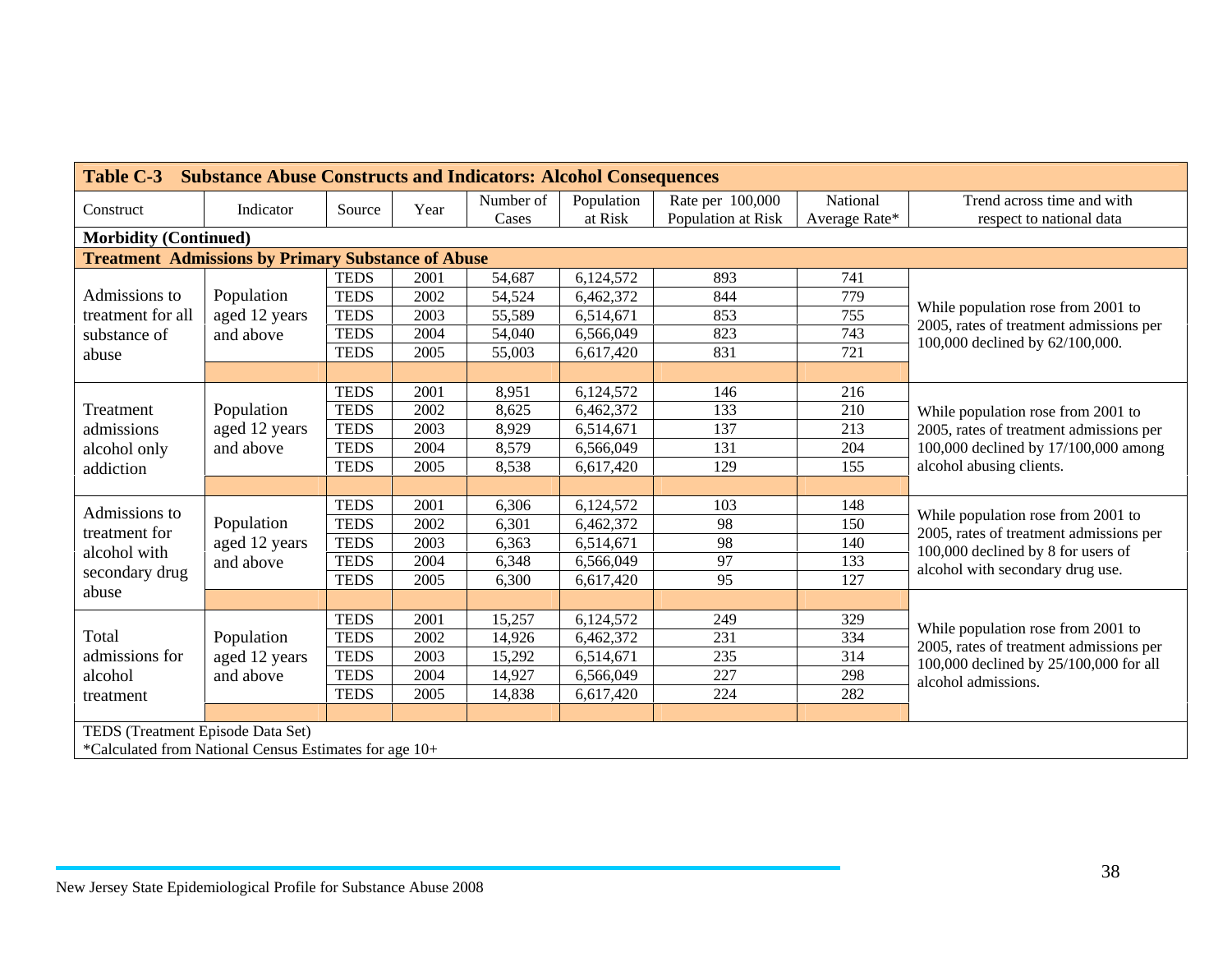| <b>Table C-4 Substance Abuse Constructs and Indicators: Alcohol Consequences</b> |                                                  |         |      |                    |                       |                                        |                          |                                                                             |  |  |  |
|----------------------------------------------------------------------------------|--------------------------------------------------|---------|------|--------------------|-----------------------|----------------------------------------|--------------------------|-----------------------------------------------------------------------------|--|--|--|
| Construct                                                                        | Indicator                                        | Source  | Year | Number of<br>Cases | Population<br>at Risk | Rate per 100,000<br>Population at Risk | National<br>Average Rate | Trend across time and with<br>respect to national data                      |  |  |  |
| <b>Morbidity (Continued)</b>                                                     |                                                  |         |      |                    |                       |                                        |                          |                                                                             |  |  |  |
|                                                                                  | <b>Intoxicated Driving Program (IDP) Clients</b> |         |      |                    |                       |                                        |                          |                                                                             |  |  |  |
|                                                                                  |                                                  | DAS-IDP | 2002 | 11,699             | 5,711,794             | 205                                    | Not available            |                                                                             |  |  |  |
|                                                                                  | One offense                                      | DAS-IDP | 2003 | 12,727             | 5,728,975             | 222                                    | Not available            |                                                                             |  |  |  |
|                                                                                  |                                                  | DAS-IDP | 2004 | 13,051             | 5,799,532             | 225                                    | Not available            |                                                                             |  |  |  |
|                                                                                  |                                                  | DAS-IDP | 2005 | 14,138             | 5,870,720             | 241                                    | Not available            |                                                                             |  |  |  |
|                                                                                  |                                                  |         |      |                    |                       |                                        |                          |                                                                             |  |  |  |
| Lifetime                                                                         |                                                  | DAS-IDP | 2002 | 3,175              | 5,711,794             | 56                                     | Not available            | The number of offenses for New                                              |  |  |  |
| alcohol-                                                                         | Two offenses                                     | DAS-IDP | 2003 | 3,455              | 5,728,975             | 60                                     | Not available            | Jersey IDP clients completing the                                           |  |  |  |
| related motor                                                                    |                                                  | DAS-IDP | 2004 | 3,972              | 5,799,532             | 68                                     | Not available            | <b>IDRC</b> program remained fairly<br>consistent from $2002 - 2005$ with a |  |  |  |
| vehicle                                                                          |                                                  | DAS-IDP | 2005 | 3,783              | 5,870,720             | 64                                     | Not available            | slight decrease in those with 3 or                                          |  |  |  |
| offenses                                                                         |                                                  |         |      |                    |                       |                                        |                          | more offenses attending classes.                                            |  |  |  |
|                                                                                  | Three or more                                    | DAS-IDP | 2002 | 1,838              | 5,711,794             | 32                                     | Not available            |                                                                             |  |  |  |
|                                                                                  | offenses                                         | DAS-IDP | 2003 | 2,000              | 5,728,975             | 35                                     | Not available            |                                                                             |  |  |  |
|                                                                                  |                                                  | DAS-IDP | 2004 | 1,892              | 5,799,532             | 33                                     | Not available            |                                                                             |  |  |  |
|                                                                                  |                                                  | DAS-IDP | 2005 | 1,792              | 5,870,720             | 31                                     | Not available            |                                                                             |  |  |  |
|                                                                                  |                                                  |         |      |                    |                       |                                        |                          |                                                                             |  |  |  |
| DAS-IDP (Division of Addiction Services-Intoxicated Driving Program)             |                                                  |         |      |                    |                       |                                        |                          |                                                                             |  |  |  |
| Population at Risk: Number of Licensed Drivers in NJ                             |                                                  |         |      |                    |                       |                                        |                          |                                                                             |  |  |  |
|                                                                                  | http://www.fhwa.dot.gov/policy/ohim              |         |      |                    |                       |                                        |                          |                                                                             |  |  |  |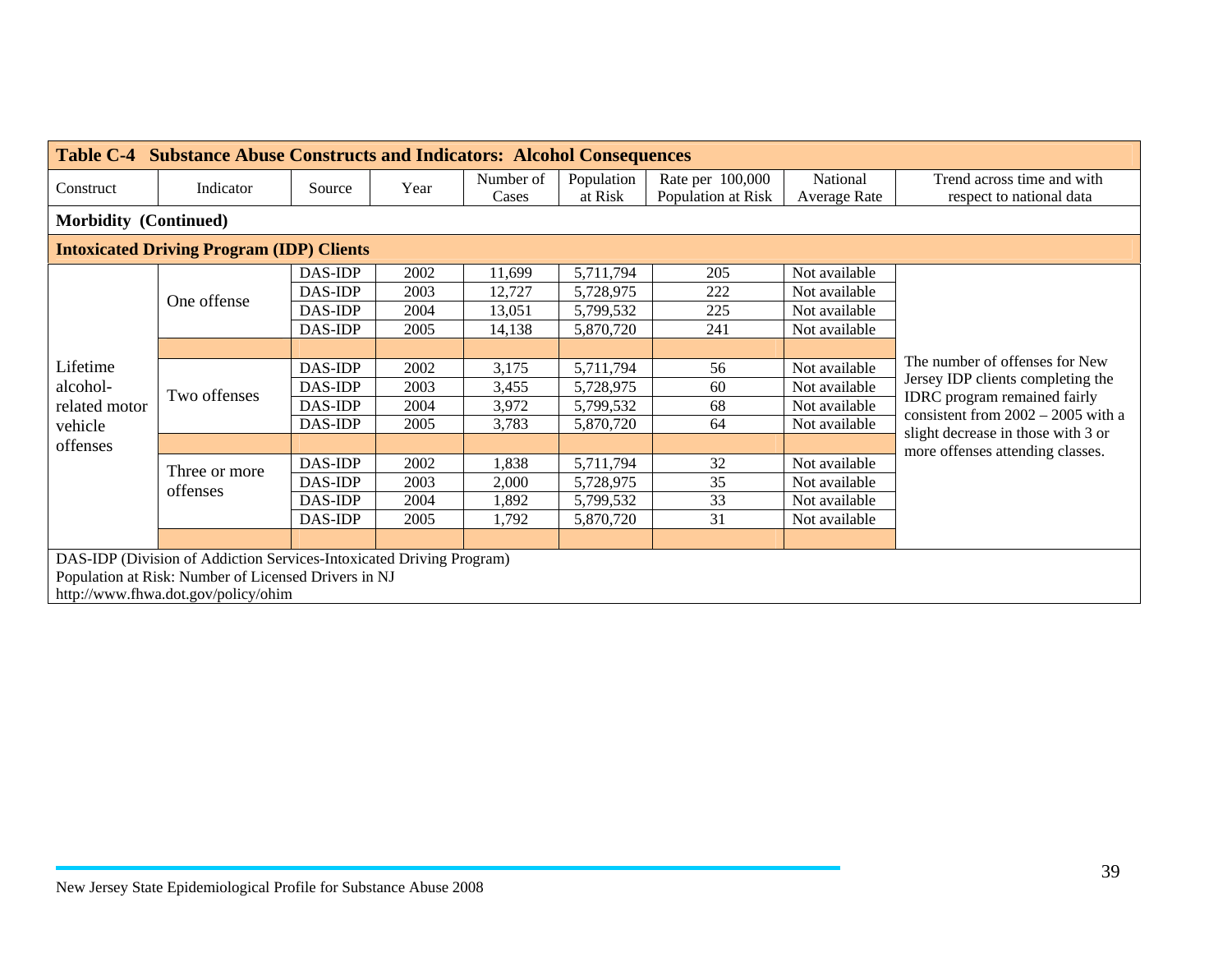|                                                                           | <b>Table C-4 Substance Abuse Constructs and Indicators: Alcohol Consequences</b>               |         |      |                    |                       |                                        |                          |                                                        |  |  |  |  |  |
|---------------------------------------------------------------------------|------------------------------------------------------------------------------------------------|---------|------|--------------------|-----------------------|----------------------------------------|--------------------------|--------------------------------------------------------|--|--|--|--|--|
| Construct                                                                 | Indicator                                                                                      | Source  | Year | Number of<br>Cases | Population<br>at Risk | Rate per 100,000<br>Population at Risk | National<br>Average Rate | Trend across time and with<br>respect to national data |  |  |  |  |  |
| <b>Morbidity (Continued)</b>                                              |                                                                                                |         |      |                    |                       |                                        |                          |                                                        |  |  |  |  |  |
|                                                                           | <b>Intoxicated Driving Program (IDP) Clients</b>                                               |         |      |                    |                       |                                        |                          |                                                        |  |  |  |  |  |
|                                                                           |                                                                                                | DAS-IDP | 2002 | 8,836              | 5,711,794             | 155                                    | Not available            |                                                        |  |  |  |  |  |
| DAS-IDP<br>2003<br>9,784<br>171<br>Not available<br>5,728,975<br>Lifetime |                                                                                                |         |      |                    |                       |                                        |                          |                                                        |  |  |  |  |  |
|                                                                           | marijuana use                                                                                  | DAS-IDP | 2004 | 10,157             | 5,799,532             | 175                                    | Not available            |                                                        |  |  |  |  |  |
|                                                                           |                                                                                                | DAS-IDP | 2005 | 10,653             | 5,870,720             | 181                                    | Not available            |                                                        |  |  |  |  |  |
|                                                                           |                                                                                                |         |      |                    |                       |                                        |                          |                                                        |  |  |  |  |  |
| Lifetime                                                                  |                                                                                                | DAS-IDP | 2002 | 3,162              | 5,711,794             | 55                                     | Not available            |                                                        |  |  |  |  |  |
| illicit drug                                                              | Lifetime cocaine                                                                               | DAS-IDP | 2003 | 3,438              | 5,728,975             | 60                                     | Not available            |                                                        |  |  |  |  |  |
| use by IDP                                                                | use                                                                                            | DAS-IDP | 2004 | 3,734              | 5,799,532             | 64                                     | Not available            |                                                        |  |  |  |  |  |
| clients                                                                   |                                                                                                | DAS-IDP | 2005 | 3,525              | 5,870,720             | 60                                     | Not available            |                                                        |  |  |  |  |  |
|                                                                           |                                                                                                |         |      |                    |                       |                                        |                          |                                                        |  |  |  |  |  |
|                                                                           | Lifetime heroin                                                                                | DAS-IDP | 2002 | 499                | 5,711,794             | 9                                      | Not available            |                                                        |  |  |  |  |  |
|                                                                           | use                                                                                            | DAS-IDP | 2003 | 542                | 5,728,975             | 9                                      | Not available            |                                                        |  |  |  |  |  |
|                                                                           |                                                                                                | DAS-IDP | 2004 | 745                | 5,799,532             | 13                                     | Not available            |                                                        |  |  |  |  |  |
|                                                                           |                                                                                                | DAS-IDP | 2005 | 587                | 5,870,720             | 10                                     | Not available            |                                                        |  |  |  |  |  |
|                                                                           |                                                                                                |         |      |                    |                       |                                        |                          |                                                        |  |  |  |  |  |
| DAS-IDP (Division of Addiction Services-Intoxicated Driving Program)      |                                                                                                |         |      |                    |                       |                                        |                          |                                                        |  |  |  |  |  |
|                                                                           | Population at Risk: Number of Licensed Drivers in NJ, Source: Office of Highway Traffic Safety |         |      |                    |                       |                                        |                          |                                                        |  |  |  |  |  |
|                                                                           | http://www.fhwa.dot.gov/policy/ohpi/qfdrivers.htm                                              |         |      |                    |                       |                                        |                          |                                                        |  |  |  |  |  |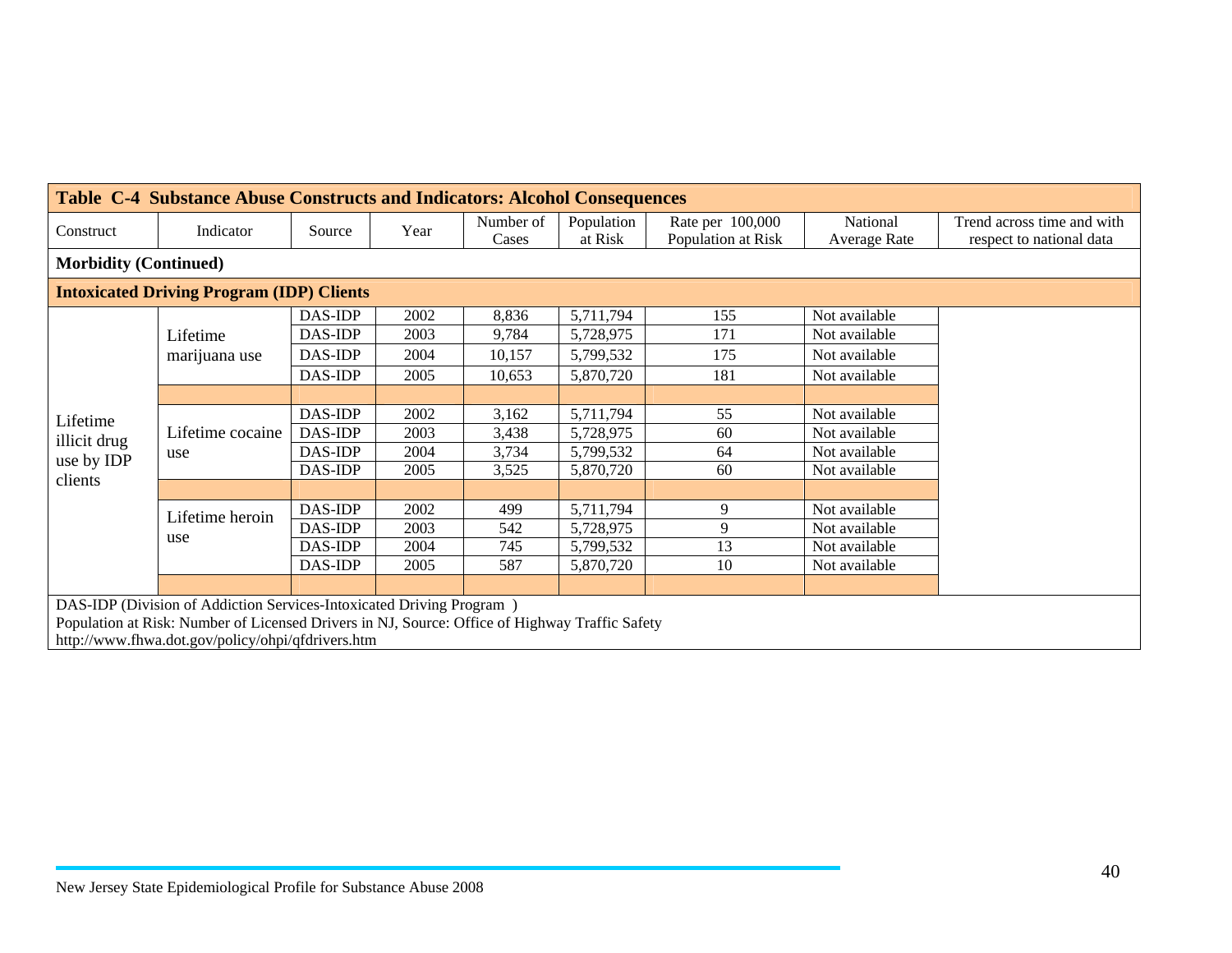| <b>Table C-5 Substance Abuse Constructs and Indicators: Alcohol Consequences</b> |                                               |             |       |                    |                       |                                        |                          |                                                                                                                                                                  |  |  |  |
|----------------------------------------------------------------------------------|-----------------------------------------------|-------------|-------|--------------------|-----------------------|----------------------------------------|--------------------------|------------------------------------------------------------------------------------------------------------------------------------------------------------------|--|--|--|
| Construct                                                                        | Indicator                                     | Source      | Year  | Number of<br>Cases | Population<br>at Risk | Rate per 100,000<br>Population at Risk | National<br>Average Rate | Trend across time and with<br>respect to national data                                                                                                           |  |  |  |
| <b>Morbidity (Continued)</b>                                                     |                                               |             |       |                    |                       |                                        |                          |                                                                                                                                                                  |  |  |  |
|                                                                                  | <b>Alcohol Related DYFS Involved Families</b> |             |       |                    |                       |                                        |                          |                                                                                                                                                                  |  |  |  |
|                                                                                  | Total child                                   | <b>DYFS</b> | 2002  | 969                | 2,119,139             | 46                                     | Not available            |                                                                                                                                                                  |  |  |  |
|                                                                                  | abuse/neglect<br>cases involving              | <b>DYFS</b> | 2003  | 935                | 2,136,179             | 44                                     | Not available            |                                                                                                                                                                  |  |  |  |
|                                                                                  | prenatal<br>substance abuse                   | <b>DYFS</b> | 2004  | 859                | 2,150,267             | 40                                     | Not available            |                                                                                                                                                                  |  |  |  |
|                                                                                  |                                               |             |       |                    |                       |                                        |                          |                                                                                                                                                                  |  |  |  |
|                                                                                  | Total child                                   | <b>DYFS</b> | 2002  | 67                 | 2,119,139             | 3                                      | Not available            |                                                                                                                                                                  |  |  |  |
|                                                                                  | related alcohol                               | <b>DYFS</b> | 2003  | 74                 | 2,136,179             | 3                                      | Not available            |                                                                                                                                                                  |  |  |  |
|                                                                                  | abuse referrals                               | <b>DYFS</b> | 2004  | 87                 | 2,150,267             | 4                                      | Not available            |                                                                                                                                                                  |  |  |  |
|                                                                                  |                                               |             |       |                    |                       |                                        |                          |                                                                                                                                                                  |  |  |  |
|                                                                                  | <b>Total Parent-</b>                          | <b>DYFS</b> | 2002  | 1,107              | 2,119,139             | 52                                     | Not available            |                                                                                                                                                                  |  |  |  |
|                                                                                  | <b>Related Alcohol</b>                        | <b>DYFS</b> | 2003  | 1,206              | 2,136,179             | 56                                     | Not available            |                                                                                                                                                                  |  |  |  |
|                                                                                  | <b>Abuse Referrals</b>                        | <b>DYFS</b> | 2004  | 1,342              | 2,150,267             | 62                                     | Not available            |                                                                                                                                                                  |  |  |  |
|                                                                                  |                                               |             |       |                    |                       |                                        |                          |                                                                                                                                                                  |  |  |  |
|                                                                                  | Total substance -                             | <b>DYFS</b> | 2002  | 51                 | 2,119,139             | $\overline{2}$                         | Not available            |                                                                                                                                                                  |  |  |  |
|                                                                                  |                                               | <b>DYFS</b> | 2003  | 63                 | 2,136,179             | 3                                      | Not available            |                                                                                                                                                                  |  |  |  |
|                                                                                  | exposed                                       | <b>DYFS</b> | 2004* | 46                 | 2,150,267             | $\overline{2}$                         | Not available            |                                                                                                                                                                  |  |  |  |
|                                                                                  | newborns                                      | <b>DYFS</b> | 2005  | 53                 | 2,135,195             | $\overline{2}$                         | Not available            |                                                                                                                                                                  |  |  |  |
|                                                                                  |                                               |             |       |                    |                       |                                        |                          |                                                                                                                                                                  |  |  |  |
|                                                                                  |                                               |             |       |                    |                       |                                        |                          | * Substance exposed newborns was not a valid family problem code as of 7/1/04. Regardless of prenatal exposure, only newborns that tested positive at birth were |  |  |  |
| referred as maltreatment cases.                                                  |                                               |             |       |                    |                       |                                        |                          |                                                                                                                                                                  |  |  |  |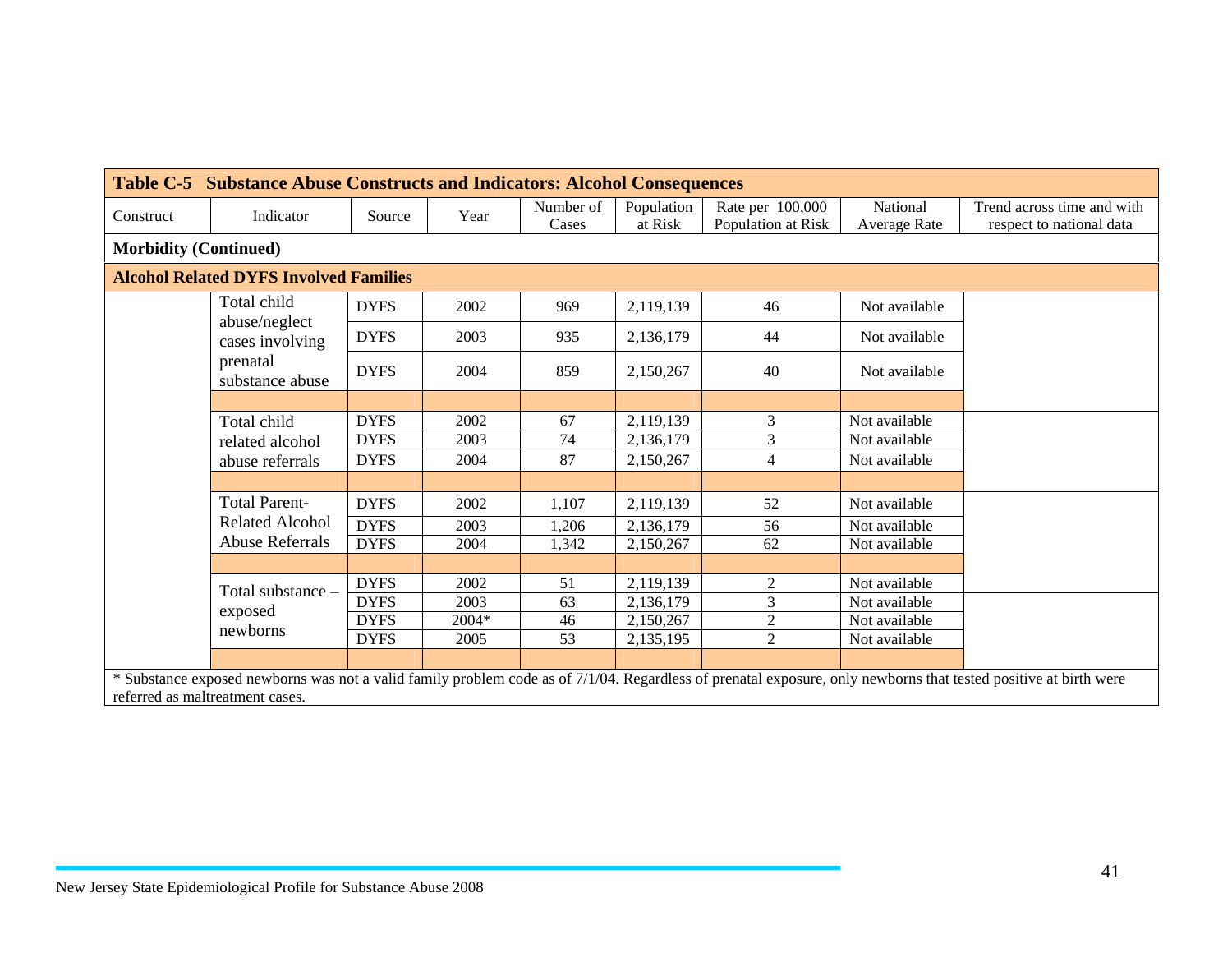| <b>Table C-6</b> | <b>Substance Abuse Constructs and Indicators: Alcohol Consequences</b> |            |      |                    |            |                    |                     |                                                                                                                                                                      |  |
|------------------|------------------------------------------------------------------------|------------|------|--------------------|------------|--------------------|---------------------|----------------------------------------------------------------------------------------------------------------------------------------------------------------------|--|
| Construct        | Indicator                                                              | Source     | Year | Number of<br>Cases | Population | Rate per 100,000   | National            | Trend across time and with                                                                                                                                           |  |
|                  |                                                                        |            |      |                    | at Risk    | Population at Risk | <b>Average Rate</b> | respect to national data                                                                                                                                             |  |
| <b>Crime</b>     |                                                                        |            |      |                    |            |                    |                     |                                                                                                                                                                      |  |
|                  | <b>Alcohol Attributable Arrests</b>                                    |            |      |                    |            |                    |                     |                                                                                                                                                                      |  |
|                  |                                                                        | <b>UCR</b> | 2001 | 389,994            | 8,504,864  | 4,586              | 4,840               |                                                                                                                                                                      |  |
|                  | Total arrests in                                                       | <b>UCR</b> | 2002 | 396,254            | 8,576,089  | 4,620              | 5,972               | While "at risk" population rose                                                                                                                                      |  |
|                  | New Jersey                                                             | <b>UCR</b> | 2003 | 389,377            | 8,640,028  | 4,507              | 5,784               | from 2001 to 2005, arrest rates per<br>100,000 also rose by 30. Also, in                                                                                             |  |
|                  |                                                                        | <b>UCR</b> | 2004 | 396,296            | 8,685,166  | 4,563              | 4,752               | 2005, state arrest rates were lower                                                                                                                                  |  |
|                  |                                                                        | $UCR$      | 2005 | 402,418            | 8,717,925  | 4,616              | 4,761               | than the national rate.                                                                                                                                              |  |
|                  |                                                                        |            |      |                    |            |                    |                     |                                                                                                                                                                      |  |
|                  |                                                                        | <b>UCR</b> | 2001 | 325,074            | 6,402,576  | 5,077              | 3,705               |                                                                                                                                                                      |  |
|                  |                                                                        | <b>UCR</b> | 2002 | 332,437            | 6,462,372  | 5,144              | 3,939               | While "at risk" population rose                                                                                                                                      |  |
| All arrests      | Adult arrests for<br>all offenses                                      | <b>UCR</b> | 2003 | 326,814            | 6,514,671  | 5,017              | 3,813               | from 2001 to 2005, adult arrest                                                                                                                                      |  |
| by age           |                                                                        | <b>UCR</b> | 2004 | 334,442            | 6,566,049  | 5,094              | 3,742               | rates, roughly 500 per 100,000                                                                                                                                       |  |
|                  |                                                                        | <b>UCR</b> | 2005 | 341,701            | 6,617,420  | 5,164              | Not available       | higher than total arrest rates, also                                                                                                                                 |  |
|                  |                                                                        |            |      |                    |            |                    |                     | rose by 84.                                                                                                                                                          |  |
|                  |                                                                        | <b>UCR</b> | 2001 | 64,920             | 2,102,288  | 3,088              | 2,064               |                                                                                                                                                                      |  |
|                  | Juvenile arrests for                                                   | <b>UCR</b> | 2002 | 63,817             | 2,113,717  | 3,019              | 2,033               | While "at risk" population rose                                                                                                                                      |  |
|                  | all offenses                                                           | <b>UCR</b> | 2003 | 62,563             | 2,125,357  | 2,944              | 1,941               | from 2001 to 2004, juvenile arrest                                                                                                                                   |  |
|                  |                                                                        | <b>UCR</b> | 2004 | 61,854             | 2,119,117  | 2,919              | 1,958               | rates per 100,000 declined by 210                                                                                                                                    |  |
|                  |                                                                        | <b>UCR</b> | 2005 | 60,458             | 2,100,505  | 2,878              | Not available       | from 2001 to 2005.                                                                                                                                                   |  |
|                  |                                                                        |            |      |                    |            |                    |                     |                                                                                                                                                                      |  |
|                  |                                                                        | <b>UCR</b> | 2001 | 50,413             | 8,504,864  | 593                | 579                 | While "at risk" population rose                                                                                                                                      |  |
|                  | Total alcohol                                                          | <b>UCR</b> | 2002 | 49,253             | 8,576,089  | 574                | 623                 | from $2001$ to $2005$ , the rates of                                                                                                                                 |  |
|                  |                                                                        | <b>UCR</b> | 2003 | 48,594             | 8,640,028  | 562                | 596                 | arrests attributable to alcohol use                                                                                                                                  |  |
|                  | attributable arrests                                                   | <b>UCR</b> | 2004 | 47,478             | 8,685,166  | 547                | 598                 | per 100,000 population declined                                                                                                                                      |  |
|                  |                                                                        | <b>UCR</b> | 2005 | 51,277             | 8,717,925  | 588                | Not available       | by 46 from 2001 to 2004 before                                                                                                                                       |  |
|                  |                                                                        |            |      |                    |            |                    |                     | rebounding by 41 in 2005.                                                                                                                                            |  |
|                  |                                                                        |            |      |                    |            |                    |                     | New Jersey Department of Law & Public Safety, Uniform Crime Report. "Juvenile" includes total population of NJ age $0-17$ , therefore rate per 100,000 may be skewed |  |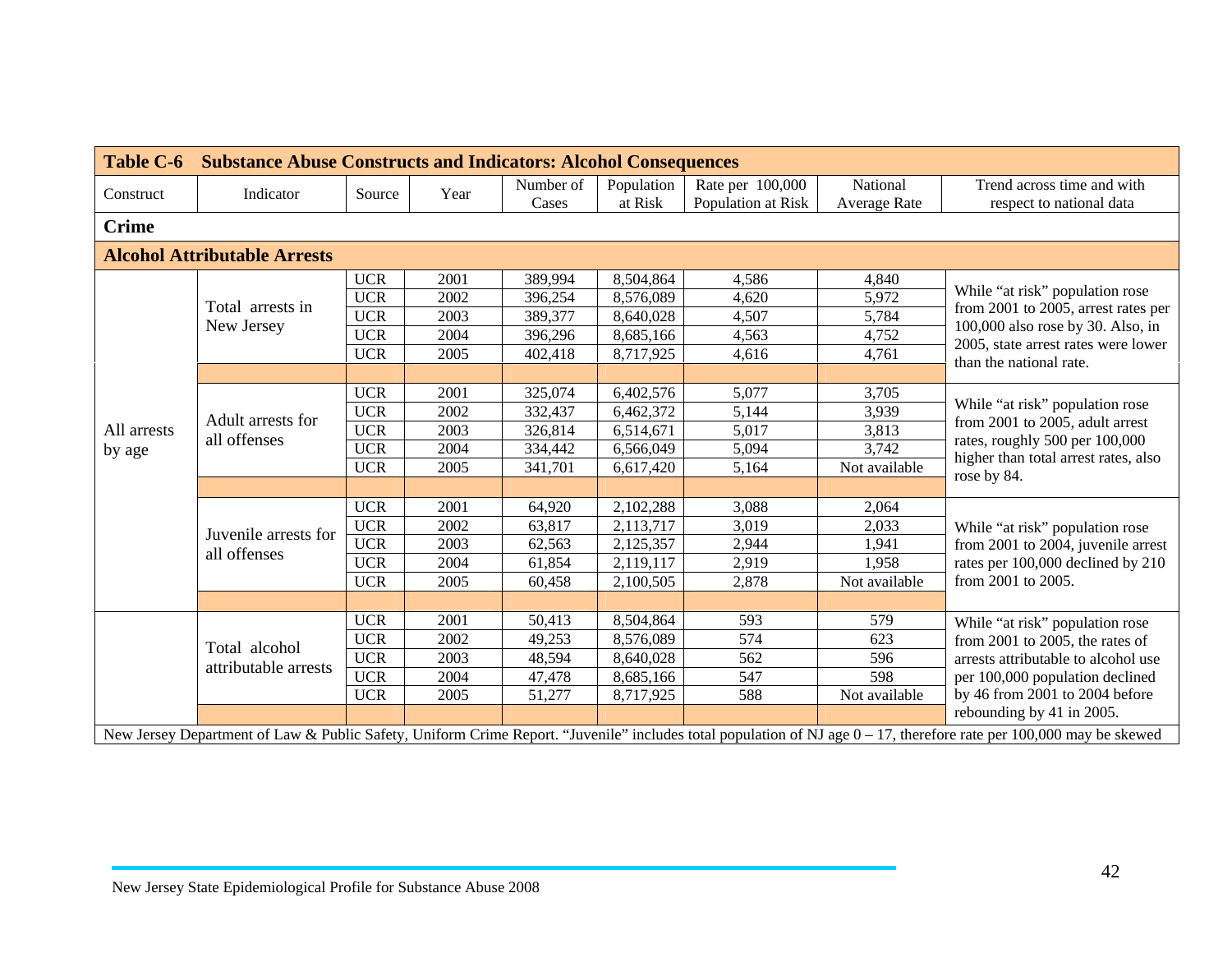| <b>Table C-6</b>         | <b>Substance Abuse Constructs and Indicators: Alcohol Consequences</b> |             |         |           |            |                    |                  |                                                                                                                                                                                                                                                                                                                       |  |  |  |  |  |
|--------------------------|------------------------------------------------------------------------|-------------|---------|-----------|------------|--------------------|------------------|-----------------------------------------------------------------------------------------------------------------------------------------------------------------------------------------------------------------------------------------------------------------------------------------------------------------------|--|--|--|--|--|
| Construct                | Indicator                                                              | Source      | Year    | Number of | Population | Rate per 100,000   | National         | Trend across time and with                                                                                                                                                                                                                                                                                            |  |  |  |  |  |
|                          |                                                                        |             |         | Cases     | at Risk    | Population at Risk | Average Rate     | respect to national data                                                                                                                                                                                                                                                                                              |  |  |  |  |  |
| <b>Crime (Continued)</b> |                                                                        |             |         |           |            |                    |                  |                                                                                                                                                                                                                                                                                                                       |  |  |  |  |  |
|                          | <b>Alcohol Attributable Arrests</b>                                    |             |         |           |            |                    |                  |                                                                                                                                                                                                                                                                                                                       |  |  |  |  |  |
|                          | Total juvenile                                                         | <b>UCR</b>  | 2001    | 4,754     | 2,102,288  | 226                | 266              |                                                                                                                                                                                                                                                                                                                       |  |  |  |  |  |
|                          | arrests                                                                | <b>UCR</b>  | 2002    | 4,535     | 2,113,717  | 215                | $\overline{222}$ | The "at-risk" population first                                                                                                                                                                                                                                                                                        |  |  |  |  |  |
|                          | attributable to                                                        | <b>UCR</b>  | 2003    | 4,320     | 2,125,357  | 203                | 202              | rose from 2001 to 2003 and fell                                                                                                                                                                                                                                                                                       |  |  |  |  |  |
|                          |                                                                        | <b>UCR</b>  | 2004    | 4,153     | 2,119,117  | 196                | 201              | somewhat by 2004. However,<br>the alcohol attributable juvenile                                                                                                                                                                                                                                                       |  |  |  |  |  |
|                          | alcohol                                                                | <b>UCR</b>  | 2001    | 4,754     | 2,102,288  | 226                | Not available    | arrest rates fell by 30/100,000.                                                                                                                                                                                                                                                                                      |  |  |  |  |  |
|                          |                                                                        |             |         |           |            |                    |                  |                                                                                                                                                                                                                                                                                                                       |  |  |  |  |  |
|                          |                                                                        | <b>UCR</b>  | 2001    | 28,929    | 5,715,089  | 506                | 331              | While the number of licensed                                                                                                                                                                                                                                                                                          |  |  |  |  |  |
|                          |                                                                        | <b>UCR</b>  | 2002    | 28,135    | 5,711,794  | 493                | 353              | drivers rose from 2001 to 2005,                                                                                                                                                                                                                                                                                       |  |  |  |  |  |
| Alcohol                  | <b>DUI</b> arrests                                                     | <b>UCR</b>  | 2003    | 29,048    | 5,728,975  | 507                | 345              | the rates of DUI arrests per                                                                                                                                                                                                                                                                                          |  |  |  |  |  |
| attributable             |                                                                        | <b>UCR</b>  | 2004    | 28682     | 5,799,532  | 495                | 345              | 100,000 population fluctuated,                                                                                                                                                                                                                                                                                        |  |  |  |  |  |
| arrests                  |                                                                        | <b>UCR</b>  | 2005    | 29,143    | 5,870,720  | 496                | Not available    | ending the period down by                                                                                                                                                                                                                                                                                             |  |  |  |  |  |
|                          |                                                                        |             |         |           |            |                    |                  | 10/100,000.                                                                                                                                                                                                                                                                                                           |  |  |  |  |  |
|                          |                                                                        | <b>UCR</b>  | 2001    | 10,366    | 8,504,864  | 122                | 143              |                                                                                                                                                                                                                                                                                                                       |  |  |  |  |  |
|                          |                                                                        | <b>UCR</b>  | 2002    | 9,955     | 8,576,089  | 116                | 161              | While "at-risk" population first                                                                                                                                                                                                                                                                                      |  |  |  |  |  |
|                          | Liquor law                                                             | <b>UCR</b>  | 2003    | 8,581     | 8,640,028  | 99                 | 148              | rose from 2001 to 2003, the rates                                                                                                                                                                                                                                                                                     |  |  |  |  |  |
|                          | violation arrests                                                      | <b>UCR</b>  | 2004    | 7,693     | 8,685,166  | 89                 | 149              | of liquor law violations declined                                                                                                                                                                                                                                                                                     |  |  |  |  |  |
|                          |                                                                        | <b>UCR</b>  | 2005    | 7,462     | 8,717,925  | 86                 | Not available    | by $34/100,000$ , well below the<br>national rate.                                                                                                                                                                                                                                                                    |  |  |  |  |  |
|                          |                                                                        |             |         |           |            |                    |                  |                                                                                                                                                                                                                                                                                                                       |  |  |  |  |  |
|                          | Incidents of                                                           | <b>CRVV</b> | 2002-03 | 540       | 557,215    | 97                 | Not available    |                                                                                                                                                                                                                                                                                                                       |  |  |  |  |  |
| A/R Juvenile             | school crime                                                           | <b>CRVV</b> | 2003-04 | 520       | 572,532    | 91                 | Not available    | The number of school-based                                                                                                                                                                                                                                                                                            |  |  |  |  |  |
|                          |                                                                        | <b>CRVV</b> | 2004-05 | 546       | 587,136    | 93                 | Not available    | incidents of use, possession and                                                                                                                                                                                                                                                                                      |  |  |  |  |  |
| crime in<br>schools      | related to<br>alcohol                                                  | <b>CRVV</b> | 2005-06 | 537       | 594,206    | 90                 | Not available    | sale/distribution of alcohol has<br>dropped steadily as the<br>population at risk rose.                                                                                                                                                                                                                               |  |  |  |  |  |
|                          |                                                                        |             |         |           |            |                    |                  |                                                                                                                                                                                                                                                                                                                       |  |  |  |  |  |
|                          |                                                                        |             |         |           |            |                    |                  | New Jersey Department of Law & Public Safety, Uniform Crime Report. "Juvenile" includes total population of NJ age 0 - 17; therefore the rate per 100,000 may be<br>skewed. CRVV: NJ Department of Education Commissioner's Annual Report to the Education Committees of the Senate and General Assembly on Violence, |  |  |  |  |  |

Vandalism and Substance Abuse **i**n New Jersey Public Schools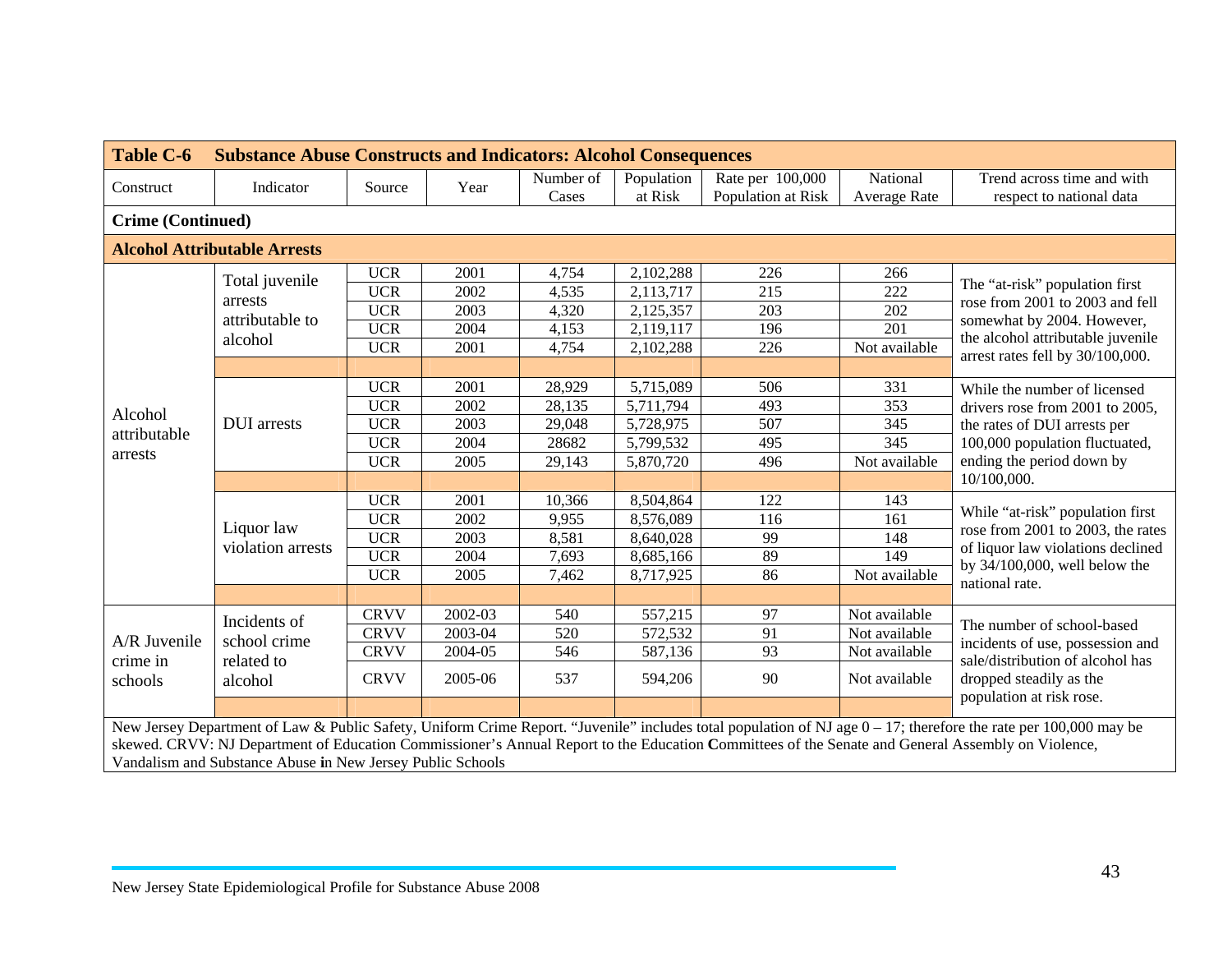## **APPENDIX D Alcohol Consumption**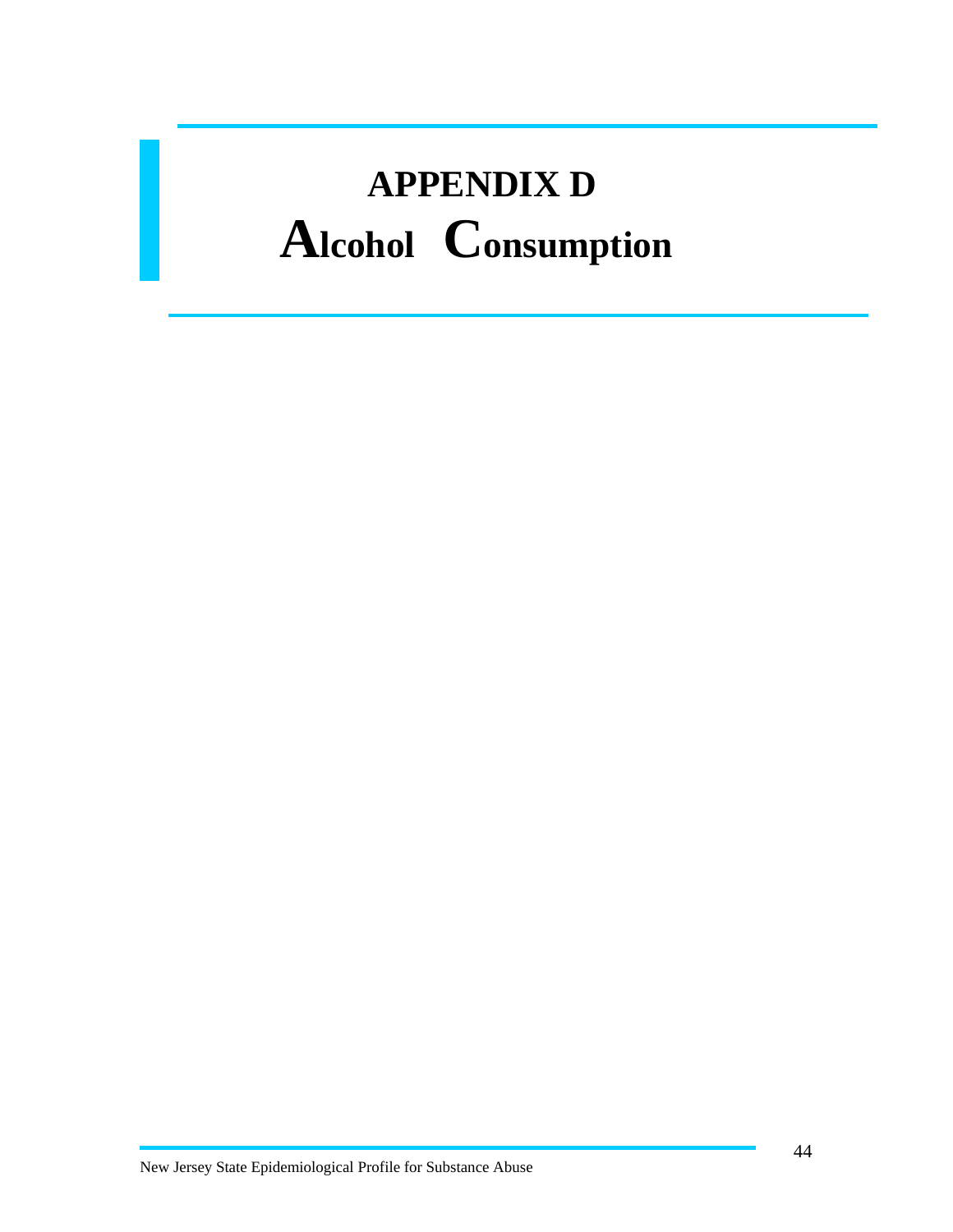| Table D-1 Substance Abuse Constructs and Indicators: Alcohol Consumption |                                                                                 |              |               |           |            |                    |                     |                                                          |  |  |  |  |
|--------------------------------------------------------------------------|---------------------------------------------------------------------------------|--------------|---------------|-----------|------------|--------------------|---------------------|----------------------------------------------------------|--|--|--|--|
|                                                                          | Indicator                                                                       | Source       |               | Number of | Population | Rate per 100,000   | National            | Trend across time and with                               |  |  |  |  |
| Construct                                                                |                                                                                 |              | Year          | Cases     | at Risk    | Population at Risk | <b>Average Rate</b> | respect to national data                                 |  |  |  |  |
|                                                                          | <b>Current Use of Alcohol - General Population</b>                              |              |               |           |            |                    |                     |                                                          |  |  |  |  |
|                                                                          | Persons age 12                                                                  | <b>NSDUH</b> | 1999 - 2000   | 3,446,000 | 6,695,162  | 51,470             | 46,250              | While population rose from                               |  |  |  |  |
|                                                                          | years and older                                                                 | <b>NSDUH</b> | $2000 - 2001$ | 3,606,000 | 6,747,754  | 53,440             | 47,590              | 2000 to 2005, alcohol use per                            |  |  |  |  |
|                                                                          |                                                                                 | <b>NSDUH</b> | $2002 - 2003$ | 4,097,000 | 7,096,830  | 57,730             | 50,500              | 100,000 population rose by                               |  |  |  |  |
|                                                                          | reporting any                                                                   | <b>NSDUH</b> | $2003 - 2004$ | 3,806,000 | 7,147,418  | 53,250             | 50,170              | 6,260 from 2000 to 2003, but                             |  |  |  |  |
|                                                                          | use of alcohol                                                                  | <b>NSDUH</b> | $2004 - 2005$ | 3,914,000 | 7,184,288  | 54,480             | 51,050              | then fell by 3,250 from 2003 to                          |  |  |  |  |
|                                                                          |                                                                                 |              |               |           |            |                    |                     | 2005.                                                    |  |  |  |  |
|                                                                          | Persons age                                                                     | <b>NSDUH</b> | 1999 - 2000   | 111,000   | 627,473    | 17,690             | 16,400              | While the 12 to 17 population                            |  |  |  |  |
|                                                                          | 12 - 17 years                                                                   | <b>NSDUH</b> | $2000 - 2001$ | 115,000   | 651,558    | 17,650             | 16,830              | rose from 2000 to 2005,                                  |  |  |  |  |
|                                                                          |                                                                                 | <b>NSDUH</b> | $2002 - 2003$ | 135,000   | 719,233    | 18,770             | 17,670              | alcohol use rates per 100,000                            |  |  |  |  |
|                                                                          | reporting any<br>use of alcohol                                                 | <b>NSDUH</b> | $2003 - 2004$ | 138,000   | 733,262    | 18,820             | 17,750              | population rose from 2000 to                             |  |  |  |  |
|                                                                          |                                                                                 | <b>NSDUH</b> | $2004 - 2005$ | 140,000   | 745,871    | 18,770             | 17,060              | 2004 and appear to have                                  |  |  |  |  |
| Past month                                                               |                                                                                 |              |               |           |            |                    |                     | exceeded the national rates.                             |  |  |  |  |
| alcohol use                                                              | Persons age                                                                     | <b>NSDUH</b> | 1999 - 2000   | 460,000   | 780,322    | 58,950             | 56,810              |                                                          |  |  |  |  |
|                                                                          | $18 - 25$ years                                                                 | <b>NSDUH</b> | $2000 - 2001$ | 470,000   | 768,728    | 61,140             | 57,480              |                                                          |  |  |  |  |
|                                                                          |                                                                                 | <b>NSDUH</b> | $2002 - 2003$ | 515,000   | 791,577    | 65,060             | 60,910              | While the 18 to 25 population                            |  |  |  |  |
|                                                                          | reporting any                                                                   | <b>NSDUH</b> | $2003 - 2004$ | 521,000   | 816,742    | 63,790             | 60,920              | rose from 2000 to 2005,                                  |  |  |  |  |
|                                                                          | use of alcohol                                                                  | <b>NSDUH</b> | $2004 - 2005$ | 520,000   | 833,200    | 62,410             | 60,690              | alcohol use per 100,000<br>population rose by 6,110 from |  |  |  |  |
|                                                                          |                                                                                 |              |               |           |            |                    |                     | 2000 to 2003, but fell by 2,650                          |  |  |  |  |
|                                                                          | Persons age 26                                                                  | <b>NSDUH</b> | 1999 - 2000   | 2,876,000 | 5,290,655  | 54,360             | 48,550              | from 2003 to 2005, although                              |  |  |  |  |
|                                                                          | years and older                                                                 | <b>NSDUH</b> | $2000 - 2001$ | 3,021,000 | 5,326,164  | 56,720             | 50,110              | still exceeding the national                             |  |  |  |  |
|                                                                          | reporting any                                                                   | <b>NSDUH</b> | $2002 - 2003$ | 3,448,000 | 5,586,520  | 61,720             | 53,220              | rates. A similar pattern applies                         |  |  |  |  |
|                                                                          |                                                                                 | <b>NSDUH</b> | $2003 - 2004$ | 3,147,000 | 5,595,661  | 56,240             | 52,780              | to the 26 and older population.                          |  |  |  |  |
|                                                                          | use of alcohol                                                                  | <b>NSDUH</b> | $2004 - 2005$ | 3,255,000 | 5,606,269  | 58,060             | 54,030              |                                                          |  |  |  |  |
|                                                                          |                                                                                 |              |               |           |            |                    |                     |                                                          |  |  |  |  |
|                                                                          | NSDUH (National Survey on Drug Use & Health), Office of Applied Studies, SAMHSA |              |               |           |            |                    |                     |                                                          |  |  |  |  |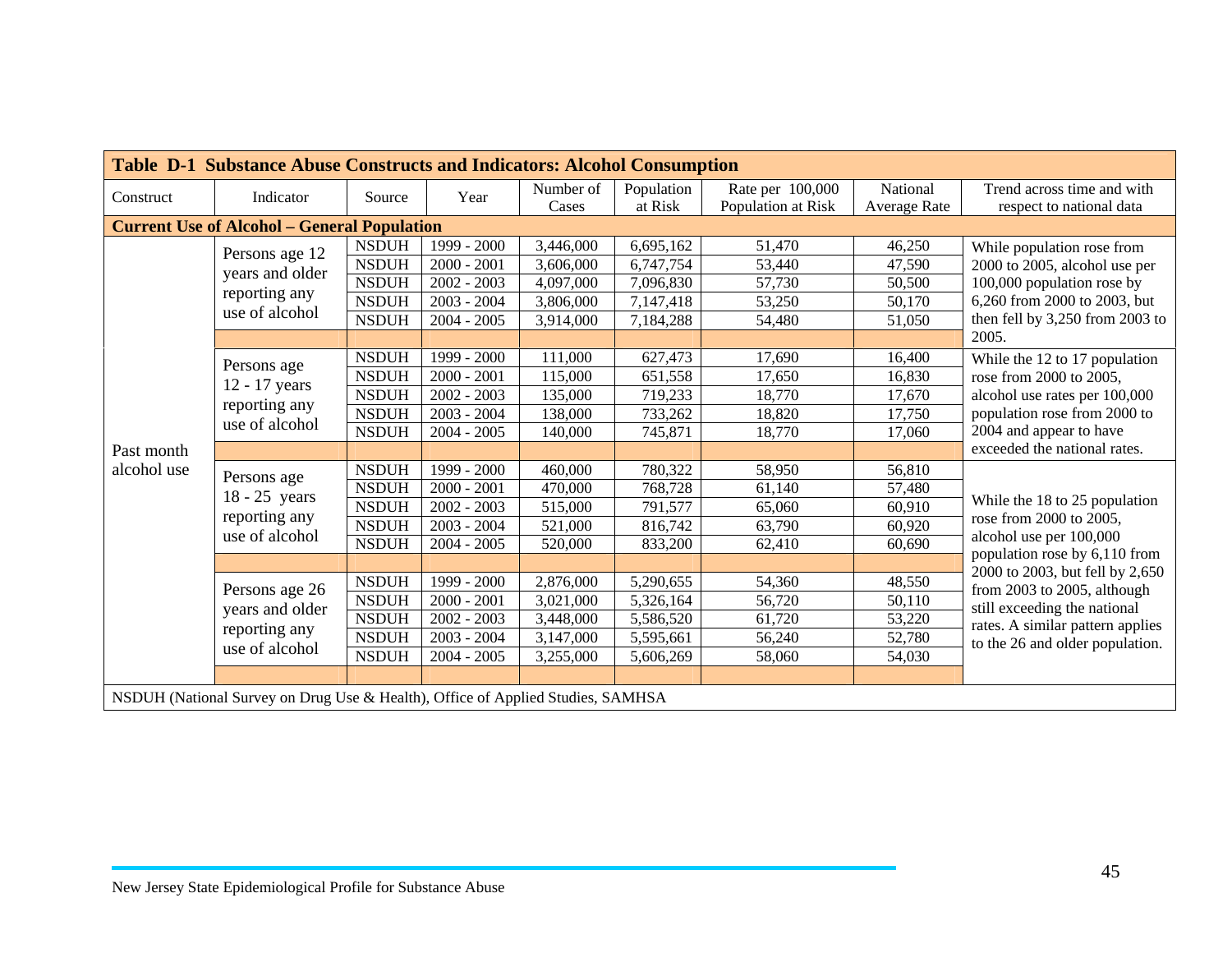|                                                                                                            |                                                                    |              |      |                                          | <b>Table D-2 Substance Abuse Constructs and Indicators: Alcohol Consumption</b> |                       |                             |                                                        |  |
|------------------------------------------------------------------------------------------------------------|--------------------------------------------------------------------|--------------|------|------------------------------------------|---------------------------------------------------------------------------------|-----------------------|-----------------------------|--------------------------------------------------------|--|
| Construct                                                                                                  | Indicator                                                          | Source       | Year | Number of<br><b>Students</b><br>Surveyed | Prevalence (percent<br>of surveyed<br>students)                                 | Population<br>at Risk | National<br>Average<br>Rate | Trend across time and with<br>respect to national data |  |
|                                                                                                            | Alcohol Consumption by 7 <sup>th</sup> and 8 <sup>th</sup> Graders |              |      |                                          |                                                                                 |                       |                             |                                                        |  |
|                                                                                                            | Total alcohol                                                      | <b>MSSUS</b> | 1999 | 7,860                                    | 52.8%                                                                           | 174,590               |                             |                                                        |  |
|                                                                                                            | lifetime use by $7th$                                              | <b>MSSUS</b> | 2001 | 14,567                                   | 44.6%                                                                           | 189,322               | 47.0%                       | The NJ prevalence rates for                            |  |
|                                                                                                            | and $8th$ graders                                                  | <b>MSSUS</b> | 2003 | 10,604                                   | 46.4%                                                                           | 206,079               |                             | 2001 and 2003 are below the<br>national rate for 2002. |  |
| Total alcohol                                                                                              |                                                                    |              |      |                                          |                                                                                 |                       |                             |                                                        |  |
|                                                                                                            | Total alcohol 30-<br>day use by $7th$<br>and $8th$ graders         | <b>MSSUS</b> | 1999 | 7,926                                    | 24.6%                                                                           | 174,590               |                             | 30 day use has decreased since                         |  |
| consumption                                                                                                |                                                                    | <b>MSSUS</b> | 2001 | 14,538                                   | 16.0%                                                                           | 189,322               | 19.6%                       | 1999 and is below the 2002                             |  |
| by youth                                                                                                   |                                                                    | <b>MSSUS</b> | 2003 | 10,614                                   | 13.8%                                                                           | 206,079               |                             | national average for 2001 and                          |  |
| under 21 in                                                                                                |                                                                    |              |      |                                          |                                                                                 |                       |                             | 2003.                                                  |  |
| New Jersey                                                                                                 | Total alcohol                                                      | <b>MSSUS</b> | 1999 | 7,944                                    | 9.7%                                                                            | 174,590               |                             |                                                        |  |
|                                                                                                            | binge drinking by                                                  | <b>MSSUS</b> | 2001 | 14,465                                   | 7.6%                                                                            | 189,322               | Not available               | <b>Binge Drinking has decreased</b>                    |  |
|                                                                                                            | $7th$ and $8th$ graders                                            | <b>MSSUS</b> | 2003 | 10,604                                   | 6.4%                                                                            | 206,079               |                             | since 1999.                                            |  |
|                                                                                                            |                                                                    |              |      |                                          |                                                                                 |                       |                             |                                                        |  |
| MSSUS (New Jersey Middle School Substance Use Survey)<br>2002 Monitoring the Future used for national rate |                                                                    |              |      |                                          |                                                                                 |                       |                             |                                                        |  |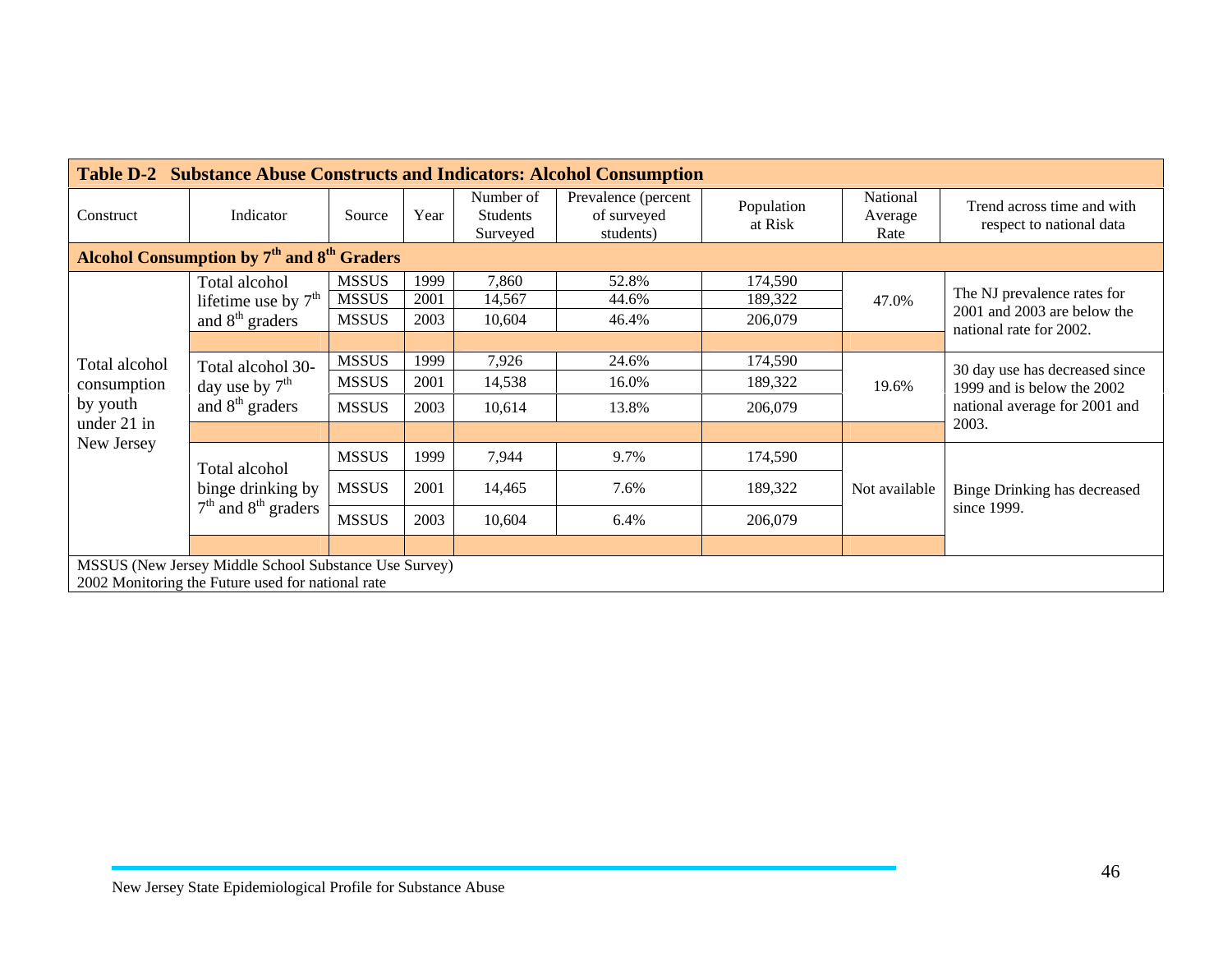| <b>Table D-3</b> |                                                     |              |      |                                          | <b>Substance Abuse Constructs and Indicators: Alcohol Consumption</b> |                       |                             |                                                                                        |  |
|------------------|-----------------------------------------------------|--------------|------|------------------------------------------|-----------------------------------------------------------------------|-----------------------|-----------------------------|----------------------------------------------------------------------------------------|--|
| Construct        | Indicator                                           | Source       | Year | Number of<br><b>Students</b><br>Surveyed | Prevalence (percent<br>of surveyed<br>students)                       | Population<br>at Risk | National<br>Average<br>Rate | Trend across time and with<br>respect to national data                                 |  |
|                  | <b>Alcohol Consumption by High School Students</b>  |              |      |                                          |                                                                       |                       |                             |                                                                                        |  |
|                  | Lifetime alcohol                                    | <b>YRBS</b>  | 1995 | 3,529                                    | 79.7                                                                  | 296,490               | 80%                         | Lifetime use of alcohol by high                                                        |  |
|                  | use by high                                         | <b>YRBS</b>  | 2001 | 2,142                                    | 83.9                                                                  | 322,551               | 78%                         | school students has remained                                                           |  |
|                  | school students                                     | <b>NJSHS</b> | 2005 | 1,495                                    | 79.3                                                                  | 378,142               | 74%                         | unchanged over the ten-year<br>period, failing to follow the                           |  |
|                  |                                                     |              |      |                                          |                                                                       |                       |                             | national decline.                                                                      |  |
|                  | 30-Day use of<br>alcohol by high<br>school students | <b>YRBS</b>  | 1995 | 3529                                     | 51.1                                                                  | 296,490               | 52%                         |                                                                                        |  |
| Total alcohol    |                                                     | <b>YRBS</b>  | 2001 | 2,142                                    | 55.7                                                                  | 322,551               | 47%                         | Recent use of alcohol by high<br>school students increased, then<br>recently declined. |  |
| consumption      |                                                     | <b>NJSHS</b> | 2005 | 1,495                                    | 46.5                                                                  | 378,142               | 43%                         |                                                                                        |  |
| and early use    |                                                     |              |      |                                          |                                                                       |                       |                             |                                                                                        |  |
| by youth         | Binge drinking                                      | <b>YRBS</b>  | 1995 | 3,529                                    | 30.6                                                                  | 296,490               | 33%                         |                                                                                        |  |
| under 21 in      | by high school                                      | <b>YRBS</b>  | 2001 | 2,142                                    | 32.6                                                                  | 322,551               | 30%                         | Episodic, heavy drinking by                                                            |  |
| New Jersey       | students                                            | <b>NJSHS</b> | 2005 | 1,495                                    | 27.2                                                                  | 378,142               | 26%                         | high school students has<br>declined less than nationally.                             |  |
|                  |                                                     |              |      |                                          |                                                                       |                       |                             |                                                                                        |  |
|                  | First drink by                                      | <b>YRBS</b>  | 1995 | 3,529                                    | 37.4                                                                  | 296,490               | 32%                         |                                                                                        |  |
|                  | Age 12 or                                           | <b>YRBS</b>  | 2001 | 2,142                                    | 32.5                                                                  | 322,551               | 29%                         | Early use of alcohol has                                                               |  |
|                  | Younger                                             | <b>NJSHS</b> | 2005 | 1,495                                    | 20.1                                                                  | 378,142               | 26%                         | declined significantly among<br>high school students.                                  |  |
|                  |                                                     |              |      |                                          |                                                                       |                       |                             |                                                                                        |  |
|                  | NJSHS (New Jersey Student Health Survey)            |              |      |                                          |                                                                       |                       |                             |                                                                                        |  |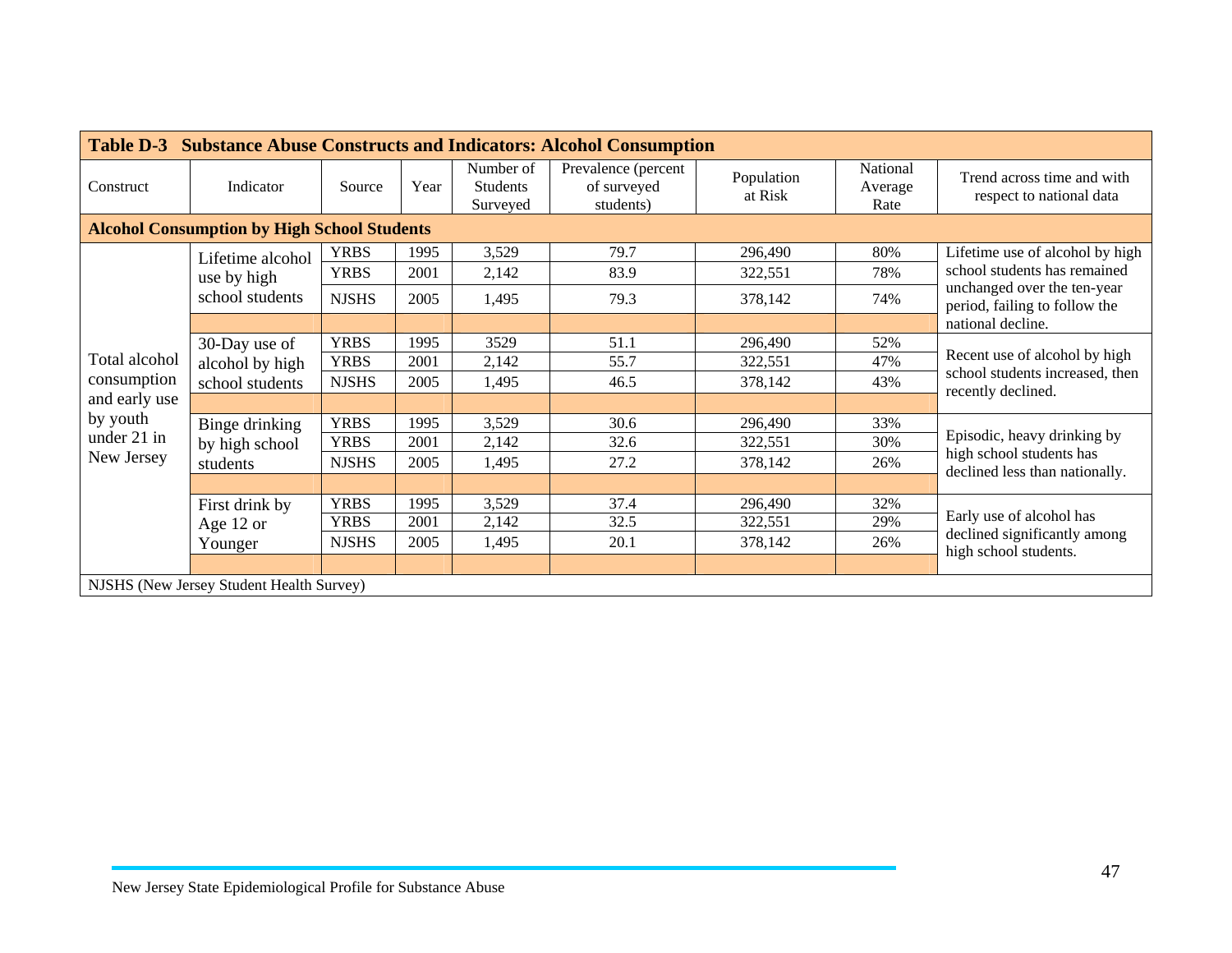|                                |                                                               |             |      |                                          | <b>Table D-4 Substance Abuse Constructs and Indicators: Alcohol Consumption</b> |                                   |                                                        |  |  |  |
|--------------------------------|---------------------------------------------------------------|-------------|------|------------------------------------------|---------------------------------------------------------------------------------|-----------------------------------|--------------------------------------------------------|--|--|--|
| Construct                      | Indicator                                                     | Source      | Year | Number of<br><b>Students</b><br>Surveyed | Prevalence (percent<br>of surveyed<br>students)                                 | Number of<br>Colleges<br>Surveyed | Trend across time and with<br>respect to national data |  |  |  |
|                                | <b>Binge Drinking by College Students</b>                     |             |      |                                          |                                                                                 |                                   |                                                        |  |  |  |
|                                |                                                               | <b>CORE</b> | 2002 | 3,462                                    | 88.3%                                                                           | 8                                 |                                                        |  |  |  |
| Use of alcohol                 | Consumes<br>alcohol during                                    | <b>CORE</b> | 2003 | 4,570                                    | 87.1%                                                                           | 10                                |                                                        |  |  |  |
| by college<br>students         |                                                               | <b>CORE</b> | 2004 | 3,312                                    | 89.5%                                                                           | 9                                 | Alcohol use in college populations is normative        |  |  |  |
|                                | the year                                                      | <b>CORE</b> | 2005 | 3,702                                    | 88.3%                                                                           | 9                                 | (almost nine out of ten students drink alcohol         |  |  |  |
|                                |                                                               | <b>CORE</b> | 2006 | 2,301                                    | 86.2%                                                                           | 9                                 |                                                        |  |  |  |
|                                |                                                               |             |      |                                          |                                                                                 |                                   |                                                        |  |  |  |
| Binge drinking                 | Had 5 or more<br>drinks in a row<br>in the last two           | <b>CORE</b> | 2002 | 3,462                                    | 45.4%                                                                           | 8                                 | Though not the majority of students, high risk or      |  |  |  |
| by college                     |                                                               | <b>CORE</b> | 2003 | 4,570                                    | 42.6%                                                                           | 10                                |                                                        |  |  |  |
| students                       |                                                               | <b>CORE</b> | 2004 | 3,312                                    | 48.3%                                                                           | 9                                 | heavy drinking is a persistent and relatively large    |  |  |  |
|                                | weeks                                                         | <b>CORE</b> | 2005 | 3,702                                    | 46.7%                                                                           | 9                                 | problem compared to other drug use.                    |  |  |  |
| (defined as 5                  |                                                               | <b>CORE</b> | 2006 | 2,301                                    | 43.3%                                                                           | 9                                 |                                                        |  |  |  |
| or more drinks                 |                                                               |             |      |                                          |                                                                                 |                                   |                                                        |  |  |  |
|                                | Had 5 or more                                                 | <b>CORE</b> | 2002 | 3,462                                    | 30.1%                                                                           | 8                                 |                                                        |  |  |  |
| per sitting for                | drinks in a row                                               | <b>CORE</b> | 2003 | 4,570                                    | 28.0%                                                                           | 10                                |                                                        |  |  |  |
| males; 4 or                    | in last two                                                   | <b>CORE</b> | 2004 | 3,312                                    | 32.5%                                                                           | 9                                 | About 30% of students consume five or more             |  |  |  |
| more drinks<br>per sitting for | weeks more                                                    | <b>CORE</b> | 2005 | 3,702                                    | 31.0%                                                                           | 9                                 | drinks in a row on more than one occasion in a         |  |  |  |
|                                | than once                                                     | <b>CORE</b> | 2006 | 2,301                                    | 28.6%                                                                           | 9                                 | two week period.                                       |  |  |  |
| females)                       |                                                               |             |      |                                          |                                                                                 |                                   |                                                        |  |  |  |
|                                | CORE: Core Institute, Southern Illinois University Carbondale |             |      |                                          |                                                                                 |                                   |                                                        |  |  |  |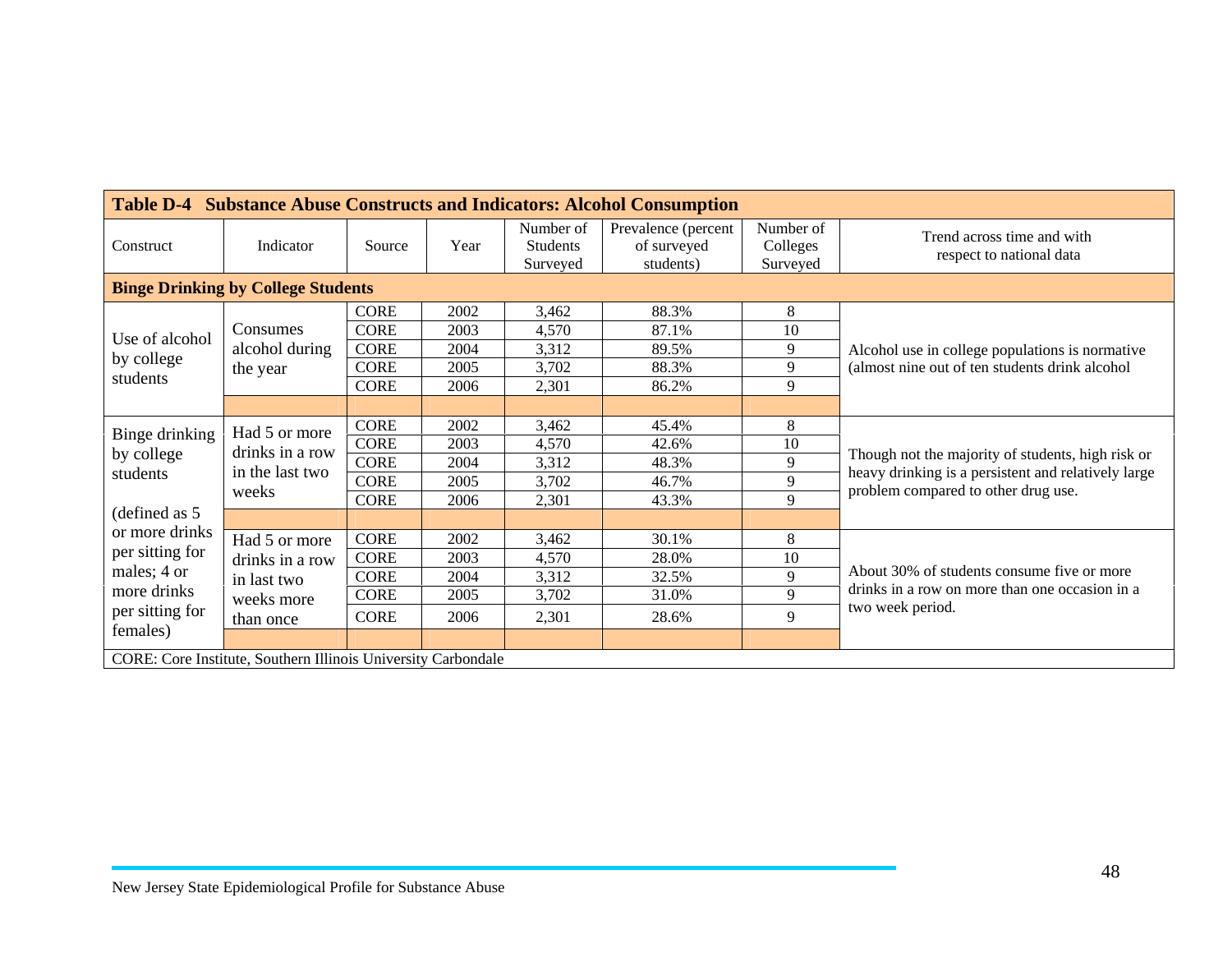|                                                     |                                                                      |             |      |                                          | <b>Table D-4 Substance Abuse Constructs and Indicators: Alcohol Consumption</b> |                                   |                                                                                         |  |  |  |
|-----------------------------------------------------|----------------------------------------------------------------------|-------------|------|------------------------------------------|---------------------------------------------------------------------------------|-----------------------------------|-----------------------------------------------------------------------------------------|--|--|--|
| Construct                                           | Indicator                                                            | Source      | Year | Number of<br><b>Students</b><br>Surveyed | Prevalence (percent<br>of surveyed<br>students)                                 | Number of<br>Colleges<br>Surveyed | Trend across time and with<br>respect to national data                                  |  |  |  |
| <b>Binge Drinking by College Students continued</b> |                                                                      |             |      |                                          |                                                                                 |                                   |                                                                                         |  |  |  |
| Binge drinking                                      | Consumes 5 or                                                        | <b>CORE</b> | 2002 | 3,462                                    | 38.3%                                                                           | 8                                 |                                                                                         |  |  |  |
| by college<br>students                              | more drinks at                                                       | <b>CORE</b> | 2003 | 4,570                                    | 36.4%                                                                           | 10                                |                                                                                         |  |  |  |
|                                                     | parties and<br>bars                                                  | <b>CORE</b> | 2004 | 3,312                                    | 39.4%                                                                           | 9                                 |                                                                                         |  |  |  |
|                                                     |                                                                      | CORE        | 2005 | 3,702                                    | 37.6%                                                                           | 9                                 |                                                                                         |  |  |  |
| (defined as 5                                       |                                                                      | <b>CORE</b> | 2006 | 2,301                                    | 38.5%                                                                           | 9                                 |                                                                                         |  |  |  |
|                                                     |                                                                      |             |      |                                          |                                                                                 |                                   | The prevalence of students consuming 5 or more                                          |  |  |  |
| or more drinks                                      | Consumes 7 or                                                        | <b>CORE</b> | 2002 | 3,462                                    | 19.4%                                                                           | 8                                 | and 7 or more drinks at parties and bars has<br>remained steady from 2002 through 2006. |  |  |  |
| per sitting for                                     | more drinks at                                                       | <b>CORE</b> | 2003 | 4,570                                    | 17.8%                                                                           | 10                                |                                                                                         |  |  |  |
| males; 4 or                                         |                                                                      | <b>CORE</b> | 2004 | 3,312                                    | 19.1%                                                                           | 9                                 |                                                                                         |  |  |  |
| more drinks                                         | parties and                                                          | <b>CORE</b> | 2005 | 3,702                                    | 18.6%                                                                           | 9                                 |                                                                                         |  |  |  |
| per sitting for                                     | <b>bars</b>                                                          | <b>CORE</b> | 2006 | 2,301                                    | 20.3%                                                                           | 9                                 |                                                                                         |  |  |  |
| females)                                            |                                                                      |             |      |                                          |                                                                                 |                                   |                                                                                         |  |  |  |
|                                                     | <b>CORE:</b> Core Institute, Southern Illinois University Carbondale |             |      |                                          |                                                                                 |                                   |                                                                                         |  |  |  |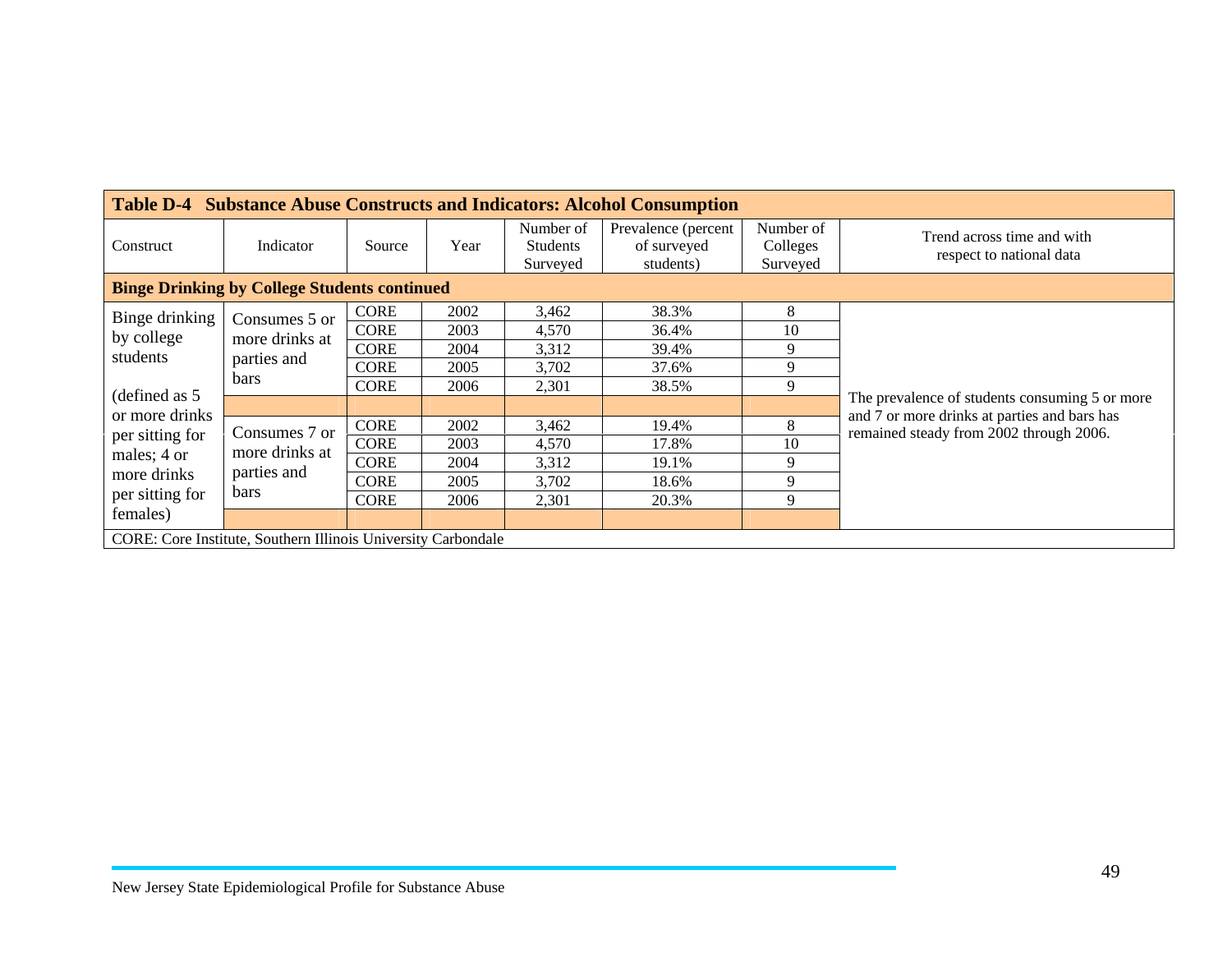# **APPENDIX E Drug Consequences**

 $\overline{a}$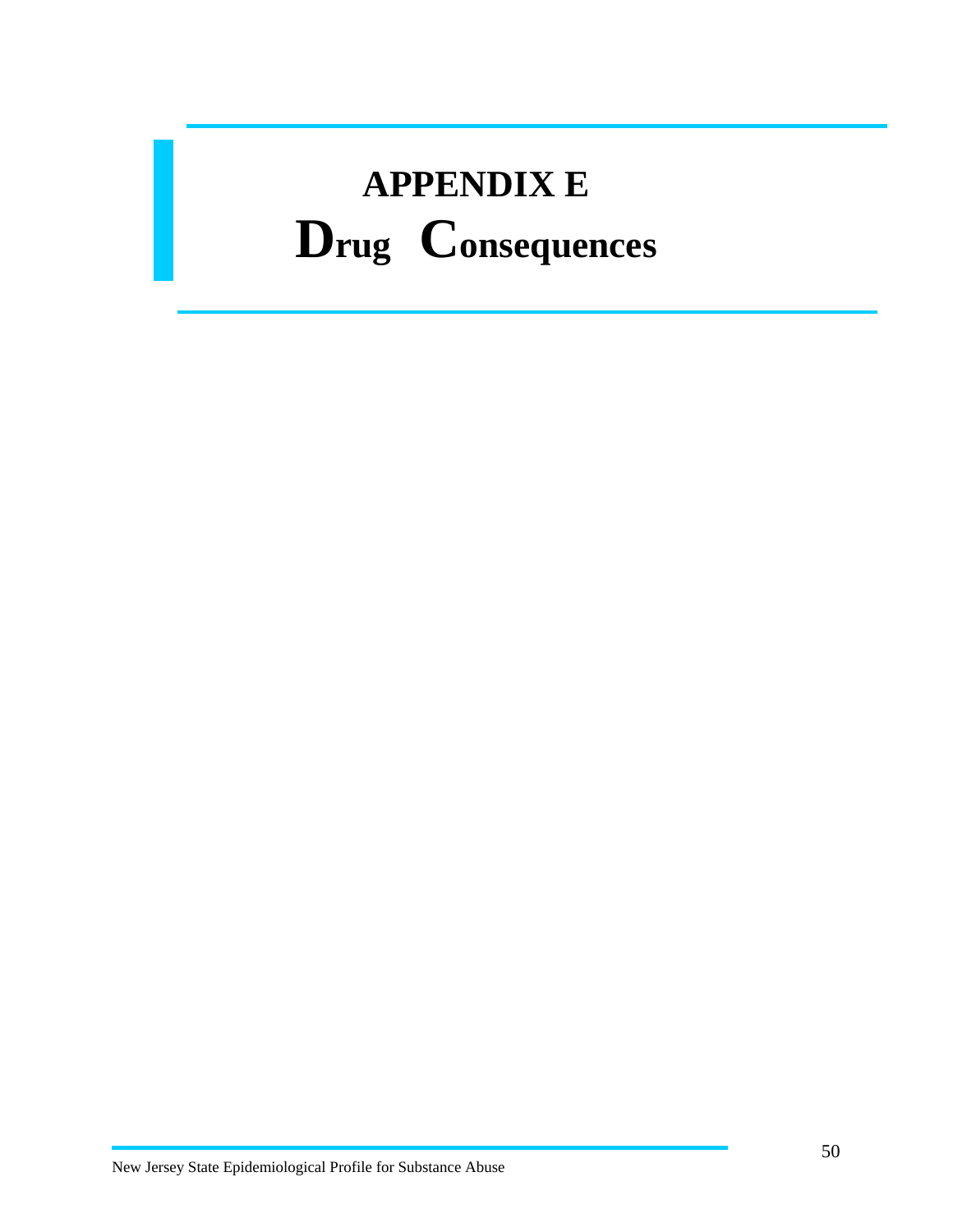| Table E-1<br><b>Substance Abuse Constructs and Indicators: Drug Consequences</b> |                 |              |      |           |            |                    |               |                                                         |  |  |  |
|----------------------------------------------------------------------------------|-----------------|--------------|------|-----------|------------|--------------------|---------------|---------------------------------------------------------|--|--|--|
| Construct                                                                        | Indicator       | Source       | Year | Number of | Population | Rate per 100,000   | National      | Trend across time and with                              |  |  |  |
|                                                                                  |                 |              |      | Cases     | at Risk    | Population at Risk | Average Rate  | respect to national data                                |  |  |  |
| <b>Mortality</b>                                                                 |                 |              |      |           |            |                    |               |                                                         |  |  |  |
| <b>Drug Related (D/R) Mortality</b>                                              |                 |              |      |           |            |                    |               |                                                         |  |  |  |
|                                                                                  |                 | <b>NJCHS</b> | 2001 | 796       | 8,612,222  | 9.2                | Not available | Within the time period of<br>2001-2003, drug related    |  |  |  |
|                                                                                  | $D/R$ mortality | <b>NJCHS</b> | 2002 | 884       | 8,695,460  | 10.1               | Not available | mortality in New Jersey                                 |  |  |  |
|                                                                                  |                 | <b>NJCHS</b> | 2003 | 751       | 8.640.028  | 8.7                | Not available | peaked in 2002 but in 2003<br>it dropped below the 2001 |  |  |  |
|                                                                                  |                 |              |      |           |            |                    |               | level.                                                  |  |  |  |
|                                                                                  |                 |              |      |           |            |                    |               |                                                         |  |  |  |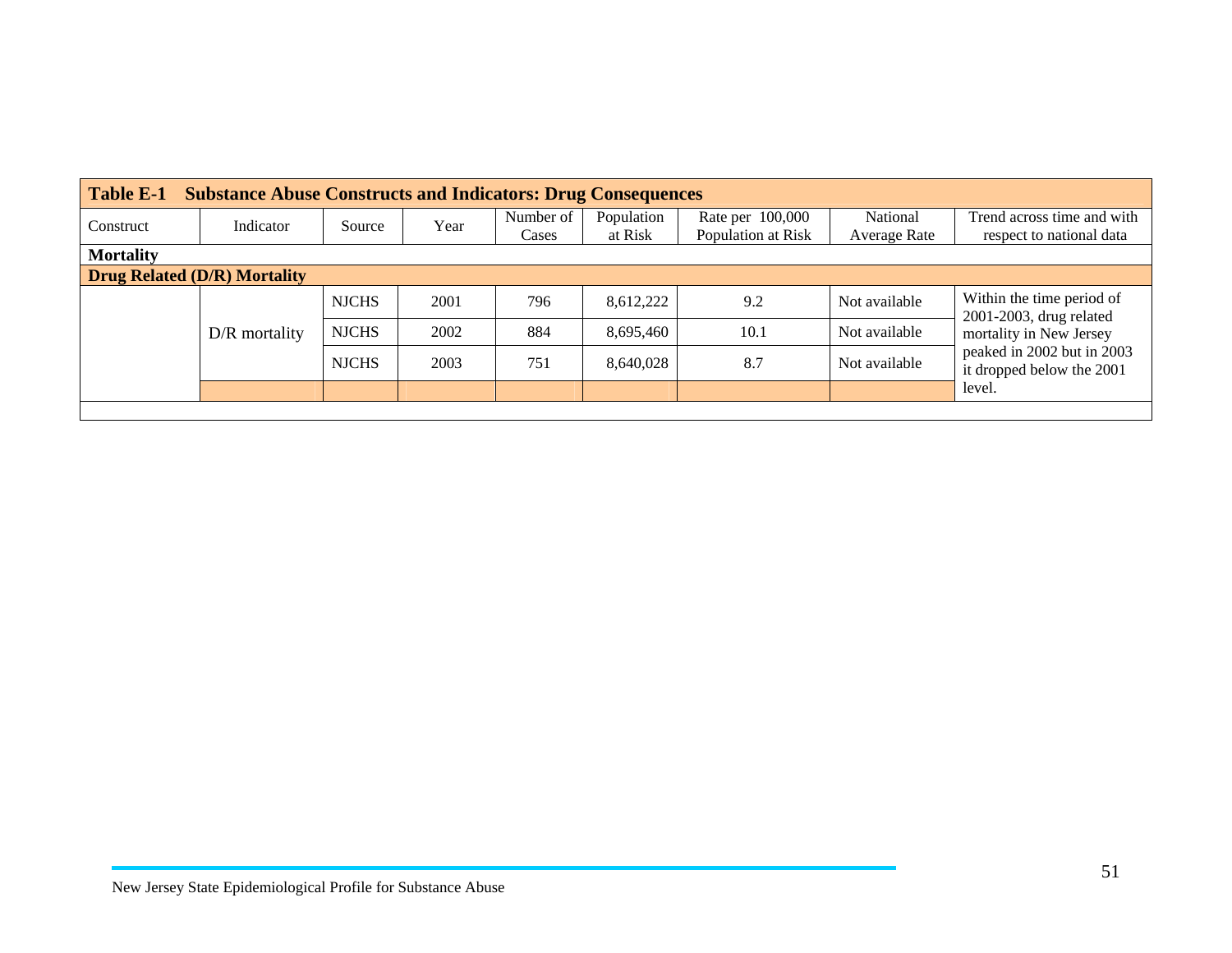| Table E-2 Substance Abuse Constructs and Indicators: Drug Consequences |                           |              |      |           |            |                    |                     |                                                                     |  |  |  |
|------------------------------------------------------------------------|---------------------------|--------------|------|-----------|------------|--------------------|---------------------|---------------------------------------------------------------------|--|--|--|
| Construct                                                              | Indicator                 | Source       | Year | Number of | Population | Rate per 100,000   | National            | Trend across time and with                                          |  |  |  |
|                                                                        |                           |              |      | Cases     | at Risk    | Population at Risk | <b>Average Rate</b> | respect to national data                                            |  |  |  |
| <b>Drug Dependence<sup>2</sup></b>                                     |                           |              |      |           |            |                    |                     |                                                                     |  |  |  |
|                                                                        | Total                     | <b>NSDUH</b> | 2001 | 71,000    | 6,746,411  | 1052               | 2,370               | While the 12 and over population                                    |  |  |  |
|                                                                        | population 12             | <b>NSDUH</b> | 2002 | 126,000   | 7,058,824  | 1785               | 1,970               | rose from 2001 to 2005, the rate                                    |  |  |  |
|                                                                        | years old and<br>above    | <b>NSDUH</b> | 2003 | 122,000   | 7,104,377  | 1717               | 1,910               | of drug dependence per 100,000                                      |  |  |  |
|                                                                        |                           | <b>NSDUH</b> | 2004 | 123,000   | 7,148,148  | 1721               | 1,930               | population rose by 720 from 2001                                    |  |  |  |
|                                                                        |                           | <b>NSDUH</b> | 2005 | 128,000   | 7,183,099  | 1782               | 1,980               | to 2002, fluctuated thereafter and                                  |  |  |  |
|                                                                        |                           |              |      |           |            |                    |                     | remained below the national rates.                                  |  |  |  |
|                                                                        |                           | <b>NSDUH</b> | 2001 | 11,000    | 656,934    | 1674               | 1,890               | Similarly, the 12 to 17 population                                  |  |  |  |
|                                                                        |                           | <b>NSDUH</b> | 2002 | 22,000    | 714,286    | 3080               | 3,160               | rose with some fluctuation, the                                     |  |  |  |
| Population of                                                          | $12-17$ years<br>old      | <b>NSDUH</b> | 2003 | 20,000    | 718,232    | 2785               | 2,970               | state rate per 100,000 rose initially<br>by 1,340, then fluctuated, |  |  |  |
| specific age                                                           |                           | <b>NSDUH</b> | 2004 | 21,000    | 710,383    | 2956               | 2,850               |                                                                     |  |  |  |
| groups                                                                 |                           | <b>NSDUH</b> | 2005 | 23,000    | 724,638    | 3174               | 2,800               | remaining below the national rates                                  |  |  |  |
| meeting DSM-                                                           |                           |              |      |           |            |                    |                     | until 2004, exceeding it in 2005.                                   |  |  |  |
| IV criteria for                                                        |                           | <b>NSDUH</b> | 2001 | 31,000    | 781,250    | 3968               | 5,160               | The trend for the 18 to 25                                          |  |  |  |
| drug                                                                   | $18-25$ years             | <b>NSDUH</b> | 2002 | 50,000    | 784,153    | 6376               | 5,520               | population followed the pattern of                                  |  |  |  |
| dependence in                                                          | old                       | <b>NSDUH</b> | 2003 | 44,000    | 791,476    | 5559               | 5,360               | the 12 to 17 population, except                                     |  |  |  |
| past year                                                              |                           | <b>NSDUH</b> | 2004 | 44,000    | 810,811    | 5427               | 5,380               | that the rate per 100,000                                           |  |  |  |
|                                                                        |                           | <b>NSDUH</b> | 2005 | 48,000    | 838,926    | 5722               | 5,700               | population exceeded the national                                    |  |  |  |
|                                                                        |                           |              |      |           |            |                    |                     | rates in 2002, 2003 and 2005.                                       |  |  |  |
|                                                                        |                           | <b>NSDUH</b> | 2001 | 29,000    | 5,336,788  | 543                | 1,960               | Although fluctuating, the 25 and                                    |  |  |  |
|                                                                        |                           | <b>NSDUH</b> | 2002 | 54,000    | 5,610,687  | 962                | 1,200               | older population grew from 2001                                     |  |  |  |
|                                                                        | 26 years old<br>and above | <b>NSDUH</b> | 2003 | 58,000    | 5,593,870  | 1037               | 1,160               | to 2005. Likewise, the New Jersey                                   |  |  |  |
|                                                                        |                           | <b>NSDUH</b> | 2004 | 59,000    | 5,598,291  | 1054               | 1,200               | rates grew by 450 per 100,000                                       |  |  |  |
|                                                                        |                           | <b>NSDUH</b> | 2005 | 57,000    | 5,791,667  | 984                | 1,210               | population while the national rates                                 |  |  |  |
|                                                                        |                           |              |      |           |            |                    |                     | declined by 750.                                                    |  |  |  |
|                                                                        |                           |              |      |           |            |                    |                     | Continued                                                           |  |  |  |

<sup>2</sup> Dependence is based on the definition found in the  $4<sup>th</sup>$  edition of DSM-IV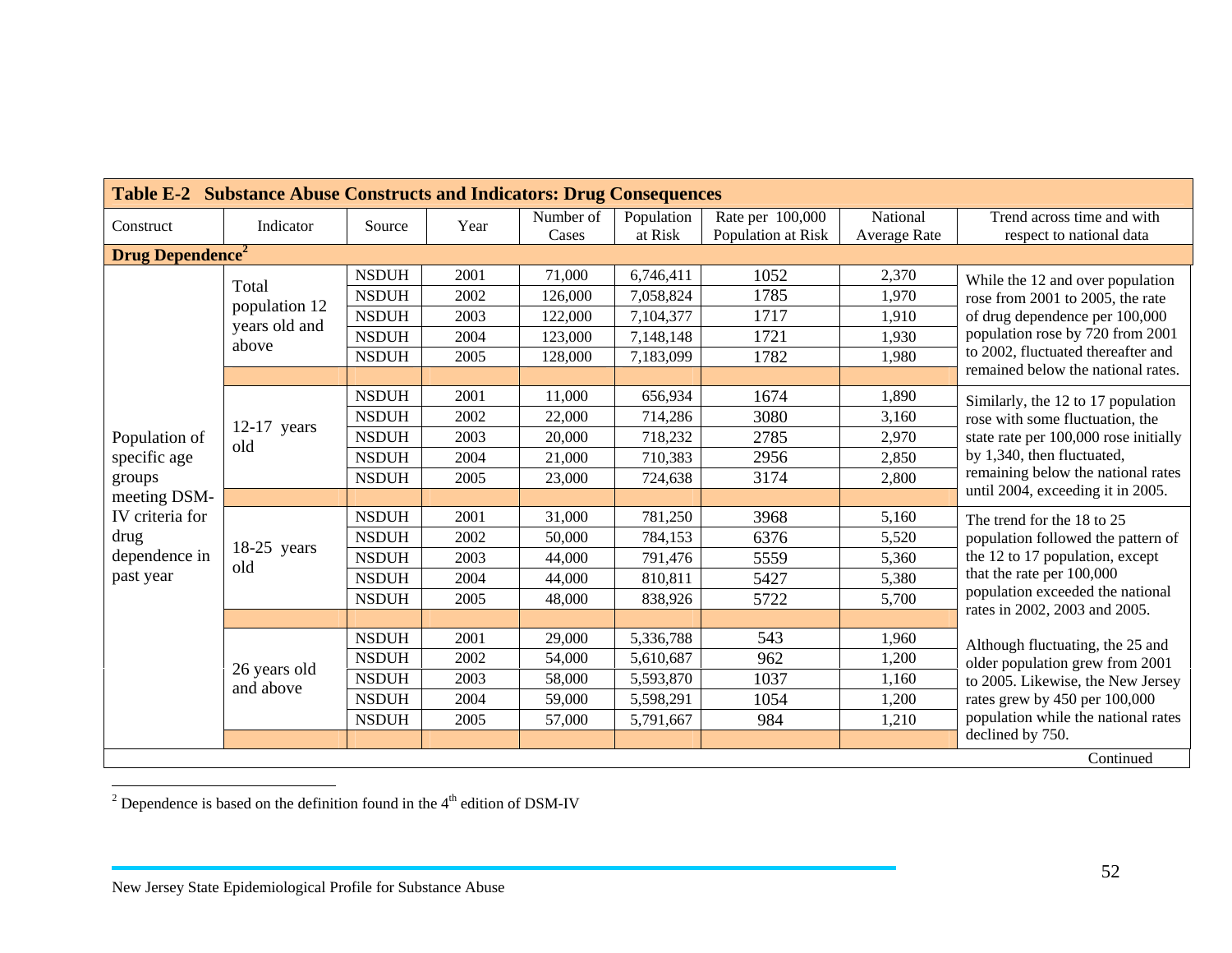|                       | Table E-3 Substance Abuse Constructs and Indicators: Drug Consequences |             |      |           |            |                    |                     |                                                                               |  |  |  |  |  |
|-----------------------|------------------------------------------------------------------------|-------------|------|-----------|------------|--------------------|---------------------|-------------------------------------------------------------------------------|--|--|--|--|--|
| Construct             | Indicator                                                              | Source      | Year | Number of | Population | Rate per 100,000   | National            | Trend across time and with                                                    |  |  |  |  |  |
|                       |                                                                        |             |      | Cases     | at Risk    | Population at Risk | <b>Average Rate</b> | respect to national data                                                      |  |  |  |  |  |
|                       | <b>Drug Treatment Admissions by Primary Substance of Abuse</b>         |             |      |           |            |                    |                     |                                                                               |  |  |  |  |  |
| Admissions            |                                                                        | <b>TEDS</b> | 2001 | 54,687    | 6,124,572  | 893                | 741                 |                                                                               |  |  |  |  |  |
| to treatment          | Population 12                                                          | <b>TEDS</b> | 2002 | 54,524    | 6,462,372  | 844                | 779                 | While population rose from                                                    |  |  |  |  |  |
| for all               | years old and                                                          | <b>TEDS</b> | 2003 | 55,589    | 6,514,671  | 853                | 755                 | 2001 to 2005, rates of                                                        |  |  |  |  |  |
| substance of<br>abuse | above                                                                  | <b>TEDS</b> | 2004 | 54,040    | 6,566,049  | 823                | 743                 | treatment admissions per                                                      |  |  |  |  |  |
|                       |                                                                        | <b>TEDS</b> | 2005 | 55,003    | 6,617,420  | 831                | 721                 | 100,000 declined by 62.                                                       |  |  |  |  |  |
|                       |                                                                        |             |      |           |            |                    |                     |                                                                               |  |  |  |  |  |
|                       |                                                                        | <b>TEDS</b> | 2001 | 39,430    | 6,124,572  | 644                | Not available       |                                                                               |  |  |  |  |  |
| Admissions            | Population 12                                                          | <b>TEDS</b> | 2002 | 23,152    | 6,462,372  | 358                | Not available       | While population rose from                                                    |  |  |  |  |  |
| to treatment          | years old and                                                          | <b>TEDS</b> | 2003 | 26,437    | 6,514,671  | 406                | Not available       | 2001 to 2005, rates of<br>treatment admissions per<br>100,000 declined by 160 |  |  |  |  |  |
| for illicit           | above                                                                  | <b>TEDS</b> | 2004 | 29,916    | 6,566,049  | 456                | Not available       |                                                                               |  |  |  |  |  |
| drug abuse            |                                                                        | <b>TEDS</b> | 2005 | 32,039    | 6,617,420  | 484                | Not available       | among users of illicit drugs.                                                 |  |  |  |  |  |
|                       |                                                                        |             |      |           |            |                    |                     |                                                                               |  |  |  |  |  |
|                       |                                                                        | <b>TEDS</b> | 2001 | 26,637    | 6,124,572  | 435                | 137                 |                                                                               |  |  |  |  |  |
|                       |                                                                        | <b>TEDS</b> | 2002 | 26,492    | 6,462,372  | 410                | 140                 | While population rose from                                                    |  |  |  |  |  |
|                       | Heroin                                                                 | <b>TEDS</b> | 2003 | 26,051    | 6,514,671  | 400                | 137                 | 2001 to 2005, rates of                                                        |  |  |  |  |  |
|                       |                                                                        | <b>TEDS</b> | 2004 | 23,452    | 6,566,049  | 357                | 133                 | treatment admissions per<br>100,000 declined by 83 for                        |  |  |  |  |  |
| Admissions            |                                                                        | <b>TEDS</b> | 2005 | 23.289    | 6,617,420  | 352                | Not available       | users of heroin.                                                              |  |  |  |  |  |
| to treatment          |                                                                        |             |      |           |            |                    |                     |                                                                               |  |  |  |  |  |
| for illicit           |                                                                        | <b>TEDS</b> | 2001 | 848       | 6,124,572  | 14                 | 16                  |                                                                               |  |  |  |  |  |
| drug abuse            |                                                                        | <b>TEDS</b> | 2002 | 1,124     | 6,462,372  | 17                 | 18                  | While population rose from                                                    |  |  |  |  |  |
| by drug type          | Other opiates                                                          | <b>TEDS</b> | 2003 | 1,256     | 6,514,671  | 19                 | 21                  | 2001 to 2005, rates of                                                        |  |  |  |  |  |
|                       |                                                                        | <b>TEDS</b> | 2004 | 1,689     | 6,566,049  | 26                 | $\overline{25}$     | treatment admissions per                                                      |  |  |  |  |  |
|                       |                                                                        | <b>TEDS</b> | 2005 | 2,196     | 6,617,420  | 33                 | Not available       | 100,000 increased by 19 for<br>users of other opiates.                        |  |  |  |  |  |
|                       |                                                                        |             |      |           |            |                    |                     |                                                                               |  |  |  |  |  |
|                       |                                                                        |             |      |           |            |                    |                     | Continued                                                                     |  |  |  |  |  |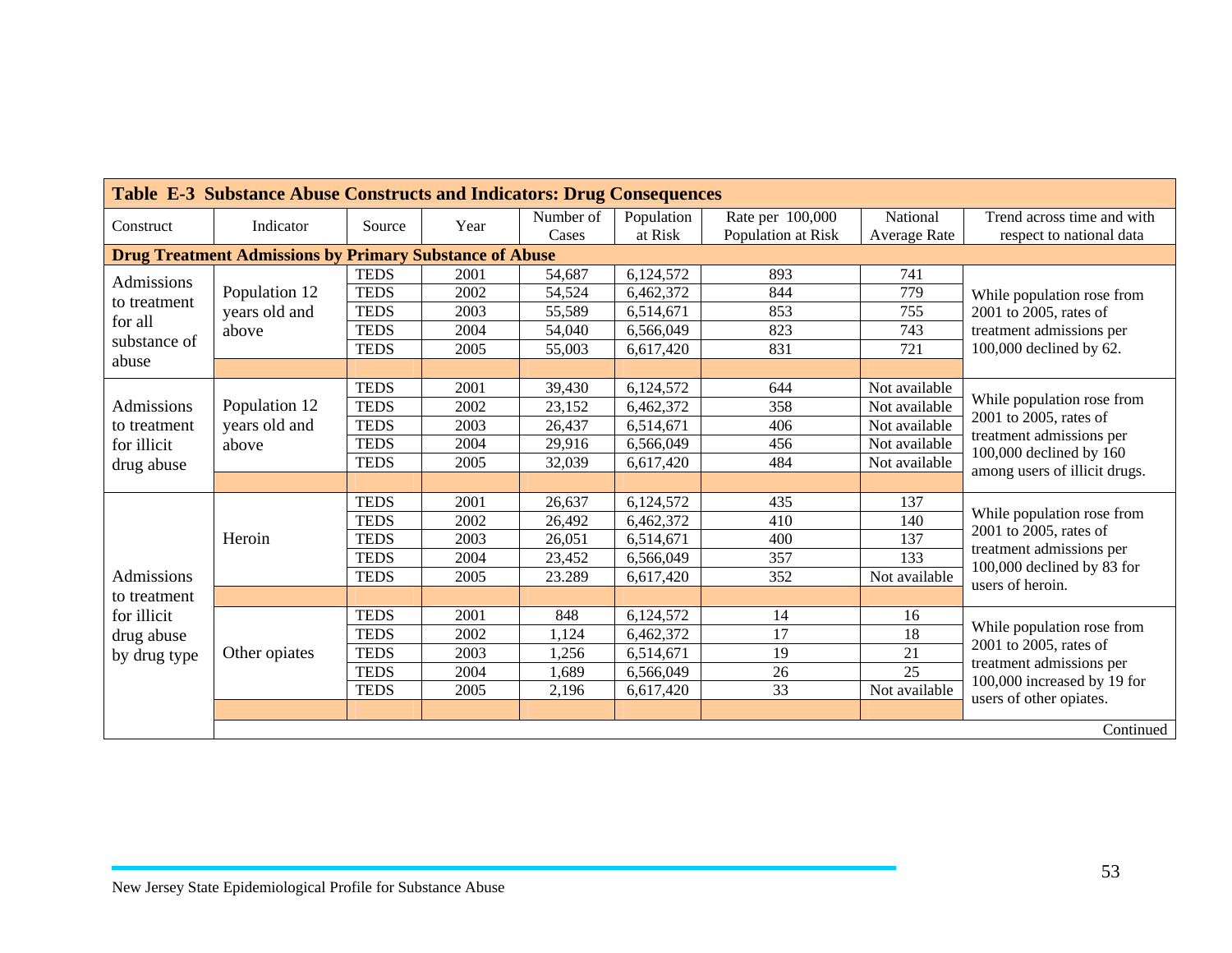|                                  | <b>Table E-4 Substance Abuse Constructs and Indicators: Drug Consequences</b> |             |      |           |            |                    |               |                                                                                                        |  |  |  |  |
|----------------------------------|-------------------------------------------------------------------------------|-------------|------|-----------|------------|--------------------|---------------|--------------------------------------------------------------------------------------------------------|--|--|--|--|
| Construct                        | Indicator                                                                     | Source      | Year | Number of | Population | Rate per 100,000   | National      | Trend across time and with                                                                             |  |  |  |  |
|                                  |                                                                               |             |      | Cases     | at Risk    | Population at Risk | Average Rate  | respect to national data                                                                               |  |  |  |  |
| <b>Drug Treatment Admissions</b> |                                                                               |             |      |           |            |                    |               |                                                                                                        |  |  |  |  |
|                                  |                                                                               | <b>TEDS</b> | 2001 | 1,850     | 6,124,572  | 30                 | 99            |                                                                                                        |  |  |  |  |
|                                  |                                                                               | <b>TEDS</b> | 2002 | 5,310     | 6,462,372  | 82                 | 104           | While population rose from                                                                             |  |  |  |  |
|                                  | Cocaine                                                                       | <b>TEDS</b> | 2003 | 5.678     | 6.514.671  | 87                 | 107           | 2001 to 2005, rates of<br>treatment admissions per<br>100,000 increased by 61 for<br>users of cocaine. |  |  |  |  |
| Admissions                       |                                                                               | <b>TEDS</b> | 2004 | 5,864     | 6.566.049  | 89                 | 105           |                                                                                                        |  |  |  |  |
|                                  |                                                                               | <b>TEDS</b> | 2005 | 6,043     | 6,617,420  | 91                 | Not available |                                                                                                        |  |  |  |  |
| to treatment<br>for illicit      |                                                                               |             |      |           |            |                    |               |                                                                                                        |  |  |  |  |
|                                  |                                                                               | <b>TEDS</b> | 2001 | 5,700     | 6,124,572  | 93                 | 115           |                                                                                                        |  |  |  |  |
| drug abuse                       |                                                                               | <b>TEDS</b> | 2002 | 5,862     | 6,462,372  | 91                 | 123           | While population rose from                                                                             |  |  |  |  |
| by drug type                     | Marijuana                                                                     | <b>TEDS</b> | 2003 | 6,319     | 6,514,671  | 97                 | 122           | 2001 to 2005, rates of                                                                                 |  |  |  |  |
|                                  |                                                                               | <b>TEDS</b> | 2004 | 6,462     | 6,566,049  | 98                 | 122           | treatment admissions per<br>100,000 increased by 13 for                                                |  |  |  |  |
|                                  |                                                                               | <b>TEDS</b> | 2005 | 7.015     | 6,617,420  | 106                | Not available | users of marijuana.                                                                                    |  |  |  |  |
|                                  |                                                                               |             |      |           |            |                    |               |                                                                                                        |  |  |  |  |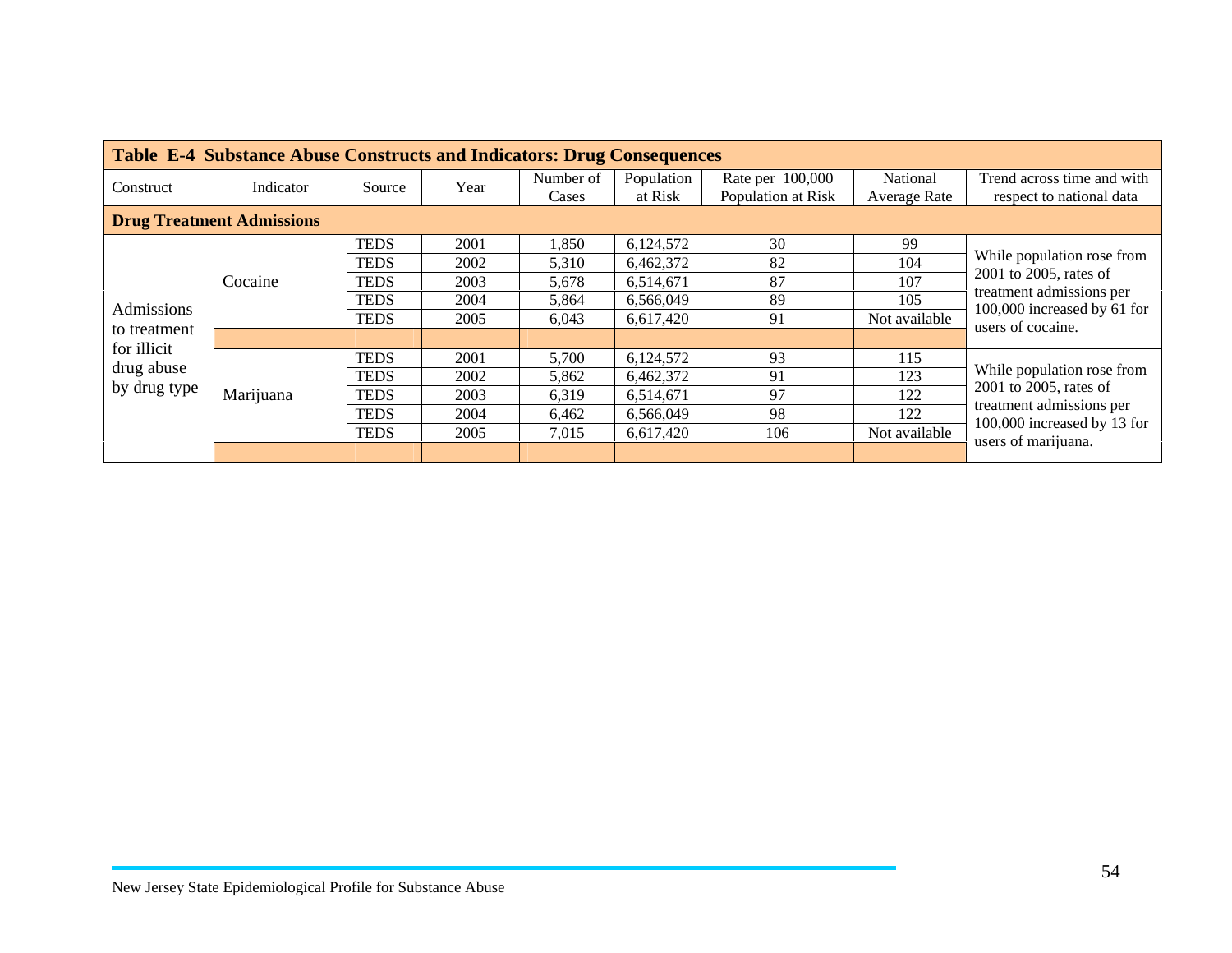| <b>Table E-5 Substance Abuse Constructs and Indicators: Drug Consequences</b> |                                  |            |      |                    |                       |                                        |                                 |                                                                          |  |  |  |
|-------------------------------------------------------------------------------|----------------------------------|------------|------|--------------------|-----------------------|----------------------------------------|---------------------------------|--------------------------------------------------------------------------|--|--|--|
| Construct                                                                     | Indicator                        | Source     | Year | Number of<br>Cases | Population<br>at Risk | Rate per 100,000<br>Population at Risk | National<br><b>Average Rate</b> | Trend across time and with<br>respect to national data                   |  |  |  |
| <b>Crime</b>                                                                  |                                  |            |      |                    |                       |                                        |                                 |                                                                          |  |  |  |
|                                                                               | <b>Drug Attributable Arrests</b> |            |      |                    |                       |                                        |                                 |                                                                          |  |  |  |
|                                                                               |                                  | <b>UCR</b> | 2001 | 389,994            | 8,504,864             | 4,586                                  | 4,840                           |                                                                          |  |  |  |
|                                                                               | Total arrests in                 | <b>UCR</b> | 2002 | 396,254            | 8,576,089             | 4,620                                  | 5,972                           | While "at risk" population rose                                          |  |  |  |
|                                                                               |                                  | <b>UCR</b> | 2003 | 389,377            | 8,640,028             | 4,507                                  | 5,784                           | from 2001 to 2005, arrest rates per<br>100,000 also rose by 30. Also, in |  |  |  |
|                                                                               | New Jersey                       | <b>UCR</b> | 2004 | 396,296            | 8,685,166             | 4,563                                  | 4,752                           | 2005, state arrest rates were lower                                      |  |  |  |
| Arrests                                                                       |                                  | <b>UCR</b> | 2005 | 402,418            | 8,717,925             | 4,616                                  | 4,761                           | than the national rate.                                                  |  |  |  |
|                                                                               |                                  |            |      |                    |                       |                                        |                                 |                                                                          |  |  |  |
|                                                                               | <b>Adult</b> arrests             | <b>UCR</b> | 2001 | 325,074            | 6,402,576             | 5,077                                  | 3,705                           |                                                                          |  |  |  |
|                                                                               |                                  | <b>UCR</b> | 2002 | 332,437            | 6,462,372             | 5,144                                  | 3,939                           | While "at risk" population rose<br>from 2001 to 2005, adult arrest       |  |  |  |
|                                                                               |                                  | <b>UCR</b> | 2003 | 326,814            | 6,514,671             | 5,017                                  | 3,813                           | rates, roughly 500 per 100,000                                           |  |  |  |
|                                                                               |                                  | <b>UCR</b> | 2004 | 334,442            | 6,566,049             | 5,094                                  | 3,742                           | higher than total arrest rates, also<br>rose by 84.                      |  |  |  |
|                                                                               |                                  | <b>UCR</b> | 2005 | 341,701            | 6,617,420             | 5,164                                  | Not available                   |                                                                          |  |  |  |
|                                                                               |                                  |            |      |                    |                       |                                        |                                 |                                                                          |  |  |  |
|                                                                               |                                  | <b>UCR</b> | 2001 | 64,920             | 2,102,288             | 3,088                                  | 2,064                           |                                                                          |  |  |  |
|                                                                               |                                  | <b>UCR</b> | 2002 | 63,817             | 2,113,717             | 3,019                                  | 2,033                           | While "at risk" population rose                                          |  |  |  |
|                                                                               | Juvenile arrests                 | <b>UCR</b> | 2003 | 62,563             | 2,125,357             | 2,944                                  | 1,941                           | from 2001 to 2004, juvenile arrest                                       |  |  |  |
|                                                                               |                                  | <b>UCR</b> | 2004 | 61,854             | 2,119,117             | 2,919                                  | 1,958                           | rates per 100,000 declined by 210                                        |  |  |  |
|                                                                               |                                  | <b>UCR</b> | 2005 | 60,458             | 2,100,505             | 2,878                                  | Not available                   | from 2001 to 2005.                                                       |  |  |  |
|                                                                               |                                  |            |      |                    |                       |                                        |                                 |                                                                          |  |  |  |
|                                                                               |                                  | <b>UCR</b> | 2001 | 70,204             | 8,504,864             | 825                                    | 836                             |                                                                          |  |  |  |
|                                                                               | All drug related                 | <b>UCR</b> | 2002 | 71,250             | 8,576,089             | 831                                    | 909                             | While "at risk" population rose<br>from 2001 to 2005, the rates of       |  |  |  |
| Drug related                                                                  | arrests                          | <b>UCR</b> | 2003 | 68,251             | 8,640,028             | 790                                    | 923                             | arrests attributable to drug use per                                     |  |  |  |
| arrests                                                                       |                                  | <b>UCR</b> | 2004 | 69,264             | 8,685,166             | 797                                    | 808                             | 100,000 population fluctuated and                                        |  |  |  |
|                                                                               |                                  | <b>UCR</b> | 2005 | 70,477             | 8,717,925             | 808                                    | Not available                   | ended up by 3.                                                           |  |  |  |
|                                                                               |                                  |            |      |                    |                       |                                        |                                 |                                                                          |  |  |  |
|                                                                               |                                  |            |      |                    |                       |                                        |                                 | Continued                                                                |  |  |  |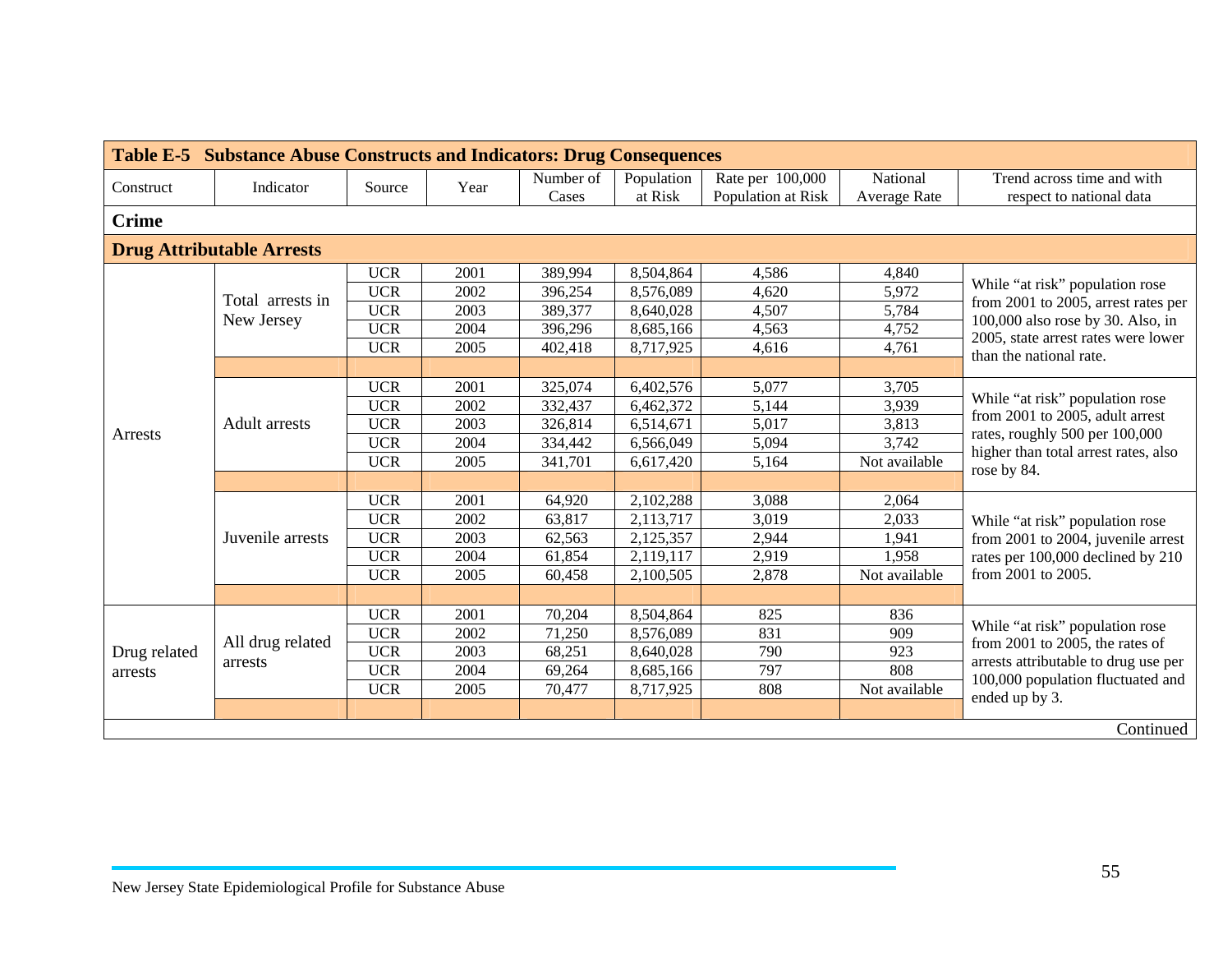|                          | <b>Table E-5 Substance Abuse Constructs and Indicators: Drug Consequences</b> |             |         |           |            |                    |               |                                                                                                                                                         |  |  |  |  |  |
|--------------------------|-------------------------------------------------------------------------------|-------------|---------|-----------|------------|--------------------|---------------|---------------------------------------------------------------------------------------------------------------------------------------------------------|--|--|--|--|--|
|                          |                                                                               | Source      |         | Number of | Population | Rate per 100,000   | National      | Trend across time and with                                                                                                                              |  |  |  |  |  |
| Construct                | Indicator                                                                     |             | Year    | Cases     | at Risk    | Population at Risk | Average Rate  | respect to national data                                                                                                                                |  |  |  |  |  |
| <b>Crime (Continued)</b> |                                                                               |             |         |           |            |                    |               |                                                                                                                                                         |  |  |  |  |  |
|                          |                                                                               | <b>UCR</b>  | 2001    | 11,405    | 2,102,288  | 543                | 322           | While "at risk" population rose                                                                                                                         |  |  |  |  |  |
|                          |                                                                               | <b>UCR</b>  | 2002    | 10,934    | 2,113,717  | 517                | 303           | from 2001 to 2003 before falling                                                                                                                        |  |  |  |  |  |
|                          | Drug related                                                                  | <b>UCR</b>  | 2003    | 9,661     | 2,125,357  | 455                | 282           | below baseline by 2005, juvenile                                                                                                                        |  |  |  |  |  |
| Drug related<br>arrests  | juvenile arrests                                                              | <b>UCR</b>  | 2004    | 9,825     | 2,119,117  | 464                | 144           | arrest rates attributable to drug                                                                                                                       |  |  |  |  |  |
|                          |                                                                               | <b>UCR</b>  | 2005    | 9,718     | 2,100,505  | 463                | Not available | use per 100,000 declined                                                                                                                                |  |  |  |  |  |
|                          |                                                                               |             |         |           |            |                    |               | steadily by 80/100,000.                                                                                                                                 |  |  |  |  |  |
|                          |                                                                               | <b>UCR</b>  | 2001    | 7676      | 2,123,725  | 361                | 362           | While "at-risk" population                                                                                                                              |  |  |  |  |  |
|                          | Total drug law                                                                | <b>UCR</b>  | 2002    | 7299      | 2,123,725  | 344                | 303           | remained constant from 2001 to                                                                                                                          |  |  |  |  |  |
|                          | violation                                                                     | <b>UCR</b>  | 2003    | 6288      | 2,123,725  | 296                | 403           | 2003, drug law violations per<br>100,000 declined by 65/100,000                                                                                         |  |  |  |  |  |
|                          |                                                                               | <b>UCR</b>  | 2004    | 6532      | 2,123,725  | 308                | 482           |                                                                                                                                                         |  |  |  |  |  |
|                          |                                                                               | <b>UCR</b>  | 2005    | 6593      | 2,123,725  | 310                | Not available | through 2003 and rebounded by                                                                                                                           |  |  |  |  |  |
|                          |                                                                               |             |         |           |            |                    |               | 14 through 2005.                                                                                                                                        |  |  |  |  |  |
|                          | Incidents of                                                                  | <b>CRVV</b> | 2002-03 | 2,754     | 557,215    | 494                | Not available | While "at-risk" population rose                                                                                                                         |  |  |  |  |  |
|                          | school crime:                                                                 | <b>CRVV</b> | 2003-04 | 2,648     | 572,532    | 463                | Not available | from 2003 to 2005, school crime                                                                                                                         |  |  |  |  |  |
|                          | Substances                                                                    | <b>CRVV</b> | 2004-05 | 2,725     | 587,136    | 464                | Not available | from substance use dropped 5                                                                                                                            |  |  |  |  |  |
| Incidents of             |                                                                               |             |         |           |            |                    |               | per 100,000.                                                                                                                                            |  |  |  |  |  |
| school crime             |                                                                               | <b>CRVV</b> | 2002-03 | 1,883     | 557,215    | 338                | Not available |                                                                                                                                                         |  |  |  |  |  |
|                          | Incidents of<br>school crime:                                                 | <b>CRVV</b> | 2003-04 | 1,833     | 572,532    | 320                | Not available | While "at-risk" population rose<br>from 2003 to 2006, school crime                                                                                      |  |  |  |  |  |
|                          | Marijuana                                                                     | <b>CRVV</b> | 2004-05 | 1,898     | 587,136    | 323                | Not available | from marijuana use fluctuated,                                                                                                                          |  |  |  |  |  |
|                          |                                                                               | <b>CRVV</b> | 2005-06 | 1,794     | 594,206    | 302                | Not available | ending down 16 per 100,000.                                                                                                                             |  |  |  |  |  |
|                          |                                                                               |             |         |           |            |                    |               |                                                                                                                                                         |  |  |  |  |  |
|                          |                                                                               |             |         |           |            |                    |               | CRVV: NJ Department of Education Commissioner's Annual Report to the Education Committees of the Senate and General Assembly on Violence, Vandalism and |  |  |  |  |  |
|                          | Substance Abuse in New Jersey Public Schools                                  |             |         |           |            |                    |               |                                                                                                                                                         |  |  |  |  |  |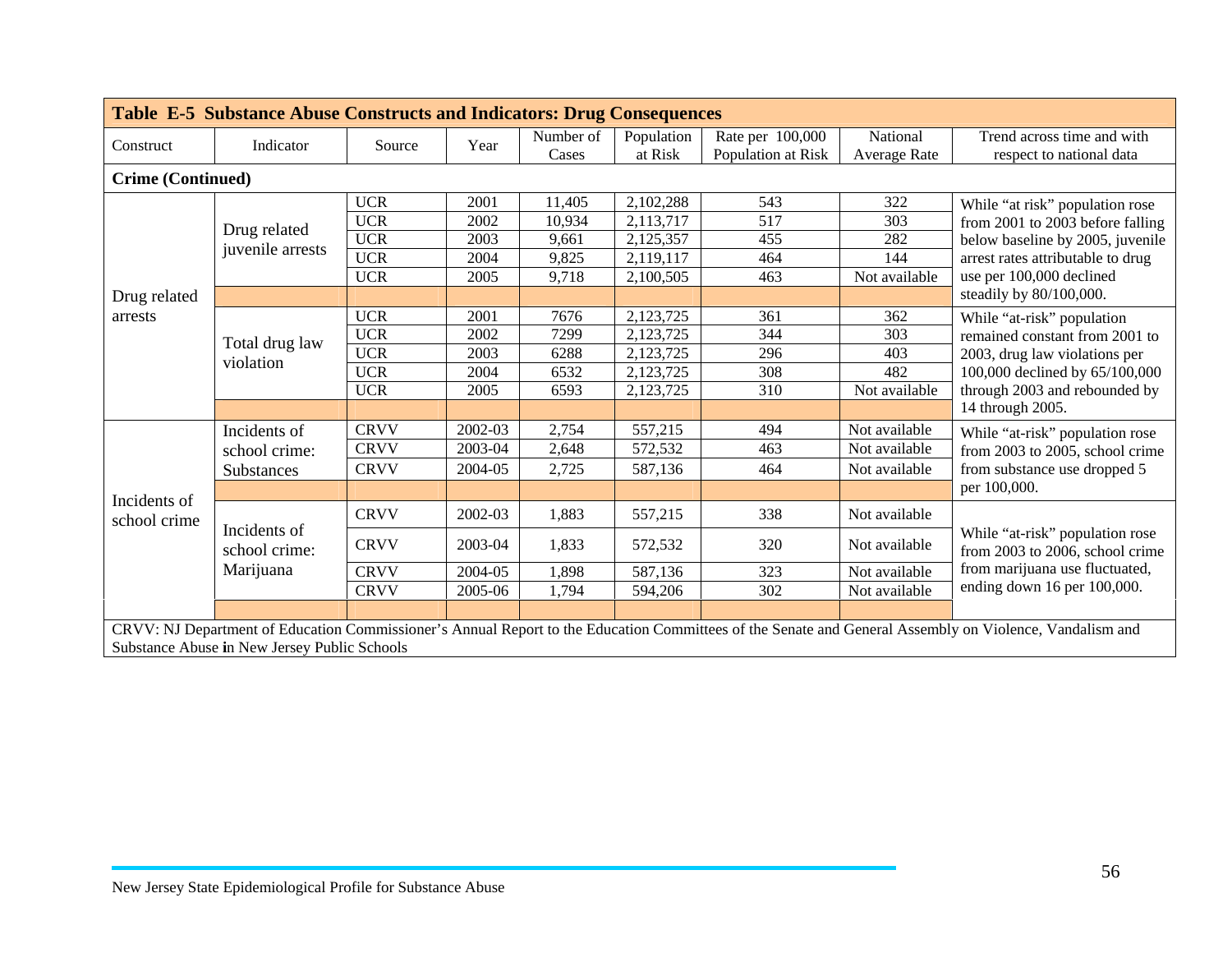|                          | <b>Table E-5 Substance Abuse Constructs and Indicators: Drug Consequences</b> |             |         |           |            |                    |               |                                                                       |  |  |  |  |
|--------------------------|-------------------------------------------------------------------------------|-------------|---------|-----------|------------|--------------------|---------------|-----------------------------------------------------------------------|--|--|--|--|
| Construct                | Indicator                                                                     | Source      | Year    | Number of | Population | Rate per 100,000   | National      | Trend across time and with                                            |  |  |  |  |
|                          |                                                                               |             |         | Cases     | at Risk    | Population at Risk | Average Rate  | respect to national data                                              |  |  |  |  |
| <b>Crime (Continued)</b> |                                                                               |             |         |           |            |                    |               |                                                                       |  |  |  |  |
|                          |                                                                               | <b>CRVV</b> | 2002-03 | 162       | 557,215    | 29                 | Not available | The number of school-based                                            |  |  |  |  |
|                          |                                                                               | <b>CRVV</b> | 2003-04 | 162       | 572,532    | 28                 | Not available | incidents involving depressants and                                   |  |  |  |  |
|                          | Prescription drugs<br>and depressants                                         | <b>CRVV</b> | 2004-05 | 166       | 587,136    | 28                 | Not available | prescription drugs decreased after<br>having not changed in the prior |  |  |  |  |
|                          |                                                                               | <b>CRVV</b> | 2005-06 | 132       | 594,206    | 22                 | Not available |                                                                       |  |  |  |  |
|                          |                                                                               |             |         |           |            |                    |               | three years.                                                          |  |  |  |  |
| Incidents of             | Inhalants,                                                                    | <b>CRVV</b> | 2002-03 | 182       | 557,215    | 33                 | Not available | School-based incidents involving                                      |  |  |  |  |
| school crime             | narcotics,                                                                    | <b>CRVV</b> | 2003-04 | 189       | 572,532    | 33                 | Not available |                                                                       |  |  |  |  |
|                          | hallucinogens,<br>cocaine,                                                    | <b>CRVV</b> | 2004-05 | 224       | 587,136    | 38                 | Not available | the possession/use of drugs other<br>than marijuana and depressants   |  |  |  |  |
|                          | party drugs,<br>amphetamines                                                  | <b>CRVV</b> | 2005-06 | 246       | 594,206    | 41                 | Not available | have increased over the past four<br>years.                           |  |  |  |  |
|                          |                                                                               |             |         |           |            |                    |               |                                                                       |  |  |  |  |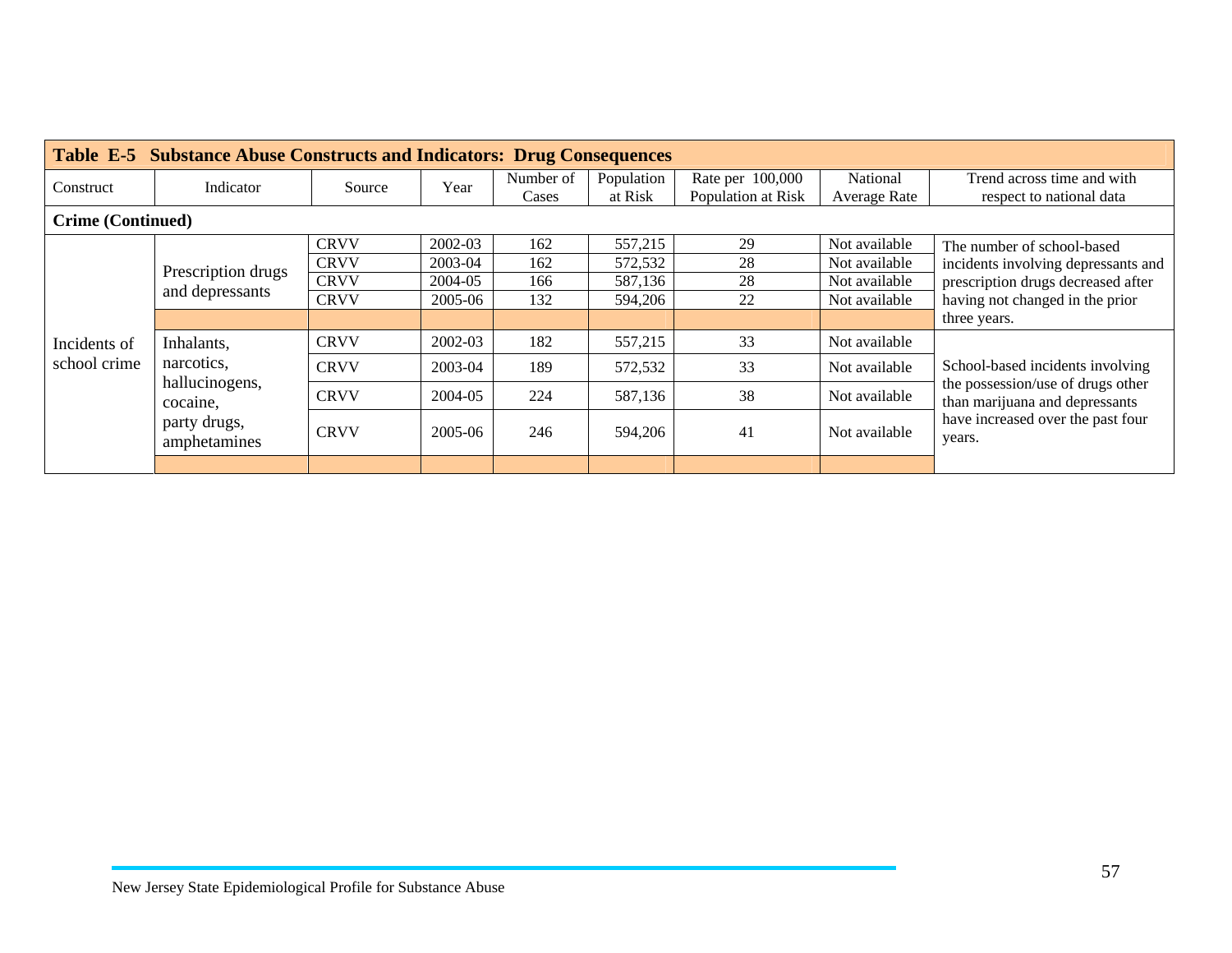|                   | <b>Table E-6 Substance Abuse Constructs and Indicators: Drug Consequences</b> |            |      |           |            |                    |                     |                                                |  |  |  |  |
|-------------------|-------------------------------------------------------------------------------|------------|------|-----------|------------|--------------------|---------------------|------------------------------------------------|--|--|--|--|
| Construct         | Indicator                                                                     | Source     | Year | Number of | Population | Rate per 100,000   | National            | Trend across time and with                     |  |  |  |  |
|                   |                                                                               |            |      | Cases     | at Risk    | Population at Risk | <b>Average Rate</b> | respect to national data                       |  |  |  |  |
| Crime (Continued) |                                                                               |            |      |           |            |                    |                     |                                                |  |  |  |  |
|                   |                                                                               | <b>UCR</b> | 2001 | 39,276    | 8,504,864  | 462                | Not available       | Arrests for possession/use                     |  |  |  |  |
|                   | <b>Total arrests</b>                                                          | <b>UCR</b> | 2002 | 39,196    | 8,576,089  | 457                | Not available       | of drugs accounted for                         |  |  |  |  |
|                   |                                                                               | <b>UCR</b> | 2003 | 38,644    | 8,640,028  | 447                | Not available       | 73% of all arrests, and the                    |  |  |  |  |
|                   |                                                                               | <b>UCR</b> | 2004 | 40,632    | 8,685,166  | 468                | Not available       | remaining 27% were for                         |  |  |  |  |
|                   |                                                                               |            |      |           |            |                    |                     | the sale/manufacturing of<br>drugs.            |  |  |  |  |
|                   | Opium or                                                                      | <b>UCR</b> | 2001 | 17,186    | 8,504,864  | 202                | Not available       |                                                |  |  |  |  |
|                   | cocaine and                                                                   | <b>UCR</b> | 2002 | 17,801    | 8,576,089  | 208                | Not available       |                                                |  |  |  |  |
|                   |                                                                               | <b>UCR</b> | 2003 | 17,269    | 8,640,028  | 200                | Not available       |                                                |  |  |  |  |
|                   | their derivatives                                                             | <b>UCR</b> | 2004 | 18,966    | 8,685,166  | 218                | Not available       |                                                |  |  |  |  |
|                   |                                                                               |            |      |           |            |                    |                     |                                                |  |  |  |  |
|                   | Marijuana and                                                                 | <b>UCR</b> | 2001 | 19,335    | 8,504,864  | 227                | Not available       | Arrests for opium or                           |  |  |  |  |
| Possession /      |                                                                               | <b>UCR</b> | 2002 | 18,631    | 8,576,089  | 217                | Not available       |                                                |  |  |  |  |
| use arrests       | hashish                                                                       | <b>UCR</b> | 2003 | 18,915    | 8,640,028  | 219                | Not available       | cocaine represent 47% of<br>the possession/use |  |  |  |  |
|                   |                                                                               | <b>UCR</b> | 2004 | 18,939    | 8,685,166  | 218                | Not available       | category. Overall                              |  |  |  |  |
|                   |                                                                               |            |      |           |            |                    |                     | possession/use arrests for                     |  |  |  |  |
|                   |                                                                               | <b>UCR</b> | 2001 | 839       | 8,504,864  | 10                 | Not available       | opium or cocaine is on the                     |  |  |  |  |
|                   | Synthetic                                                                     | <b>UCR</b> | 2002 | 765       | 8,576,089  | 9                  | Not available       | rise while there is a                          |  |  |  |  |
|                   | narcotics                                                                     | <b>UCR</b> | 2003 | 608       | 8,640,028  | $\tau$             | Not available       | decline for synthetic                          |  |  |  |  |
|                   |                                                                               | <b>UCR</b> | 2004 | 739       | 8,685,166  | 9                  | Not available       | narcotic.                                      |  |  |  |  |
|                   |                                                                               |            |      |           |            |                    |                     |                                                |  |  |  |  |
|                   | Other dangerous                                                               | <b>UCR</b> | 2001 | 1,916     | 8,504,864  | 23                 | Not available       |                                                |  |  |  |  |
|                   | non-narcotic                                                                  | <b>UCR</b> | 2002 | 1,999     | 8,576,089  | 23                 | Not available       |                                                |  |  |  |  |
|                   |                                                                               | <b>UCR</b> | 2003 | 1,852     | 8,640,028  | $\overline{21}$    | Not available       |                                                |  |  |  |  |
|                   | drugs                                                                         | <b>UCR</b> | 2004 | 1,988     | 8,685,166  | 23                 | Not available       |                                                |  |  |  |  |
|                   |                                                                               |            |      |           |            |                    |                     |                                                |  |  |  |  |
|                   | New Jersey Department of Law & Public Safety, Uniform Crime Report            |            |      |           |            |                    |                     |                                                |  |  |  |  |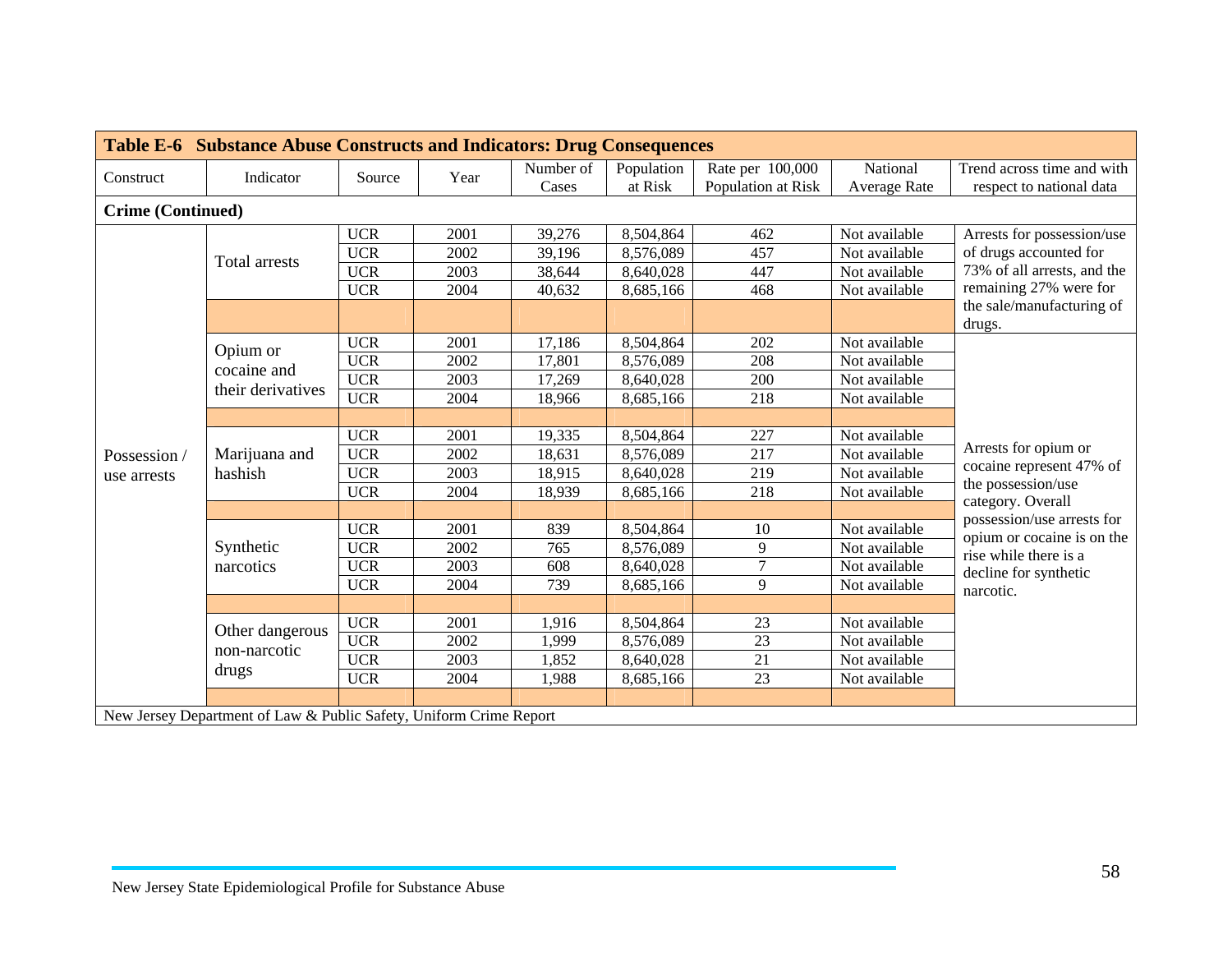## **APPENDIX F Drug Consumption**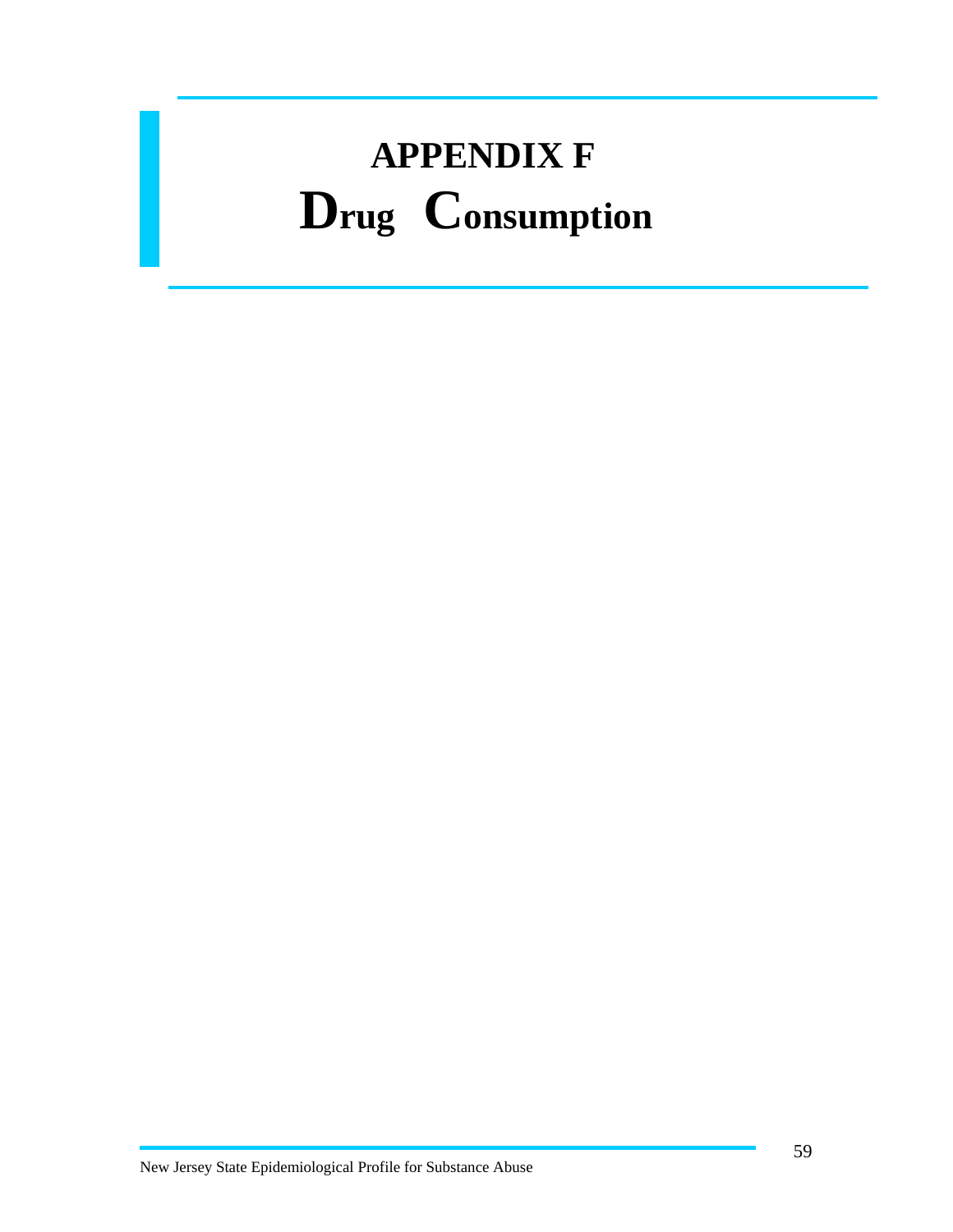| Table F-1 Substance Abuse Constructs and Indicators: Drug Consumption |                                                                                                                                                                  |                                                                              |                                                                                 |                                                     |                                                               |                                                |                                                                     |                                                                                                                                                                                                                                        |  |  |  |
|-----------------------------------------------------------------------|------------------------------------------------------------------------------------------------------------------------------------------------------------------|------------------------------------------------------------------------------|---------------------------------------------------------------------------------|-----------------------------------------------------|---------------------------------------------------------------|------------------------------------------------|---------------------------------------------------------------------|----------------------------------------------------------------------------------------------------------------------------------------------------------------------------------------------------------------------------------------|--|--|--|
| Construct                                                             | Indicator                                                                                                                                                        | Source                                                                       | Year                                                                            | Number of<br>Cases                                  | Population<br>at Risk                                         | Rate per 100,000<br>Population at Risk         | National<br>Average Rate                                            | Trend across time and with<br>respect to national data                                                                                                                                                                                 |  |  |  |
| <b>Any Illicit Drug Use</b>                                           |                                                                                                                                                                  |                                                                              |                                                                                 |                                                     |                                                               |                                                |                                                                     |                                                                                                                                                                                                                                        |  |  |  |
| Past month<br>drug use                                                | Persons age 12<br>years and older<br>reporting any<br>use of illicit<br>drugs                                                                                    | <b>NSDUH</b><br><b>NSDUH</b><br><b>NSDUH</b><br><b>NSDUH</b><br><b>NSDUH</b> | 1999 - 2000<br>$2000 - 2001$<br>$2002 - 2003$<br>$2003 - 2004$<br>$2004 - 2005$ | 410,000<br>390,000<br>494,000<br>490,000<br>517,000 | 6,688,418<br>6,735,751<br>7,087,518<br>7,142,857<br>7,170,596 | 6,130<br>5,790<br>6,970<br>6,860<br>7,210      | Not available<br>Not available<br>Not available<br>8,060<br>8,020   | The curve of reported use per<br>100,000 in this age group shows<br>a reversal of the direction of<br>change in each succeeding time<br>interval, with an overall upward<br>trend of 1.08% peaking in                                  |  |  |  |
|                                                                       | Persons age<br>12 - 17 years<br>reporting any<br>use of illicit<br>drugs                                                                                         | <b>NSDUH</b><br><b>NSDUH</b><br><b>NSDUH</b><br><b>NSDUH</b><br><b>NSDUH</b> | 1999 - 2000<br>$2000 - 2001$<br>$2002 - 2003$<br>$2003 - 2004$<br>$2004 - 2005$ | 59,000<br>58,000<br>75,000<br>76,000<br>72,000      | 627,660<br>656,109<br>719,770<br>737,864<br>746,888           | 9,400<br>8,840<br>10,420<br>10,300<br>9,640    | Not available<br>Not available<br>Not available<br>10,920<br>10,250 | 2004/2005.<br>The curve of reported use per<br>100,000 for 12-17 year olds<br>shows a decline in the second<br>year followed by a peak in<br>2002/2003 and successive<br>decreases in the last two<br>intervals. The overall trend was |  |  |  |
|                                                                       | Persons age<br>$18 - 25$ years<br>reporting any<br>use of illicit<br>drugs                                                                                       | <b>NSDUH</b><br><b>NSDUH</b><br><b>NSDUH</b><br><b>NSDUH</b><br><b>NSDUH</b> | 1999 - 2000<br>$2000 - 2001$<br>$2002 - 2003$<br>$2003 - 2004$<br>$2004 - 2005$ | 140,000<br>144,000<br>169,000<br>174,000<br>170,000 | 708,502<br>767,591<br>791,199<br>815,370<br>831,296           | 19,760<br>18,760<br>21,360<br>21,340<br>20,450 | Not available<br>Not available<br>Not available<br>19,830<br>19,760 | upward by 0.24%.<br>Reported use for young adults<br>showed a down, peak, down,<br>down trend as for adolescents,<br>with an overall upward trend of<br>$0.69\%$ .                                                                     |  |  |  |
|                                                                       | Persons age 26<br>years and older<br>reporting any<br>use of illicit<br>drugs<br>NSDUH (National Survey on Drug Use & Health), Office of Applied Studies, SAMHSA | <b>NSDUH</b><br><b>NSDUH</b><br><b>NSDUH</b><br><b>NSDUH</b><br><b>NSDUH</b> | 1999 - 2000<br>$2000 - 2001$<br>$2002 - 2003$<br>$2003 - 2004$<br>$2004 - 2005$ | 212,000<br>188,000<br>250,000<br>238,000<br>275,000 | 5,683,646<br>5,164,835<br>5,580,357<br>5,560,748<br>5,600,815 | 3,730<br>3,640<br>4,480<br>4,280<br>4,910      | Not available<br>Not available<br>Not available<br>5,600<br>5,650   | Reported use for those over 25<br>years showed a down, up, down,<br>peak trend as for all persons,<br>with an overall upward increase<br>of 1.18%.                                                                                     |  |  |  |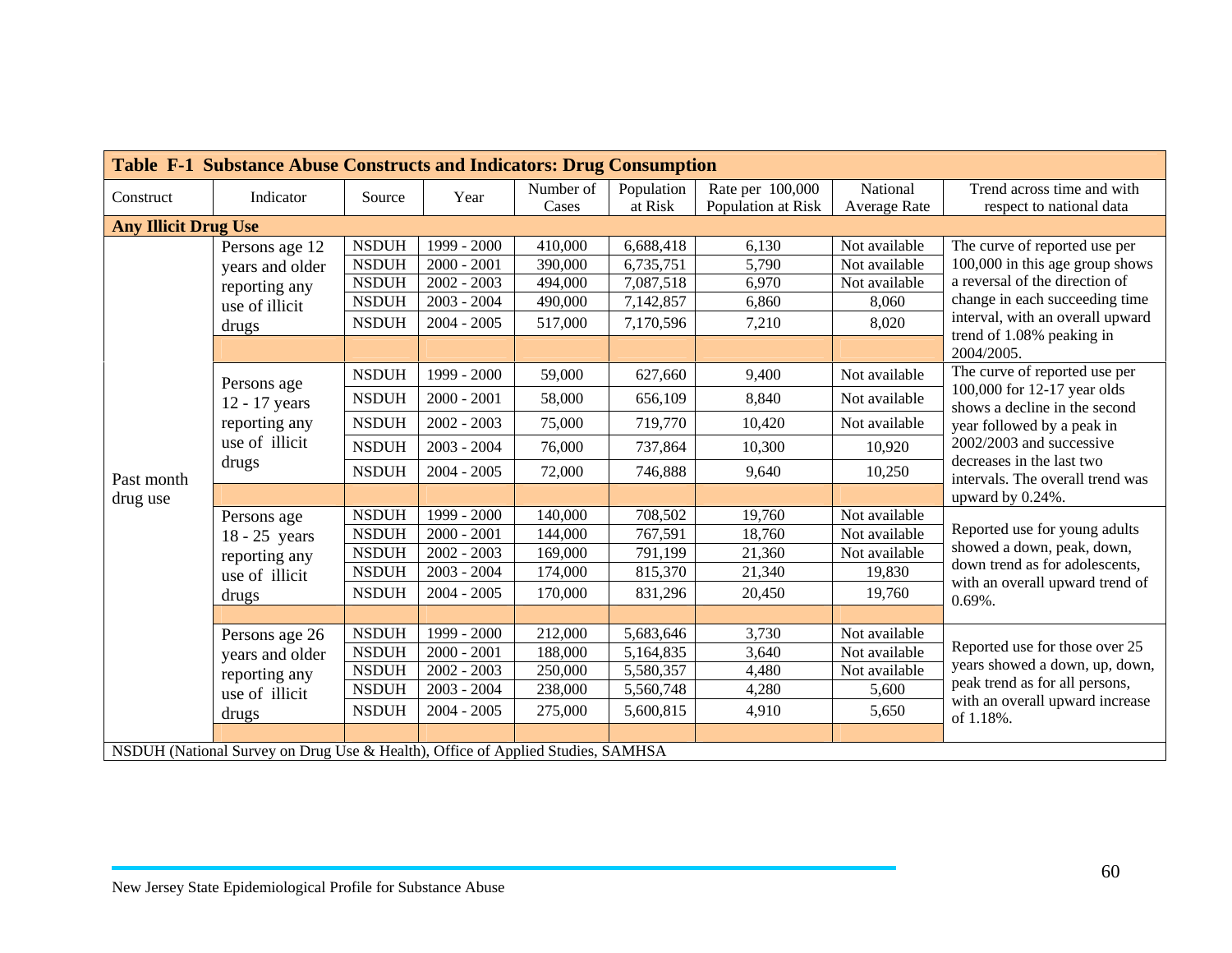| <b>Table F-2 Substance Abuse Constructs and Indicators: Drug Consumption</b> |                                                       |              |      |                                          |                                                    |                       |                          |                                                                                      |  |  |  |
|------------------------------------------------------------------------------|-------------------------------------------------------|--------------|------|------------------------------------------|----------------------------------------------------|-----------------------|--------------------------|--------------------------------------------------------------------------------------|--|--|--|
| Construct                                                                    | Indicator                                             | Source       | Year | Number of<br><b>Students</b><br>Surveyed | Prevalence<br>(percent of<br>surveyed<br>students) | Population<br>at Risk | National<br>Average Rate | Trend across time and with<br>respect to national data                               |  |  |  |
| Drug Use by 7 <sup>th</sup> and 8 <sup>th</sup> Grade Students               |                                                       |              |      |                                          |                                                    |                       |                          |                                                                                      |  |  |  |
|                                                                              | Marijuana                                             | <b>MSSUS</b> | 1999 | 7,864                                    | 11.8%                                              | 174,590               |                          |                                                                                      |  |  |  |
|                                                                              | lifetime use                                          | <b>MSSUS</b> | 2001 | 14,646                                   | 6.4%                                               | 189,322               | 19.2%                    | Marijuana use has decreased since<br>1999 and is below the 2002<br>national average. |  |  |  |
|                                                                              |                                                       | <b>MSSUS</b> | 2003 | 10,730                                   | 6.2%                                               | 206,079               |                          |                                                                                      |  |  |  |
| Total drug                                                                   |                                                       |              |      |                                          |                                                    |                       |                          |                                                                                      |  |  |  |
| use by $7th$                                                                 | <b>Inhalants</b><br>lifetime use                      | <b>MSSUS</b> | 1999 | 7,807                                    | 8.0%                                               | 174,590               | 15.2%                    | Inhalant use has increased from<br>8% in 1999 to 8.4% in 2003.                       |  |  |  |
| and $8th$ grade                                                              |                                                       | <b>MSSUS</b> | 2001 | 14,507                                   | 9.1%                                               | 189,322               |                          |                                                                                      |  |  |  |
| students in                                                                  |                                                       | <b>MSSUS</b> | 2003 | 10,704                                   | 8.4%                                               | 206,079               |                          |                                                                                      |  |  |  |
|                                                                              |                                                       |              |      |                                          |                                                    |                       |                          |                                                                                      |  |  |  |
| NJ                                                                           | Any illicit drug                                      | <b>MSSUS</b> | 1999 | 7,606                                    | 20.7%                                              | 174,590               |                          | Illicit drug use has decreased                                                       |  |  |  |
|                                                                              | use, lifetime                                         | <b>MSSUS</b> | 2001 | 14,740                                   | 15.6%                                              | 189,322               | Not available            | steadily since 1999, by 6.4%.                                                        |  |  |  |
|                                                                              |                                                       | <b>MSSUS</b> | 2003 | 10,767                                   | 14.3%                                              | 206,079               |                          |                                                                                      |  |  |  |
|                                                                              |                                                       |              |      |                                          |                                                    |                       |                          |                                                                                      |  |  |  |
|                                                                              | MSSUS (New Jersey Middle School Substance Use Survey) |              |      |                                          |                                                    |                       |                          |                                                                                      |  |  |  |
|                                                                              | 2002 Monitoring the Future used for national rate     |              |      |                                          |                                                    |                       |                          |                                                                                      |  |  |  |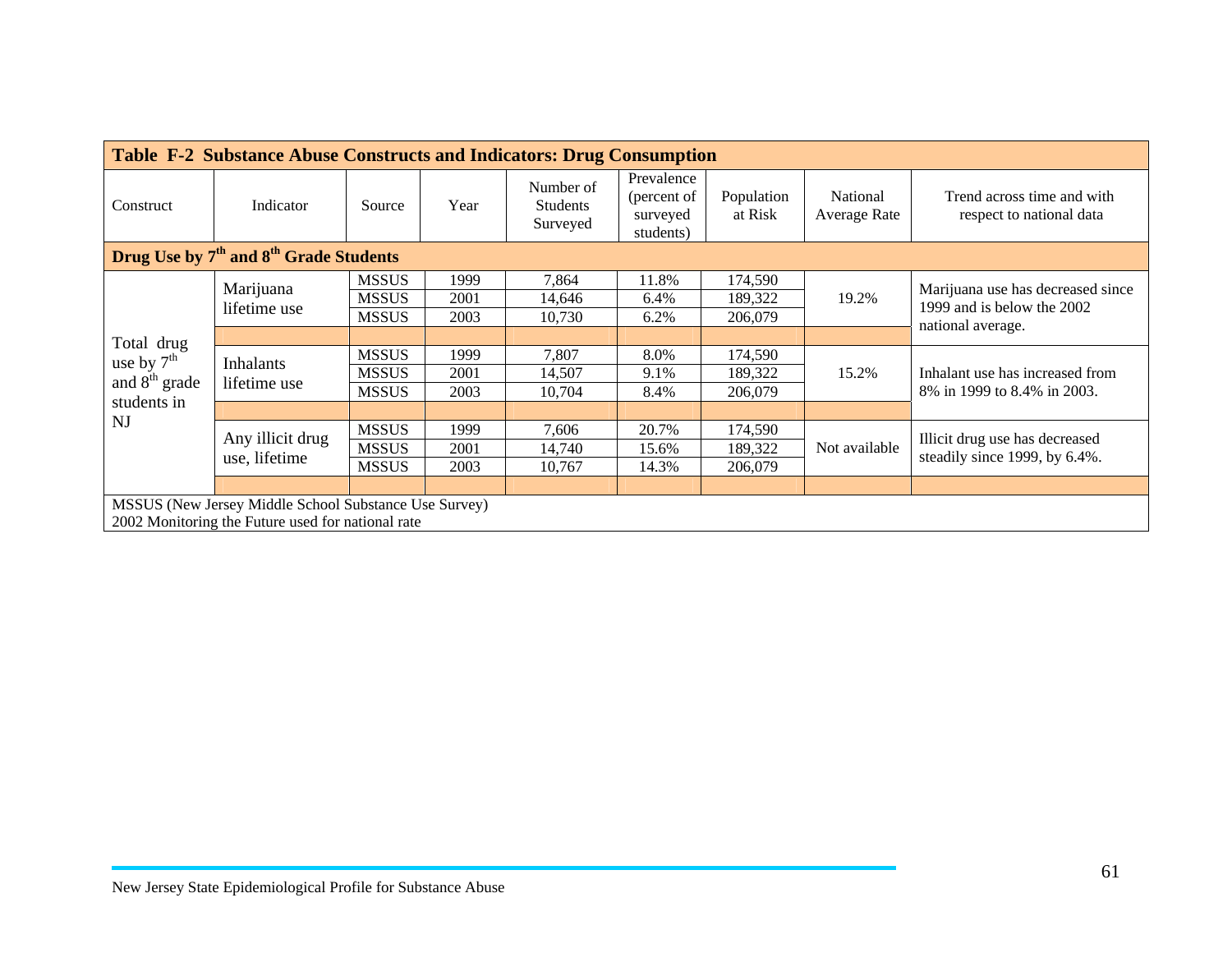| Table F-3 Substance Abuse Constructs and Indicators: Drug Consumption |                                               |              |      |                                          |                                                    |                       |                          |                                                                                                                 |  |  |  |
|-----------------------------------------------------------------------|-----------------------------------------------|--------------|------|------------------------------------------|----------------------------------------------------|-----------------------|--------------------------|-----------------------------------------------------------------------------------------------------------------|--|--|--|
| Construct                                                             | Indicator                                     | Source       | Year | Number of<br><b>Students</b><br>Surveyed | Prevalence<br>(percent of<br>surveyed<br>students) | Population<br>at Risk | National<br>Average Rate | Trend across time and with<br>respect to national data                                                          |  |  |  |
| <b>Drug Use by High School Students</b>                               |                                               |              |      |                                          |                                                    |                       |                          |                                                                                                                 |  |  |  |
|                                                                       | Lifetime                                      | <b>YRBS</b>  | 1995 | 3,529                                    | 39.1%                                              | 296,490               | 42%                      | Use of marijuana by NJ high                                                                                     |  |  |  |
|                                                                       | marijuana use<br>by high school               | <b>YRBS</b>  | 2001 | 2,142                                    | 41.4%                                              | 322,551               | 42%                      | school students was less than<br>the national average. Lifetime                                                 |  |  |  |
|                                                                       | students                                      | <b>NJSHS</b> | 2005 | 1,495                                    | 35.7%                                              | 378,142               | 38%                      | use has declined slightly as                                                                                    |  |  |  |
|                                                                       |                                               |              |      |                                          |                                                    |                       |                          | has the national rate.                                                                                          |  |  |  |
|                                                                       | Use of<br>marijuana<br>before 13 years<br>old | <b>YRBS</b>  | 1995 | 3,529                                    | 5.0%                                               | 296,490               | 8%                       | In 2005, early onset of<br>marijuana use returned to its<br>1995 figure after having<br>nearly doubled in 2001. |  |  |  |
| Total use and                                                         |                                               | <b>YRBS</b>  | 2001 | 2,142                                    | 9.2%                                               | 322,551               | 10%                      |                                                                                                                 |  |  |  |
| early use by<br>youth under                                           |                                               | <b>NJSHS</b> | 2005 | 1,495                                    | 4.6%                                               | 378,142               | 9%                       |                                                                                                                 |  |  |  |
| 21 years old                                                          |                                               |              |      |                                          |                                                    |                       |                          |                                                                                                                 |  |  |  |
| in New                                                                | Past 30 days                                  | <b>YRBS</b>  | 1995 | 3,529                                    | 24.3%                                              | 296,490               | 25%                      |                                                                                                                 |  |  |  |
| Jersey                                                                | marijuana by                                  | <b>YRBS</b>  | 2001 | 2,142                                    | 24.9%                                              | 322,551               | 24%                      | Past 30-day marijuana use in                                                                                    |  |  |  |
|                                                                       | high school<br>student                        | <b>NJSHS</b> | 2005 | 1,495                                    | 19.9%                                              | 378,142               | 20%                      | New Jersey declined as did<br>the national rate.                                                                |  |  |  |
|                                                                       |                                               |              |      |                                          |                                                    |                       |                          |                                                                                                                 |  |  |  |
|                                                                       | Lifetime                                      | <b>YRBS</b>  | 1995 | 3,529                                    | 19.6%                                              | 296,490               | 20%                      | Lifetime inhalant use declined                                                                                  |  |  |  |
|                                                                       | inhalant use by                               | <b>YRBS</b>  | 2001 | 2,142                                    | 12.7%                                              | 322,551               | 15%                      | over the 10-year period in                                                                                      |  |  |  |
|                                                                       | HS students                                   | <b>NJSHS</b> | 2005 | 1,495                                    | 10.1%                                              | 378,142               | 12%                      | parallel with the national                                                                                      |  |  |  |
|                                                                       |                                               |              |      |                                          |                                                    |                       |                          | decline reported                                                                                                |  |  |  |
|                                                                       | YRBS: Youth Risk Behavior Surveillance System |              |      |                                          |                                                    |                       |                          |                                                                                                                 |  |  |  |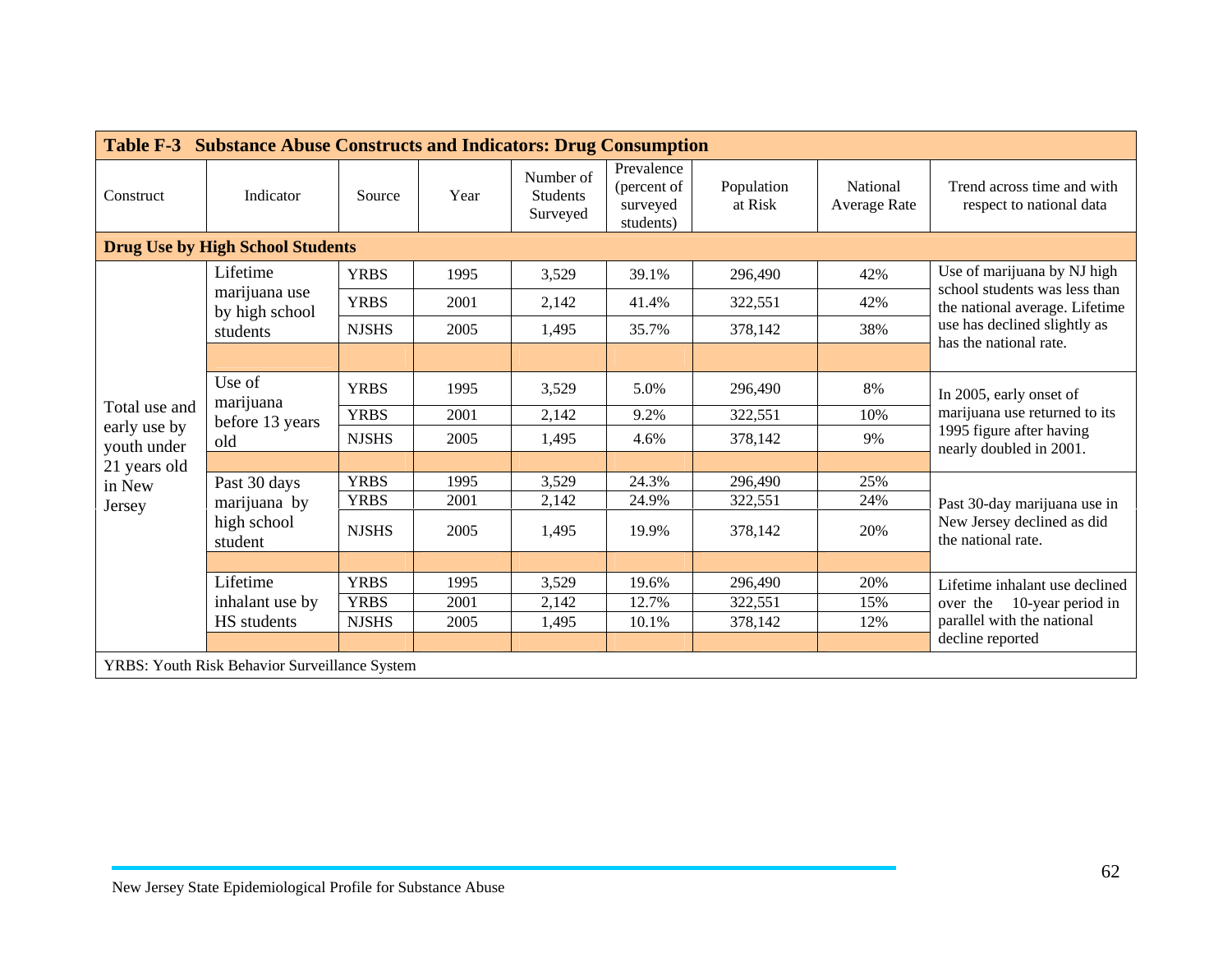| <b>Table F-4 Substance Abuse Constructs and Indicators: Drug Consumption</b> |                                                                      |             |      |                                   |                                                    |                                |                          |                                                                                                                           |  |  |
|------------------------------------------------------------------------------|----------------------------------------------------------------------|-------------|------|-----------------------------------|----------------------------------------------------|--------------------------------|--------------------------|---------------------------------------------------------------------------------------------------------------------------|--|--|
| Construct                                                                    | Indicator                                                            | Source      | Year | Number of<br>Students<br>Surveyed | Prevalence<br>(percent of<br>surveyed<br>students) | Number of<br>Colleges Surveyed | National<br>Average Rate | Trend across time and with<br>respect to national data                                                                    |  |  |
| <b>Use of Drugs in College Campus</b>                                        |                                                                      |             |      |                                   |                                                    |                                |                          |                                                                                                                           |  |  |
|                                                                              |                                                                      | <b>CORE</b> | 2002 | 3,462                             | 39.2%                                              | 8                              | Not available            |                                                                                                                           |  |  |
|                                                                              | Marijuana use                                                        | <b>CORE</b> | 2003 | 4,570                             | 36.7%                                              | 10                             | Not available            |                                                                                                                           |  |  |
|                                                                              |                                                                      | <b>CORE</b> | 2004 | 3,312                             | 35.1%                                              | 9                              | Not available            |                                                                                                                           |  |  |
|                                                                              | during the year                                                      | <b>CORE</b> | 2005 | 3,702                             | 34.2%                                              | 9                              | Not available            |                                                                                                                           |  |  |
|                                                                              |                                                                      | <b>CORE</b> | 2006 | 2,301                             | 25.5%                                              | 9                              | Not available            |                                                                                                                           |  |  |
|                                                                              |                                                                      |             |      |                                   |                                                    |                                |                          | Past year marijuana and other<br>illicit drug use by college<br>students has steadily declined<br>from 2002 through 2006. |  |  |
| Use of                                                                       | Monthly<br>marijuana use                                             | <b>CORE</b> | 2002 | 3,462                             | 23.1%                                              | 8                              | Not available            |                                                                                                                           |  |  |
| marijuana by                                                                 |                                                                      | <b>CORE</b> | 2003 | 4,570                             | 21.8%                                              | 10                             | Not available            |                                                                                                                           |  |  |
|                                                                              |                                                                      | <b>CORE</b> | 2004 | 3,312                             | 18.7%                                              | 9                              | Not available            |                                                                                                                           |  |  |
| college                                                                      |                                                                      | <b>CORE</b> | 2005 | 3,702                             | 18.7%                                              | 9                              | Not available            | Weekly marijuana use has also                                                                                             |  |  |
| students                                                                     |                                                                      | <b>CORE</b> | 2006 | 2,301                             | 13.1%                                              | 9                              | Not available            | declined in the same time                                                                                                 |  |  |
|                                                                              |                                                                      |             |      |                                   |                                                    |                                |                          | period by almost half (14.1%)                                                                                             |  |  |
|                                                                              |                                                                      | <b>CORE</b> | 2002 | 3,462                             | 14.1%                                              | 8                              | Not available            | down to $7.4\%$ )                                                                                                         |  |  |
|                                                                              |                                                                      | <b>CORE</b> | 2003 | 4,570                             | 13.4%                                              | 10                             | Not available            |                                                                                                                           |  |  |
|                                                                              | Weekly                                                               | <b>CORE</b> | 2004 | 3,312                             | 10.8%                                              | 9                              | Not available            |                                                                                                                           |  |  |
|                                                                              | marijuana use                                                        | <b>CORE</b> | 2005 | 3,702                             | 11.2%                                              | 9                              | Not available            |                                                                                                                           |  |  |
|                                                                              |                                                                      | <b>CORE</b> | 2006 | 2,301                             | 7.4%                                               | 9                              | Not available            |                                                                                                                           |  |  |
|                                                                              |                                                                      |             |      |                                   |                                                    |                                |                          |                                                                                                                           |  |  |
|                                                                              | Survey of Social Norms, CORE Institute, Southern Illinois University |             |      |                                   |                                                    |                                |                          | continued                                                                                                                 |  |  |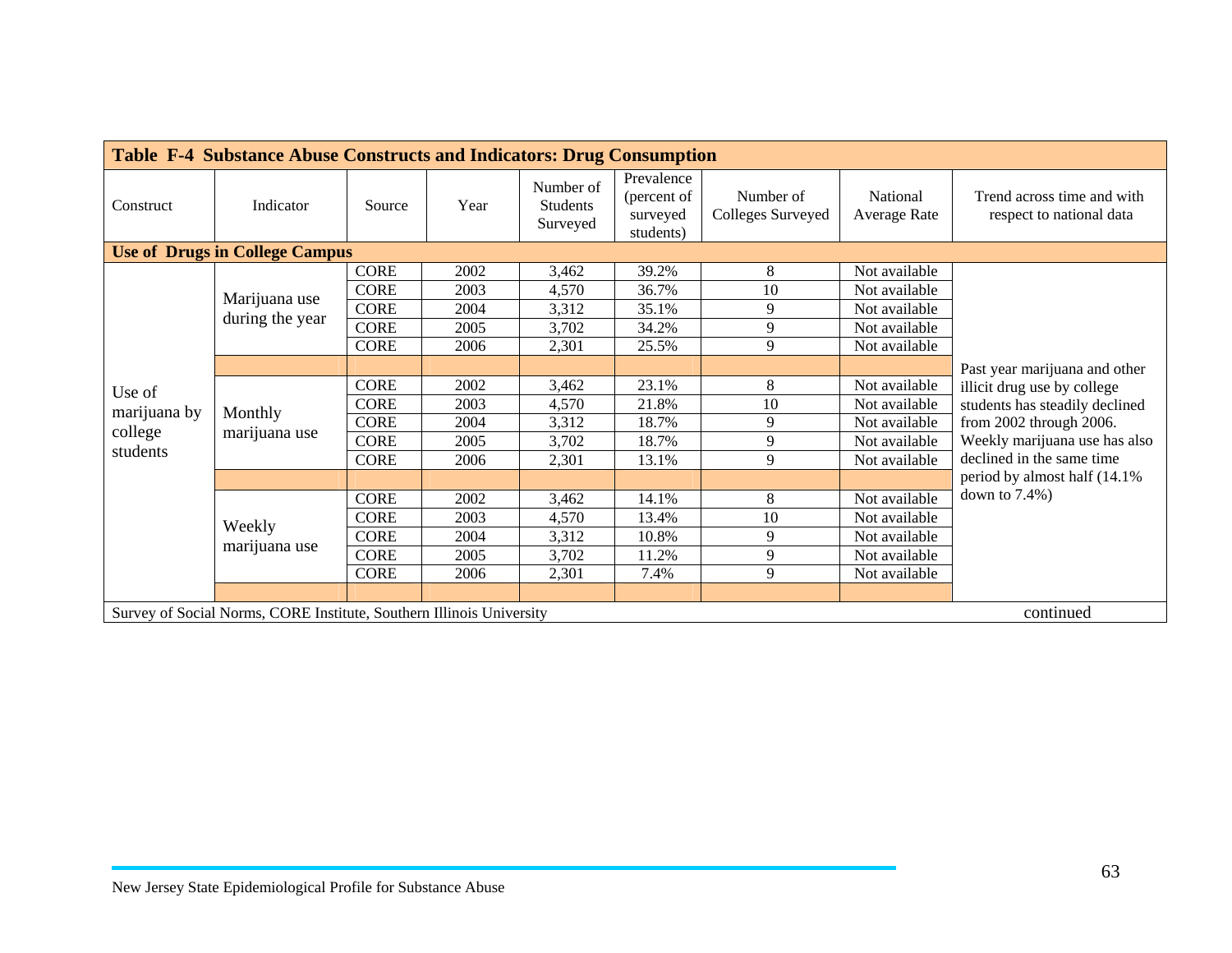| <b>Table F-4 Substance Abuse Constructs and Indicators: Drug Consumption</b> |                    |             |      |                                          |                                                    |                                |                          |                                                                                      |  |  |  |
|------------------------------------------------------------------------------|--------------------|-------------|------|------------------------------------------|----------------------------------------------------|--------------------------------|--------------------------|--------------------------------------------------------------------------------------|--|--|--|
| Construct                                                                    | Indicator          | Source      | Year | Number of<br><b>Students</b><br>Surveyed | Prevalence<br>(percent of<br>surveyed<br>students) | Number of<br>Colleges Surveyed | National<br>Average Rate | Trend across time and with<br>respect to national data                               |  |  |  |
| <b>Use of Drugs in College Campus (continued)</b>                            |                    |             |      |                                          |                                                    |                                |                          |                                                                                      |  |  |  |
|                                                                              |                    | <b>CORE</b> | 2002 | 3,462                                    | 15.00%                                             | 8                              | Not available            |                                                                                      |  |  |  |
|                                                                              | Other illicit drug | <b>CORE</b> | 2003 | 4,570                                    | 12.40%                                             | 10                             | Not available            | Past year illicit drug use has<br>steadily declined by 7.1% over<br>a 5 year period. |  |  |  |
|                                                                              | use during the     | <b>CORE</b> | 2004 | 3,312                                    | 10.90%                                             | 9                              | Not available            |                                                                                      |  |  |  |
|                                                                              | year               | <b>CORE</b> | 2005 | 3,702                                    | 10.40%                                             | 9                              | Not available            |                                                                                      |  |  |  |
|                                                                              |                    | <b>CORE</b> | 2006 | 2,301                                    | 7.90%                                              | 9                              | Not available            |                                                                                      |  |  |  |
| Frequency of                                                                 |                    |             |      |                                          |                                                    |                                |                          |                                                                                      |  |  |  |
| drug use                                                                     | Use other illicit  | <b>CORE</b> | 2002 | 3,462                                    | 5.2%                                               | 8                              | Not available            |                                                                                      |  |  |  |
| other than                                                                   |                    | <b>CORE</b> | 2003 | 4,570                                    | 5.2%                                               | 10                             | Not available            |                                                                                      |  |  |  |
|                                                                              |                    | <b>CORE</b> | 2004 | 3,312                                    | 4.8%                                               | 9                              | Not available            | Monthly illicit drug use has<br>fallen from 2002 through 2006                        |  |  |  |
| marijuana by                                                                 | drugs monthly      | <b>CORE</b> | 2005 | 3,702                                    | 3.9%                                               | 9                              | Not available            | by almost 2%.                                                                        |  |  |  |
| college                                                                      |                    | <b>CORE</b> | 2006 | 2,301                                    | 3.5%                                               | 9                              | Not available            |                                                                                      |  |  |  |
| students                                                                     |                    |             |      |                                          |                                                    |                                |                          |                                                                                      |  |  |  |
|                                                                              |                    | <b>CORE</b> | 2002 | 3,462                                    | 1.5%                                               | 8                              | Not available            |                                                                                      |  |  |  |
|                                                                              | Uses other illicit | <b>CORE</b> | 2003 | 4,570                                    | 1.8%                                               | 10                             | Not available            | About 2% of college students                                                         |  |  |  |
|                                                                              |                    | <b>CORE</b> | 2004 | 3,312                                    | 1.6%                                               | 9                              | Not available            | use other drugs on a weekly                                                          |  |  |  |
|                                                                              | drugs weekly       | <b>CORE</b> | 2005 | 3,702                                    | 1.8%                                               | 9                              | Not available            | basis.                                                                               |  |  |  |
|                                                                              |                    | <b>CORE</b> | 2006 | 2,301                                    | 1.6%                                               | 9                              | Not available            |                                                                                      |  |  |  |
|                                                                              |                    |             |      |                                          |                                                    |                                |                          |                                                                                      |  |  |  |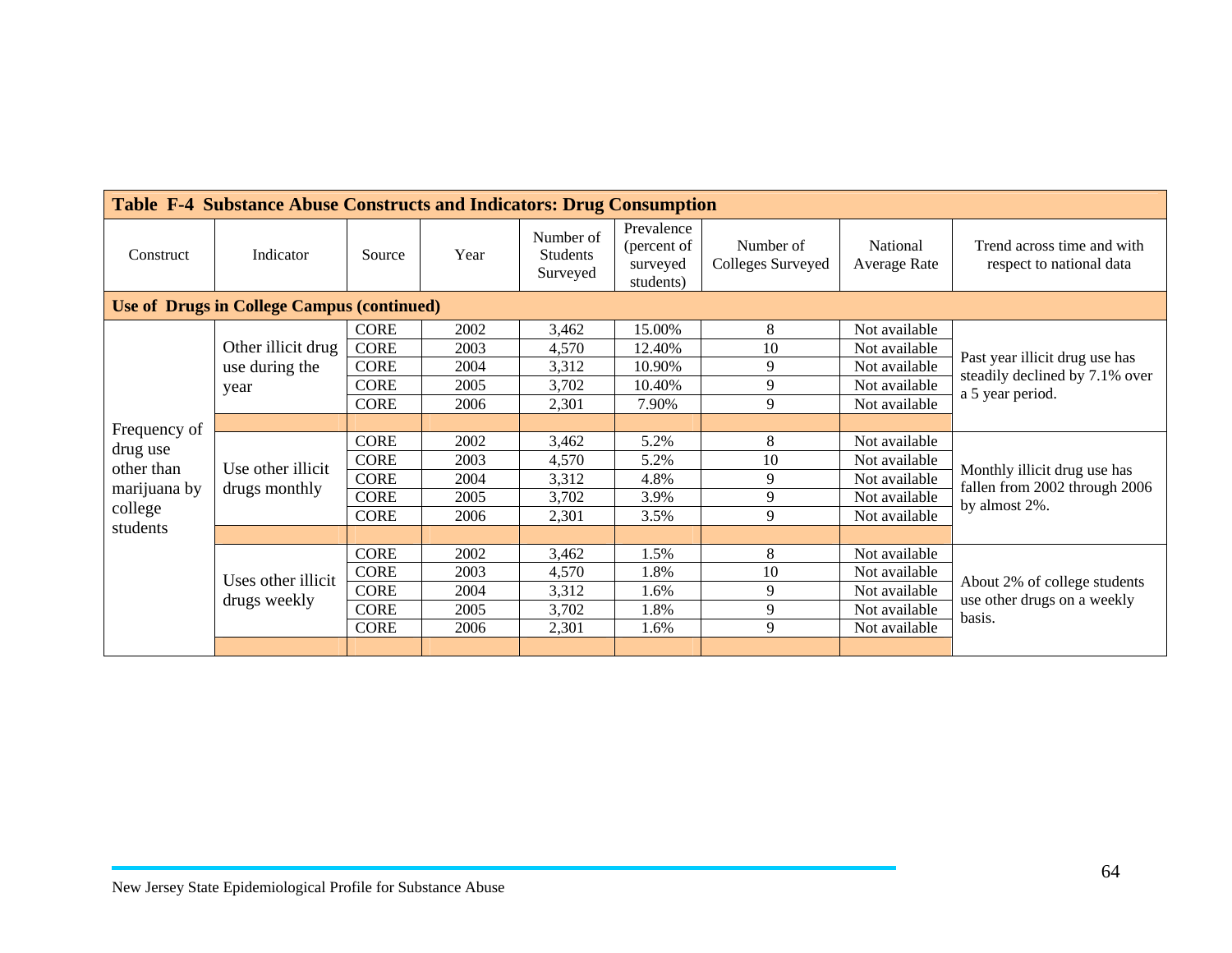#### **APPENDIX G Other Risk Factors**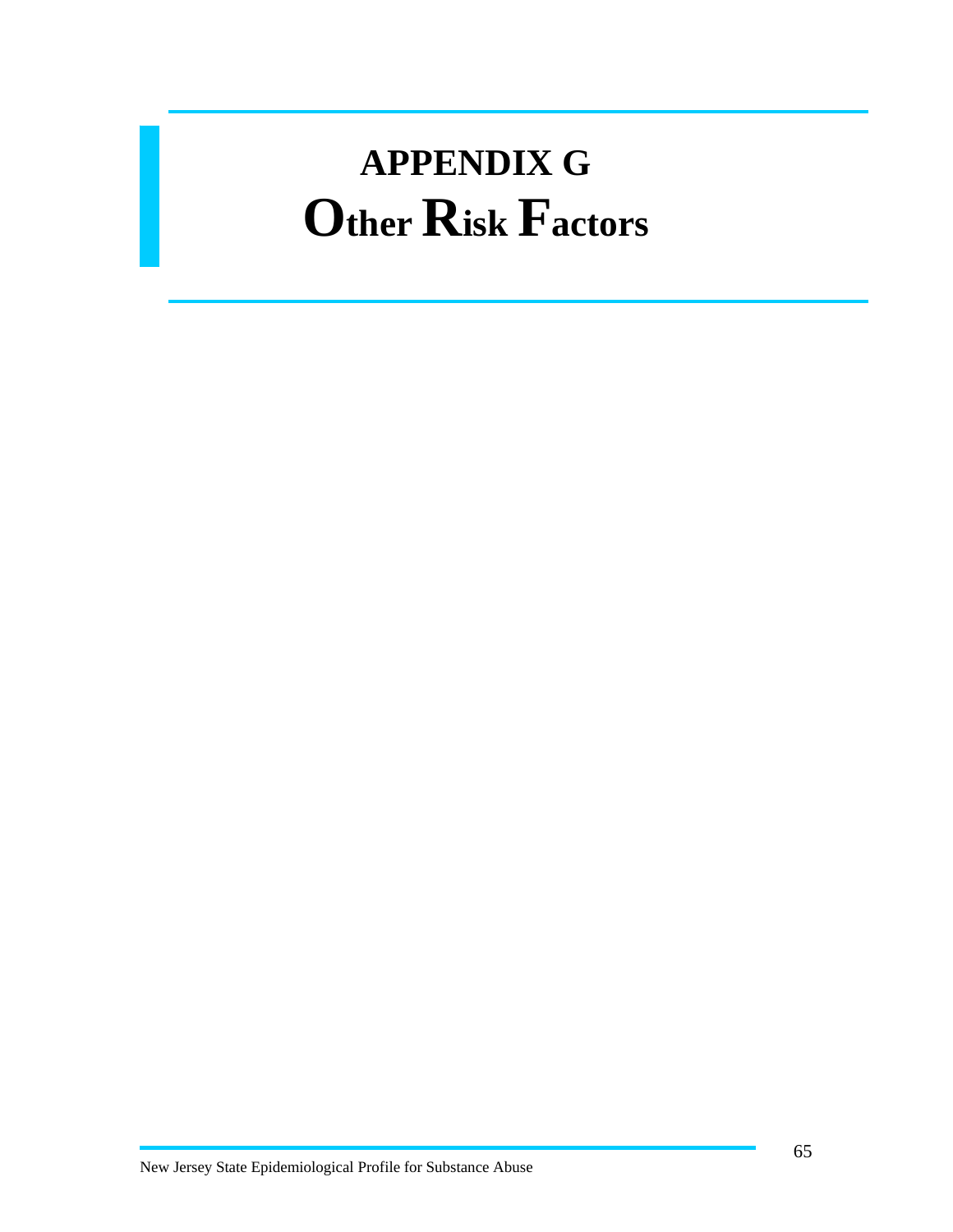| Table G-1 Other Risk Factors: Non Medical Use of Prescription Drugs |                   |                               |           |           |            |                    |                     |                            |  |  |  |
|---------------------------------------------------------------------|-------------------|-------------------------------|-----------|-----------|------------|--------------------|---------------------|----------------------------|--|--|--|
| Construct                                                           | Indicator         | Source                        | Year      | Number of | Population | Rate per 100,000   | National            | Trend across time and with |  |  |  |
|                                                                     |                   |                               |           | Cases     | at Risk    | Population at Risk | <b>Average Rate</b> | respect to national data   |  |  |  |
|                                                                     |                   |                               |           |           |            |                    |                     |                            |  |  |  |
| Past year                                                           | 12 and older      |                               |           | 295,000   | 7,170,596  | 4,114              | 5,200               |                            |  |  |  |
| non-medical                                                         | 12-17 years old   | <b>NSDUH</b>                  | 2002-2004 | 56,000    | 746,888    | 7,498              | 9,100               |                            |  |  |  |
| use of                                                              | 18-25 years old   |                               |           | 91,000    | 798,246    | 11,400             | 14,500              |                            |  |  |  |
| prescription                                                        | 25 and older      |                               |           | 147,000   | 5,600,815  | 2,625              | 4,400               |                            |  |  |  |
| drugs                                                               |                   |                               |           |           |            |                    |                     |                            |  |  |  |
|                                                                     | 12 and older      |                               |           | 258,141   | 7,170,596  | 3,600              | 4,790               |                            |  |  |  |
|                                                                     | 12-17 years old   | <b>NSDUH</b>                  | 2002-2003 | 43,992    | 746,888    | 5,890              | 7,510               |                            |  |  |  |
|                                                                     | 18-25 years old   |                               |           | 88,685    | 798,246    | 11,110             | 11,700              |                            |  |  |  |
|                                                                     | 25 and older      |                               |           | 135,540   | 5,600,815  | 2,420              | 3,200               |                            |  |  |  |
|                                                                     |                   |                               |           |           |            |                    |                     |                            |  |  |  |
| Past year                                                           | 12 and older      |                               |           | 283,999   | 7,170,596  | 3,961              | 4,790               |                            |  |  |  |
| non-medical                                                         | $12-17$ years old | <b>NSDUH</b>                  | 2003-2004 | 45,000    | 746,888    | 6,025              | 7,510               |                            |  |  |  |
| use of pain                                                         | 18-25 years old   |                               |           | 91,000    | 798,246    | 11,110             | 11,700              |                            |  |  |  |
| relievers                                                           | 25 and older      |                               |           | 147,000   | 5,600,815  | 2,420              | 3,200               |                            |  |  |  |
|                                                                     |                   |                               |           |           |            |                    |                     |                            |  |  |  |
|                                                                     | 12 and older      |                               |           | 296,000   | 7,170,596  | 4,128              | 4,790               |                            |  |  |  |
|                                                                     | $12-17$ years old | $\ensuremath{\mathsf{NSDUH}}$ | 2004-2005 | 47,000    | 746,888    | 6,293              | 7,530               |                            |  |  |  |
|                                                                     | 18-25 years old   |                               |           | 91,000    | 798,246    | 11,400             | 11,910              |                            |  |  |  |
|                                                                     | 25 and older      |                               |           | 158,000   | 5,600,815  | 2,821              | 3,160               |                            |  |  |  |
|                                                                     |                   |                               |           |           |            |                    |                     |                            |  |  |  |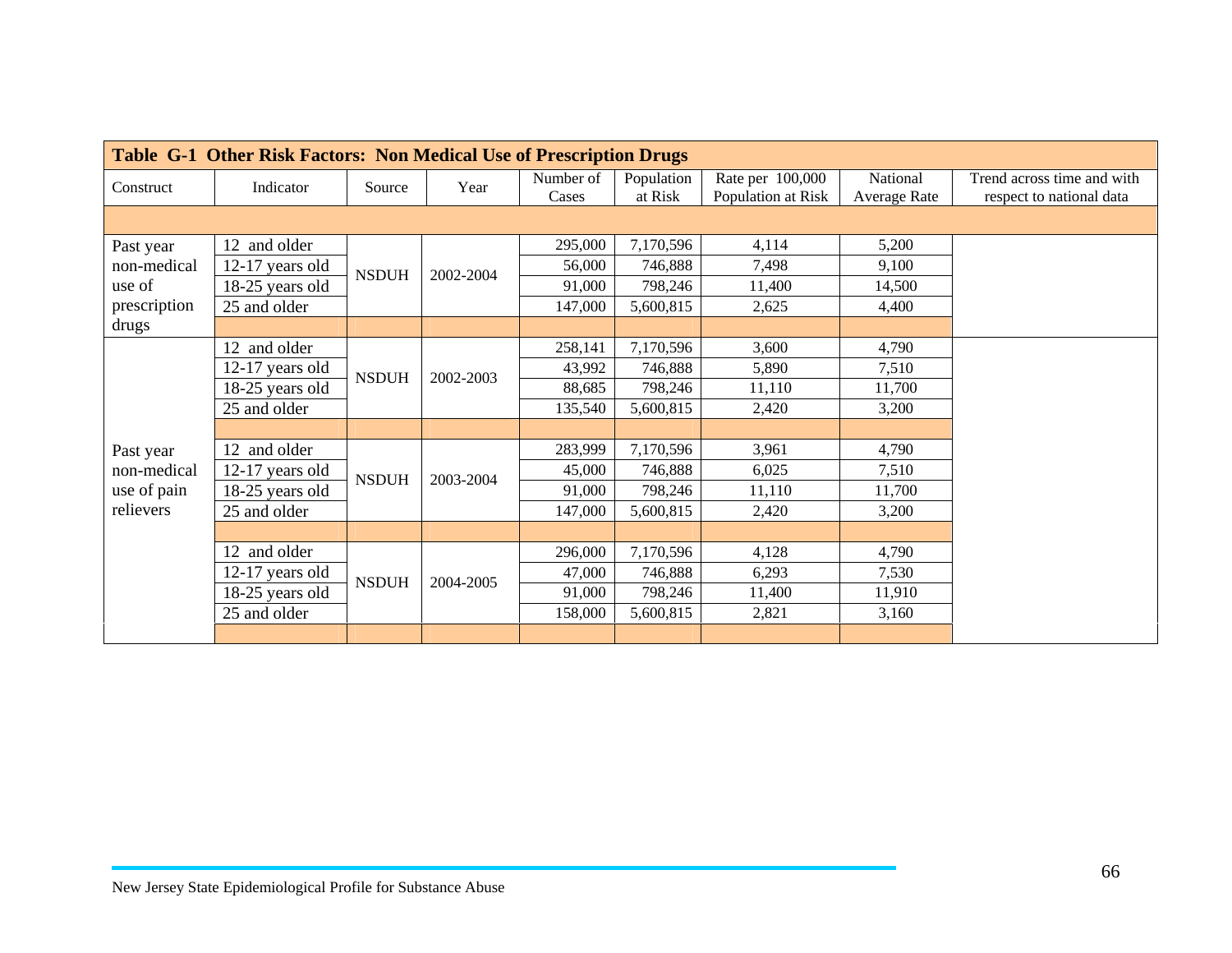| Table G-2 Other Risk Factors: Tobacco Use by Middle School and High School Students |                                                                                                                    |              |      |                                          |                                                   |                    |                          |                                                                                                    |  |  |  |
|-------------------------------------------------------------------------------------|--------------------------------------------------------------------------------------------------------------------|--------------|------|------------------------------------------|---------------------------------------------------|--------------------|--------------------------|----------------------------------------------------------------------------------------------------|--|--|--|
| Construct                                                                           | Indicator                                                                                                          | Source       | Year | Number of<br><b>Students</b><br>Surveyed | Prevalence<br>(percent of<br>surveyed<br>students | Population at Risk | National<br>Average Rate | Trend across time and with<br>respect to national data                                             |  |  |  |
| <b>Tobacco Use</b>                                                                  |                                                                                                                    |              |      |                                          |                                                   |                    |                          |                                                                                                    |  |  |  |
|                                                                                     | Tobacco                                                                                                            | <b>NJYTS</b> | 1999 | 8798                                     | Not available                                     | 174,590            | Not available            |                                                                                                    |  |  |  |
|                                                                                     | lifetime use                                                                                                       | <b>NJYTS</b> | 2001 | 5413                                     | 32.1%                                             | 189,322            | Not available            | Current use of any tobacco                                                                         |  |  |  |
|                                                                                     | middle<br>school<br>grades 7-8                                                                                     | <b>NJYTS</b> | 2004 | 2187                                     | 25.5%                                             | 206,079            | Not available            | significantly decreased among middle<br>school students from 1999 (18.9%) to<br>2004 (9.5%).       |  |  |  |
|                                                                                     |                                                                                                                    |              |      |                                          |                                                   |                    |                          |                                                                                                    |  |  |  |
|                                                                                     | Tobacco                                                                                                            | <b>NJYTS</b> | 1999 | 8798                                     | 18.9%                                             | 174,590            | Not available            |                                                                                                    |  |  |  |
|                                                                                     | current use                                                                                                        | <b>NJYTS</b> | 2001 | 5413                                     | 11.8%                                             | 189,322            | Not available            | Declines seen in youth smoking                                                                     |  |  |  |
| Tobacco use<br>by middle<br>school and                                              | middle<br>school<br>grades 7-8                                                                                     | <b>NJYTS</b> | 2004 | 2187                                     | 9.5%                                              | 206,079            | Not available            | prevalence on the NJYTS are<br>consistent with trends seen on YRBS<br>over the last several years. |  |  |  |
| high school                                                                         |                                                                                                                    |              |      |                                          |                                                   |                    |                          |                                                                                                    |  |  |  |
| students                                                                            | Tobacco                                                                                                            | <b>NJYTS</b> | 1999 | 7318                                     | Not available                                     | 312,428            | Not available            |                                                                                                    |  |  |  |
|                                                                                     | lifetime use                                                                                                       | <b>NJYTS</b> | 2001 | 4176                                     | 64.5%                                             | 332,427            | Not available            |                                                                                                    |  |  |  |
|                                                                                     | high school<br>grades 9-12                                                                                         | <b>NJYTS</b> | 2004 | 2390                                     | 539.%                                             | 364,533            | Not available            | There was a significant decline in                                                                 |  |  |  |
|                                                                                     |                                                                                                                    |              |      |                                          |                                                   |                    |                          | current use of any tobacco by high                                                                 |  |  |  |
|                                                                                     | Tobacco                                                                                                            | <b>NJYTS</b> | 1999 | 7318                                     | 38.9%                                             | 312,428            | Not available            | school students from 1999 (38.9%) to                                                               |  |  |  |
|                                                                                     | current use                                                                                                        | <b>NJYTS</b> | 2001 | 4176                                     | 33.6%                                             | 332,427            | Not available            | 2004 (26.8%)                                                                                       |  |  |  |
|                                                                                     | high school<br>grades 9-12                                                                                         | <b>NJYTS</b> | 2004 | 2390                                     | 26.8%                                             | 364,533            | Not available            |                                                                                                    |  |  |  |
|                                                                                     |                                                                                                                    |              |      |                                          |                                                   |                    |                          |                                                                                                    |  |  |  |
|                                                                                     | New Jersey Youth Tobacco Survey - Middle School & High School<br>Only past 30 day rates reported in the 1999 NJYTS |              |      |                                          |                                                   |                    |                          |                                                                                                    |  |  |  |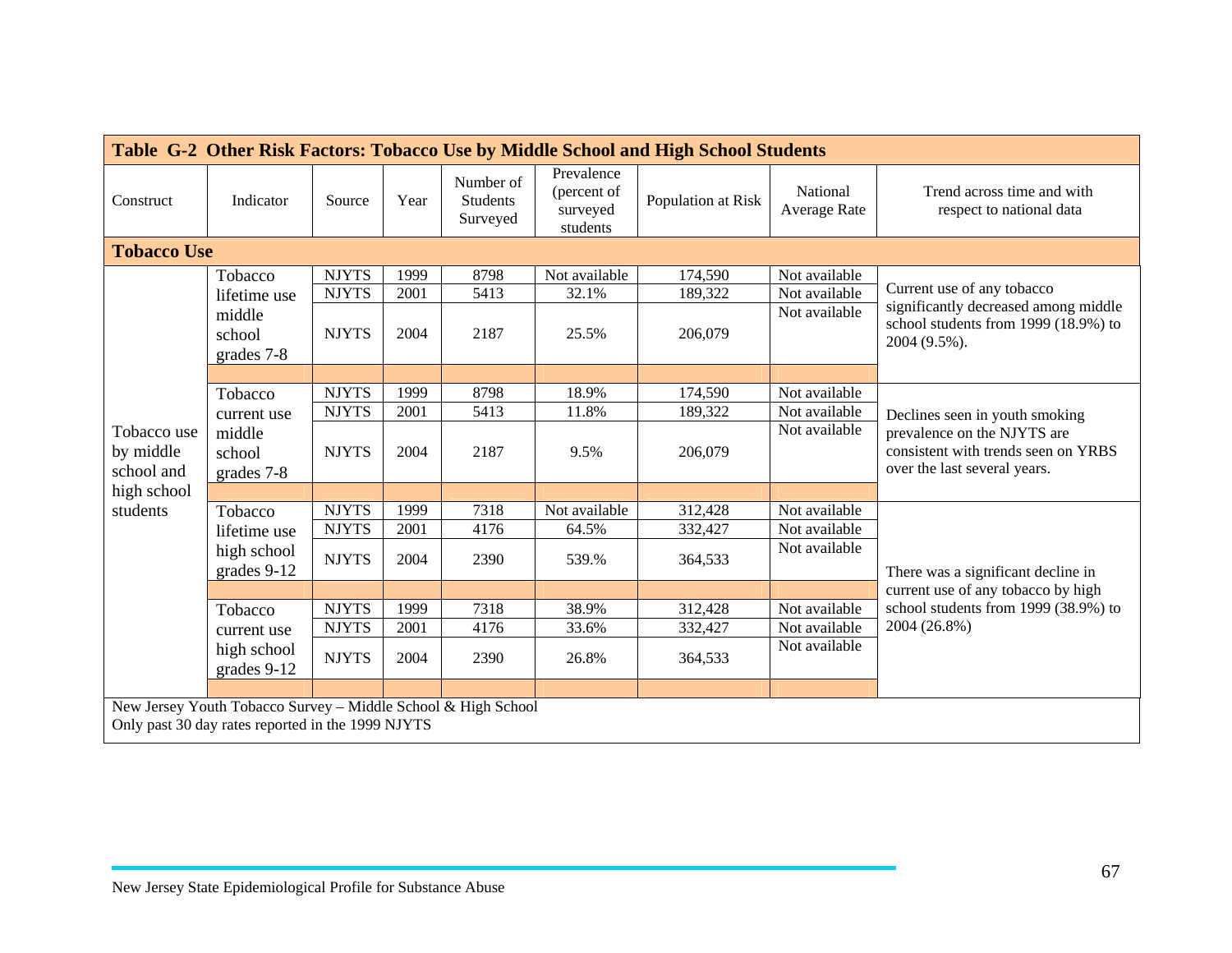| <b>Table G-3 Other Risk Factors: HIV/AIDS</b>                                       |                                           |               |      |                    |                       |                                        |                          |                                                                                             |  |  |
|-------------------------------------------------------------------------------------|-------------------------------------------|---------------|------|--------------------|-----------------------|----------------------------------------|--------------------------|---------------------------------------------------------------------------------------------|--|--|
| Construct                                                                           | Indicator                                 | Source        | Year | Number of<br>Cases | Population<br>at Risk | Rate per 100,000<br>Population at Risk | National<br>Average Rate | Trend across time and with<br>respect to national data                                      |  |  |
| <b>Mortality and Morbidity</b>                                                      |                                           |               |      |                    |                       |                                        |                          |                                                                                             |  |  |
| Mortality                                                                           | <b>HIV/AIDS</b>                           | <b>NJCHS</b>  | 2001 | 785                | 8,612,222             | 8.8                                    | Not available            |                                                                                             |  |  |
|                                                                                     | death                                     | <b>NJCHS</b>  | 2002 | 762                | 8,695,460             | 8.5                                    | Not available            |                                                                                             |  |  |
|                                                                                     |                                           | <b>NJCHS</b>  | 2003 | 764                | 8,640,028             | 8.6                                    | Not available            |                                                                                             |  |  |
|                                                                                     |                                           |               |      |                    |                       |                                        |                          |                                                                                             |  |  |
| HIV Co-<br>morbidity                                                                | HIV and                                   | <b>NJDHSS</b> | 2001 | 1,184              | 8,414,350             | 14.1                                   | Not available            | A nearly two-fold increase<br>in the rate per $100,000$ of<br>hospital discharges with dual |  |  |
|                                                                                     | Hepatitis C                               | <b>NJDHSS</b> | 2003 | 1,656              | 8,638,396             | 19.2                                   | Not available            |                                                                                             |  |  |
|                                                                                     | diagnosis among<br>hospital<br>discharges | <b>NJDHSS</b> | 2005 | 2,507              | 8,698,879             | 28.8                                   | Not available            |                                                                                             |  |  |
|                                                                                     |                                           |               |      |                    |                       |                                        |                          | HIV and Hepatitis C                                                                         |  |  |
|                                                                                     | Cumulative AIDS                           | <b>NJDHSS</b> | 2001 | 2,490              | 8,414,350             | 29.6                                   | Not available            | diagnoses                                                                                   |  |  |
|                                                                                     | cases with                                | <b>NJDHSS</b> | 2004 | 2,634              | 8,638,396             | 30.5                                   | Not available            |                                                                                             |  |  |
|                                                                                     | tuberculosis                              | <b>NJDHSS</b> | 2005 | 2,667              | 8,698,879             | 30.7                                   | Not available            |                                                                                             |  |  |
|                                                                                     |                                           |               |      |                    |                       |                                        |                          |                                                                                             |  |  |
| NJ Department of Health and Senior Services (NJDHSS), Division of HIV/AIDS Services |                                           |               |      |                    |                       |                                        |                          |                                                                                             |  |  |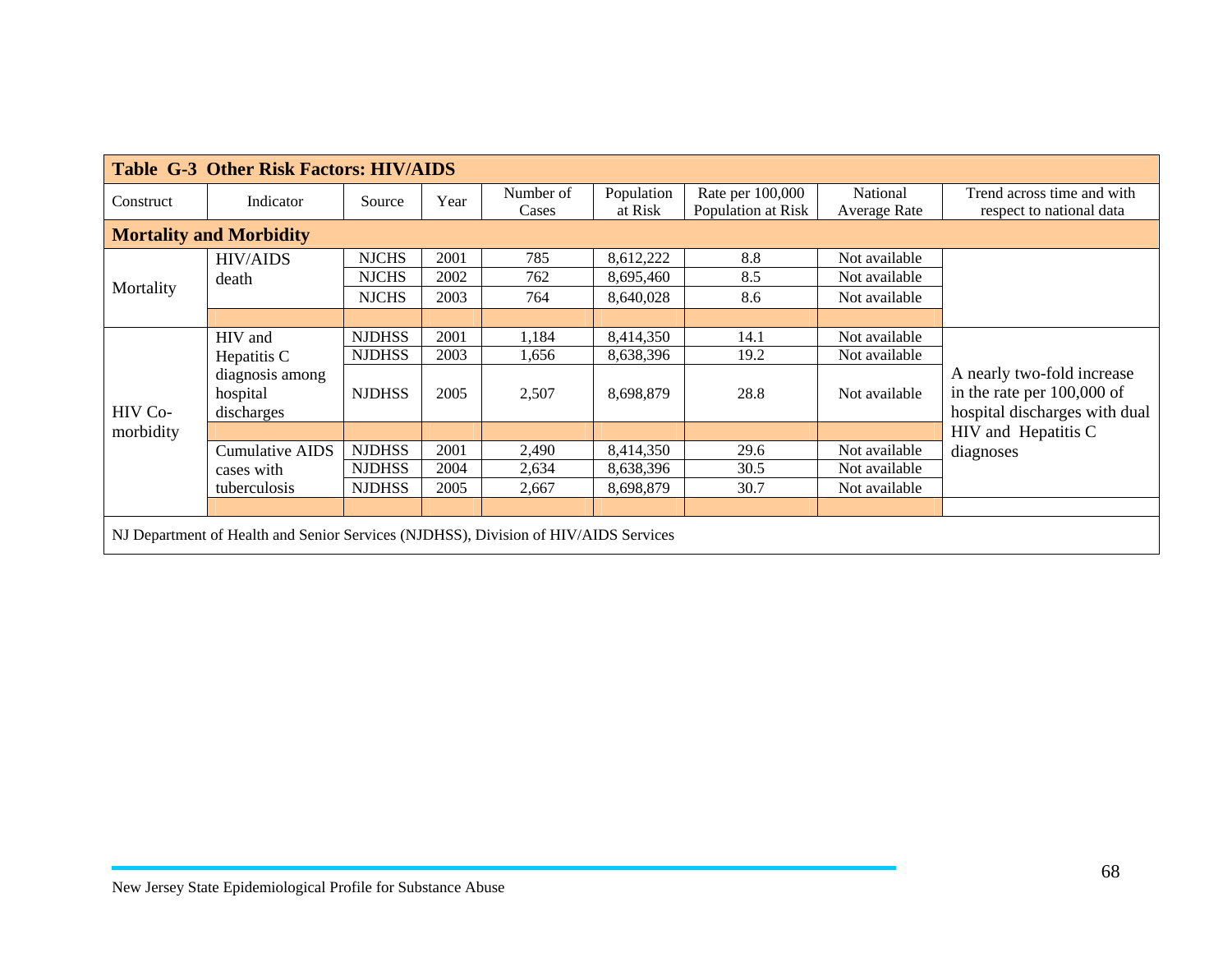| <b>Table G-3 Other Risk Factors: HIV/AIDS</b>                                        |                               |               |      |           |            |                    |               |                                                   |  |  |
|--------------------------------------------------------------------------------------|-------------------------------|---------------|------|-----------|------------|--------------------|---------------|---------------------------------------------------|--|--|
| Construct                                                                            | Indicator                     | Source        | Year | Number of | Population | Rate per 100,000   | National      | Trend across time and with                        |  |  |
|                                                                                      |                               |               |      | Cases     | at Risk    | Population at Risk | Average Rate  | respect to national data                          |  |  |
| <b>Living with HIV/AIDS</b>                                                          |                               |               |      |           |            |                    |               |                                                   |  |  |
| Estimated<br>number of<br>females living<br>with HIV/AIDS<br>by exposure<br>category | Injection drug<br>use $(IDU)$ | <b>NJDHSS</b> | 2000 | 3,621     | 4,331,537  | 83.6               | Not available |                                                   |  |  |
|                                                                                      |                               | <b>NJDHSS</b> | 2004 | 3,555     | 4,434,784  | 80.2               | Not available | Significant increase in the                       |  |  |
|                                                                                      |                               | <b>NJDHSS</b> | 2005 | 3,414     | 4.463.026  | 76.5               | Not available |                                                   |  |  |
|                                                                                      |                               |               |      |           |            |                    |               | number of women with                              |  |  |
|                                                                                      | Heterosexual<br>contact       | <b>NJDHSS</b> | 2000 | 3,732     | 4,331,537  | 86.2               | Not available | heterosexual exposure to<br>HIV from 2000 to 2005 |  |  |
|                                                                                      |                               | <b>NJDHSS</b> | 2004 | 6.927     | 4,434,784  | 156.2              | Not available |                                                   |  |  |
|                                                                                      |                               | <b>NJDHSS</b> | 2005 | 7,063     | 4,463,026  | 158.3              | Not available |                                                   |  |  |
|                                                                                      |                               |               |      |           |            |                    |               |                                                   |  |  |
| NJ Department of Health and Senior Services (NJDHSS), Division of HIV/AIDS Services  |                               |               |      |           |            |                    |               |                                                   |  |  |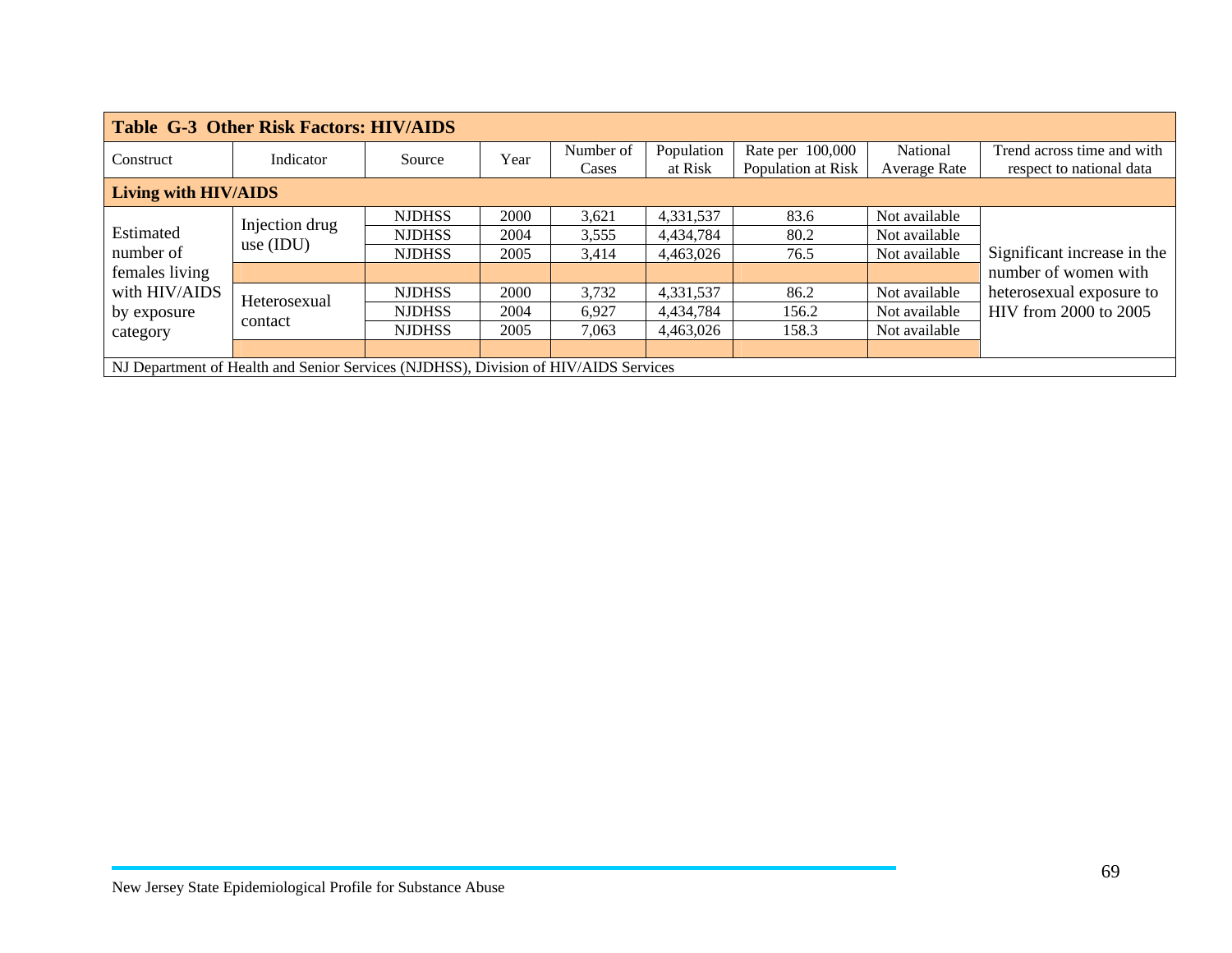| <b>Table G-3 Other Risk Factors: HIV/AIDS</b>                                       |                               |               |      |                    |                       |                                        |                             |                                                                                                               |  |
|-------------------------------------------------------------------------------------|-------------------------------|---------------|------|--------------------|-----------------------|----------------------------------------|-----------------------------|---------------------------------------------------------------------------------------------------------------|--|
| Construct                                                                           | Indicator                     | Source        | Year | Number of<br>Cases | Population<br>at Risk | Rate per 100,000<br>Population at Risk | National<br>Average<br>Rate | Trend across time and with<br>respect to national data                                                        |  |
| Living with HIV/AIDS                                                                |                               |               |      |                    |                       |                                        |                             |                                                                                                               |  |
| Estimated<br>number of<br>males Living                                              | Male-to-male<br>sex           | <b>NJDHSS</b> | 2000 | 4,916              | 4,082,813             | 120.4                                  |                             |                                                                                                               |  |
|                                                                                     |                               | <b>NJDHSS</b> | 2004 | 6,100              | 4,203,612             | 145.1                                  |                             |                                                                                                               |  |
|                                                                                     |                               | <b>NJDHSS</b> | 2005 | 6,263              | 4,235,853             | 147.9                                  |                             |                                                                                                               |  |
|                                                                                     |                               |               |      |                    |                       |                                        |                             |                                                                                                               |  |
|                                                                                     | Injection drug<br>use $(IDU)$ | <b>NJDHSS</b> | 2000 | 6,696              | 4,082,813             | 164                                    |                             |                                                                                                               |  |
|                                                                                     |                               | <b>NJDHSS</b> | 2004 | 6,484              | 4,203,612             | 154.2                                  |                             |                                                                                                               |  |
|                                                                                     |                               | <b>NJDHSS</b> | 2005 | 6,190              | 4,235,853             | 146.1                                  |                             |                                                                                                               |  |
| with                                                                                |                               |               |      |                    |                       |                                        |                             |                                                                                                               |  |
| <b>HIV/AIDS</b><br>by exposure<br>category                                          | Men who have<br>sex with      | <b>NJDHSS</b> | 2000 | 845                | 4,082,813             | 20.7                                   |                             |                                                                                                               |  |
|                                                                                     |                               | <b>NJDHSS</b> | 2004 | 860                | 4,203,612             | 20.5                                   |                             |                                                                                                               |  |
|                                                                                     | men/IDU                       | <b>NJDHSS</b> | 2005 | 843                | 4,235,853             | 19.9                                   |                             |                                                                                                               |  |
|                                                                                     |                               |               |      |                    |                       |                                        |                             |                                                                                                               |  |
|                                                                                     | Heterosexual<br>contact       | <b>NJDHSS</b> | 2000 | 1,797              | 4,082,813             | 44.0                                   |                             | A nearly three-fold increase in the<br>rate per 100,000 of men exposed to<br>HIV through heterosexual contact |  |
|                                                                                     |                               | <b>NJDHSS</b> | 2004 | 5,298              | 4,203,612             | 126.0                                  |                             |                                                                                                               |  |
|                                                                                     |                               | <b>NJDHSS</b> | 2005 | 5,499              | 4,235,853             | 129.8                                  |                             |                                                                                                               |  |
|                                                                                     |                               |               |      |                    |                       |                                        |                             |                                                                                                               |  |
| NJ Department of Health and Senior Services (NJDHSS), Division of HIV/AIDS Services |                               |               |      |                    |                       |                                        |                             |                                                                                                               |  |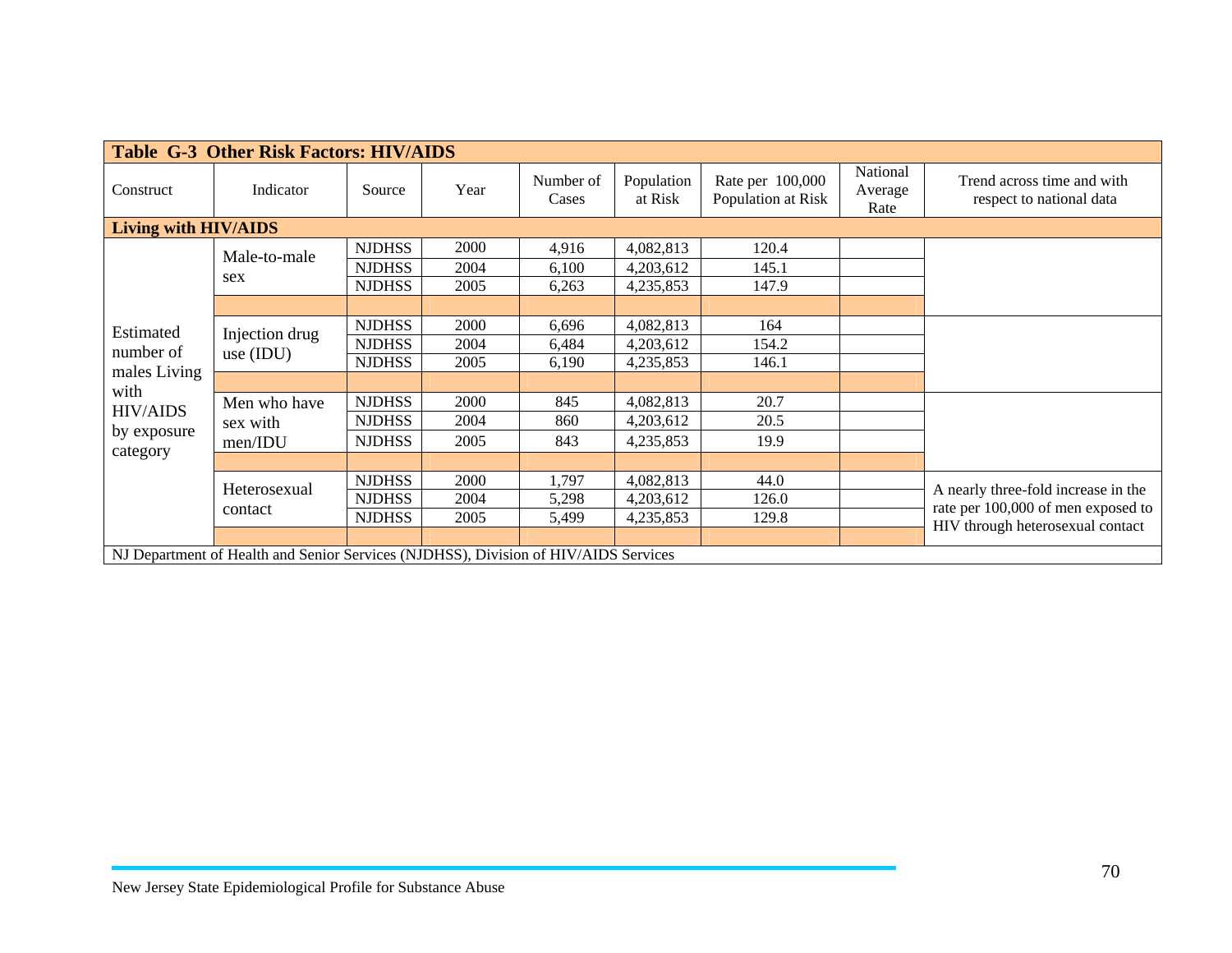## **APPENDIX H Data Sources and Descriptions**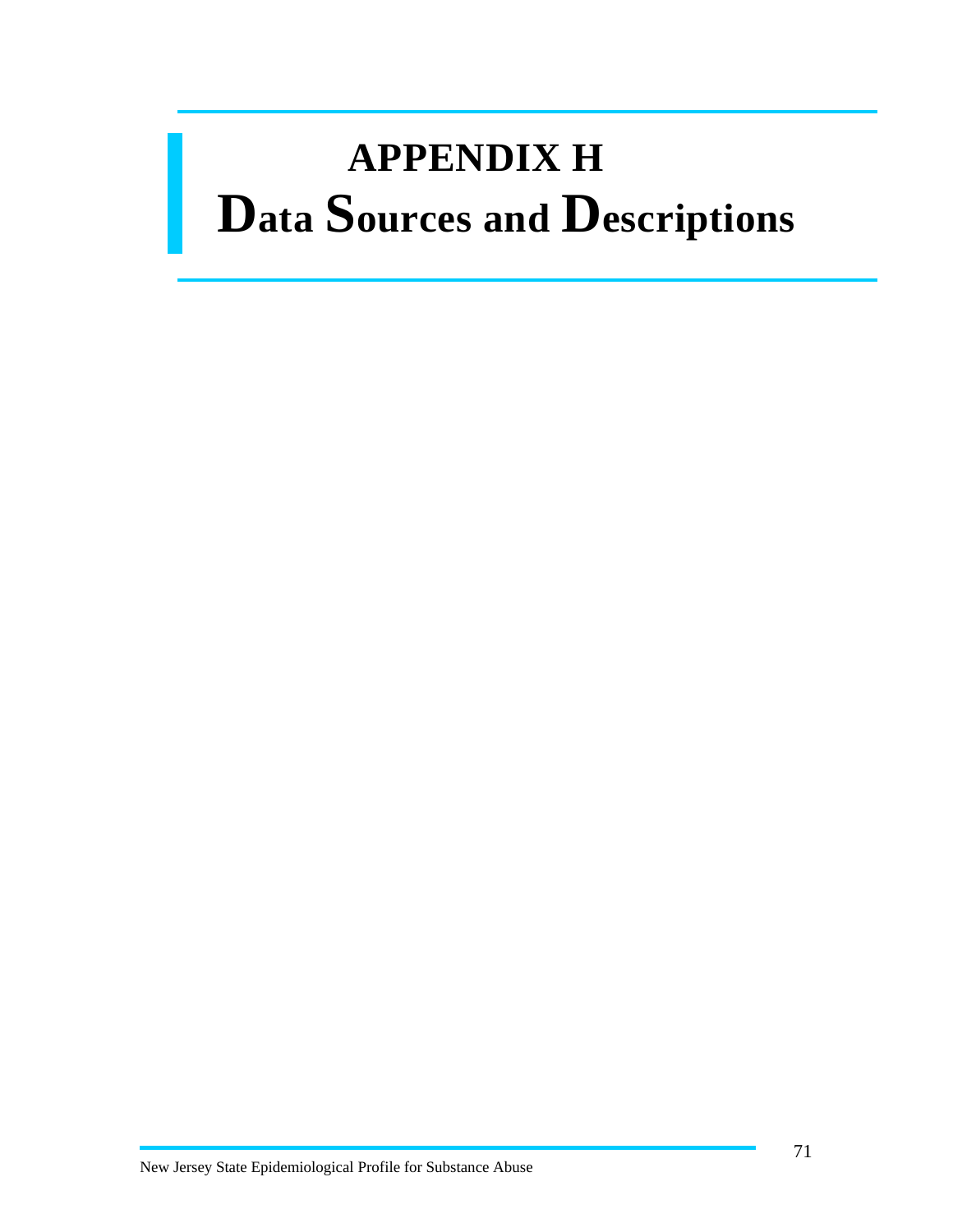The **Behavioral Risk Factor Surveillance System (BRFSS)** is a large telephone survey that is coordinated by the Centers for Disease Control and Prevention (CDC). Each month, state health departments conduct surveys of non-institutionalized adults to obtain data on behaviors associated with increased risk for chronic diseases and other health related factors (CDC, 2005). The BRFSS collects annual data on alcohol and cigarette consumption. In both 1997 and 1999 they also collected information on people driving while intoxicated.

**The Core Alcohol and Drug Survey (CORE)** was developed under a grant from the U.S. Department of Education and conducted annually by the Core Institute, a not-forprofit organization. The survey is used by universities and colleges to determine the extent of substance use and abuse on their campuses. The survey is now administered by the CORE Institute at Southern Illinois University - Carbondale (SIUC).

**Violence, Vandalism and Substance Abuse in New Jersey Public Schools. The Commissioner's Annual Report to the Education Committees of the Senate and General Assembly (CRVV).** The Commissioner's report provides the Legislature with data in four broad categories of incidents: violence, vandalism, weapons and substance abuse. Analysis of trends yields indications of progress and of concern and provides guidance to the department as it endeavors to focus its resources appropriately. In this report, the department also notifies the Legislature and the public of the actions taken by the Commissioner, State Board of Education and the Department of Education (DOE) to address the problems indicated in the data.

The **New Jersey Division of Youth and Family Services (DYFS)** collects data on child abuse and neglect that is reported to the National Child Abuse and Neglect Data System (NCANDS), the Children's Bureau, Administration on Children, Youth and Families in the Administration of Children and Youth, U.S. Department of Health and Human Services.

The National Highway Traffic Safety Administration (NHTSA) created the **Fatality Analysis Reporting Systems (FARS)** to collect data on severe traffic crashes nationally. To be included in FARS, a crash must involve a motor vehicle traveling on a road open to the public, and must result in the death of an occupant of a vehicle or a non-motorist within 30 days of the crash (USDOT, 2004). This data includes alcohol-related crash information for crashes involving a fatality.

**The Intoxicated Driver Program (IDP)** is a unit of the Division of Addiction Services of the New Jersey, Department of Human Services. The IDP receives reports of conviction from the courts and schedules convicted Driving While Intoxicated (DWI) offenders for Intoxicated Driving Resource Center (IDRC) participation. The IDP recommends suspension or restoration of driving privileges as appropriate. The IDP also monitors the compliance of out-of-state residents and residents convicted of DUI out-ofstate with the requirements of the law. The IDP is also responsible for oversight of the Intoxicated Driving Resource Centers. This program compiles an Annual Statistical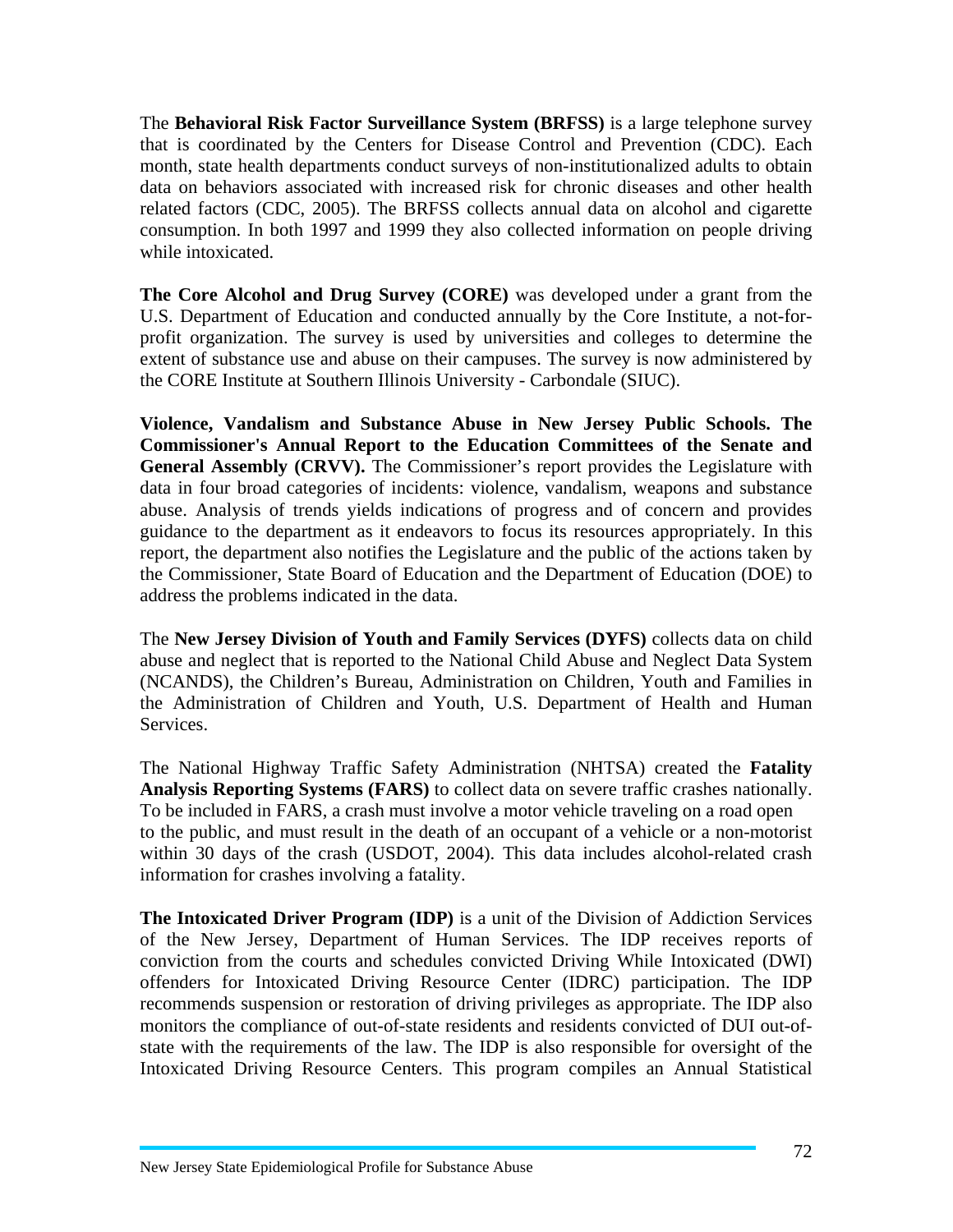Summary Report on all IDP clients who attend the 12 and 48-hour IDRC education and evaluation sessions.

The **National Survey on Drug Use and Health (NSDUH),** funded by SAMHSA, is data collected via in-person interviews, incorporating additional procedures to ensure respondents' cooperation and willingness to report honestly about their behavior. Confidentiality is stressed in all written and oral communications with potential respondents, respondents' names are not collected with the data, and computer-assisted interviewing (CAI) methods, including audio computer-assisted self-interviewing (ACASI), are used to provide a private and confidential setting in which to complete the interview (SAMHSA, 2003). Data is available in two-year groups about reported substance use, abuse, dependency, and treatment received.

**The New Jersey Center for Health Statistics (NJCHS)** collects, researches, analyzes and disseminates New Jersey health data and information and serves as a resource to the Department in development of health data policy. produces annual reports of vital events: births, deaths, fetal deaths, and marriages. The agency collects data and prepares reports on induced terminations of pregnancy and health-related behaviors. It provides baseline and trend data to measure the impact of public health strategies for disease prevention and health promotion. NJCHS disseminates health insurance coverage data. Maintains the NJSHAD state data query system. It houses the Office of Injury Surveillance and Prevention (OISP) which is the central source for injury statistics and information on injury prevention and control efforts in New Jersey. OISP is also home to several special injury projects such as a central nervous system injury registry and a violent death reporting system. NJCHS responds to requests for state vital events and other health data.

**The New Jersey Department of Health and Senior Services, Division of HIV/AIDS Services (NJDHSS)** coordinates all State-government activities related to HIV/AIDS. collects, manages, reviews, analyzes, interprets, and disseminates information from HIV/AIDS surveillance activities. These activities include case finding epidemiologic investigations and HIV incidence and behavioral studies. The data containing all the confidential HIV and AIDS case reports from field investigations, health care providers and laboratories is analyzed, interpreted and maintained in the confidential HIV/AIDS registry. Summary reports are disseminated through the HIV/AIDS semi-annual summaries.

**The New Jersey Middle School Substance Use Survey (MSSUS)** is conducted by DAS bi annually to provide scientifically sound information to state-level, county-level and community-level prevention planners and policy makers. It is administered to  $7<sup>th</sup>$  and  $8<sup>th</sup>$ graders in New Jersey. It assesses the current prevalence of both problem behaviors related to alcohol, tobacco and other drug (ATOD) use and other delinquent behaviors in the surveyed population, as well as the degree to which risk and protective factors exist in the community, family, school and peer and individual environments.

The **Treatment Episode Data Set (TEDS)**, compiled by the Substance Abuse and Mental Health Services Administration (SAMHSA), is an annual compilation of data on